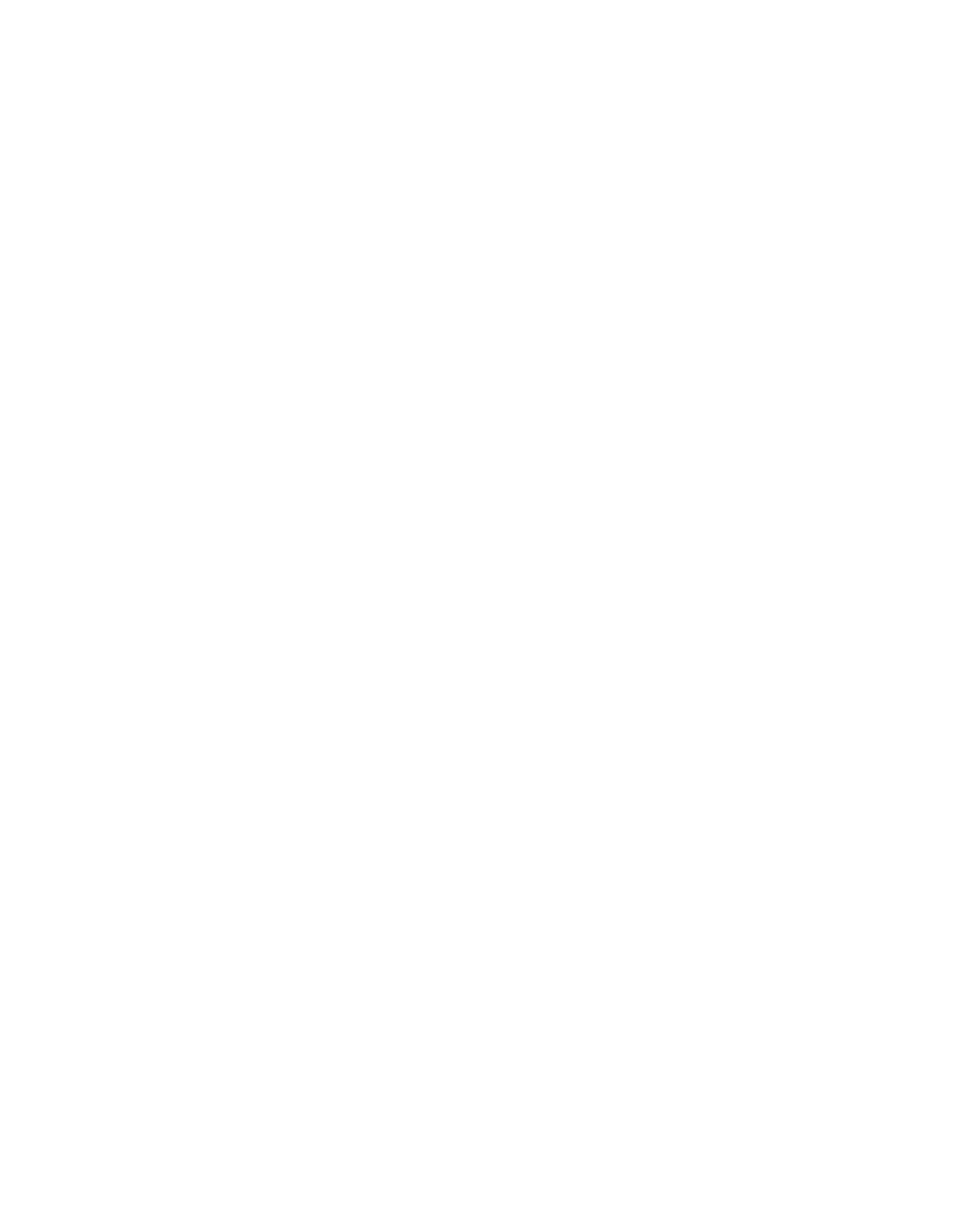To His Excellency, The Honorable Steven L. Beshear Governor of Kentucky

I herewith submit the one hundred and twenty-third annual report of the Kentucky Agricultural Experiment Station for the period ending December 31, 2010. This is done in accordance with an act of Congress, approved March 2, 1887, titled "An act to establish Agricultural Experiment Stations, in connection with the Agricultural Colleges established in the several states under the provisions of an act approved July 2, 1862, and under the acts supplementary thereto," and also the act of the Kentucky State Legislature, approved February 20, 1888, accepting the provisions of the act of Congress.

Very respectfully,

Nancy M. Cox, Associate Dean for Research Director, Agricultural Experiment Station Lexington, Kentucky June 30, 2011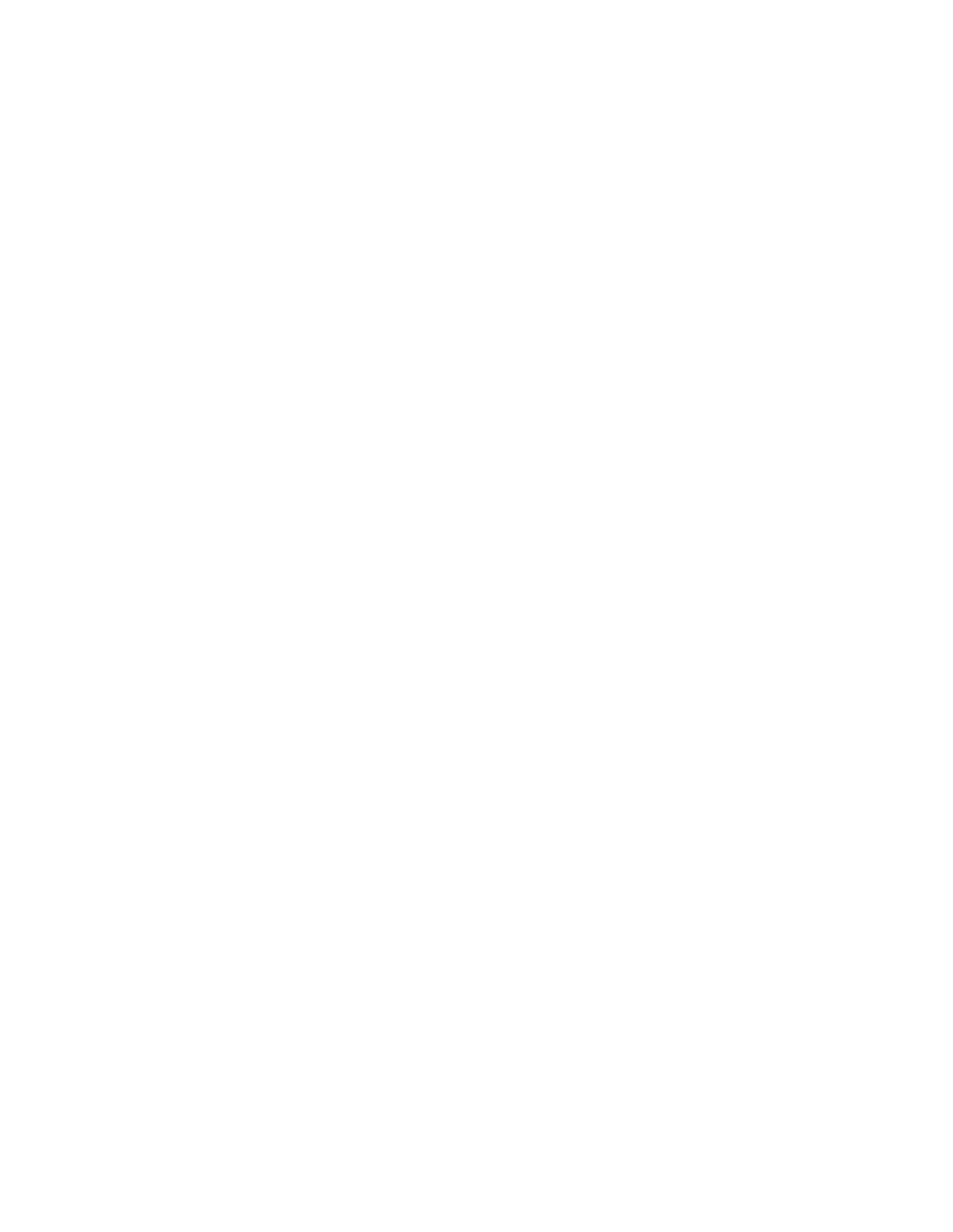# **Contents**

| Unit Reports: |  |
|---------------|--|
|               |  |
|               |  |
|               |  |
|               |  |
|               |  |
|               |  |
|               |  |
|               |  |
|               |  |
|               |  |
|               |  |
|               |  |
|               |  |
|               |  |
|               |  |
|               |  |
|               |  |

*Experiment Station-Affiliated Departments, Centers, and Initiatives* Agricultural Economics Animal and Food Sciences Biosystems and Agricultural Engineering Community and Leadership Development Entomology Environmental and Natural Resource Initiative Equine Initiative Family Studies Forestry Horticulture Kentucky Tobacco Research and Development Center Landscape Architecture Merchandising, Apparel, and Textiles Nutrition and Food Science Plant and Soil Sciences Plant Pathology Regulatory Services Robinson Center for Appalachian Resource Sustainability Sustainable Agriculture and Food Systems Working Group UK Research and Education Center at Princeton UK Veterinary Diagnostic Laboratory USDA-Agricultural Research Service-Forage Animal Production Research Unit Veterinary Science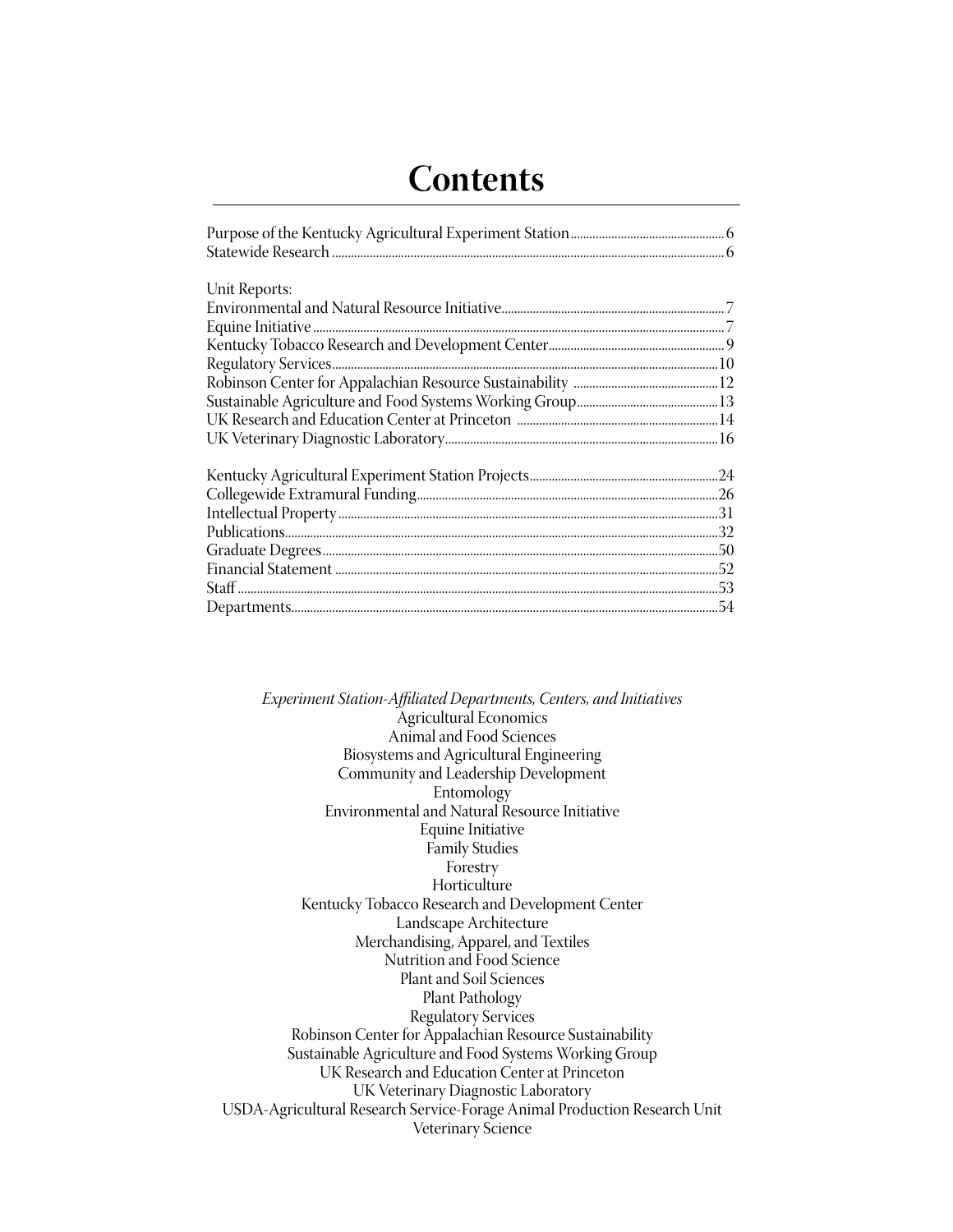# **Purpose of the Kentucky Agricultural Experiment Station**

As a land-grant institution, the University of Kentucky is responsible for serving the people of the Commonwealth of Kentucky. The College of Agriculture, with its research, teaching, and extension activities, has developed a structure and organization to provide the mandated land-grant services in agriculture and related areas.

The Kentucky Agricultural Experiment Station has been providing research results to farmers and rural residents for more than 100 years. The continued advancement of Kentucky agriculture attests to the benefits of applying new knowledge and technology. Much of the research leading to increased quantity and improved quality of Kentucky's agricultural output was performed by the Experiment Station. College researchers also have successfully addressed problems of agribusiness, consumers, international trade, food processing, nutrition, community development, soil and water resources, bioenergy, and the environment.

Although much Experiment Station research has immediate application to agricultural- and natural resource-related problems, scientists are also involved in basic research, generating new information to help solve present and potential problems. The ability of Kentucky producers to be competitive in domestic and world markets requires an expanded base of knowledge in emerging areas of research applicable to agriculture, food, and natural resources.

This Annual Report lists Experiment Station research projects and publications completed during 2010. A personnel list is also provided.

The research programs of the Kentucky Agricultural Experiment Station have benefited Kentucky's agriculture over the past century, and the results of present and future research will continue to serve Kentucky's primary industry.

# **Statewide Research**

Research activities of the Kentucky Agricultural Experiment Station were conducted at Lexington, Princeton, Quicksand, and Owenton and in counties throughout the state in 2010.

Efforts are constantly made to ensure that the research studies have application to the problems of all Kentucky farmers and other clientele groups. Locations of the experimental facilities provide conditions representative of most sections of the state.

### **Map Position 1**

- • **Campus**—Laboratories and specialized equipment for all research program areas.
- **Coldstream-Maine Chance-Spindletop Farms**—Dairy cattle, poultry, and horses; forages and grain crops, tobacco, and turf.
- **Horticulture Research Farm**—Fruits, vegetables, and ornamentals, including organic production.
- • **UK Animal Research Center** *(Woodford County)*—This farm was purchased in late 1991 as a location for development of state-of-the-art food animal (beef cattle, sheep, and swine) research programs.

### **Map Position 2**

• At **Princeton** *(Caldwell County),* the Research and Education Center facilities and the West Kentucky Substation Farm are devoted to research on grain crops, beef cattle, fruits, ornamentals and vegetables, forages, and tobacco.



### **Map Position 3**

• At **Quicksand** *(Breathitt County),* the Robinson Center for Appalachian Resource Sustainability is the location of research on fruits and vegetables, ornamentals, forages, grain crops, tobacco, and wood utilization. Quicksand is also the headquarters of Robinson Forest, which spreads over parts of Breathitt, Perry, and Knott counties and is the site of forestry and watershed management research.

### **Map Position 4**

• At the **Eden Shale Farm,** located in Owen County near Owenton, experimental and demonstration studies are conducted on forage crops, tobacco, fruits and vegetables, and beef management.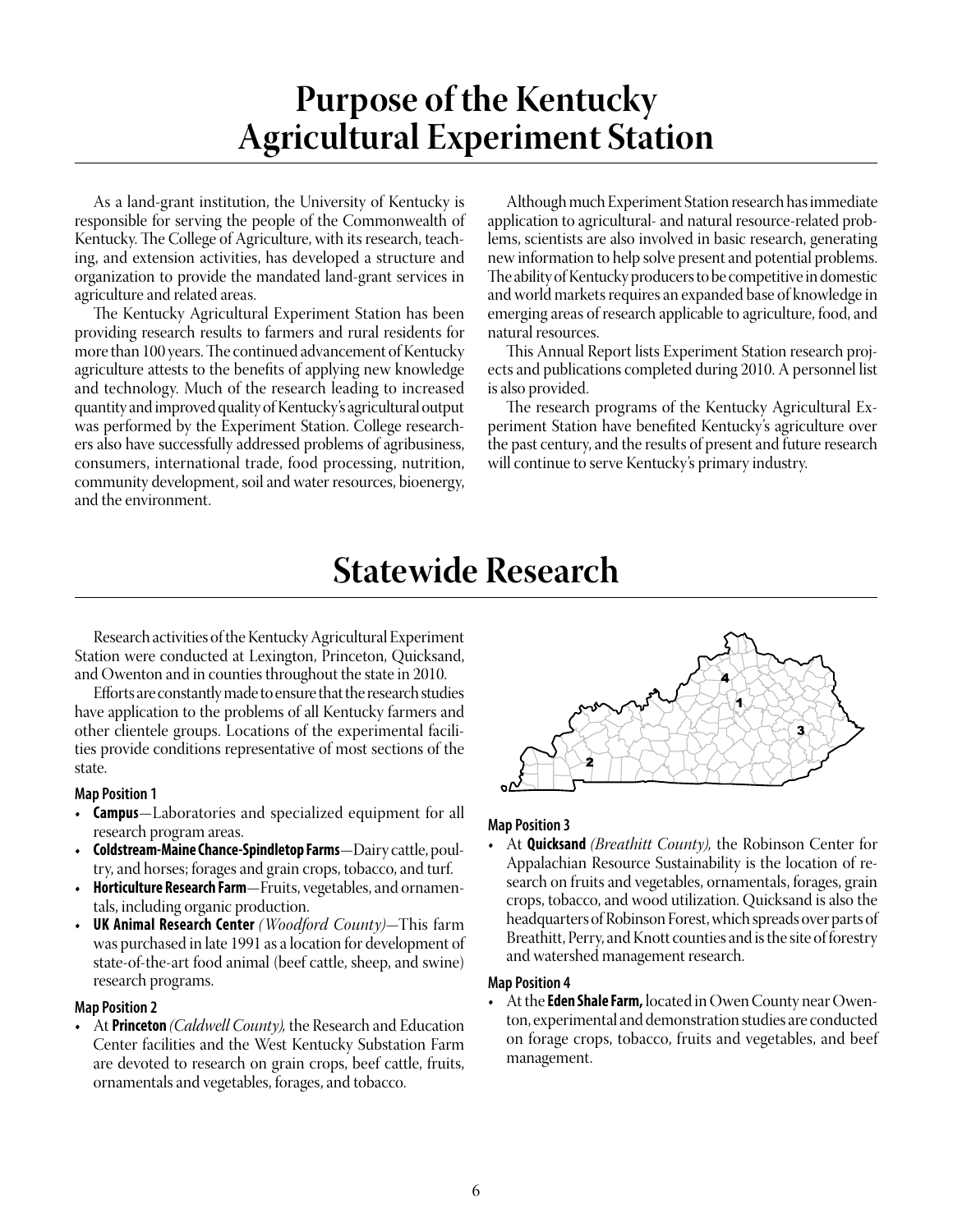### *Unit Reports*

# Environmental and Natural Resource Initiative

The Environmental and Natural Resource Initiative (ENRI) is new within the College of Agriculture. It provides focus for the College's environmental and natural resources in interdisciplinary basic and applied research, interdepartmental graduate and undergraduate instruction, and highly collaborative extension and engagement services. ENRI has been charged with ensuring that the visibility, synergy, and impact of environmental programming within the College is recognized by individuals within and outside the University setting.

To provide the foundation for the initiative, a steering committee of faculty from across the College was formed in 2010. Another accomplishment in 2010 was the development of ENRI's website (http://www2.ca.uky.edu/environment/) with pages devoted to publications, outreach, research, graduate and undergraduate programs, and news. The website is the portal for information about the College's environmental and natural resources activities.

# Equine Initiative

In March 2005, UK's College of Agriculture set out to better serve Kentucky's multi-breed horse industry by building on the university's strong tradition of excellence in equine research, teaching, and service and to enhance the state's well-deserved status as the "Horse Capital of the World." UK President Lee T. Todd Jr. named the Equine Initiative as one of UK's Commonwealth Collaboratives, a term encompassing projects aimed at improving Kentucky's schools, business climate, environment, health care, and lifestyles.

The Equine Initiative is an overarching framework for all things equine at the University of Kentucky. It is a crossdepartmental and cross-disciplinary approach within the College of Agriculture. Its mission is to discover, share, and apply new knowledge that will enhance the health, performance, and management of horses commensurate with the signature status of Kentucky's horse industry.

The Equine Initiative is reflective of UK's Top 20 vision and since its inception has attracted new students, new faculty, and new research and provided outreach opportunities for the state. The ultimate destination? UK becomes the world leader in equine teaching, research, and outreach/extension. Currently, the College of Agriculture has an equine focus that includes a team of more than 50 faculty and staff working from eight different departments. Eight new horse-oriented faculty have been hired since the Equine Initiative's inception.

One of the most tangible of the Equine Initiative's enhancements was the formation of an undergraduate degree program. There are now a total of 172 students in the program, with roughly 50 percent from outside Kentucky. While a lot of other schools have an equine major of some type, only two other land grant universities in the United States—Colorado State and Arizona State—have stand-alone equine degree programs.

### Noteworthy Developments in 2010

The Equine Initiative was busy in 2010. The biggest resource commitment and main work effort centered on the 2010 Alltech FEI World Equestrian Games (WEG). The UK Equine Initiative was involved in the games on many fronts, including:

• Twenty-seven of the 100 miles of the endurance event took place on the College's Maine Chance Equine Campus and Spindletop Farm. UK's Equine Initiative and the College of

Ag hosted a party under the tent for stakeholders. Almost 300 people attended the event, which extended from lunch into the afternoon.

- The initiative served as part of the UK official sponsorship package. UK HealthCare was the official medical provider for the games, and with that designation, UK was considered a major partner and the Equine Initiative the games' official equine university program. Part of this sponsorship included a presence in the UK Village, a 3,000-square-foot structure. The College was one of the village's anchors, along with UK HealthCare, the UK Office for Commercialization and Economic Development, Saddle Up Safely, and UK as a whole. During this time, the UK Equine Initiative helped field 271 volunteers, and the UK Village gave away approximately 30,000 items. The College of Agriculture had a big informational presence in these giveaways, including the College's overall informational brochure, an EI postcard, a *Bluegrass Equine Digest* bookmark, and The Arboretum brochure. As a result of the display, 230 prospective students filled out a form requesting more information from the College of Agriculture. Of those requests, 34 states were represented, as were six other countries, including Columbia, Mexico, Uruguay, Canada, Australia, and the Dominican Republic. Also during WEG, the Equine Initiative featured a website landing page and sent out 186 Tweets.
- The Equine Initiative served as a leading member of a Kentucky Equine education consortium booth. UK, along with eight other equine higher education programs recognized by the Council of Postsecondary Education, designed a consortium booth themed "Where else for an equine education?" promoting Kentucky as *the* place for students to look to for an equine higher education. The display's main message featured Kentucky as a whole and coming here for an equine education, not any one school. It appeared at the games in the Equine Village and is now used by representatives from the schools when they are travelling to events around the country to promote horse college programs in Kentucky.
- As part of the lead-in to the games, UK College of Agriculture reserved one of the horses for Horse Mania, an outdoor display of fiberglass horses that had been decorated by local artists. "Big Blue" as the horse was named, was syndicated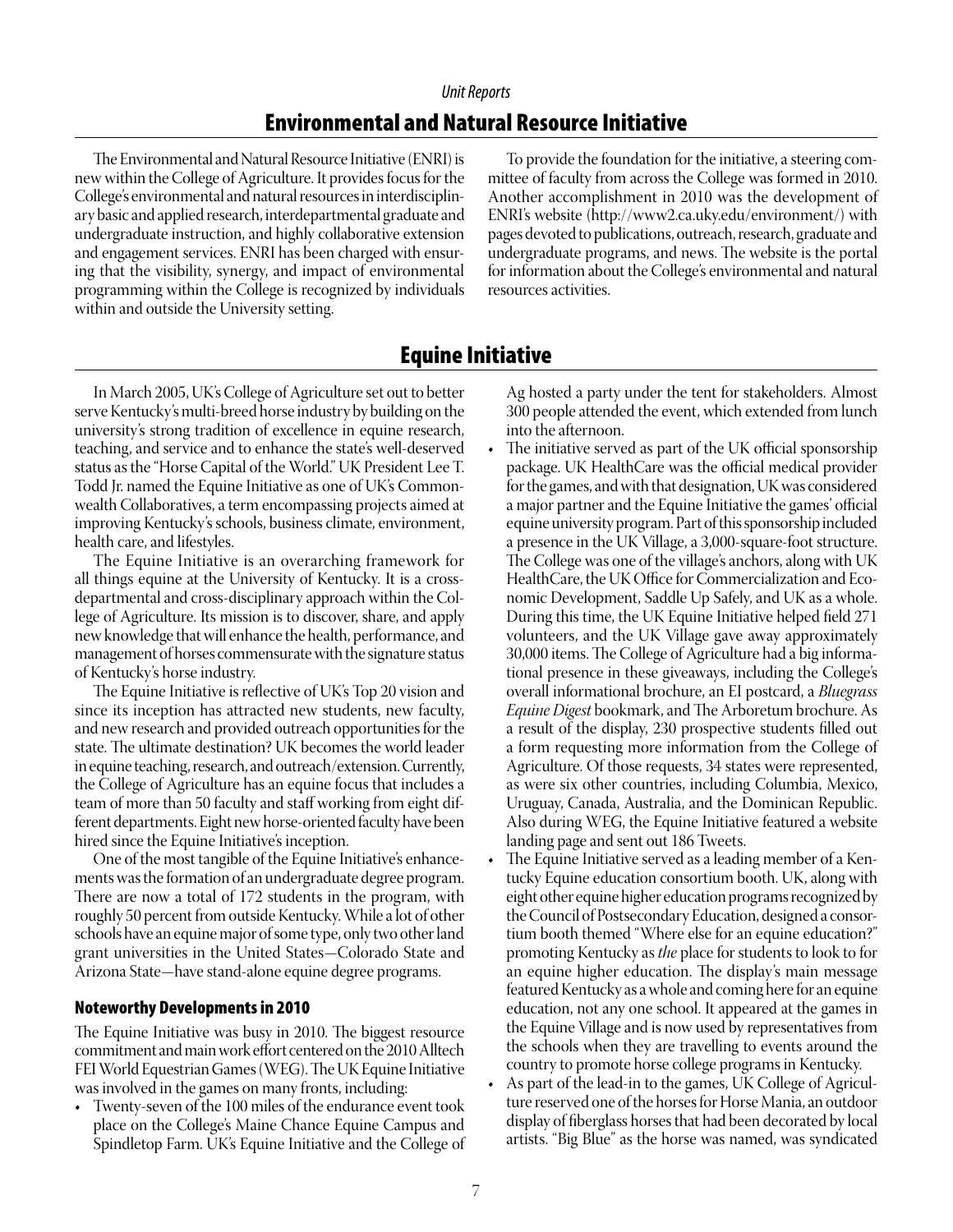to offset the cost. He was repurchased by the syndicate and now resides in the UK Veterinary Diagnostic Laboratory.

The initiative was part of the Kentucky Youth Equine Festival: Celebrating the World Equestrian Games, which was held in conjunction with the American Youth Horse Council National Leaders' Symposium. It was a special one-day program targeting horse-oriented youth with prior knowledge as well as non-horse youth with no familiarity with either horses or the World Equestrian Games. Festival program activities consisted of live demonstrations of all six disciplines included in WEG, interactive and hands-on displays, and other demonstrations, booths, and vendors. Invitations were sent to all school districts in the state. Close to 6,000 students attended. The Equine Initiative and the University of Louisville Equine Industry Program were co-title sponsors.

Other notable endeavors and/or partnerships included:

- Kentucky International Equine Summit 2010. Sponsored biennially by the University of Louisville Equine Industry Program in cooperation with UK's Equine Initiative, the summit is designed to help volunteer leaders of equine organizations discover and implement practical solutions to the challenges facing a diverse industry through enhanced communication, scientific research, and expansive cooperation. The summit took place April 26-27 in Lexington. Subject tracks for 2010 included education of tomorrow's equine leaders, association leadership and management, committing to responsible equine care, and equine industry structure and strategies.
- A partnership with UKHealthCare called Saddle Up Safely. With a goal of making a great sport safer, the campaign aims to help riders more safely engage in their passion. The fiveyear campaign is designed to be a lasting legacy of the 2010 Alltech FEI World Equestrian Games. It includes brochures, continuing medical education opportunities, educationbased programs, a volunteer-based speakers auxiliary, a website featuring safety tips and stories from injured riders, and a blog hosted by Fernanda Camargo, College of Agriculture assistant professor and head of Kentucky's 4-H Horse Program. The campaign grew out of awareness of statistics from UK's emergency department for riders hospitalized with injuries due to their riding/handling of horses. The campaign is an attempt to help drop those numbers and help Kentuckians (and those beyond the state) consider riding safety tips and practices.
- *Bluegrass Equine Digest*, a free monthly equine research e-newsletter published in conjunction with theHorse.com that features UK equine research, which continued to grow in 2010. This publication had 32,500 subscribers as of January 2011, increasing subscribers by 1,000 to 2,000 per month, as well as one of the highest click-through rates for stories appearing in theHorse.com's newsletters.
- Working with top reproductive scientists and veterinarians at Hagyard Equine Medical Institute and Rood and Riddle Equine Hospital to plan for International Summit on Equine Reproduction, held in July and attracting scientists from across the world to UK's campus.
- Held a second annual equine field day in June at Lexington's Spy Coast Farm that attracted more than 150 attendees, who learned about topics including pasture management, weed control, reproductive research, and environmental compliance.
- Partnered with Rood and Riddle Equine Hospital on Hats Off to Kentucky's Horse Industry Day in August, a free day at the Kentucky Horse Park that educates the general public about the importance of Kentucky's horse industry and raises money for important equine charities.
- Held the second in a Distinguished Lecture Series in April to showcase prominent equine industry leaders and provide students and the general public the opportunity to listen to an interview, ask questions, and interact with those leaders.
- Hosted a student career fair in March through the Equine Initiative's Student Working Group. The fair attracted more than 30 area businesses and featured talks about careers and job hunting for equine students at UK as well as many equine programs at other area university and colleges. The success of this fair has led to plans for yearly career fairs hosted by UK.

# Program Areas of Excellence

Program areas of excellence for equine in the College of Ag include the following:

- Maxwell H. Gluck Equine Research Center's development of vaccines against six of the 10 most common equine infectious diseases.
- The University of Kentucky Veterinary Diagnostic Laboratory has the highest equine caseload in the world.
- The legacy of the Department of Animal and Food Sciences in nutrition research
- 4-H and youth programs that reach more than 6,000 youth
- Horse College, an adult education program reaching more than 1,500
- The UK Horse Pasture Evaluation Program, which has evaluated more than 50 horse farms and 3,700 acres in Central Kentucky
- • Expansion of the concept of Kentucky's horse industry as an economic cluster of businesses and institutions
- • Research on horse environments: mud, pervious concrete, stream crossings, and more
- Development of HorseQuest, a central web-based source for equine information that is now a community of practice within eXtension.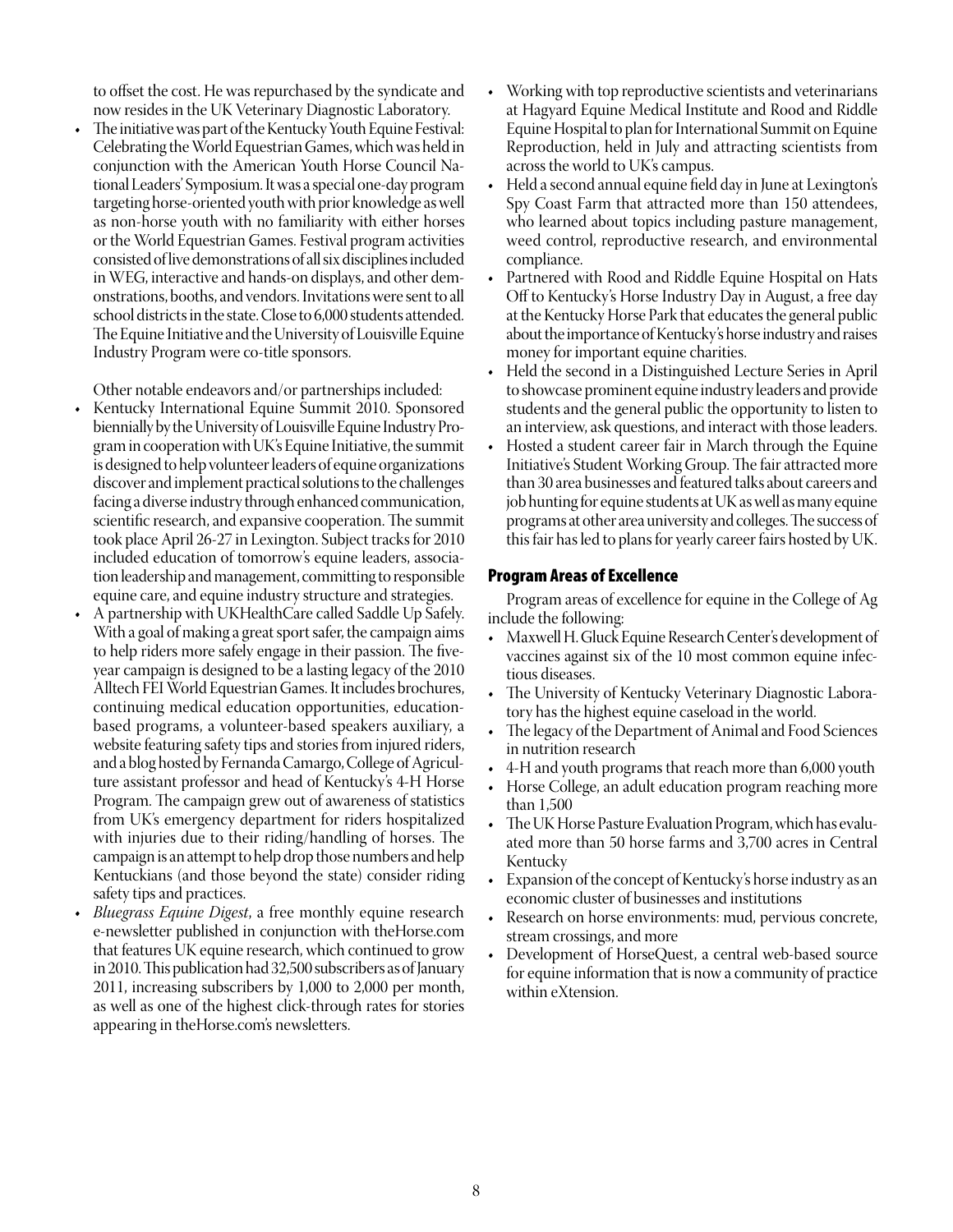The Kentucky Tobacco Research and Development Center (KTRDC) conducts and supports unique research programs that examine new agricultural crop opportunities based on tobacco and other plants.

The KTRDC program emphasizes applications-oriented research specifically designed to connect plant biotechnology research in the laboratory to the development of new crop-based businesses and technologies for Kentucky agriculture, including tobacco.

KTRDC-funded projects explore the development and use of tobacco as a production system for plant-made pharmaceuticals and industrial products and the discovery and development of new plant natural products having potential for commercialization.

Located in its own building on the University of Kentucky campus in Lexington, the center is funded by a dedicated tax on cigarette sales in Kentucky.

# Renewed Investment

Early signs of renewed investment in the life-sciences industry have appeared as the economic recession has eased. While funding challenges remain very difficult for startup and earlystage companies, it seems likely that the continuing advances of science and technology, together with demand for novel industrial products and better pharmaceuticals, will soon stimulate new interest in agricultural and medical biotechnology.

The projected new uses for plants, including tobacco, to produce protein-based vaccines and other medical drugs provide a good example of this new opportunism, in that the urgent drive for more economical production of vaccines and the emergence of generic forms of "biotech medicines" (so-called "biosimilars") are generating welcome new interest in plant-based production. The center has been pleased to work with industry in exploring more efficient greenhouse production of tobacco for these new purposes, and KTRDC researchers continue to promote and develop both indoor and outdoor production of the tobacco plant as an attractive system for plant-made pharmaceutical applications.

There has also been new interest in plant-based biomanufacturing of industrial products—discussions are currently ongoing with industrial and academic researchers concerning the potential uses of tobacco to provide novel fiber for making specialty fabrics and of the Russian dandelion plant as a source of industrial chemicals and possibly medicines.

# Ongoing Research, Technology Transfer

Meanwhile, ongoing research examines the use of tobacco as a biomanufacturing system for the enzymes used to convert plant material into biofuels. In the future, when plants become significant sources of transportation fuel, such enzymes will be needed in quantities far greater than can be produced currently via the established fermentation methods—hence the attraction of tobacco-based production. Not all of the new opportunities are necessarily transgenic, as illustrated by the prospective

development of a new crop from the chia plant for novel foodingredient applications.

Looking back over the development of plant biotechnology, including the technologies that enable new uses for the tobacco plant, the "bottleneck" of transition from industrial or academic laboratory breakthrough to commercial implementation always stands out as a significant constraint. While issues such as acceptance of GMOs sometimes contribute to this limiting step, the time-honored system of patenting, licensing, starting companies, and raising operating and capital funds is undeniably slow, very uncertain, and burdensome in the United States and elsewhere. An easier, quicker path would surely help so many successful inventions to reach farmers and end-users. The opportunity exists to propose ideas on technology transfer for discussion and consideration on the national scale.

# Information Exchange

In 2010, KTRDC researchers continued to promote the program and to exchange information through participation in conferences, workshops, and other events worldwide. Examples include the session on plant-made pharmaceuticals at the Tobacco Workers Conference organized by Dr. Orlando Chambers, participation in the CORESTA Congress (Edinburgh, Great Britain) on promoting the scientific basis for tobacco product regulation, the Plant and Animal Genome Conference (San Diego), and the visit of a Kentucky Farm Bureau delegation to the KTRDC.

# New Research

In 2010, KTRDC was again able to fund three new grants, which are highlighted here:

**Dr. David Zaitlin and Dr. Michael Goodin** initiated a project to use *Nicotiana benthamiana*, a well-characterized tobacco species widely employed in plant research, as a model in which to identify plant proteins that associate with a specific viral protein and participate in the infection and/or spread of Tobacco Etch Virus (TEV) in the host. This project will be carried out using a comprehensive yeast two-hybrid screen of the *N. benthamiana*  transcriptome, and the top five proteins that bind strongly to the viral cytoplasmic inclusion (CI) protein will be chosen for further investigation.

The proposed research will contribute substantially to the KTRDC research mission by addressing resistance to major plant viruses (TEV, Potato Virus Y [PVY], and other potyviruses) that infect tobacco and other cultivated members of the Solanaceae. The strategies outlined will be initiated in *N. benthamiana* and could be readily transferred into cultivars of *N. tabacum*, pepper, and tomato, all of which can be grown in Kentucky. Successful engineering of virus resistance will undoubtedly improve plant health and, therefore, crop performance, particularly under conditions of high aphid numbers and heavy virus pressure. The work will also extend the current state of knowledge regarding the molecular biology of plant-potyvirus protein interactions in a living plant cell.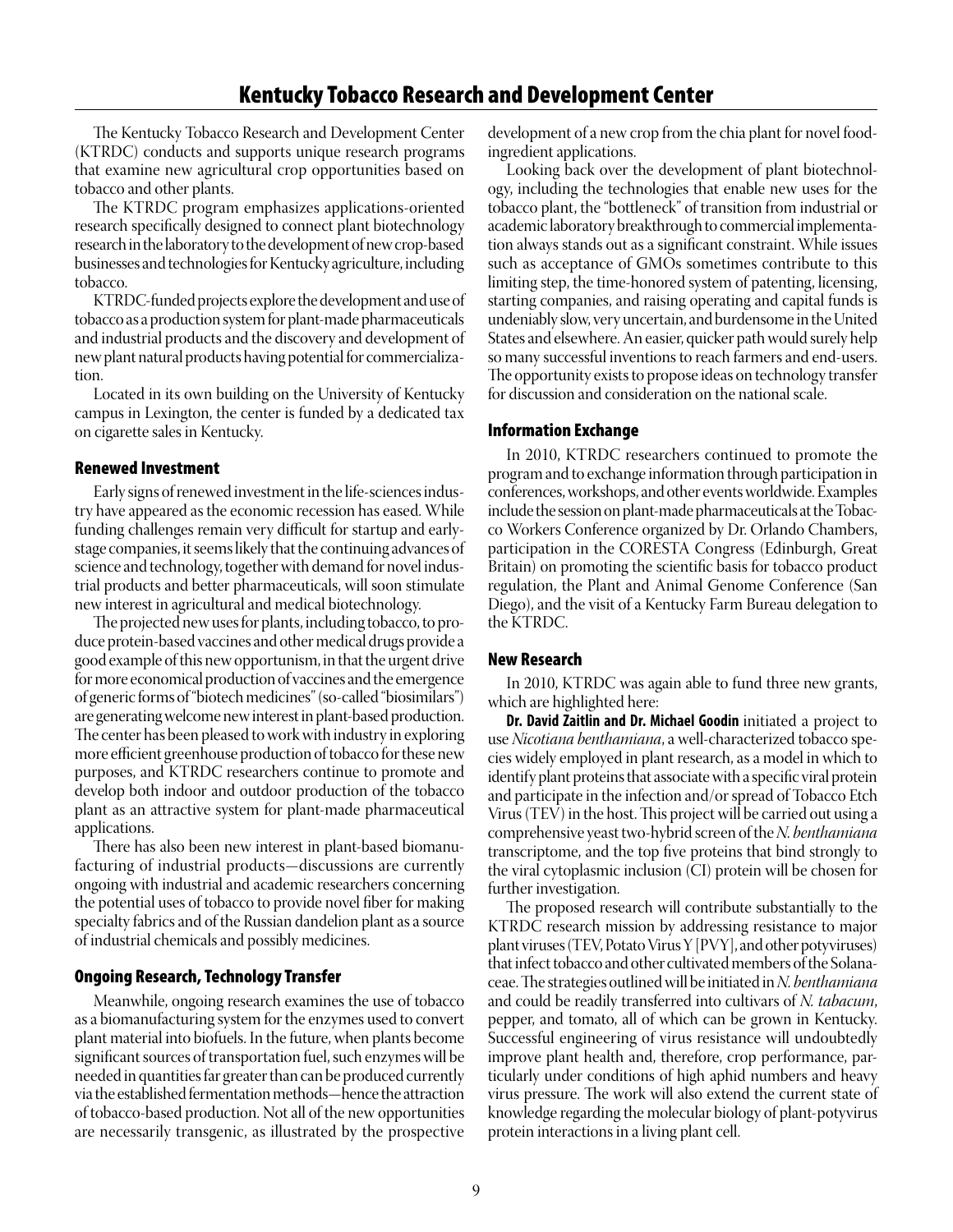**Dr. Indu Maiti and Dr. Robert Houtz** will manipulate an important signaling pathway in plants at the genetic level to create increased disease resistance, perhaps including tobacco blue mold and black shank. Existing evidence clearly indicates the potential success of these studies and suggests that other valuable plant traits, including plant height (for increased planting densities) and severely reduced seed viability (to limit escape of genetically modified plants under field conditions), may also be controlled. The proposed studies satisfy the mission and goals of the KTRDC in providing research that potentially preserves and strengthens tobacco agriculture in Kentucky and simultaneously identifies gene targets that could improve many other agriculturally important crop species.

**Dr. Orlando Chambers and Dr. Ling Yuan** are advancing KTRDC's efforts on developing optimized tobacco varieties for the production of humanized therapeutic proteins by combining technology development with applied variety development. Most therapeutic proteins are post-transcriptionally modified in mammalian cells by linking complex glycan sugars. The sugar modifications of proteins produced in plant cells are structurally different from those in mammalian cells. These differences can alter the immunogenicity of the plant-produced protein, creating a significant obstacle to regulatory approval and thus to commercial production of many plant-made pharmaceutical (PMP) products. The KTRDC scientists have developed a number of novel technologies that are particularly suitable for solving this problem. These solutions include creation of an effective small-RNA based gene suppression system that allows the simultaneous inhibition of multiple genes. In addition, they have successfully created artificial, multifunctional enzymes, enabling a single polypeptide to catalyze multiple reactions. They propose to combine these technologies to create an efficient yet simple plant gene expression system that can replace the plant glycosylation machinery with one that mimics a mammalian system. The transgenic plants generated from this approach will permit protein modifications similar to those in mammalian cells, thus removing a significant technical barrier in PMP production. These traits will be engineered into Nicotiana (tobacco) lines that are under development by KTRDC to assure genetic containment and to optimize production yields.

# Regulatory Services

The Division of Regulatory Services is committed to consumer protection and service to Kentucky citizens, businesses, and industries. Our regulatory programs monitor and analyze feed, fertilizer, milk and seed products, and our milk, seed, and soil service programs are all administered using a cooperative, science-based approach.

The division administers four state laws pertaining to ingredients, manufacturing, processing, labeling, and marketing of feed, fertilizer, seed, and raw milk. Our primary objectives are to protect consumers of these products from poor-quality, mislabeled, or misrepresented products and to protect businesses marketing these products from unfair competition.

Feed, fertilizer, and seed are monitored from ingredients through manufacturing and retail channels for compliance. Label review and product and facility inspections as well as product sampling by our inspectors and analysis in our laboratories are important steps in this process. Raw milk is monitored during marketing to (1) ensure accurate and equitable exchange between dairy producers and processors and (2) ensure integrity of milk from farm to processor.

Eight regulatory inspectors and one auditor cover the state collecting samples, inspecting facilities, reviewing labels, and auditing records. Audits of sales and fee payments were conducted on 316 of 376 feed, fertilizer, seed, and milk firms in Kentucky to verify reports, records, and fee payments. One inspector is dedicated to the milk program for auditing testing records and monitoring activities of sampler-weighers, handlers, lab testers, and lab facilities.

The activities in the division are performed by dedicated and professional staff members who conduct laboratory analyses, provide administrative and computer support, process data, and compile reports in addition to various other duties necessary to carry out and administer effective programs.

### Feed Regulatory Program

The feed regulatory program provides consumer protection for livestock feed and pet food according to provisions of the Kentucky Commercial Feed Law. The program ensures safety, suitability, and quality of animal feed in producing meat, milk, and eggs for human consumption and products for companion animals. The program provides standards of quality, safety, efficacy, and labeling for feed products. A statewide inspection, sampling, and laboratory testing program monitors feed products and reviews labels. Labels are evaluated to identify purpose of feed, guaranteed composition, ingredient list, feeding directions, and the need for any warning or caution statements.

The feed program participates in food safety efforts that promote consumer confidence in the nation's food supply. We work cooperatively with the Food and Drug Administration (FDA) in assessing compliance with the ruminant-to-ruminant feeding ban to prevent any establishment or amplification of bovine spongiform encephalopathy (BSE, or "mad cow disease").

### *2010 Highlights:*

- The inspectors collected 2,333 official samples, and others provided 52 unofficial samples that resulted in 15,244 analyses for more than 2 million tons of feed marketed.
- The inspectors collected and the laboratory analyzed 649 specialty pet food samples.
- • Analysis was provided on 425 research feed samples for College faculty.
- The feed program monitored the 2010 corn crop for mycotoxins including aflatoxin, fumonisin, and vomitoxin with laboratory analysis of 52 corn samples. More than 300 feed samples were analyzed for mycotoxins during the year.
- Inspectors conducted 75 BSE inspections for compliance and inspected four feed mills that mix restricted drugs in feed for compliance of use and adequate records.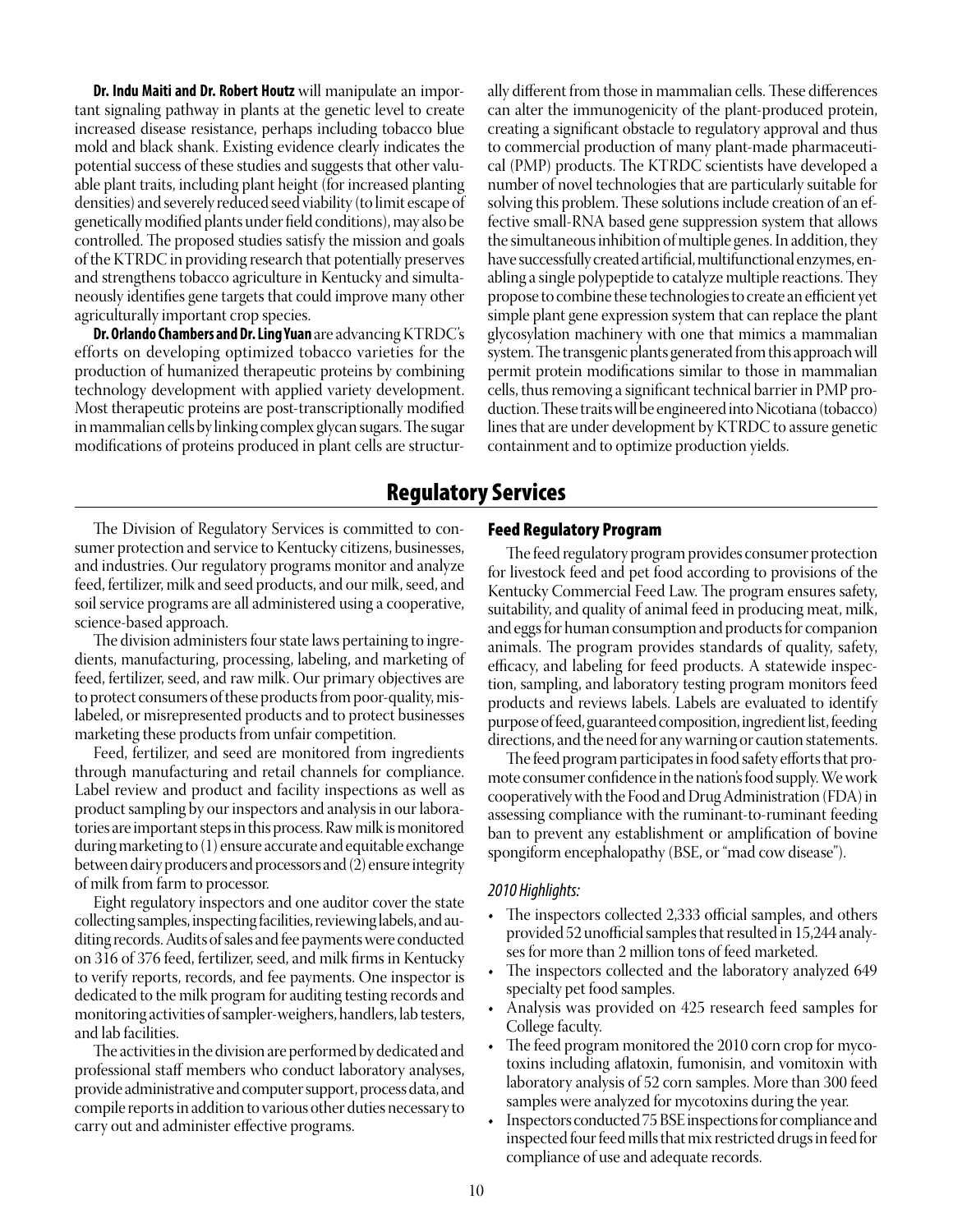- The program maintained registration on more than 19,000 feed products from almost 1,200 companies and conducted new product label reviews on more than 1,000 products.
- Sixty laboratory check samples for American Oil Chemists Society (AOCS) mycotoxins, American Association of Fertilizer Control Officials (AAFCO) check samples, AOCS microscopy, and USDA grain sample share programs were analyzed and reported.
- The laboratory uses 43 different approved analytical methods in providing results.
- The income from inspection fees and product registration received from July 1, 2009 to June 30, 2010 was \$1,048,531. Inspection fees are assessed at 35 cents/ton.

# Fertilizer Regulatory Program

The Kentucky Fertilizer Law ensures that fertilizers sold in Kentucky are clearly and accurately labeled so that consumers can make informed purchases of fertilizer with confidence in its quality. The law also protects the legitimate fertilizer industry from unfair competition.

### *2010 Highlights:*

- Administered actions on 2,285 official and 204 unofficial samples of fertilizer involving 7,500 chemical tests
- The official samples represented about 37,250 tons out of the approximately 762,370 tons of fertilizer distributed in Kentucky during 2010, or about 4.9%.
- Reviewed labels and registered 4,521 products from 616 firms and issued licenses to 213 companies that manufactured custom-blended fertilizers
- Analyzed laboratory check sample materials from Magruder®, urea ammonium nitrate (UAN), Association of Fertilizer and Phosphate Chemists (AFPC) phosphate rock, AFPC phosphate, and AFPC specials for the fertilizer regulatory program
- Provided support for 15 different analytical methods that yield results for 28 analytes and contaminants
- Substantiated cash receivables from fertilizer reports
- The income from registration fees, inspection fees, and licenses received from July 1, 2009 to June 30, 2010 was \$528,741. Fertilizer products are assessed an inspection fee of 50 cents/ton.

# Milk Regulatory Program

The mission of the milk regulatory program is to ensure raw farm milk produced and marketed in Kentucky is bought and sold using accurate weights and tests. The program's primary function is to monitor milk handling systems from the time a producer's milk is sampled and weighed through delivery and laboratory testing until producer payments are calculated. The program provides support to the producers and processors of Kentucky's \$238 million/year dairy industry. Industry participants are trained, licensed, and subsequently monitored to maintain compliance with the law.

In addition to regulatory functions, the milk program cooperates with other agencies in educational projects to provide a variety of services to Kentucky dairy producers, processors, and allied industries. The milk program also operates a laboratory that is available for Kentucky producer, processor, and handler service testing.

# *2010 Highlights:*

- Reviewed and issued licenses to three transfer stations, 24 milk handlers, 19 laboratories, 74 testers, and 350 samplerweighers (milk-haulers, receivers, and samplers)
- Analyzed and administered action on 2,083 official samples
- Administered a monthly milk lab quality control check sample program through the distribution of 2,772 check samples to the 19 licensed laboratories and two other labs to ensure accurate component testing procedures
- Conducted 12 pay-records and 15 raw milk receiving manifest audits
- Conducted 31 milk laboratory inspections
- Collaborated with Kentucky Cabinet for Health Services Milk Safety Branch to train sampler-weighers and processor receiving personnel
- Trained and examined 30 new sampler-weighers and eight new testers
- Conducted seven inspections of raw milk transfer stations
- Conducted 229 sampler-weigher inspections
- Provided testing for research pertaining to sample age, horse milk, sow milk, and other research in the College. Provided testing for Kentucky small processor cheese makers
- Intensified milk testing study conducted during the month of October. Statistical study conducted on 350 samples to see if last stop load sample could be eliminated
- Cash receivables were substantiated on 92 milk reports, and the income from fees and licenses received from July 1, 2009, to June 30, 2010 was \$194,345. Milk handlers and producers are assessed at 0.5 cents per 100 lb.

# Seed Regulatory Program

The seed regulatory program ensures Kentucky farmers and urban consumers of quality seed while promoting fair and equitable competition among seed dealers and seedsmen through inspection and analysis of products found in the marketplace. The division, which administers and implements the Kentucky Seed Law, promotes compliance through facility inspections, sampling, and analysis of seed offered for sale. The law requires proper labeling of seed, including kind, variety and lot designation, purity percentages, noxious weeds, origin, test date, and a germination guarantee. The division is also responsible for maintaining registration of seed labelers, seed conditioners, and seed dealers in the state.

# *2010 Highlights:*

- Conducted 1,188 visits to perform inspections and to sample agricultural, lawn, turf, and garden seeds at Kentucky seed processing, wholesale, and retail locations
- • Collected and tested 1,533 official seed samples
- Issued stop-sale orders on 175 official seed samples and 122 violative seed lots at seed dealer and seed processor locations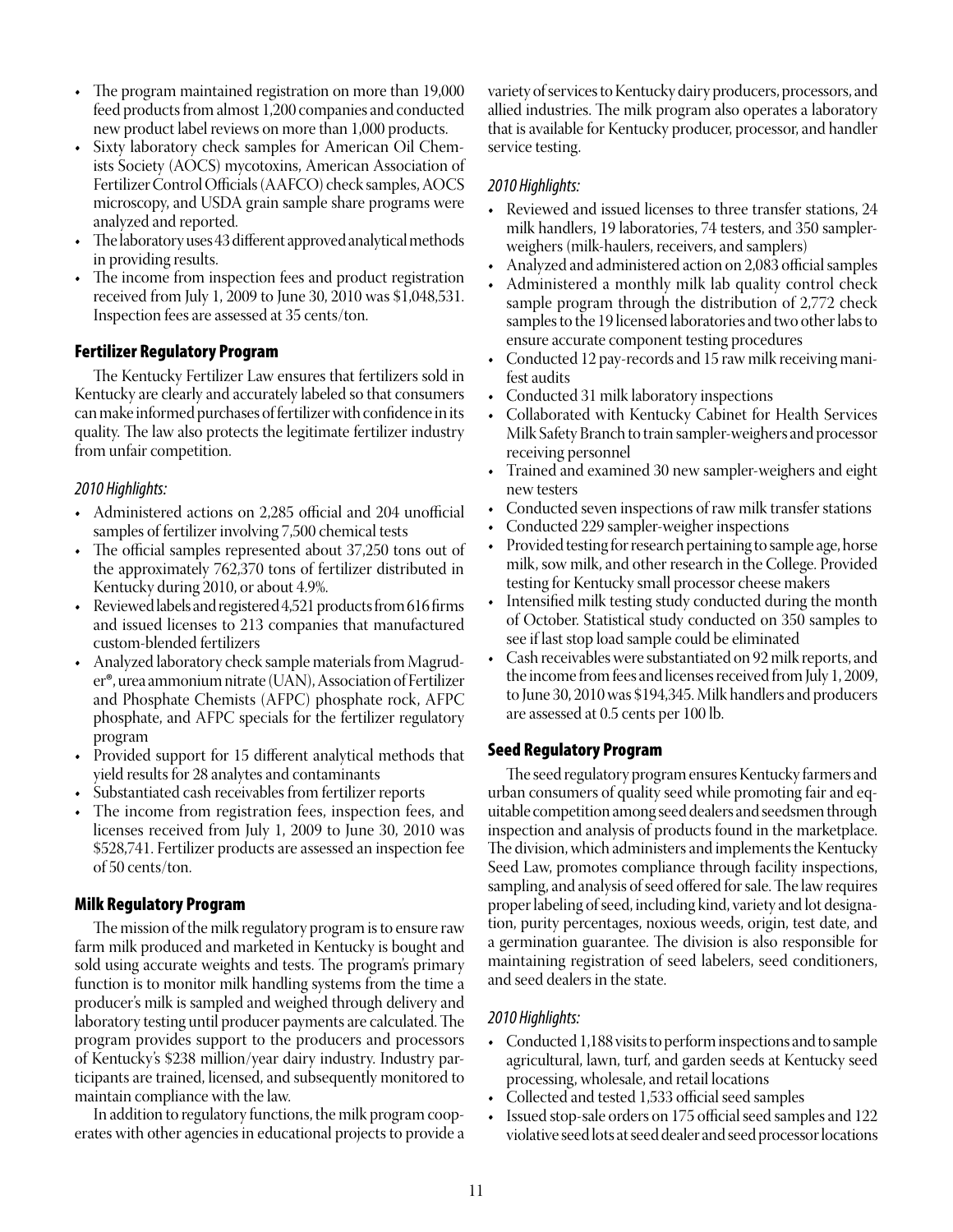- Cooperated with the USDA Seed Regulatory and Testing Branch regarding shipments of seed into the state that were in violation of the Federal Seed Act
- Reviewed and issued 236 agricultural permits and 46 vegetable and flower permits to label seed
- Registered 578 seed dealers and 25 non-certified custom conditioners
- Provided training to firms on labeling requirements, retail sales procedures, stop sale release procedures, and recordkeeping requirements
- Cash receivables were substantiated on 796 seed reports, and the income from fees, permits, and licenses received from July 1, 2009, to Jun 30, 2010, was \$323,009. Seed products are assessed at 4 to 24 cents per unit.

# Seed Testing Laboratory

The division maintains the only seed testing facility in Kentucky. This laboratory conducts all official testing in the state and provides service testing for producers, dealers, retailers, researchers, and homeowners. In 2010, 98% of service samples accepted into the laboratory were submitted by Kentucky firms or individuals. Services to customers in 2010 included electronic notification of sample activity and reporting of test results as well as real-time online access to service sample test results.

Laboratory capabilities include purity testing, weed and crop seed identification, seed counts, accelerated aging, test weight, fluorescence testing for ryegrass, moisture content, tetrazolium, herbicide tolerance, endophyte, and germination as well as many other tests.

Laboratory analysts participated in regional and national referee testing through the Association of Official Seed Analysts (AOSA) and the USDA Federal Seed Laboratory to ensure inter-laboratory and intra-laboratory quality of test results. All analysts are AOSA-certified in their respective areas of analysis. More than 19,500 individual tests were performed by laboratory personnel on more than 185 different crops in 2010. The program received \$79,030 in income for service testing during the period from July 1, 2009 through June 30, 2010.

# Soil Testing Laboratory

Soil testing provides farmers, homeowners, greenhouse operators, and others with scientific information about the fertility status of their soils or greenhouse media. In partnership with the Kentucky Cooperative Extension Service, it also provides them with lime and fertilizer recommendations based on laboratory results. We also offer analyses of animal wastes, nutrient solutions, and special research solutions. The program received \$217,792 in income for service testing during the period from July 1, 2009 through June 30, 2010.

The soil test website is at http://soils.rs.uky.edu.

### *2010 Highlights:*

| <b>Number of Soil Samples Analyzed in 2010</b> |               |           |  |  |  |
|------------------------------------------------|---------------|-----------|--|--|--|
| <b>Type</b>                                    | <b>Number</b> | % Change* |  |  |  |
| Agriculture                                    | 37,549        | $-7$      |  |  |  |
| Home lawn and garden                           | 8,753         | $-18$     |  |  |  |
| Commercial horticulture                        | 850           |           |  |  |  |
| Greenhouse media                               | 79            | $-7$      |  |  |  |
| Research                                       | 7,485         | 4         |  |  |  |
| Atrazine residue in soil                       | 10            | -68       |  |  |  |
| Animal waste                                   | 390           | 17        |  |  |  |
| Nutrient solution                              | 84            | 12        |  |  |  |
| <b>TOTAL</b>                                   | 55,200        | -8        |  |  |  |
| *Compared to 2009.                             |               |           |  |  |  |

# Robinson Center for Appalachian Resource Sustainability

At Quicksand in Breathitt County, the Robinson Center for Appalachian Resource Sustainability (RCARS) is the east region location for research on fruits and vegetables, ornamentals, livestock forages, grain crops, biomass crops, tobacco, and wood utilization. The Robinson Center is also the administrative headquarters of the Robinson Forest, which spreads over parts of Breathitt, Perry, and Knott counties and is the site of forestry, wildlife, surface mine reclamation and watershed management research.

The Robinson Center for Appalachian Resource Sustainability has the budgetary and physical responsibility for managing the research facilities at Quicksand, the Wood Utilization Center, and Robinson Forest. The mission of this re-organized unit is to increase the long-term value-added, sustainable income and sustainable flow of economic, ecological, and social goods and services from the lands, natural resources, and people of Eastern Kentucky and the Appalachian Region.

### 2010 Research Activities

### *Robinson Center*

### **Department of Horticulture**

Variety testing for tomato, green bean, pumpkin, sweet potato, apple, peach, and grape crops are conducted by extension horticulture faculty.

### **Department of Plant and Soil Sciences**

- The RCARS is the east region location for livestock forage variety and corn hybrid testing programs. Results from these trials are published annually.
- • Extension faculty are studying nitrogen volatilization in no-till corn production on an eastern Kentucky alluvial soil.
- RCARS is one of three sites devoted to soil fertility research in a no-tillage corn and soybean rotation involving comparisons of poultry litter and inorganic fertilizer.

### **Department of Plant Pathology**

Twenty experimental lines of tobacco were evaluated for resistance to blue mold as part of a collaborative international research project.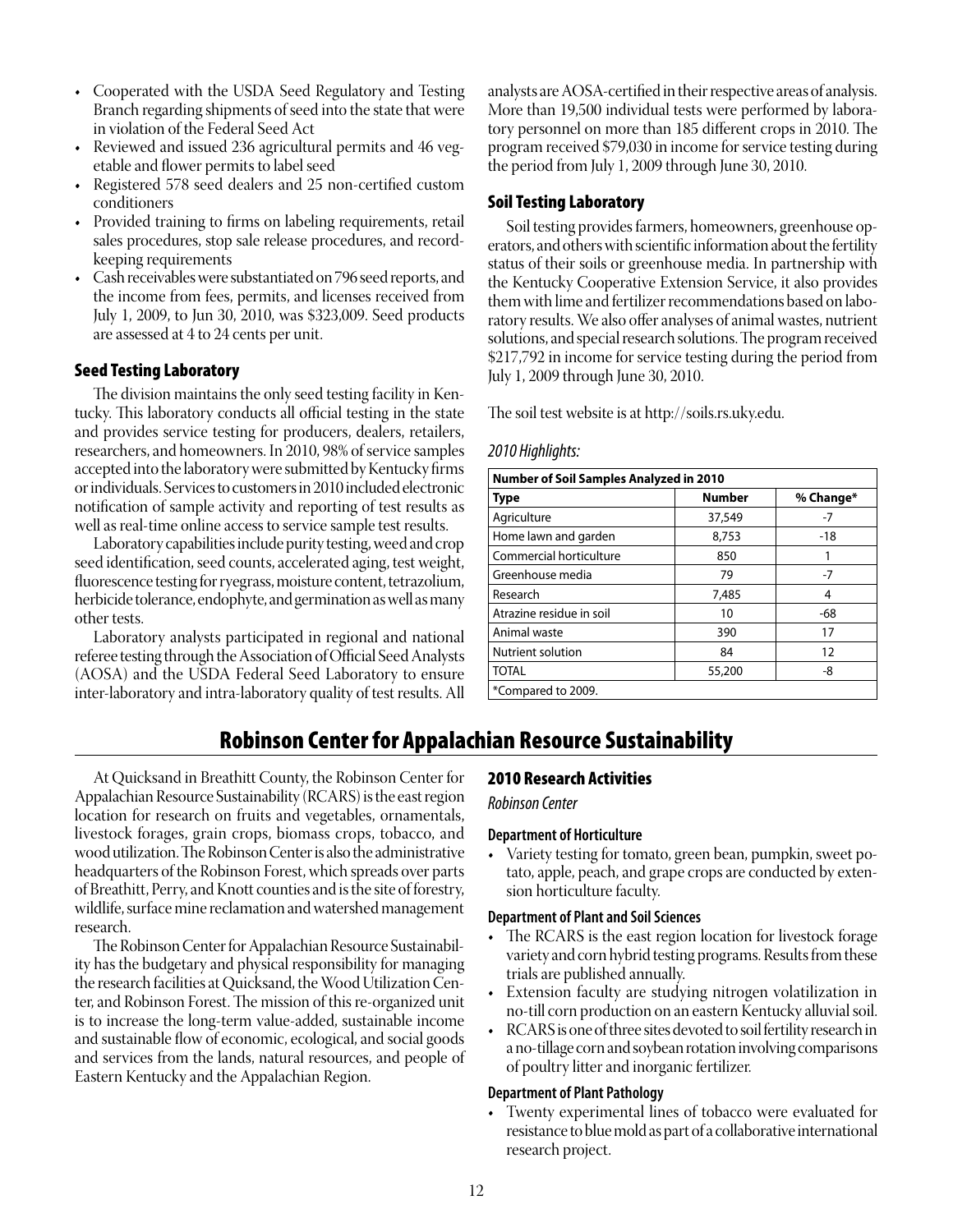• In collaboration with Horticulture faculty at RCARS, cucurbit downy mildew sentinel plots were established in the spring and summer of 2010 at the Robinson Center. These plots are used for early detection of downy mildew, a potentially devastating disease of cucurbits, and to determine which cucurbits (cucumbers, pumpkins, and melons) will be most affected.

# **Collaboration**

Biosystems and Agricultural Engineering, Horticulture, Plant and Soil Sciences, and the Center for Applied Energy Research are investigating the potential energy production from alternative crops on marginal agricultural land. The plots were established during 2010, and measurements taken will include changes in soil carbon, biomass production, and potential energy production (as a liquid or solid fuel) from Miscanthus, switchgrass, black locust, and cottonwood.

# *Robinson Forest*

Research includes the following projects:

# **Department of Entomology**

- Permanent vegetation plots to evaluate hemlock woolly adelgid-induced changes in forest composition and structure
- Comparing headwater streams with hemlock-dominated riparian zones to deciduous-dominated riparian zones with respect to stream chemistry and benthic and riparian macro-invertebrates
- Hemlock woolly adelgid host choice and predator efficacy on hemlocks with varying levels of resistance

# **Department of Forestry**

- • Use of GIS and the U.S. Geological Survey model WATER to identify and delineate stream types in eastern Kentucky (with the Department of Biosystems and Agricultural Engineering)
- Long-term effects of forestry best management practices on hydrology, water chemistry and woody debris in three Appalachian headwater catchments
- Influence of streamside management zone protection on hydrology and water quality in forested headwater catchments
- • Effect of riparian zone width and disturbance on stream communities following forest harvest in eastern Kentucky watersheds
- • Design of a headwater stream for a head-of-hollow fill (with the Department of Biosystems and Agricultural Engineering)
- Timber harvesting analysis using GPS and GIS
- Landscape predictors of Stream Visual Assessment Protocol

(SVAP) scores and Robinson Forest (with the Department of Landscape Architecture)

- Evaluating hydrological, water quality, and biological responses to headwater stream restoration on eastern Kentucky surface mines (with the Department of Biosystems and Agricultural Engineering and the University of Louisville)
- • Assessing sedimentation rates of temporary skid trail headwater stream crossings
- • Evaluating spoil amendment use and mycorrhizal inoculation on reforestation success in the Eastern Kentucky Coalfield

# 2010 Extension Activities

- • Mountain Ag and Energy Week, Sept. 28−Oct. 2
- Win With Wood youth event, annual youth program focused on forestry and the forest industry, Oct. 14
- Mined Land Reclamation Research: Reforestation, Hydrology, Water Quality, and Stream Restoration, a presentation for the U.S. Environmental Protection Agency, Starfire Mine and Guy Cove, April 20
- Streamside management zone tour at RCARS field day, Oct. 2
- USDA Silviculture Tour, Robinson Forest
- • Kentucky Division of Forestry, Forest Resource Utilization/ Timber Harvesting Compliance Ranger/Technician Level II Training Course, Robinson Forest and the Wood Utilization Center
- Underground mine/reforestation tour for editorial staff from the *Lexington Herald- Leader, Mountain Eagle, Appalachian News*, and East Kentucky Broadcasting
- Stream identification training course (Environmental Protection Agency, Office of Surface Mining, U.S. Army Corps of Engineers participants) led by a former professor, North Carolina State University
- UK's Department of Forestry at RCARS and the Kentucky Division of Forestry worked together to create and maintain a directory of the state's wood products companies
- Training program to teach hands-on methods for moulder setup and operations and profile knife grinding at the RCARS Wood Utilization Center

# 2010 Teaching Activities Conducted at Robinson Forest

NRC 320 – Field Experience in Data Collection Techniques

- FOR 375 Taxonomy of Forest Vegetation
- FOR 376 Silvicultural Practices
- FOR 377 Forest Surveying
- FOR 378 Forest Mensuration
- FOR 379 Harvest and Utilization of Wood

# Sustainable Agriculture and Food Systems Working Group

The Sustainable Agriculture and Food Systems Working Group's mission is to create new knowledge to improve the sustainability of the food system in Kentucky and beyond, help Kentucky citizens and students understand sustainable agriculture and food systems, and promote UK's activities as they relate to sustainable agriculture and food systems within the land-grant mission. Inside the College of Agriculture, the group

works across all departments to develop synergy between them, and its membership includes a member from every department within the College.

# UK Dining Services

The whole-beef carcass purchase program, a values-based food chain developed by Dr. Gregg Rentfrow and Bob Perry for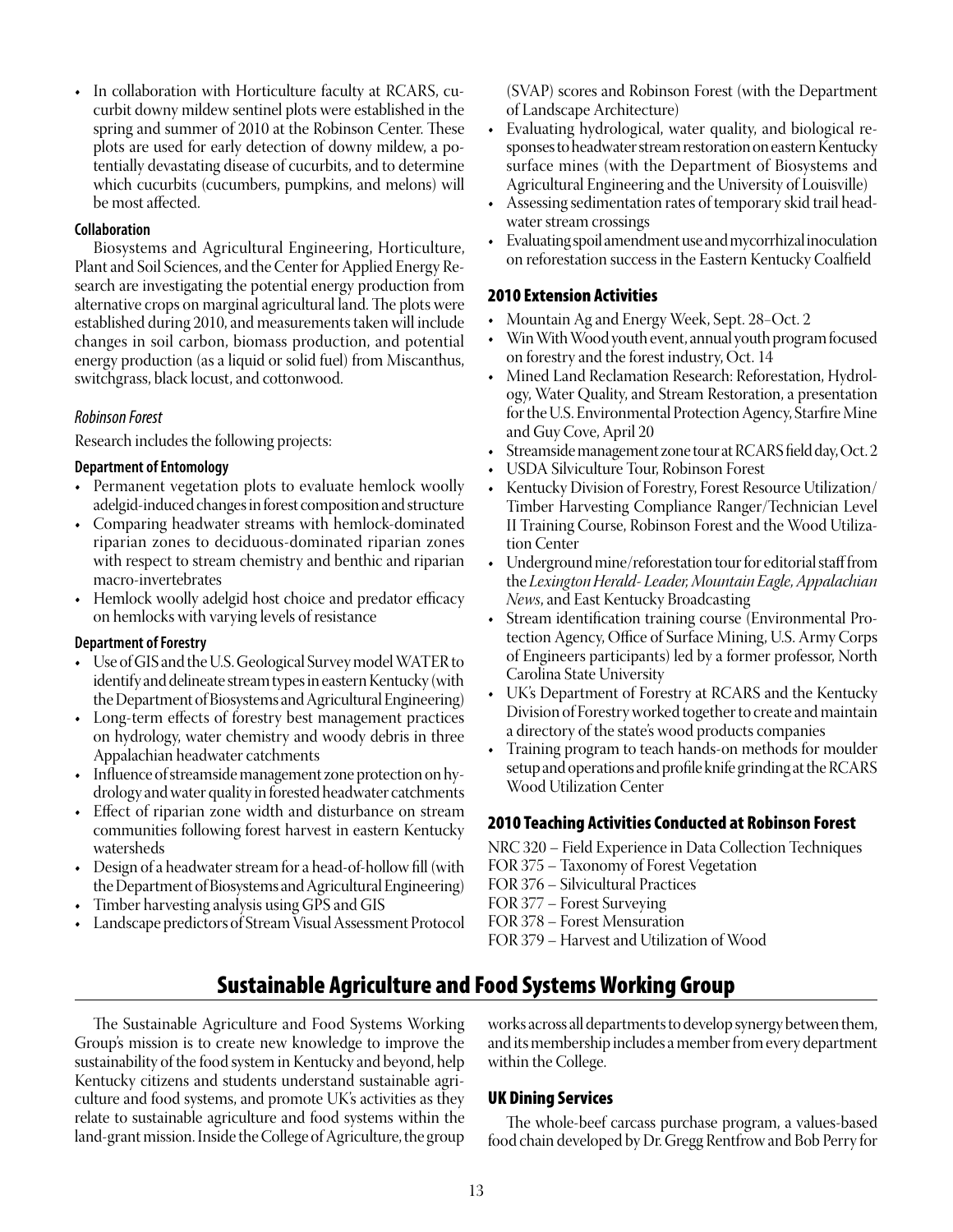UK Dining Services, continues to provide high quality 100% Kentucky beef for use across the University. This program has also been expanded to include pork carcasses at a substantial savings to the University and has an economic impact of over \$2 million annually, with most of that money going directly to the farms raising the beef and pork. The success of this program will be noted in an upcoming publication by the USDA on food value chains, and a case study explaining the details will be published in 2011. This effort has generated many inquiries from other colleges, universities, and volume feeding operations and requests for conference presentations on how the program works.

### Chefs Afield

Almost 200 agricultural and community leaders and were feted at Chefs Afield, an event held at the Horticulture Research Farm (South Farm) in Lexington in October. Chefs Afield was designed to showcase the College's sustainable agriculture programs and research in an informal setting, including a meal prepared from the farm's produce. Some of Kentucky's bestknown chefs volunteered to prepare the multicourse meal, which was served on the grounds. Beef, pork, and lamb were donated by the American Grassfed Association, which had held its annual conference on campus earlier in the year. UK Dining Services was an invaluable partner in this event, providing a full mobile kitchen for use by the chefs and also providing the china, flatware, glasses, and service staff needed to orchestrate the event.

### Grassfed Beef

As mentioned above, the working group hosted the American Grassfed Association's annual Grazing America conference in 2010. The association received so many positive comments from attendees at the 2009 conference at UK that the AGA board decided to hold it at UK again, which is the only time this conference has repeated a location. UK researchers presented many of the conference programs, and a direct result was the formation of the Kentucky Forage Finished Beef Project to assist Kentucky farms engaged in forage finishing of beef cattle.

### Farm and Food System of the Future Convocation

This Farm and Food System of the Future Convocation brought two notable speakers to campus, Dr. Jerry Dewitt, former director of the Leopold Center at Iowa State, and Dr. Debby Sheely, director of USDA's National Institute of Food and Agriculture (NIFA). The convocation drew both faculty and staff from across the University as well as members of the general public interested in the sustainable development of agriculture. Dr. Dewitt's presentation focused on how the Leopold Center formed communities of practice around specific efforts and issues confronting small- and medium-sized farms by bringing together researchers from across various disciplines within Iowa State's College of Agriculture. Dr. Sheely explained changes in USDA grant funding and provided invaluable tips for navigating new funding streams for research.

### **Outreach**

This year, members of the working group had numerous contacts with farmers and citizens seeking University expertise on marketing, manufacturing, and processing for all types of food and sustainable agriculture systems. The working group's website went live in the spring, and news items, events, and articles of interest to the sustainable agriculture audience are added often. Members of the group are frequent speakers across campus and at conferences worldwide. The farmers market report produced by public radio station WUKY relies on working group members for much of the information broadcast weekly during the growing season.

# UK Research and Education Center at Princeton

The University of Kentucky Research and Education Center (UKREC) holds a unique position as part of the Kentucky Agricultural Experiment Station and the Kentucky Cooperative Extension Service and remains dedicated to sustaining the heritage of impact and achievement by these great institutions and the rapidly changing issues and challenges associated with them. Its vision is to be recognized at the local, state, and national level for excellence in agricultural research, education, leadership, and service to the Commonwealth.

Established in 1925, the West Kentucky Substation at Princeton has functioned as a center of agricultural activities in western Kentucky. Great advancements have been made in Kentucky's leading industry—agriculture—with considerable progress being made in improving use and conservation of resources, increasing yields of crops and livestock, better management of capital and labor, expanding markets, and finding solutions for problems facing rural people and communities. Increased returns to Kentucky farmers total millions of dollars annually just from the use of new production technologies resulting from

research findings and educational programs of the College of Agriculture.

The UKREC is fundamentally interdisciplinary, applying the biological and social sciences to challenges in agricultural, food, and environmental systems. Our scholarship encompasses human and natural resources and their interaction. As part of the University of Kentucky, the UKREC:

- Facilitates lifelong learning, informed by scholarship and research
- • Expands knowledge through creative research and discovery
- Serves Kentucky communities by disseminating, sharing, and applying knowledge

The UKREC is the headquarters for more than 50 faculty and staff members representing eight different departments in the College. Its faculty and staff conduct research, provide diagnostic testing services, and develop educational programs on topics of concern to Kentucky farmers, agribusinesses, and families.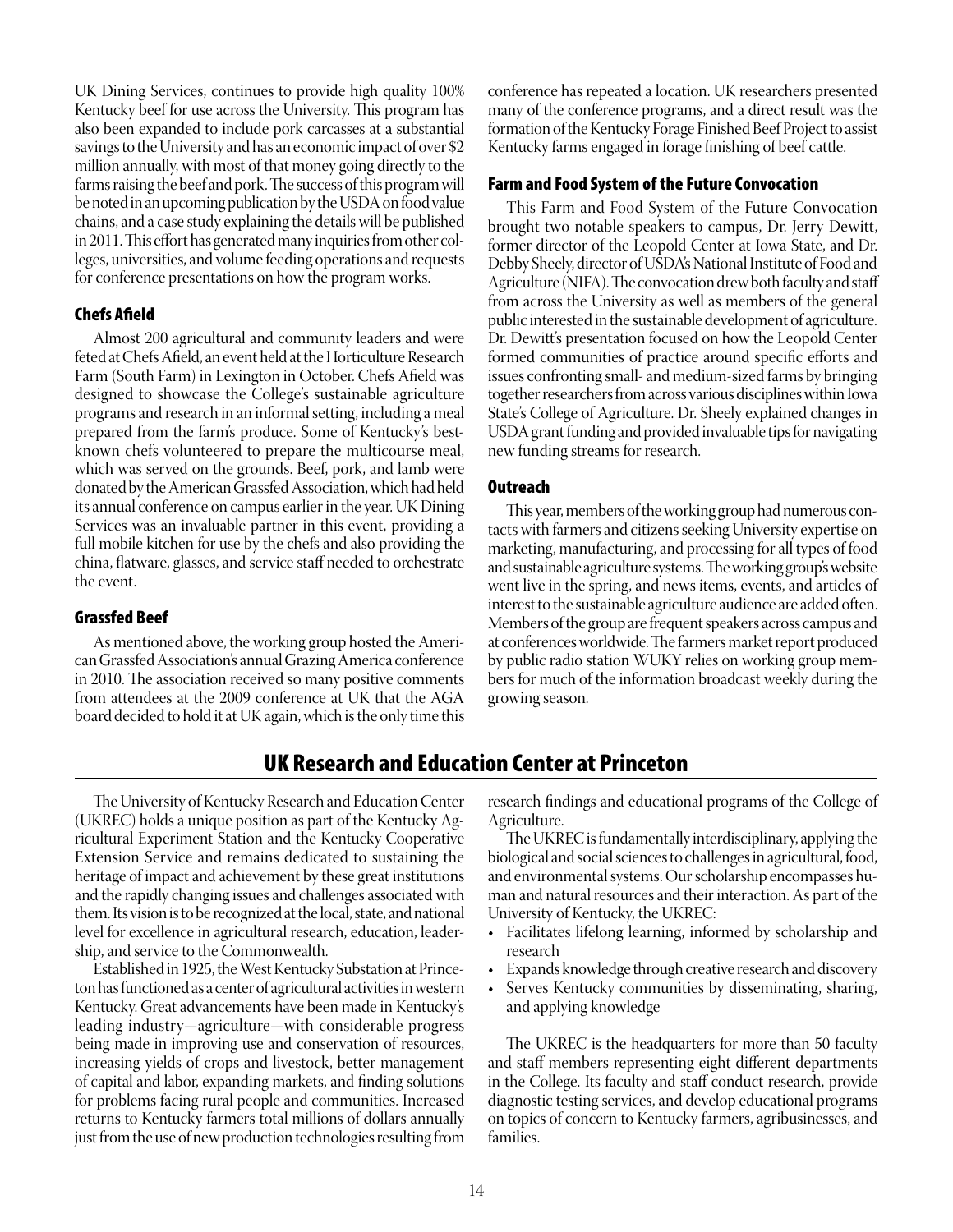The UKREC Experiment Station Farm consists of almost 1,300 acres, including soils of both sandstone and limestone origin, which are characteristic of soil types throughout the state. Researchers conduct approximately 100 different research/demonstration projects each year at the experiment station farm or on farms in western Kentucky. Information derived from these projects or research conducted elsewhere is delivered to farmers and the general public through county offices of the Cooperative Extension Service. Extension specialists at the UKREC have expertise in a broad spectrum of food and agriculture topics.

Service laboratories located at the UKREC provide information needed to make management decisions in the following areas:

- • Soil testing enables farmers to develop nutrient management plans for growing crops.
- The plant disease diagnostic laboratory helps identify plant health problems and provides recommendations for disease prevention and control. Once insect and plant pests are identified, specialists can give advice on integrated pest management strategies to control them.
- Crops such as corn, wheat, soybeans, tobacco, fruit, vegetables, and ornamentals are studied for ways to increase yields and income, improve handling and storage, protect the environment, and address other problems farmers may have.
- A beef herd consisting of 400 animals is involved in many different experiments. Demonstrations and research and education programs in beef production are conducted.
- Agricultural engineering specialists conduct research and educational programs related to both crop and livestock production.
- An aquaculture program is conducted in cooperation with Kentucky State University.

In addition, UKREC provides the following learning opportunities and resources:

- The Rottering-Kuegel Agricultural Research and Extension Building is available to large and small groups for classes and meetings in agriculture, home economics, and 4-H. It is also used for a wide variety of meetings by government agencies, industry, and the general public. Each year approximately 450 different meetings are held in this building, attended by about 14,000 people. Many of these visitors come from other states and foreign countries.
- A biennial field day and other commodity field days, which showcase the work of the UKREC, attract about 3,000 people. Visitors observe research, educational displays, and demonstrations representing work conducted at the UKREC and throughout the state.
- • Individuals and small groups are welcome to visit throughout the year to observe specific projects and talk with specialists.

# 2010 Research Activities

### *Agricultural Engineering*

- Improving energy efficiency in broiler production
- • Energy audits for grain and livestock farms
- Insects in commercial grain-handling systems

• Evaluating grain storage systems in West Africa and providing training to facility managers

### *Beef*

- The effect of dietary supplementation of selenium in inorganic and organic forms differentially and commonly in altering blood and liver selenium concentrations and liver gene expression profiles of growing beef heifers
- Study of whether the accumulation of selenium by blood fractions and liver of beef heifers is greater with a mix of inorganic/organic or organic vs. inorganic selenium forms but the time required for maximal accumulation is tissue-specific
- Study of whether mixed or organic vs. inorganic forms of selenium (Se) differentially affect tissue Se concentrations of growing beef heifers
- Forage/management systems for beef cow-calf production

### *Entomology*

- Bt corn variety trials
- Trials of new insecticides for soybeans
- Trials of new insecticides for corn
- Using insect pheromone traps to predict outbreaks

### *Forages*

- • Alfalfa persistence
- Alfalfa variety test
- Red clover variety test
- White clover variety test
- Tall fescue variety test
- Orchardgrass variety test
- Switchgrass for biofuels

### *Grain Crops*

- Soybean planting date
- Wheat row spacing
- • Canola management
- No-till wheat management
- Soybean management verification program
- Wheat variety trials
- Testing of breeding lines
- Wheat fusarium head blight nursery
- Canola planting methods

### *Horticulture*

### **Nursery/Landscape**

- • Landscape plant evaluations
- • Landscape plant establishment based on the production container
- Container type evaluation for sustainable production
- Efficient fertilization of nursery crops
- Maintaining water quality and efficient irrigation of nursery crops
- Kentucky native plant evaluation, production protocols, and use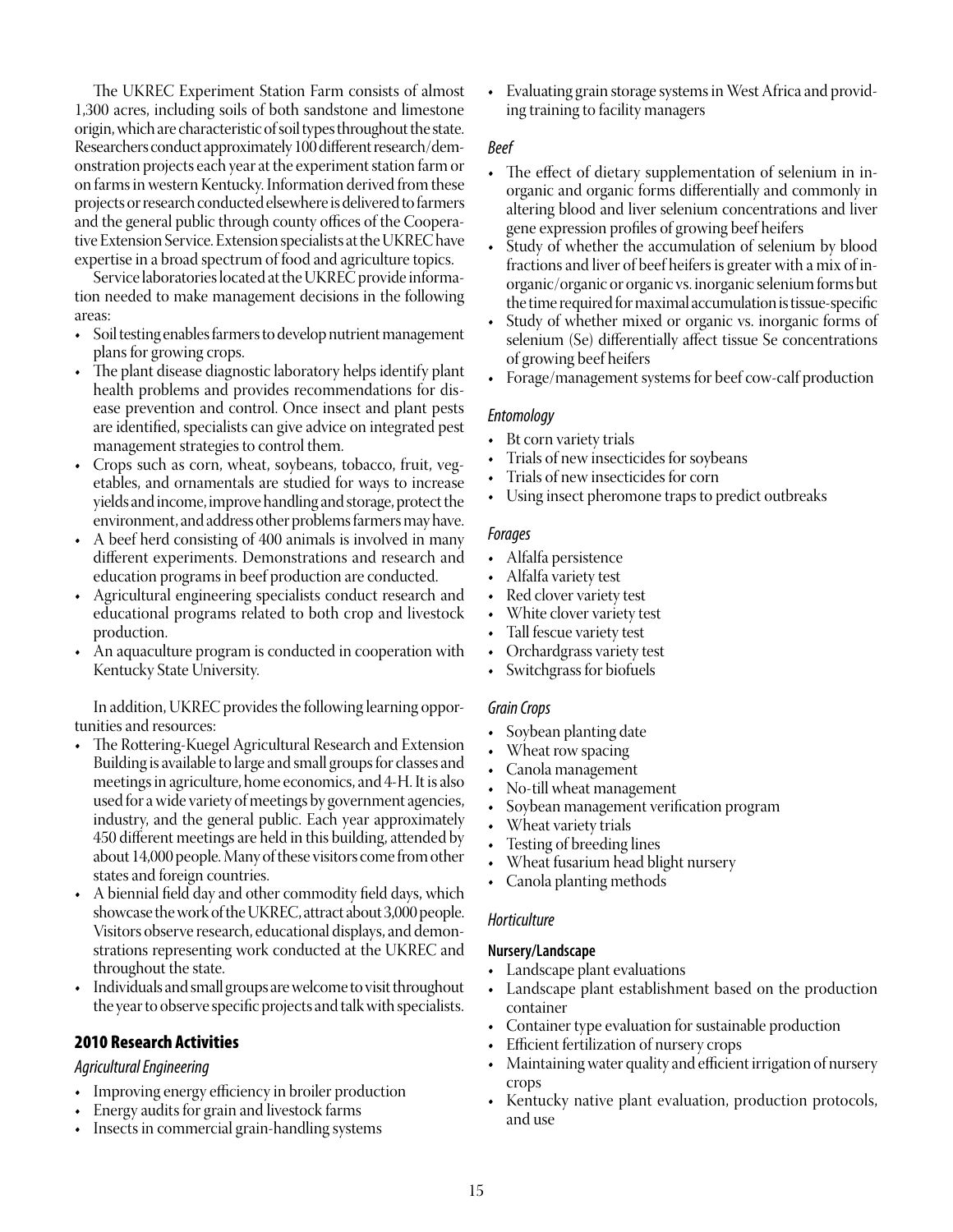- Development and maintenance of Kentucky provenance stock plants
- Integrated pest management (IPM) monitoring

### **Fruit**

- Rootstock trials: apple and peach
- • Cultivar trials: peach, wine grape, and blackberry
- Small fruit demonstration plots
- Strawberry production systems
- • Germplasm orchards: pawpaw and pecan

# **Vegetables**

- IPM cucurbits downy mildew sentinel plot
- Cole crop fall cropping evaluation/demonstration

# *Manure Management and Use*

• Development and implementation of within-production facility (under-slat) manure composting for swine

# *Plant Pathology*

Tests:

- Soybean foliar fungicides
- • Soybean seed treatments for SCN and soilborne diseases
- Wheat foliar fungicides
- Wheat seed treatments
- National uniform test for integrated control of wheat fusarium head blight
- Soybean variety evaluations for soybean cyst nematode (SCN)
- Impact of foliar fungicides on reducing yield loss in soybean caused by SCN
- Impact of fungicide class and timing on deoxynivenol accumulation in wheat grain

# *Soils*

- Variable rate nitrogen fertilizer applications using remote sensing
- • Efficient use of nitrogen on corn and wheat
- Canola fertilization
- No-till wheat management
- Soil compaction
- Additives to improve N efficiency

### *Tobacco*

- Variety development: dark and burley tobacco
- Tobacco transplant production management
- Insecticide performance for tobacco hornworm and budworm control
- Mechanical harvest for tobacco
- Tobacco fertility management
- Dark fire-curing systems

# *Weed Science*

- Marestail (horseweed) control in weed
- Wheat response to Power and Osprey and topdressing nitrogen
- Impact of seeding depth and variety on response of wheat to Valor
- • Wild garlic control with fall and spring applications of PowerFlex and Osprey
- • Giant ragweed control in wheat
- • Italian ryegrass control with pre- and post-herbicides (two trials)
- Burndown control of marestail (horseweed) in soybeans (four trials)
- Weed control in corn using burndown and soil-residual herbicides (two trials)

# UK Veterinary Diagnostic Laboratory

# Administration

*Craig N. Carter*

The University of Kentucky Veterinary Diagnostic Laboratory (UKVDL) continues to strive to be one of the premier veterinary diagnostic laboratories in the United States, providing the most timely and accurate services in support of the practicing veterinary profession, Kentucky animal agriculture, the signature equine industries, companion animals, and public health. As the state's flagship veterinary diagnostic laboratory, the University of Kentucky Veterinary Diagnostic Laboratory's primary goal is to develop, apply, and use state-of-the-art veterinary diagnostic testing methods and scientific knowledge to improve animal health and marketability, preserve the human-animal bond, and help protect and improve public health through the early and accurate identification of zoonotic diseases.

In addition to its clinical diagnostic role, the UKVDL provides surveillance for emerging and endemic diseases such as equine infectious anemia (EIA), equine piroplasmosis, West Nile virus, chronic wasting disease of deer, contagious equine

metritis, bovine spongiform encephalitis (mad cow), Johne's disease, bovine leukosis, avian influenza, and many other diseases of agricultural, public health, and companion animal importance. Furthermore, the laboratory is always on the watch for the emergence of foreign animal diseases (FADs) such as foot and mouth disease and classical swine fever. In 2010, UKVDL became proficiency tested to run several tests for FADs.

Animal owners use the UKVDL's services through their practicing veterinarians, who have expertise in selecting, preparing, shipping, and submitting the proper specimens for testing when necessary. Laboratory findings are reported back to the submitting veterinarian, who then consults with his or her clients to implement a treatment protocol or a preventive solution for disease problems on the farm.

UKVDL faculty, scientists, and technical staff are specialists in essential scientific disciplines directly related to animal health, including bacteriology, clinical pathology, epidemiology, extension, molecular biology, pathology, serology, toxicology, virology, and informatics. Disease diagnostic efforts are coordinated and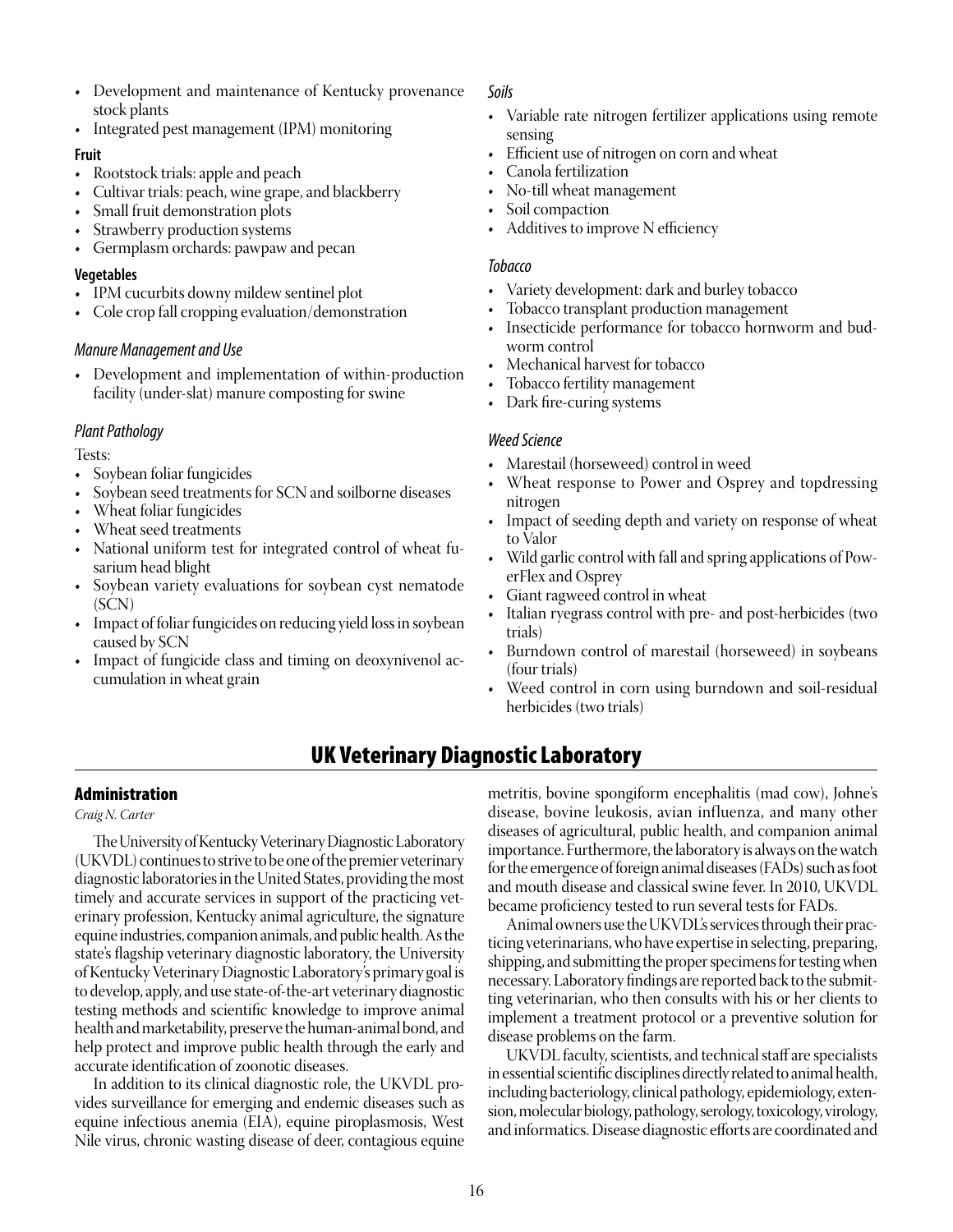handled by specialists in the appropriate disciplines. Complex clinical cases involving multiple sections are monitored by highly qualified case coordinators. The UKVDL is organized into sections so that specialized workload/activities can be handled efficiently.

The UKVDL received roughly 53,088 cases in calendar year 2010 (almost flat with 2009 at 53,268), including 3,218 necropsies. Total tests run in each laboratory section will be listed in the individual section reports.

The UKVDL continues its outreach programs around Kentucky. UKVDL staffed an exhibit in Lexington for the Kentucky Cattlemen's Association annual meeting in January as well as one in Louisville for the Kentucky Veterinary Medical Association (KVMA) annual meeting in October. The Kentucky VetLabNet listserv continues to distribute animal health bulletins and has grown to almost 600 UKVDL clients, scientists, and stakeholders. Several field investigations and research visits were conducted by the epidemiology section on Kentucky farms, including dozens of visits to UK's Animal Research Center in Woodford County as part of a research project for the Department of Homeland Security. The UKVDL continues to contribute articles quarterly to the KVMA *Kentucky Veterinary News* and the Kentucky Cattlemen's Association *Cow Country News*. The UKVDL director, faculty, and staff continue to deliver lectures at scientific and lay meetings and participate in the monthly Equine Diagnostic Research Seminar Series at the UKVDL.

The following key positions were filled:

- Ruminant Extension Veterinarian—Dr. Michelle Bilderback
- • Head, Diagnostic Microbiology—Dr. Erdal Erol
- Laboratory Animal Pathologist- Dr. Casey Coyle
- Veterinary Technician—Judy Tucker
- Dr. Coyle and Ms. Tucker were transferred permanently to the UKVDL from the UK Division of Laboratory Animal Resources (DLAR).

### *2010 Highlights:*

- Moved into temporary trailers in January to allow for major renovation of UKVDL existing laboratory/administrative space
- Steve Sells and James Anderson traveled to the Kissimmee, FL laboratory to learn Polymerase Chain Reaction (PCR) methods for classical swine fever (CSF), foot and mouth disease (FMD), and avian influenza (AI) as part of UKVDL's responsibility as a member of the National Animal Health Laboratory Network (NAHLN), Jan. 26-27.
- New UKVDL histology laboratory in operation, August
- New UKVDL serology laboratory in operation, September
- New UKVDL receiving facility occupied and in operation, September
- First necropsy in new necropsy facility, Sept. 29
- Follow-up American Association of Veterinary Laboratory Diagnosticians (AAVLD) accreditation visit, Oct. 25
- Proficiency testing completed for Anaplasmosis, Equine Piroplasmosis, Brucellosis, Bluetongue, Bovine Leukosis Virus, EIA, Johne's Serology, FMD, CSF, and AI



- Dr. Carter, UKVDL director, was appointed to the Equine Health and Welfare Council, which held its first meeting Nov. 22.
- • UKVDL received full five-year accreditation by the AAVLD, through December 31, 2014.
- The renovation/expansion project is expected to be completed by the end of March 2011.
- Dr. (LtCol) Carney Jackson, UKVDL veterinary pathologist and a member of the Kentucky Air National Guard, deployed to Afghanistan with an agricultural development team in June 2009 for one year. On this deployment, by providing animal health training, he assisted the Afghan Ministry of Agriculture, two veterinary schools, and farmers. His team is also involved in capacity building for animal agricultural operations in Kabul, Bagram Air Base, and other areas around Afghanistan. Dr. Jackson returned to work at UKVDL in July. He was awarded the Bronze Star Medal for his service.
- In November, Dr. Craig Carter, UKVDL director, took office as president of the American Association of Veterinary Laboratory Diagnosticians. Dr. Carter is also executive director of the World Association of Veterinary Laboratory Diagnosticians. He is currently planning for a scientific symposium on diagnostic veterinary medicine and the World Organisation for Animal Health (OIE) session in Berlin scheduled for June 2013.

### Bacteriology/Mycology

### *Erdal Erol*

The primary mission of the Bacteriology/Mycology Section of UKVDL is to detect or isolate and identify pathogenic bacteria or fungi present in animals. The section also determines the antibiotics that might be used for the treatment of specific bacterial infections and is also responsible for culture of *Taylorella equigenitalis* and *T*. *asinigenitalis* for the federal/state CEM regulatory program in equine.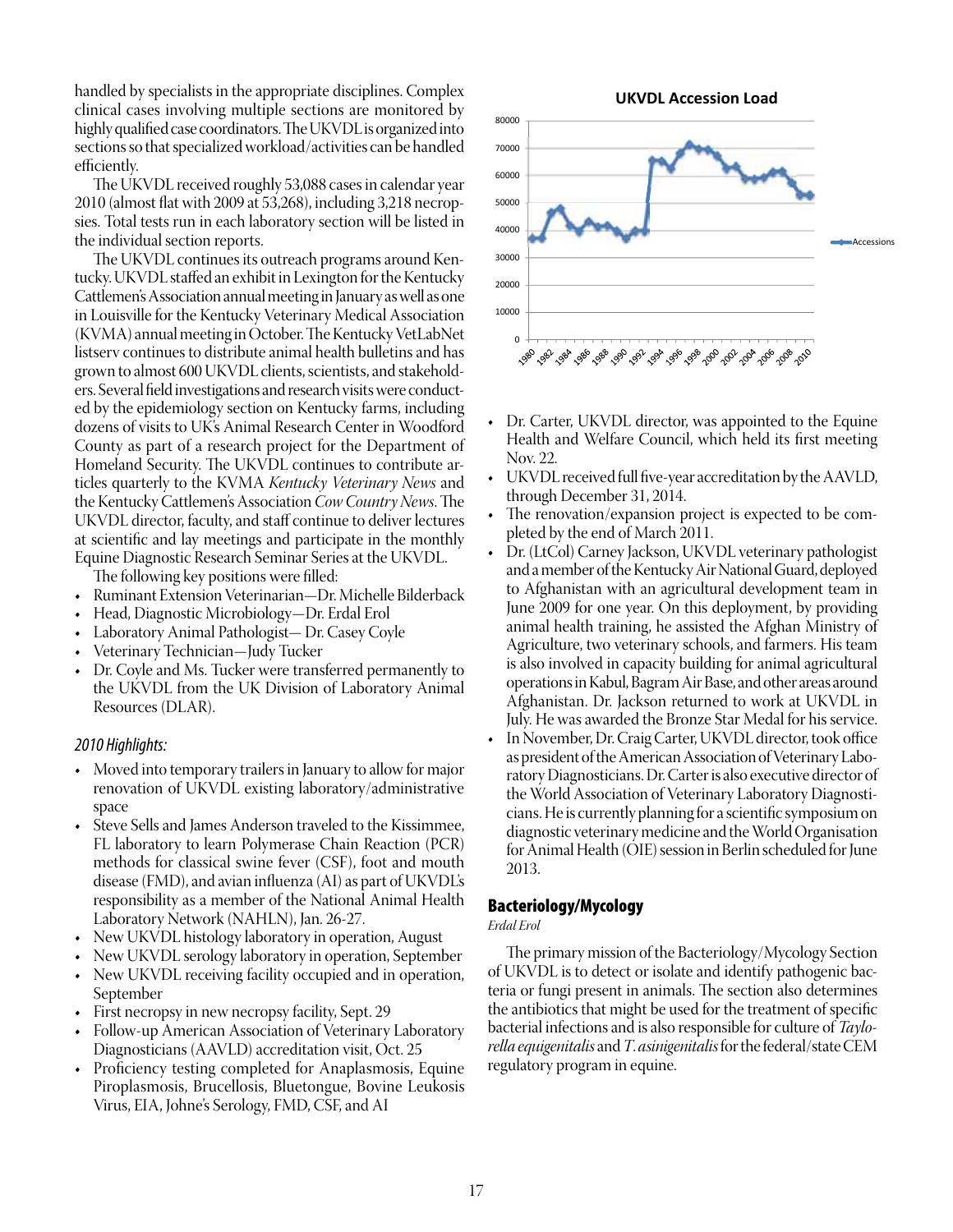# *2010 Highlights:*

- The major tests run are highlighted in the table below. Aerobic cultures totaling 9,774 were performed on samples submitted to the UKVDL; significant bacterial pathogens were found in these samples, such as Nocardioform bacteria (Amycolaptosis, Crossiela equi), coliforms, Beta-hemolytic streptococci, Salmonella, Staphylococci etc.
- 1,265 milk samples from dairy cows were tested for microorganisms that cause mastitis; over 50% were positive for pathogenic microorganisms.
- 2,462 different bacterial isolates were sensitivity tested to determine the correct antibiotics to be used for their treatment in infected animals.
- 8,745 samples from equines in Kentucky were cultured for the Contagious Equine Metritis causal bacteria. All horses tested were negative for *T*. *asinigenitalis* and *T*. *equigenitalis*. Because of the detection of four positive stallions by this section in late 2008, we continue to receive a higher than average number of samples. Early detection of this infection in the Quarter Horse population by this laboratory prevented this disease from becoming more widespread in the equine population in the United States.
- A new antimicrobial susceptibility system that uses the broth microdilution method has been purchased. This new system is able to perform antibiotic susceptibility on many additional microorganisms, including Nocardioform bacteria, anaerobic bacteria, and some fungi. We anticipate that we can switch to this system in early 2011.
- Our laboratory has significant collaboration with departments in the College of Agriculture, other institutions, and industry, including those with the Department of Animal and Food Sciences (Dr. Jeffrey Bewley, mastitis study), the Gluck Equine Research Center (Dr. Mats Troedsson, nocardioform), Purdue University (antimicrobial susceptibility), Pfizer (antimicrobial susceptibility), the University of Copenhagen (beta-hemolytic streptococci). We also have established a protocol to identify Salmonella bacteria in poultry modeled on the National Poultry Improvement Plan (NPIP) protocol.

| 2010 Bacteriology/Mycology Caseload |                   |  |  |  |
|-------------------------------------|-------------------|--|--|--|
| Test                                | <b>Number Run</b> |  |  |  |
| Culture-Aerobic                     | 9,774             |  |  |  |
| Contagious Equine Metritis          | 8,745             |  |  |  |
| <b>Antimicrobial Susceptibility</b> | 2,462             |  |  |  |
| <b>Culture-Ruminant Mastitis</b>    | 1,265             |  |  |  |
| Culture-Microaerophilic             | 404               |  |  |  |
| Culture-Fungal                      | 220               |  |  |  |
| Culture-Anaerobic                   | 211               |  |  |  |
| Clostridium spp.                    | 162               |  |  |  |
| Culture-Mycoplasma                  | 140               |  |  |  |
| Culture-Listeria                    | 39                |  |  |  |
| Culture-Johne's                     | 39                |  |  |  |
| Difficile Toxin A/B                 | 11                |  |  |  |
| E. coli pilus                       | 10                |  |  |  |

# Clinical Pathology

### *Bonnie L. Decker*

The primary mission of Clinical Pathology is to provide chemistry, hematology, endocrine, urinalysis, fluid analysis, fecal parasite exams, and other testing to animal owners, veterinarians, and the agricultural community. The section also provides support and testing to UKVDL's pathologists and testing related to necropsy. In addition, it supports University of Kentucky equine and animal science researchers, who can submit specimens to Clinical Pathology for monitoring various chemistry and hematology levels in their research animals. In 2010, clinical pathology added an Immulite immunoassay system, which enables us to offer a menu of endocrine tests and phenobarbital testing. Also, we acquired a new hematology analyzer (Forcyte) that allows additional animal species to be tested. Computer interfacing for the ACE Alera chemistry analyzer, Immulite, and Forcyte is scheduled in 2011 for more efficient results entry and reduction of human transcription errors. Clinical pathology is dedicated to meeting the current and future needs of the agricultural community, companion animal community, and veterinarians.

# *2010 Highlights:*

- New Immulite immunoassay system for performing endocrine tests and phenobarbitals
- New Forcyte hematology analyzer expanding species capabilities
- Move into larger laboratory facility<br>• Incorporation of DLAR personnel i
- Incorporation of DLAR personnel into the section, providing extra coverage
- The number of tests performed in Clinical Pathology remained steady from 2009 to 2010. With the addition of the Immulite, we expect to see growth in number of tests performed in 2011.
- With a few exceptions, Clinical Pathology completes its testing the same day as receipt. Cryptosporidium and protein electrophoresis require more time and are reported within five working days of receipt. Progesterones and Canine TSH must be in the section by 2 p.m. for same-day turnaround.
- • Section personnel consist of 1.50 FTE: a section chief with a BS MT (ASCP) and 34 years experience in veterinary and human diagnostic laboratory testing working full time and a part-time veterinary technician with 15 years experience. Other qualified UKVDL personnel are available for backup and consultation.

# Epidemiology

### *Jacqueline L. Smith*

The primary mission of the Epidemiology Section is to provide animal disease surveillance, early detection of animal disease outbreaks, assistance to veterinarians in investigation of serious and unusual disease problems and to conduct relevant infectious disease research. The epidemiology program is driven by state-of-the-art electronic data-gathering systems that allow for near-real time analysis and dissemination of diagnostic case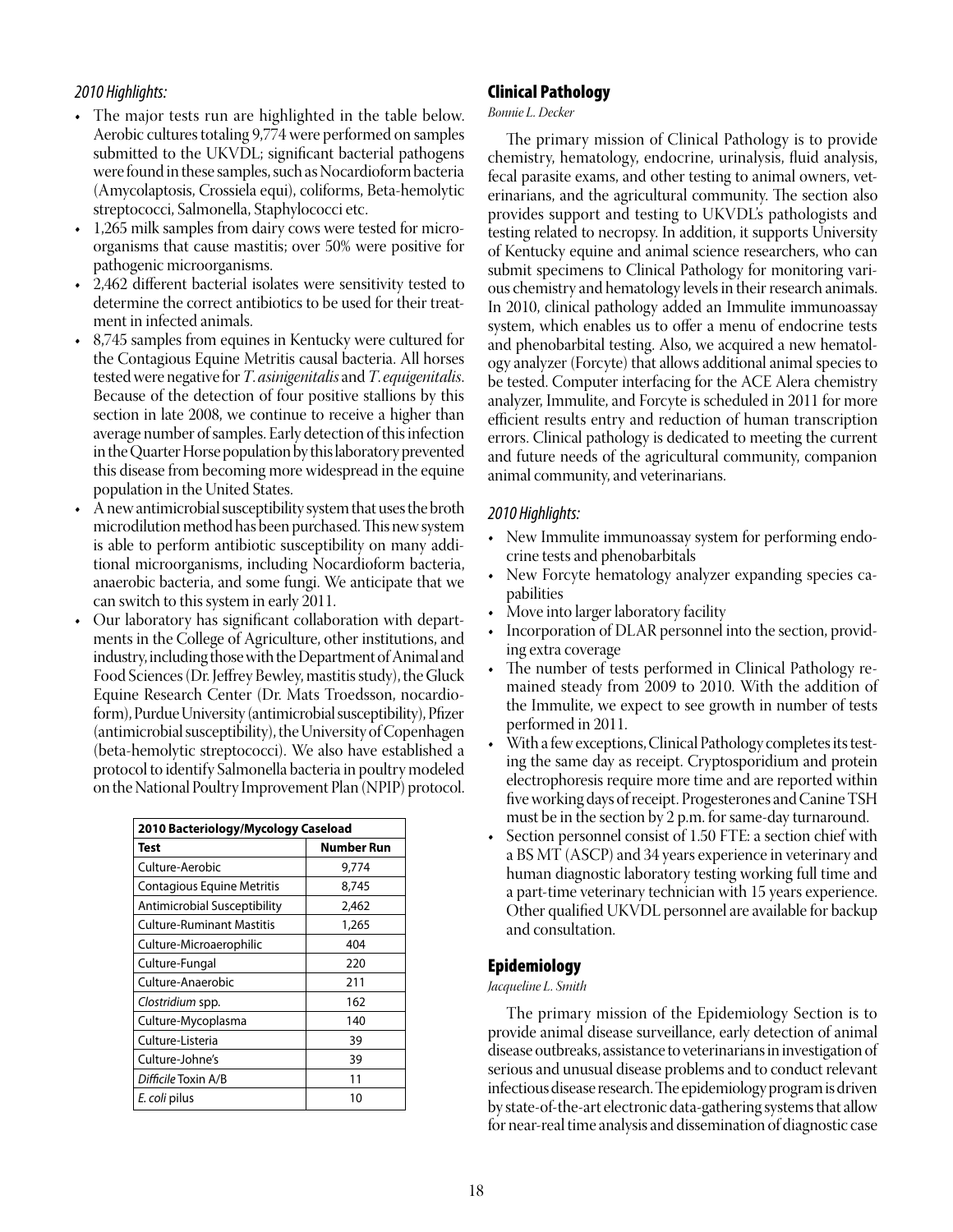information that will be useful to practitioners in treatment, prevention, and management of animal disease problems. We also provide in-depth field investigations to better characterize disease outbreaks for identifying causative etiology, accomplished through the collection of diagnostic specimens and recommendation of an appropriate panel of diagnostic tests. These investigations can be accomplished free of charge for any farm/producer with approval by the UKVDL director.

# *2010 Highlights:*

- Made 36 research farm visits (UK Beef Unit) totaling 181 hours for National Institute for Hometown Security (NIHS) Project
- Sent 52 reports on reportable diseases (one per week, approximately 1 hour each week)
- In addition, the section completed:
	- 18 surveys-15 internal UKVDL; 3 UKDVL external (client satisfaction surveys, holiday hour announcements)
	- 164 consultations by phone—answering questions, offering suggestions, making recommendations
	- 27 statistics requests from UKVDL faculty, UK faculty, state or federal officials, or local vets at 1 to 10 hours each
	- 37 graphics requests at 2 to 10 hours each

# **Research Projects in Progress:**

- Continuous health monitoring of cattle, Dr. Craig Carter, Jackie Smith
- Animal disease cluster detection, Dr. Craig Carter, Jackie Smith
- Mobile wireless and remote diagnostic computer applications, Drs. Craig Carter, Wade Northington, Michelle Bilderback, and Cindy Gaskill and Ms. Jackie Smith
- U.S. Leptospirosis Sero-epidemiological Survey, Drs. Craig Carter. Noah Cohen, and Erdal Erol and Ms. Jackie Smith, Ms. Meg Steinman
- Copy number variance study of paraffin block embedded fixed tissues, Drs. Craig Carter, Noah Cohen, and Scott Dindot

# Extension

# *L. Michelle Arnold*

Kentucky veterinarians, extension agents, producers, government entities and the University benefit from a strong livestock sector, for which health is a major consideration. In 2010, UKVDL extension activites reached these stakeholders for the overall improvement of livestock health. The ruminant extension veterinarian is charged with improving the status of ruminant health by keeping relevant information flowing among all the stakeholders in the livestock industry. This objective is accomplished through open communication in a progressive and responsive manner with food animal veterinarians, county extension personnel, producers, state and federal authorities, and University faculty and staff. Current health topics such as disease occurrence, diagnosis and treatment, new knowledge generated at the University level, governmental directives, and

other stakeholder contributions are gathered centrally then communicated openly for discussion and action to ultimately benefit producers throughout Kentucky.

# *2010 Highlights:*

- • Updated and presented the herd health portion of established College extension programs, including seven Master Cattlemen and two Master Grazer sessions that directly affected some 350 farming enterprises. Currently developing new criteria for a Master Stocker program, one of the fastest growing sectors of the livestock industry in the Commonwealth
- Used the latest technology to deliver producer meetings remotely over the Internet, resulting in significant savings through reduced travel expenditures
- Participated in numerous field days, producer meetings, and farm visits throughout the state to educate producers as well as identify the scope of existing problems and find ways to promote positive change
- • Established a good working relationship with the USDA Animal and Plant Health Inspection Service (APHIS) veterinarians to foster cooperation, trust, and a mutual flow of information between the University and federal authorities
- Worked closely with the state veterinarian's office to successfully implement state initiatives. This included a cooperative effort to secure multiple Kentucky positions for the federal Veterinary Medical Loan Repayment Program, which pays student loans for food animal veterinarians practicing in areas designated to have a shortage of veterinarians.
- Worked collaboratively with Purdue, Kentucky State University, and Berea College on multiple small ruminant projects and meetings, many of which were delivered electronically with open access to the presentations, potentially reaching a wide audience
- Involved as co-investigator on a National Institute of Food and Agriculture (NIFA) grant to help food animal veterinarians with the diagnostic decision-making process in the field.
- Began planning a research study that is to begin in 2011 to assess trace mineral levels in grazing goats
- • Neared completion of a database of food animal veterinarians compiled through a joint effort of the UKVDL, Breathitt Laboratory, the State Veterinarian's Office, and the Kentucky Veterinary Medical Association. This database will allow rapid communication in the event of an animal emergency or disease outbreak.
- Worked with multiple extension specialists during the bloat outbreak in the spring
- Regularly contributed health-related articles for the Ag extension newsletters *Off the Hoof*, *Kentucky Dairy Notes*, and the *Goat Producer's Newsletter*
- • Submitted material for the *Kentucky Veterinary News*, published by the Kentucky Veterinary Medical Association and the veterinary listserv distributed by the UKVDL
- • Researched and provided numerous publications and PowerPoint presentations to veterinarians throughout the state to deliver at local producer meetings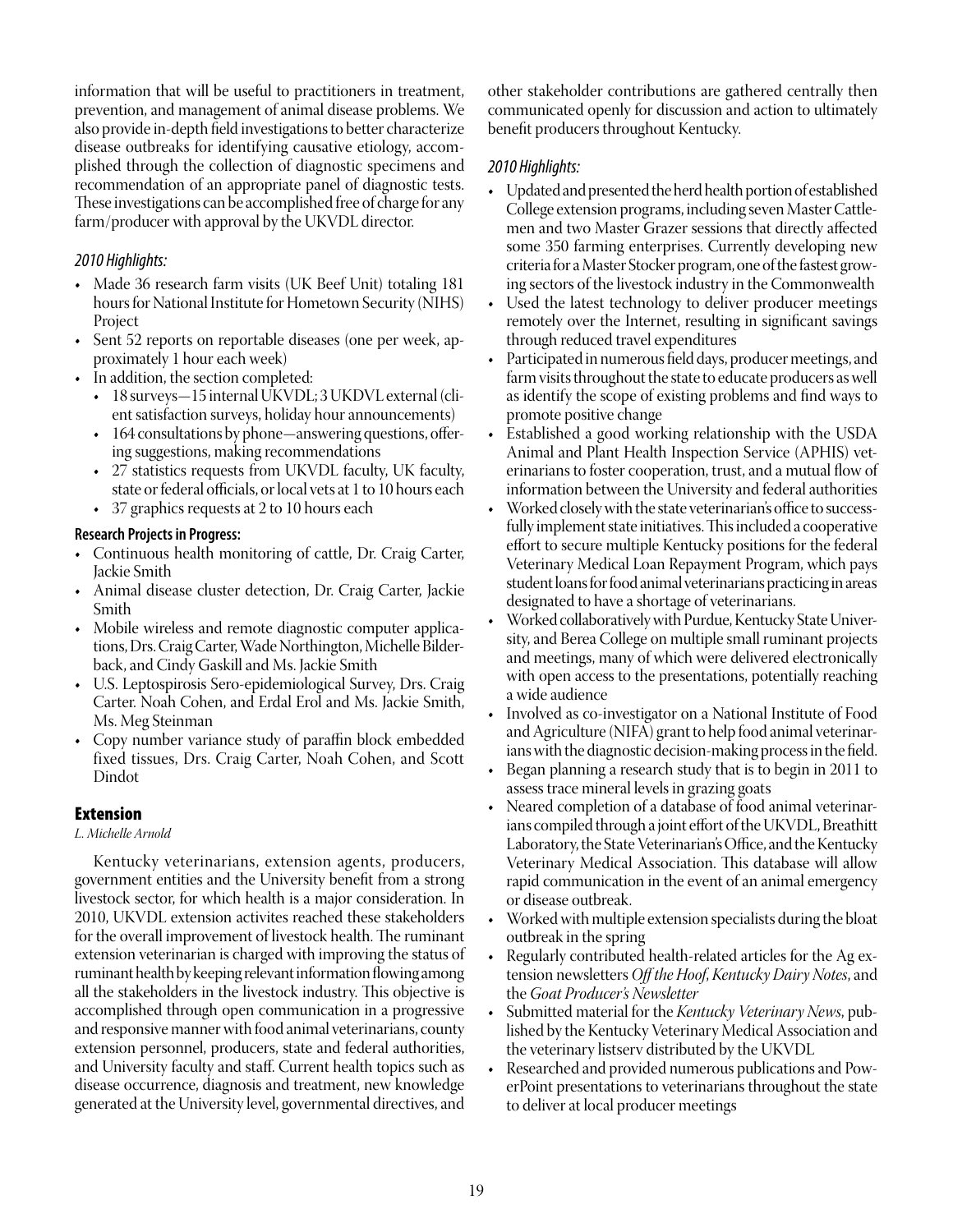### Molecular Diagnostics

### *Erdal Erol/Stephen Sells*

Diagnostic PCR and real-time PCR assays are being increasingly used because of their speed and specificity. Nucleic acid-based tests are now used so that unknown organisms can be identified, closely related organisms can be differentiated, and small numbers of pathogens can be detected in complex samples. Specimens such as blood, swabs, washes, and feces are accepted directly from clinicians. This section of the UKVDL also analyzes specimens received from the pathology, virology, and bacteriology sections of this and other diagnostic facilities.

# *2010 Highlights:*

- This section now occupies a newly renovated 2,000-squarefoot laboratory devoted to state-of-the-art and emerging diagnostic techniques with two full-time and two part-time employees.
- This section is critical for detecting infectious disease agents, including emerging and foreign animal diseases. The molecular diagnostics section successfully demonstrated the ability to provide accurate, rapid, high-volume testing and built upon the diagnostic lab's status as a laboratory fully accredited by the American Association of Veterinary Laboratory Diagnosticians and also became an accredited member of the USDA's National Animal Laboratory Health Network. This new membership enables the unit to actively participate in national veterinary disease surveillance and provide rapid coordinated diagnostic response in the event of future highconsequence outbreaks within the animal industry.
- Working with the new head of Diagnostic Microbiology, we have developed standardized protocols for 12 new diagnostic assays, which are now offered as a service to our large and small animal practitioners. These assays are rapid, sensitive, diagnostic PCR or real-time PCR tests for equine arteritis virus, the 2009 pandemic H1N1 influenza virus, foot and mouth disease, classical swine fever, avian influenza, Newcastle's disease, Salmonella, *Rhodococcus equi*, *Mycoplasma gallisepticum*, *Mycoplasma synoviae*, leptospira, and infectious laryngotracheitis (ILT) virus. In addition, a Salmonella real-time PCR assay has been validated for the poultry industry by following the NPIP protocol.
- Approximately 3,780 specimens were submitted for PCR testing in 500 accessioned cases.
- The most requested tests included equine herpesvirus type 1 and EHV1 pathotyping (over 275 accessions), EHV4 (126 accessions), *Streptococcus equi subsp. equi* (over 290 accessions), *Crossiella equi* (55 accessions) and *Amycolatopsis species* (55 accessions), *Clostridium perfringens* (43 accessions), *Lawsonia intracellularis* (107 accessions), *Neorickettsia risticii* Potomac Horse Fever (107 accessions), BVDV (61 accessions), *Moraxella bovis* (27 accessions), and EHV2 (77 accessions)
- This section continues to be responsible for providing the majority of Kentucky's arbovirus (mosquito-borne virus) testing as part of an environmental risk analysis program with the Kentucky Department for Human Health.
- In cooperation with researchers at Michigan State University, the normal flora of the male genital tract of donkeys is being determined. An important preliminary finding of this study is that *Taylorella asinigenitalis*, one of the bacteria causing contagious equine metritis, is sometimes a part of the normal flora of male donkeys and that it can persist for at least 12 months in these animals.
- An investigation was undertaken with researchers at the Gluck Equine Research Center to determine if the treatment of semen with antibiotics will prevent the transmission of *T. equigenitalis* to mares bred by artificial insemination. Preliminary results indicated that the antibiotics did prevent the transmission of the disease.
- In conjunction with the Bacteriology section, we are using PCR methods for detecting *Crossiella equi* and *Amycolatopsis*  spp.in equine placentas. These bacteria are the primary cause of nocardioform placentitis in equine.

# Pathology

# *Neil M. Williams*

The UKVDL pathology section is composed of eight faculty pathologists, four post-doctoral scholars (pathology residents), four full-time necropsy technicians, two part-time necropsy student workers, and five histology technicians. The section performs complete necropsy examinations on submitted animals, histopathology on necropsy cases and surgical biopsies, and cytological examinations. As part of the comprehensive necropsy examination, additional laboratory tests are ordered by the pathologist case coordinator to aid in confirming a diagnosis. The abnormal findings on necropsy are correlated with other laboratory tests, including microscopic examination of the tissues, and a comprehensive report is prepared for every pathology case.

**Necropsy:** A post-mortem examination (necropsy) is conducted to identify any pathologic changes in the tissues that would indicate disease, injury, or any other abnormal process resulting in illness.

| <b>Total Necropsy Cases</b> | 3,218 |
|-----------------------------|-------|
| Avian                       | 62    |
| <b>Bovine</b>               | 852   |
| Caprine                     | 93    |
| Equine                      | 1,565 |
| Ovine                       | 99    |
| Porcine                     | 16    |
| <b>Small Animal</b>         | 379   |
| Miscellaneous               | 66    |

**Histopathology:** Tissues are prepared and processed to produce glass slides for microscopic examination conducted by the pathologists. Tissues from the necropsy and surgical biopsy cases were processed, and 34,619 microscopic slides were produced. In addition to the routine hematoxylin- and eosin-stained tissue sections, special and immunohistochemical stains were done, resulting in 3,511 slides produced for the purpose of identifying microscopic organisms/agents that may cause disease or tissue antigens that define or identify cell structures.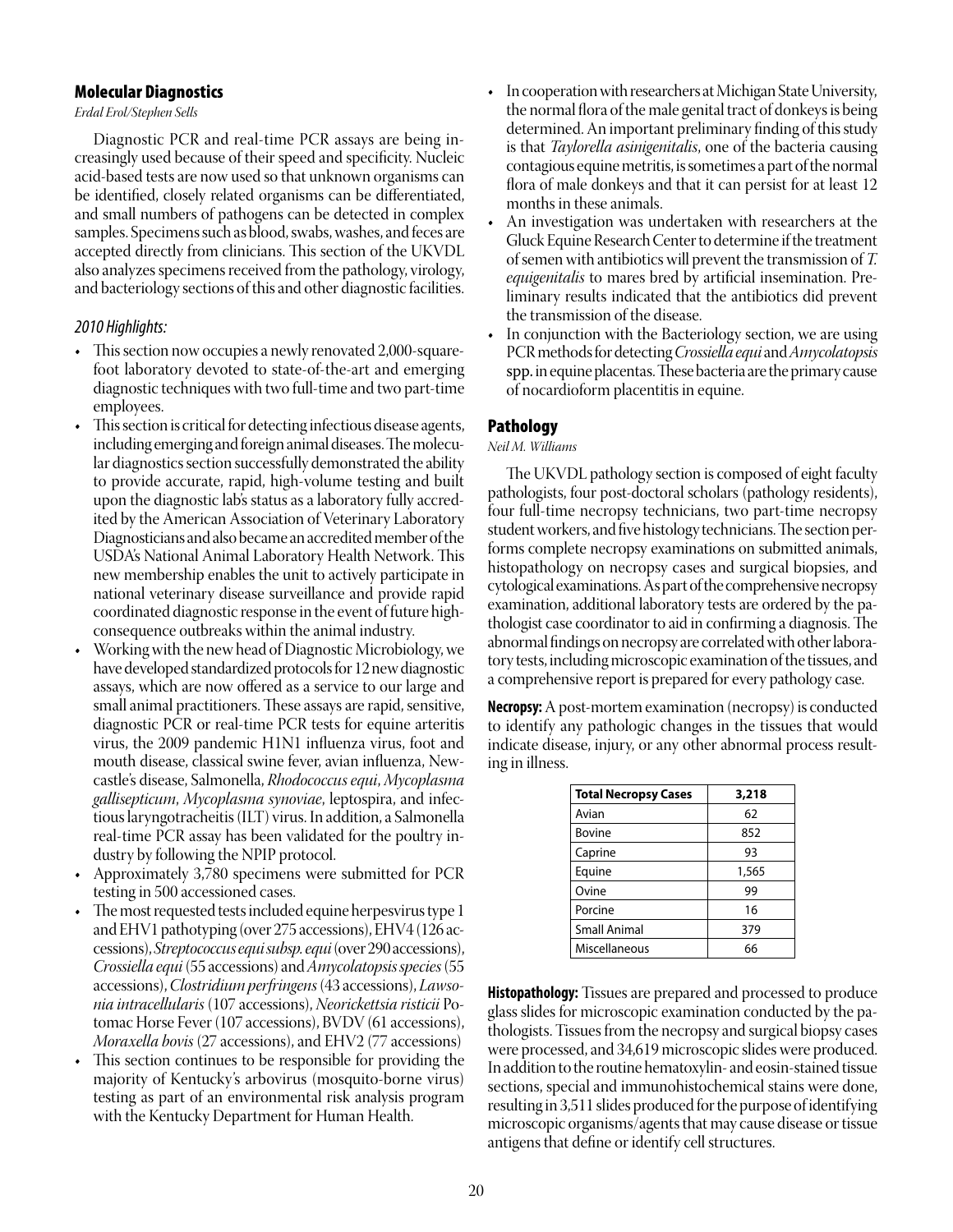**Biopsy:** Abnormal areas or lesions are often removed surgically or a portion biopsied from live animals and sent to the laboratory for determination of the type of process and recommended treatment and potential prognosis. These tissue specimens are processed, and microscopic slides are prepared for the pathologists to examine by microscopy. Tissue specimens representing 1,488 cases were processed and examined. A report with diagnosis was produced for each case.

**Cytology:** Preparations of cells harvested from abnormal lesions or abnormal fluids are placed on microscopic slides and stained for examination under the microscope by the pathologists. Cytopathological examinations were performed, a diagnosis made, and a report generated for 135 cases.

### Quality Assurance/Quality Control

### *Mary Harbour*

The goals of the Quality Assurance Program are to continuously improve client service and ensure quality results. The design of the program is based on guidelines issued by the American Association of Veterinary Diagnostic Laboratory (AAVLD), the International Standards Organization (ISO), and the Organization of International Epizootics (OIE). The University of Kentucky Veterinary Diagnostic Laboratory Quality Program also helps fulfill the University's mission of improving service delivery while achieving excellent human relations (internally and externally), sound leadership, and effective communications.

Besides assuring the continuous improvement of diagnostic service, the QA/QC section oversees the revision and improvement of standard operating procedures and policies to stay in full compliance with the AAVLD accreditation requirements. The QA section has assisted in implementing all policies and procedures required by NAHLN.

### **Serology**

### *Meg Steinman*

The mission of the Serology Section is to provide accurate and timely results for both diagnostic and regulatory testing. The results generated provide veterinarians and regulatory personnel with data upon which to base their decisions. This section also performs testing for movement of animals within the United States and for international export purposes. Testing is done by a variety of methodologies.

### *2010 Highlights:*

Poultry:

- Continued to pass annual inspections and maintain status as an National Poultry Improvement Plan (NPIP)-approved laboratory
- Personnel attended NPIP-approved training courses covering Avian Influenza, Mycoplasma testing, and Salmonella testing.
- Tested 11,565 samples for antibody to Avian Influenza, 16,344 samples for antibody to *Salmonella pullorum*, and 49,352 samples for antibody to both *Mycoplasma gallisepticum* and *Mycoplasma synoviae*

Equine:

- • Successfully passed the annual USDA-APHIS inspection, enabling the UKVDL to continue to test offer Equine Infectious Anemia (EIA) antibody testing. In 2010, we ran 27,534 EIA tests. The serology section continues to monitor equines moving through the state stockyards for EIA antibody, testing 11,541 specimens free of charge.
- • Employees went through online training and passed the required National Veterinary Services Laboratory (NVSL) proficiency testing for piroplasmosis testing (*Babesia caballi* and *Theileria equi*). We began offering piroplasmosis testing midyear, and tested 5,198 specimens for antibodies to *Babesia caballi* and 5,272 specimens for *Theileria equi*.
- Tested 923 serum samples for antibody to Contagious Equine Metritis (CEM-CF)
- • Tested 2,342 sera for antibodies to the *Leptospira*, serovars *grippotyphosa* and *pomona*

### Bovine:

- The section continues to offer a variety of antibody tests that can be performed on serum from bovines and other ruminant species.
- We tested 246 specimens for Anaplasmosis, 121 specimens for antibody to Bluetongue, 727 specimens for antibodies to the Bovine Leukemia Virus, 1,672 serums for Johne's antibodies, and 275 specimens for antibody to *Neospora caninum.*

Canine and feline:

- This section offers a variety of tests that can be run on dogs and cats.
- • Testing in 2010 included, for example, 188 tests for antibodies to histoplasmosis and 220 samples for antibodies to blastomyces.
- Also tested were 75 samples from canines for antibody to *Brucella canis,* 19 samples for Feline Leukemia Virus Antigen, and 20 samples for Feline Immunodeficiency Virus.
- Additional tests done on variety of species included:
	- Brucella antibody: 3,024
	- Toxoplasmosis: 107
	- Pseudorabies antibody test: 78

Please refer to the UKDVL website for additional test offerings.

### **Toxicology**

### *Cynthia L. Gaskill*

The primary mission of the Toxicology Section at the UKVDL is to provide toxicological diagnostic testing capabilities and consultations to Kentucky veterinarians, UKVDL pathologists and pathology residents, county extension agents, livestock producers, and pet owners. A large variety of toxicological tests are available through the Toxicology section, including assays for metals and minerals; organic compounds including a multitude of pesticides, drugs, and other chemicals; biological toxins such as plant toxins, toxic insects, and bacterial and fungal toxins; and numerous other toxins. Tests are performed in tissues, gastrointestinal contents, baits, feed, water, soil, and other substances. Consultation services include assistance with appropriate sample collection and submission recommenda-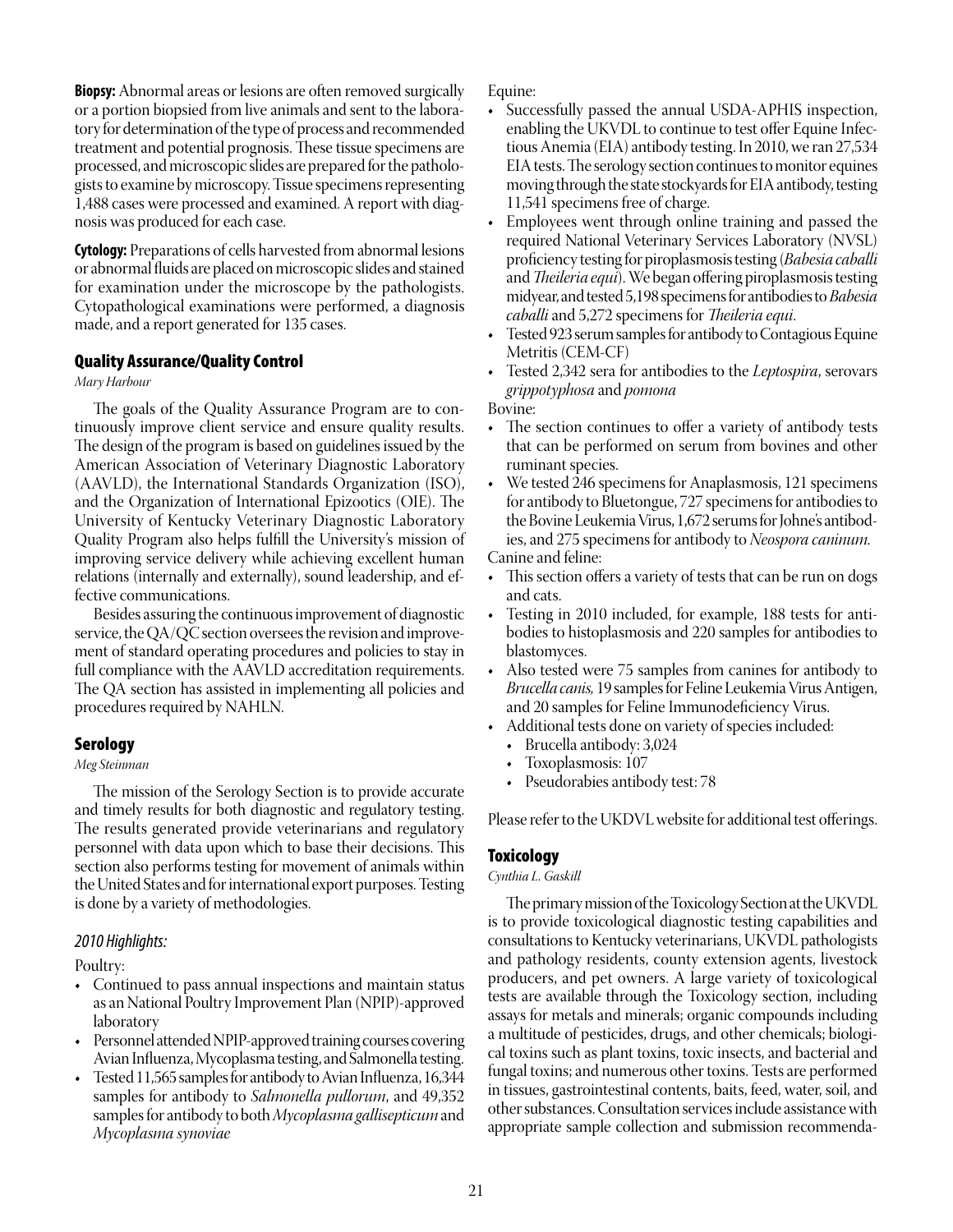tions, determination of appropriate tests to be performed, interpretation of analytical results, therapeutic advice, differential diagnoses, residue considerations, and other general toxicological information. Section personnel consist of Cynthia Gaskill, DVM PhD, clinical veterinary toxicologist, and Lori Smith, PhD, senior analytical chemist.

# *2010 Highlights:*

- Hosted several student interns for the Forensic Science internship program at Eastern Kentucky University
- Hosted students for the Kentucky Higher Education Assistance Authority (KHEAA) work-study program
- Provided analytical support for the University of Kentucky Horse Pasture Evaluation program
- Developed and validated several new tests, including serum bromide concentration analysis and forage ergovaline concentration analysis
- Participated in several new proficiency testing programs to ensure accuracy and quality control for analytical methods
- Participated in the UKVDL Veterinary Pathology training program; provided lectures on veterinary toxicology and analytical chemistry topics to pathology residents
- Participated in several research projects, including:
	- Development and validation of a High Performance Liquid Chromatography (HPLC) method for ergovaline analyses
	- Investigation of the effects of harvest, transport, storage, and processing conditions on ergovaline analyses of tall fescue
	- Ergovaline testing of tall fescue used as horse bedding. Collaboration: Dr. Ray Smith, Dr. Lori Smith, Dr. Cynthia Gaskill, and Joel Noah, all at University of Kentucky.
	- Hepatic copper and iron concentrations in mares dying of hemorrhage from a ruptured uterine artery
	- Evaluation of DART-linear ion trap methodology for rapid detection of ethylene glycol and glycolic acid in urine, serum, stomach contents, baits, and tissues. Collaboration: Dr. Darrin Smith, Eastern Kentucky University, and Dr. Cynthia Gaskill and Dr. Lori Smith, University of Kentucky.
	- Evaluation of DART-linear ion trap methodology for rapid screening for seizure-causing toxins in baits and stomach contents. Collaboration: Dr. Darrin Smith, Eastern Kentucky University, and Dr. Cynthia Gaskill and Dr. Lori Smith, University Of Kentucky
	- Evaluation of serum trace mineral concentrations in central Kentucky goats. Collaboration: Dr. Michelle Bilderback, Dr. Cynthia Gaskill, and Dr. Lori Smith, University of Kentucky
- Presented research findings, methodology, and continuing education programs at meetings including annual conferences for the American Association of Veterinary Clinical Toxicologists, Morehead Annual Clinic Days, American College of Veterinary Internal Medicine, and the University of Kentucky Pasture Please program
- In 2010, the toxicology section received samples from more than 1,000 cases, with most cases involving multiple samples such as various tissues, body fluids, forages, baits, and other samples and often involving multiple animals with multiple test requests per case. The most common tests requested include metal and mineral quantifications in tissues such as liver and kidney; screening of rumen and stomach contents for organic compounds; analysis of tissues for pesticides; and evaluation of forages and feeds for nitrate content, mycotoxins, ionophores, cyanide, and other feed-related toxins. Over 750 toxicological consultations were provided for cases in Kentucky and across North America.

# Virology

# *Erdal Erol*

This section performs several virological assays, which are important not only for clinical cases but also for regulatory purposes. This section performs tests such as Equine Viral Arteritis-EVA that are necessary for export of animals to other states and other countries.

# *2010 Highlights:*

- 4,199 fluorescent antibody tests (FA) on tissues were performed for Bovine Corona Virus, Bovine Respiratory Syncytial Virus, Bovine Rotavirus, Bovine Viral Diarrhea, Canine Adenovirus, Canine Corona Virus, Canine Distemper Virus, Canine Herpesvirus, Canine Parainfluenza 2, Canine Parvovirus, Equine Herpesvirus 1, Equine Rotavirus, Equine Viral Arteritis, Feline Corona Virus, Feline Herpesvirus, Feline Infectious Peritonitis, Feline Panleukopenia, Parainfluenza-3 Virus, Porcine Circovirus, Porcine Reproductive and Respiratory Syndrome, Porcine Rotavirus, Potomac Horse Fever, Pseudorabies Virus, Swine Influenza Virus, and Infectious Bovine Rhinotracheitis.
- 16,444 virus neutralization tests were performed for Bovine Respiratory Syncytial Virus, Bovine Viral Diarrhea 1, Bovine Viral Diarrhea 2, Equine Herpesvirus 1, Equine Viral Arteritis, Infectious Bovine Rhinotracheitis, Vesicular Stomatitis IN and Vesicular Stomatitis NJ virus.
- • 6,440 ELISA tests were performed for Bovine Viral Diarrhea Rotavirus and West Nile virus.
- 69 Hemagglutination Inhibition (HI) tests were performed for Equine Influenza A1 and Equine Influenza A2 virus.
- 1,149 samples were analyzed for virus isolation.

Contact the KTRDC for a detailed report of the research progress made by KTRDC-funded scientists in 2010.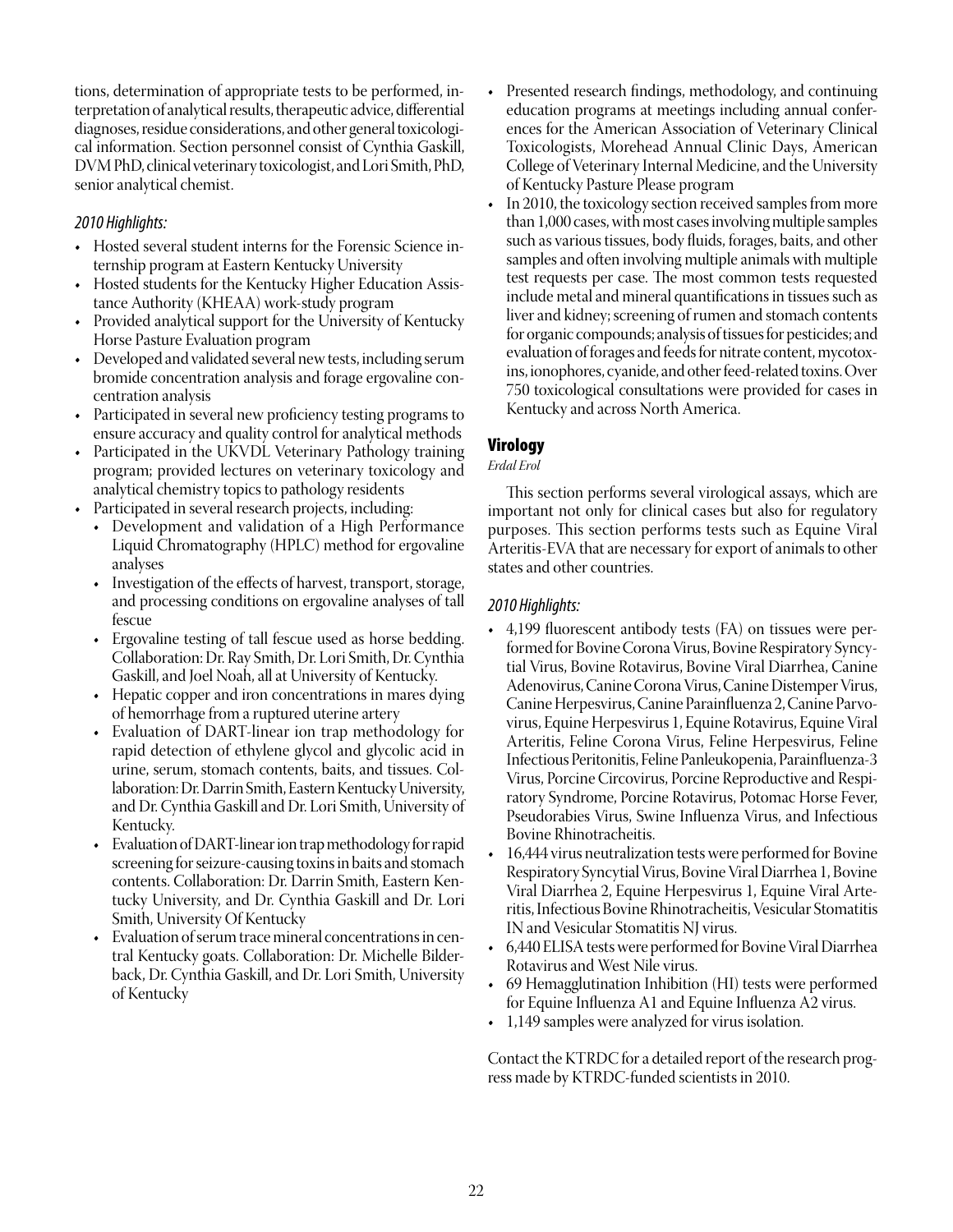| Total tests performed in 2010, UKVDL Virology Section. |                                 |  |  |  |
|--------------------------------------------------------|---------------------------------|--|--|--|
| <b>Test Name</b>                                       | <b>Total Tests</b><br>Performed |  |  |  |
| <b>Bovine Corona Virus</b>                             | 79                              |  |  |  |
| Bovine Respiratory Syncytial Virus-FA                  | 554                             |  |  |  |
| Bovine Respiratory Syncytial Virus-VN                  | 76                              |  |  |  |
| <b>Bovine Rotavirus</b>                                | 55                              |  |  |  |
| <b>Bovine Viral Diarrhea-EIA</b>                       | 6,333                           |  |  |  |
| <b>Bovine Viral Diarrhea-FA</b>                        | 796                             |  |  |  |
| Bovine Viral Diarrhea 1-VN                             | 207                             |  |  |  |
| Bovine Viral Diarrhea 2-VN                             | 206                             |  |  |  |
| Canine Adenovirus                                      | 32                              |  |  |  |
| <b>Canine Corona Virus</b>                             | 42                              |  |  |  |
| <b>Canine Distemper Virus</b>                          | 120                             |  |  |  |
| <b>Canine Herpesvirus</b>                              | 41                              |  |  |  |
| Canine Parainfluenza 2                                 | 13                              |  |  |  |
| <b>Canine Parvovirus</b>                               | 119                             |  |  |  |
| <b>Electron Microscopy</b>                             | 8                               |  |  |  |
| Equine Herpesvirus 1-FA                                | 784                             |  |  |  |
| Equine Herpesvirus 1-VN                                | 113                             |  |  |  |
| Equine Influenza A1                                    | 34                              |  |  |  |
| Equine Influenza A2                                    | 35                              |  |  |  |
| <b>Equine Rotavirus</b>                                | 25                              |  |  |  |
| Equine Viral Arteritis-FA                              | 8                               |  |  |  |
| <b>Equine Viral Arteritis-VN</b>                       | 13,040                          |  |  |  |
| <b>Feline Corona Virus</b>                             | 5                               |  |  |  |
| <b>Feline Herpesvirus</b>                              | 16                              |  |  |  |
| <b>Feline Infectious Peritonitis</b>                   | 57                              |  |  |  |
| Feline Panleukopenia                                   | 48                              |  |  |  |
| Infectious Bovine Rhinotracheitis-FA                   | 655                             |  |  |  |
| Infectious Bovine Rhinotracheitis-VN                   | 196                             |  |  |  |
| Influenza A Antigen                                    | 247                             |  |  |  |
| Parainfluenza-3 Virus                                  | 554                             |  |  |  |
| <b>Porcine Circovirus</b>                              | 12                              |  |  |  |
| Porcine Reproductive & Respiratory Syndrome            | 12                              |  |  |  |
| Porcine Rotavirus                                      | 5                               |  |  |  |
| Potomac Horse Fever                                    | 157                             |  |  |  |
| <b>Pseudorabies Virus</b>                              | 6                               |  |  |  |
| Rotavirus                                              | 44                              |  |  |  |
| Swine Influenza Virus                                  | 5                               |  |  |  |
| Transmissible Gastroenteritis Virus                    | 4                               |  |  |  |
| <b>Vesicular Stomatitis IN</b>                         | 1,303                           |  |  |  |
| <b>Vesicular Stomatitis NJ</b>                         | 1,303                           |  |  |  |
| Virus Isolation                                        | 1,149                           |  |  |  |
| West Nile IgM Capture                                  | 63                              |  |  |  |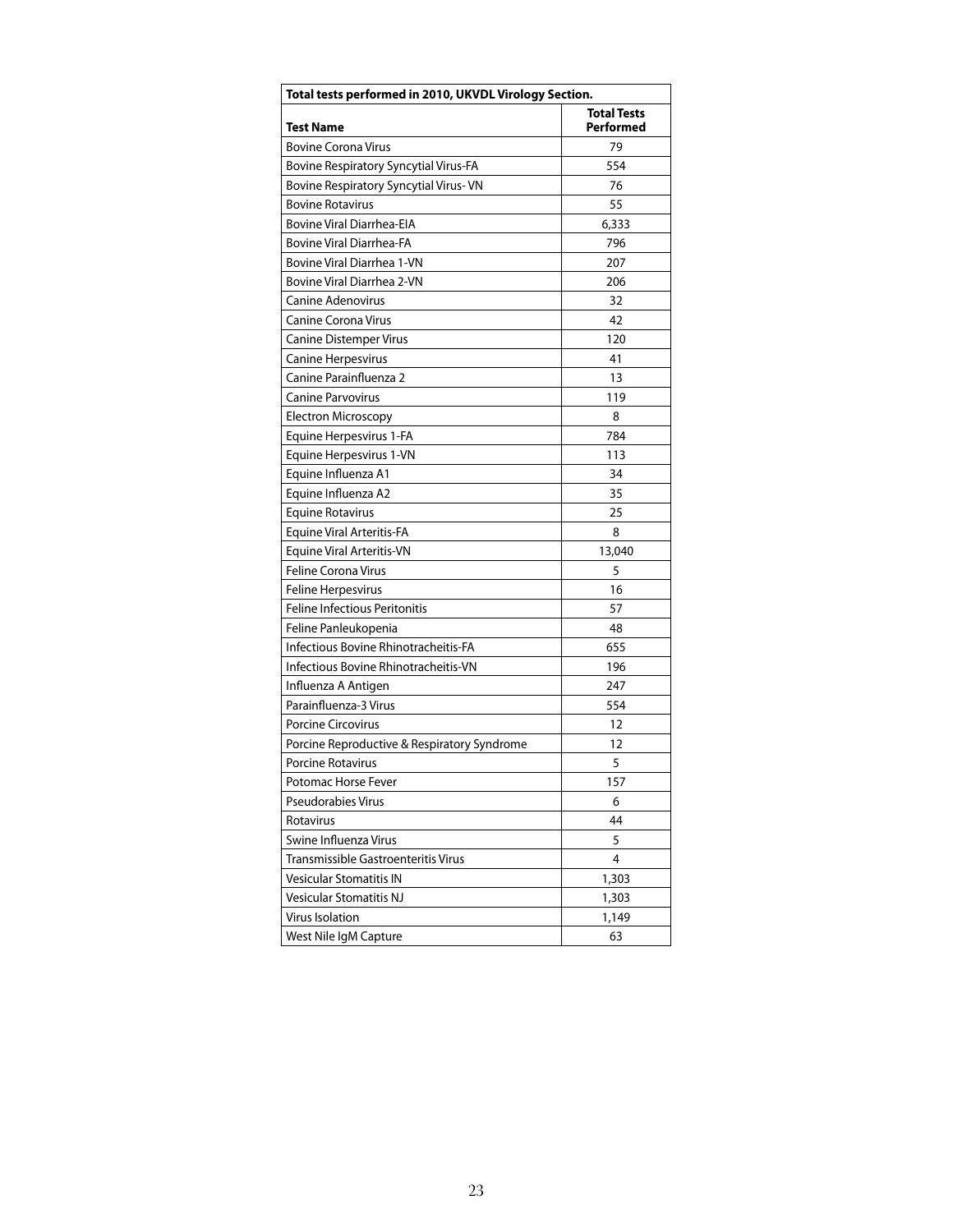# **Kentucky Agricultural Experiment Station Projects**

*Hatch, McIntire-Stennis, and Animal Health projects for calendar year 2010, as reported in the USDA Current Research Information System (CRIS) database, follow.*

### Agricultural Economics

- Agricultural and Rural Finance Markets in Transition (NC-1014, NC-221, NCT-194)— *Katchova, A.*
- Benefits and Costs of Natural Resources Policies Affecting Public and Private Lands (from W1133)—*Schieffer, J.K.*
- Consumer Choice regarding Food and Health— *Maynard, L.J.*
- Economic Impacts of International Trade and Domestic Policies on Southern Agriculture— *Reed, M.*
- Environmental Impacts of Equine Operations— *Stowe, C.*
- Estimation of Demand for Equestrian Trail Recreational Activities in Kentucky— *Pagoulatos, A.; Hu, W.; Stowe, J.*
- Family Firms and Policy—*Pushkarskaya, H.N.*
- Impacts of Social Capital on the Economic Development and Well-Being of Rural Areas—*Debertin, D.L.*
- Nanotechnology and Biosensors—*Hu, W.*
- Rural Change: Markets, Governance and Quality of Life—*Freshwater, D.; Debertin, D.; Davis, A.*
- The Economics of Precision Agricultural Machinery Management—*Dillon, C.*
- The Impact of Food Safety Scares on the Food Supply Chain in an Environment of Highly Integrated Monopolistically Competitive Agriculture—*Saghaian, S.H.*

### Animal and Food Sciences

- Characterization of Carbon-Centered Free Radicals in Food Proteins—*Boatright, W.*
- Diet and Vascular Endothelial Cell Function— *Hennig, B.*
- Elucidating Aldehyde-Induced Redox Instability in Carboxymyoglobin—*Suman, S.*
- Enteric Diseases of Swine and Cattle: Prevention, Control and Food Safety— *Newman, M.C.*
- Factors Affecting Forage Intake and Utilization by Horses—*Lawrence, L.M.*
- Factors Affecting Small Intestinal Carbohydrate Assimilation in Beef Cattle—*Harmon, D.L.; McLeod, K.R.*
- Factors Regulating Muscle Protein Synthesis and Accretion in Horses—*Urschel, K.L.*
- Fate of Antioxidant Peptides and Proteins in Food Processing—*Xiong, Y.L.*
- Genetic Considerations for Beef Cattle Production in Challenging Environments— *Thrift, F.A.*
- Genetic Selection and Crossbreeding to Enhance Reproduction and Survival of Dairy Cattle—*McAllister, A.J.*
- Grading-Up to Hair Sheep Genetics in a Low-Input Production System—*Aaron, D.K.; Ely, D.G.*
- Improving the Sustainability of Livestock and Poultry Production in the United States— *Cromwell, G.L.*
- Management Systems to Improve the Economic and Environmental Sustainability of Dairy
- Enterprises (Rev. NC-1119)—*Bewley, J.M.* Mastitis Resistance to Enhance Dairy Food
- Safety—*Bewley, J.M.* Metabolic Relationships in Supply of Nutrients
- for Lactating Cows—*McLeod, K.R.* Methods to Increase Reproductive Efficiency in Cattle—*Silvia, W.J.*
- Nutritional and Management Abatement Strategies for Improvement of Poultry Air and Water Quality—*Cantor, A.H.; Pescatore, A.J.*
- Nutritional Systems for Swine to Increase Reproductive Efficiency—*Lindemann, M.*
- Rapid Assay, Probe Technologies, and Media for Monitoring Flora in Foodstuffs—*Hicks, C.L.*
- Regulated Expression of Genes/Proteins Critical to Anionic Amino Acid N Metabolism by Developing and Aging Beef Cattle— *Matthews, J.C.; Boling, J.A.*
- S1033: Control of Food-Borne Pathogens in Preand Post-Harvest Environments—*Newman, M.*
- Species-Specificity in Carboxymyoglobin Redox Stability—*Suman, S.P.*
- Use of a Carbohydrate-Based Toxin Adsorbent Supplement, Provided through a Mineral Carrier, to Alleviate Endophyte Toxicosis in Beef Cows and Calves Grazing Tall Fescue— *Ely, D.; Aaron, D.*

### Biosystems and Agricultural Engineering

- Agricultural Safety and Health Research and Extension—*Purschwitz, M.A.*
- Development of an Algae-Based System for CO2 Mitigation—*Crofcheck, C.L.; Montross, M.D.* Engineering for Food Safety and Quality—
- *Payne, F.A.* Improvement of Thermal and Alternative
- Processes for Foods—*Payne, F.A.*
- Marketing and Delivery of Quality Grains and BioProcess Coproducts—*Montross, M.D.; McNeill, S.G.*
- Modeling for TMDL Development, and Watershed Based Planning, Management and Assessment—*Edwards, D.R.*
- Precision Placement of Crop Production Inputs via Distributed Control—*Shearer, S.A.*
- Soil Productivity as Affected by Mechanical Influence—*Wells, L.G.*
- Standardized Testing of Global Navigation Satellite System Technology-Stombaugh, *T.S.; Sama. M.P.; Shearer, S.A.*
- Stream/Aquifer Interface: Understanding the Riparian Corridor—*Workman, S.R.*
- Systems for Controlling Air Pollutant Emissions and Indoor Environments of Poultry, Swine and Dairy Facilities—*Overhults, D.G.; Pescatore, A.; Fehr, R.E.*
- The Science and Engineering for a Biobased Industry and Economy—*Nokes, S.E.; Lee, C.; Crofcheck, C.; Montross, M.D.*

### Community and Leadership Development

- Interactions of Individual, Family, Community, and Policy Contexts on the Mental and Physical Health of Diverse Rural Low-Income Families—*Dyk, P.*
- Research and Education Support for the Renewal of an Agriculture of the Middle— *Tanaka, K.*

### **Entomology**

- A National Agricultural Program to Clear Pest Control Agents for Minor Uses—*Bessin, R.T.*
- Bed Bug Biology and Behavior—*Haynes, K.* Biological Control in Pest Management Systems of Plants—*Harwood, J.D.*
- Biological Control of Arthropod Pests and Weeds—*Yeargan, K.V.*
- Biological Improvement of Chestnut through Technologies that Address Management of the Species, Its Pathogens and Pests—*Rieske-Kinney, L.K.*
- Biology and Management of Insects Attacking Turf and Woody Landscape Plants—*Potter, D.A.; Redmond, C.T.*
- Biology, Ecology and Management of Emerging Disease Vectors—*Dobson, S.L.*
- Biology, Impact, and Management of Soybean Insect Pests in Soybean Production Systems— *Yeargan, K.*
- Delineation of Structural Complexity in Above and Belowground Forest Food Webs— *Harwood, J.D.*
- Ecology and Management of European Corn Borer and Other Lepidopteran Pests of Corn—*White, J.A.*
- Effects of Prey Biodiversity on Pest Regulation by Generalist Predators—*Harwood, J.D.*
- Exotic Organisms Interact to Influence Persistence of a Native Species: Potential Interplay between the Asian Chestnut Gall Wasp and Its Chestnut Hosts—*Rieske-Kinney, L.K.*
- Genomic and Metagenomic Analyses of a Wood-Feeding Cockroach, *Cryptocercus punctulatus*—*Zhou, X.*
- Genomic Approaches to Analyses of Immune-Suppressive Genes of the *Campoletis sonorensis* Polydnavirus—*Webb, B.A.*
- Inbreeding and the Fitness Consequences of Colonizing Novel Environments in Herbivorous Insects—*Fox, C.W.*
- Interactions of Emerging Threats and Bark Beetle-Microbial Dynamics in Forest Ecosystems (from W1187)—*Rieske-Kinney, L.; Stephen, F.; Jacobi, W.; Bernier, L.; Bonello, P.; Shaw, D.; Baker, F.; Raffa, K.*
- Invasive Species and Biological Control: The Role of Facultative Inherited Bacterial Symbionts—*White, J.A.*
- Molecular Analysis of Juvenile Hormone Action in the Red Flour Beetle, *Tribolium cataneum*—*Palli, S.S.*
- Phylogeny and Biodiversity of Hymenopteran Biological Control Agents—*Sharkey, M.*
- Research and Development Leading to an Integrated Mosquito Management Program for Kentucky—*Brown, G.C.*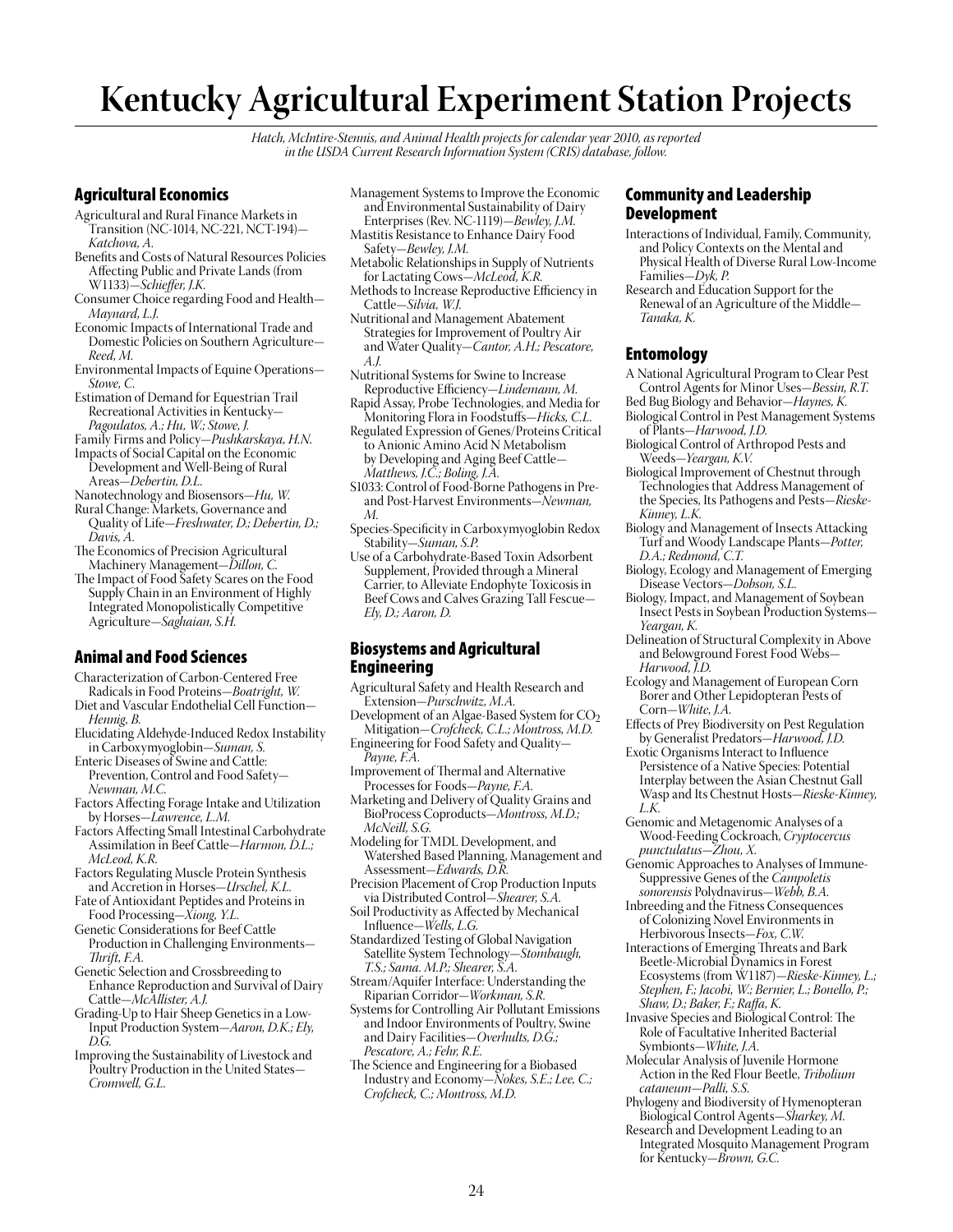### Forestry

- Assessing the Invasion Pattern of Exotic Plants in Forest Ecosystems in Kentucky—*Fei, S.*
- Distribution and Ecology of the North American River Otter (*Lontra canadensis*) in Kentucky—*Lacki, M.J.*

Evaluating Streamside Management Zone Effectiveness in Forested Headwater Catchments of Central Appalachia—*Barton, C.*

Participation of Kentucky Woodland Owners in the Woody Biomass Market—*Stainback, G.A.*

Prescribed Fire in the Southern Appalachians: Stand Structure, Oak Seedlings, and Fuel— *Arthur, M.A.*

RREA Program—*Stringer, J.W.*

- The Ecological Role of Large Mammals in the Forests of Kentucky and the Eastern United States: Implications for Conservation—*Cox, J.*
- Use of Underplanting to Enhance the Health and Sustainability of Oak Dominated Ecosystems in Kentucky and the Central Hardwood Region—*Lhotka, J.; Stringer, J.*

### Horticulture

- Arthropod Resistance of *Lycopersicon hirsutum* LA2329, a Wild Relative of Tomato—*Snyder, J.C.*
- Chemical Genetic Dissection of Plant Cellulose Synthesis—*DeBolt, S.*
- Chloroplast-Localized Co- and Post-Translational Processing Enzymes: Essential Determinants of Protein Maturation—*Houtz, R.L.*

Developing Optimized Organic Production Systems for Cucurbits and Apples—*Williams, M.*

- Environmental and Genetic Determinants of Seed Quality and Performance (from W1168)—*Downie, A.B.; Geneve, R.L.; Perry, S.; Baskin, C.*
- Identifying the Biophysical, Biochemical, Environmental, and Genetic Factors Associated with Seed Development, Dormancy, Germination, and Establishment of Eastern Gamagrass—*Geneve, R.L.*
- Improving Economic and Environmental Sustainability in Tree-Fruit Production through Changes in Rootstock Use— *Archbold, D.*

Marketing, Managing, and Producing Environmental Plants in a Technical and Economically Efficient Manner—*Ingram, D.L.*

Multi-State Evaluation of Wine Grape Cultivars and Clones—*Archbold, D.* New Horicultural and Grain Crop

- Opportunities for Kentucky—*Ingram, D.; Van Sanford, D.; Dillon, C.*
- Regulation of Expression and Activity of Sorbitol Dehydrogenase in Apple—*Archbold, D .*
- Spider Mite Resistance Mechanisms in *Lycopersicon hirsutum* Accession LA2329— *Snyder, J.*
- Sustainable Practices, Economic Contributions, Consumer Behavior, and Labor Management in the U.S. Environmental Horticulture Industry—*Ingram, D.L.*

Water Management and Quality for Ornamental Crop Production and Health— *Dunwell, W.*

### Human Environmental Sciences

- Antioxidant Nutrients, Reactive Oxygen Species and Oxidative Stress—*Chow, C.K.*
- Dietary Selenium and Carcinogenesis by Environmental Agents—*Glauert, H.*

EFNEP Related Research, Program Evaluation and Outreach—*Forsythe, H.E.*

### Landscape Architecture

An Evaluation of Postmining Land Use in Kentucky—*Nieman, T.J.*

### Plant and Soil Sciences

- Breeding and Genetics of Forage Crops to Improve Productivity, Quality, and Industrial Uses—*Phillips, T.D.*
- Breeding Sweet Sorghum for Syrup Production—*Pfeiffer, T.W.*
- Characterizing Active Soil Organic Matter Pools Controlling Soil N Availability in Maize-Based Cropping Systems—*Grove, J.H.*
- Characterizing Mass and Energy Transport at Different Vadose Zone Scales (from W1188)—*Wendroth, O.*
- Complementary Approaches to Developing Scab Resistant Wheat Varieties—*Van Sanford, D.A.*
- Determining Impact of Lower Soybean Plant Populations on Other Practices within the Soybean Production System—*Lee, C.*
- Development of Weed Management Strategies in Agronomic Crops—*Witt, W.W.*
- Effect of Urease Inhibitors on Volatile N Loss From Soil and Other N Transformations— *Coyne, M.S.*
- Endophyte Effects on the Structure and Function of Tall Fescue Pasture—*McCulley, R.L.*
- Evaluating the Physical and Biological Availability of Pesticides and Contaminants in Agricultural Ecosystems (from W1082)— *D'Angelo, E.M.*
- Evaluation of Soybean Varieties for Use in Kentucky—*Pfeiffer, T.W.*
- Fate and Ecological Effects of Livestock Antibiotics in Soils—*D'Angelo, E.M.*
- Fate, Transport, and Ecological Effects of Livestock Antibiotics in Manure-Amended Agroecosystems—*D'Angelo, E.M.*
- Hydropedology: Genesis, Properties, and Distribution of Hydromorphic Soils— *Karathanasis, A.D.*
- Messenger RNA 3 Prime End Formation in Plants—*Hunt, A.G.*
- Metabolic Studies and Bioengineering of Plant Trichomes Towards Enhancing Pest/Disease Resistance and Facilitating Molecular Farming—*Wagner, G.J.*
- Performance of Small Grain Varieties in Kentucky—*Van Sanford, D.A.; Bruening, W.*
- Plant Genetic Resources Conservation and Utilization—*Phillips, T.D.*
- Positional Cloning and Characterization of RCT1, an Anthracnose Resistance Gene in *Medicago*—*Zhu, H.*
- Precision Conservation with Geospatial Technologies—*Mueller, T.G.; Shearer, S.A.*
- Regulation of Gene Expression during Plant Embryogenesis—*Perry, S.E.*
- Regulation of Reproductive Sink Size in Soybean (*Glycine max* L. Merrill)—*Egli, D.B.*
- Roles of microRNA Structures in Plant RNA Silencing—*Tang, G.*
- Seed Germination Ecology of Hawaiian Montane Species—*Baskin, C.*
- Soil Survey Characterizations and Interpretations for Kentucky Soils— *Karathanasis, A.D.*
- Spatial and Temporal Characteristics of
- Grassland Agroecosystems—*Dougherty, C.T.* Triacylglycerol Biosynthesis in Soybeans—
- *Hildebrand, D.* Turfgrass Management Practices in Kentucky—
- *Williams, D.W.; Powell, A.J.*
- Unraveling the Catalytic Specificity of Terpene Hydroxylases and Engineering Sesquiterpene Hydroxylation in Plants—*Chappell, J.*
- Weed Management Strategies for Sustainable Cropping Systems—*Grabau, L.J.*

### Plant Pathology

- Cellular and Molecular Biology of Plant Rhabdoviruses—*Goodin, M.M.*
- Characterization of Resistance Gene-Mediated Signaling and Role of Oleic Acid and Glycerol 3-Phosphate in Plant Defense—*Kachroo, P.*
- Defining RNA and Protein Factors Affecting Tombusvirus Replication—*Nagy, P.D.*
- Dissecting Defense Signaling Pathways in Soybean and Arabidopsis—*Kachroo, A.*
- Ecological and Genetic Diversity Of Soilborne Pathogens and Indigenous Microflora— *Seebold, K.W.*
- Genes Controlling Invasive Growth in the Rice Blast Fungus *Magnaporthe oryzae*— *Farman, M.L.*
- Genomics of Fungal Endophytes and Their Host Grasses—*Schardl, C.L.*
- Molecular Genetics of the Interaction between Corn and Corn Stalk Rot Fungi (*Colletotrichum graminicola* and *Gibberella zeae*)—*Vaillancourt, L.J.*
- Mycotoxins: Biosecurity, Food Safety and Biofuels Byproducts (NC129, NC1025)— *Vaillancourt, L.J.*

# University of Kentucky Veterinary Diagnostic Laboratory

An Integrated Approach to Control Bovine Respiratory Diseases (NC107)—*Erol, E.*

### Veterinary Science

- Computational Methods for mRNA Transcriptome from RNA-Seq Data— *MacLeod, J.N.*
- Control of Equine Infectious Anemia (EIA)— *Issel, C.J.*
- Control, Transmission, and Prevalence of Natural Infections of Internal Parasites of Equids and Ruminants—*Lyons, E.T.*
- Evaluation of Bacterial Endophytes of Grass and Legume Forages as Emerging Casuses of Reproductive Loss—*Swerczek, T.W.*
- High sensitivity Analytical/Toxicological Approaches to Problems in Equine Medicine—*Tobin, T.*
- Identification of Surface Proteins of *Streptococcus equi* with Potential in Vaccine Development—*Timoney, J.*
- Innate Immune Responses to Influenza Virus Infection—*Chambers, T.*
- Insulin Resistance in the Horse: Induction, Duration and Effects on the Estrous Cycle of the Mare—*Fitzgerald, B.P.*
- Interferon Gamma Regulation in the Foal— *Horohov, D.W.*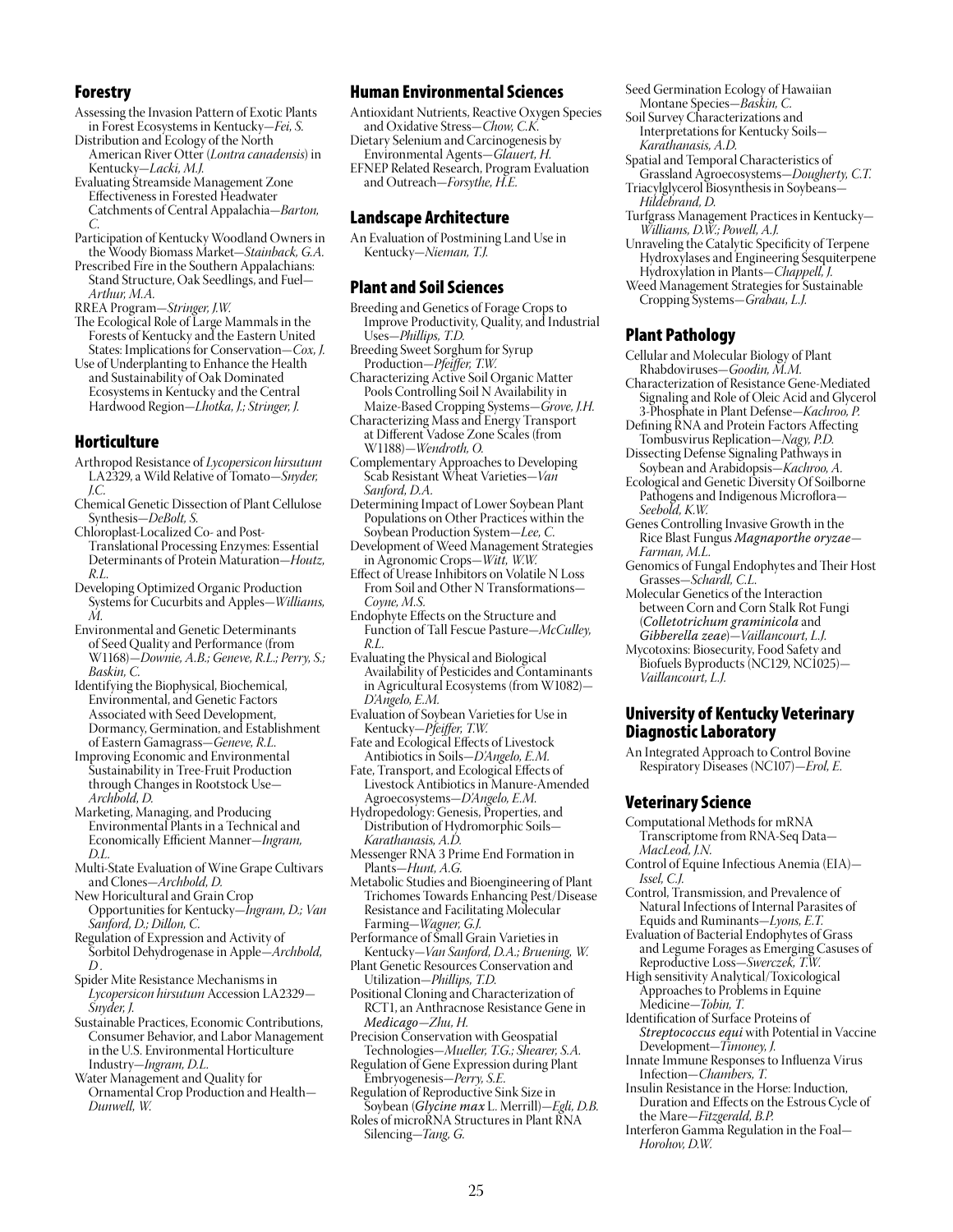Investigation of the SnSAG Gene Family of Surface Antigens in the Coccidian Parasite Sarcocystis Neurona—*Howe, D.K.* Molecular Basis of Attenuation of the Modified

Live Virus Vaccine Strain of Equine Arteritis—*Balasuriya, U.*

National Animal Genome Research Program— *Bailey, E.*

Novel, Protectively Immunogenic, Surface Exposed, and Secreted Proteins of *Streptococcus equi*—*Timoney, J.F.*

Reference Standards, Internal Standards and Critical Reagents/Regulatory Analytes for Analytical/Toxicological Approaches to Problems in Equine Medicine—*Tobin, T.* Vasomodulatory Effects of Endophyte Infected Tall Fescue in Horses—*McDowell, K.*

# **Collegewide Extramural Funding**

*This information, generated from the Office of Sponsored Projects Administration database, includes any award with a start date within the reporting period (January 1, 2010—December 31, 2010) and any budgetary addition or reduction to existing projects processed within the reporting period. The grant is listed under the department of the Principal Investigator.*

# Agricultural Economics

*Total—\$667,346*

- Alternative Dairy Policy Programs: Analysis of Risk Management and Margin Insurance, Economic Research Service, \$25,000— *Maynard, L.*
- Analysis of Current Market Demand for Ahi Poke and Consumer Trend Analysis, University of Hawaii, \$50,670—*Hu, W.*
- Commercial Market Readiness Education for Kentucky Farmers and Southeastern States, University of Arkansas, \$47,432—*Woods, T.*
- Extension Services in Serbia and Montenegro, Foreign Agricultural Service, \$100,243— *Reed, M.*
- Implement Plan of Work for the SARE Professional Development Program (PDP), University of Georgia, \$10,000—*Meyer, A.*
- Implement Plan of Work for the SARE Program, University of Georgia, \$20,000—*Meyer, A.*
- Innovation in Catastrophic Weather Insurance to Improve the Livelihoods of Rural Households, GlobalAgRisk Inc., \$135,000— *Skees, J.*
- Kentucky Health Care Market Report, Foundation for a Healthy Kentucky, \$118,525—*Davis, A.*
- Scientific Exchanges Program, Senegal, Foreign Agricultural Service, \$67,695—*Reed, M.*
- Strategies and Impact Measures of Sampling for Direct Markets, Agricultural Marketing Service, \$38,550—*Woods, T.*
- Supporting and Enhancing the Role of SARE in Extension and Other Land Grant University Programs in the South, University of Georgia, \$52,911—*Meyer, A.*
- Technical Assistance to the Extension System in Serbia, Foreign Agricultural Service, \$1,320— *Reed, M.*

### Agriculture Programs

*Total—\$497,343*

- Improving Local Disaster Planning: A Nationwide Train-the-Trainer Project, National Institute of Food and Agriculture, \$87,049—*Husband, A.; Yeargan, R.*
- Kentucky AgraAbility, National Institute of Food and Agriculture, \$180,000—*Hancock, J.; Purschwitz, M.*
- The EDEN Strengthening Community Agrosecurity Planning (S-CAP) Train-the-Trainer Project: Phase 2, Purdue University, \$176,294—*Husband, A.; Dwyer, R.; Newman, M.; Yeargan, R.*

University of Kentucky Cooperative Extension Service Liaison, Kentucky Energy and Environment Cabinet, \$54,000—*Gumbert, A.*

# Animal and Food Sciences

*Total—\$3,850,755*

- An Integrated Approach to Improving Dairy Cow Fertility, University of Wisconsin, \$17,948—*Amaral-Phillips, D.*
- Changes in Gastrointestinal Flora in Response to Antibiotic Therapy and Dietary Intervention, Kentucky Horse Racing Commission, \$53,305—*Lawrence, L.*
- DAIReXNET: A National Dairy Information and Communications Resource, University of Nebraska, \$15,000—*Amaral-Phillips, D.; McAllister, A.*
- Food Production Research and Development for Kentucky's Small Food Processors, Kentucky Governor's Office of Agricultural Policy, \$263,654—*Rentfrow, G.; Hu, W.; Newman, M.; Woods, T.*
- Impact of Differing Forms of Monensin on Ruminal Volatile Fatty Acid Profiles in Steers Fed a Medium Concentrate Diet, Elanco Animal Health, \$24,611—*Harmon, D.; McLeod, K.*
- Improving Fertility during Heat Stress in Lactating Dairy Cows, University of Florida, \$60,000—*Amaral-Phillips, D.*
- LAD and Monensin *in vitro* VFA Study, Elanco Animal Health, \$26,653—*Harmon, D.; McLeod, K.*
- Lysine Requirements in Yearling Horses Determined Using Indicator Amino Acid Oxidation, National Institute of Food and Agriculture, \$149,707—*Urschel, K.*
- Master Cattleman Program, Kentucky Cattlemen's Association, \$190,200—*Burris, W.; Anderson, L.; Henning, J.*
- National Beef Cattle Evaluation Consortium, Cornell University, \$50,000—*Bullock, K.*
- Nutrigenomics Applied to Meat Science: Understanding the Impact of Alltech Antioxidant Nutrients on the Quality and Storage Stability of Chicken Meat, Alltech Biotechnology Inc., \$37,008—*Xiong, Y.*
- Nutrition and Superfund Chemical Toxicity, National Institute of Environmental Health Sciences, \$2,640,121—*Hennig, B.; Gaetke, L.*
- Post Doctoral Fellow Scholarship: Rossi, Alltech Biotechnology Inc., \$53,125—*Pescatore, A.*
- Protein Metabolism in Old Horses: Effects of Inflammation and Glucocorticoid Excess, Morris Animal Foundation, \$108,000— *Urschel, K.*
- Student Sponsorship, Alltech Biotechnology Inc.; \$30,000—*Harmon, D.*
- Student Sponsorship, Alltech Biotechnology Inc.; \$30,000—*Lawrence, L.*
- Student Sponsorship, Alltech Biotechnology Inc.; \$32,400—*Pescatore, A.*
- The Effects of Creep Feeding Pre-Weaning Foals on Whole Body Protein Synthesis Determined Using Isotope Infusion and Stochastic Analysis, Waltham Centre for Pet Nutrition, \$19,915—*Urschel, K.*
- The Use of Natural Antimicrobials to Mitigate Biological Threat Agents in High Risk Foods, National Institute for Hometown Security, \$49,068—*Newman, M.; O'Leary, J.; Rentfrow, G.; Xiong, Y.*

# Associate Dean/Director

*Total—\$872,051*

- Acquisition of Goods and Services for USDA Offices in Ag North 2009-2010, Agricultural Research Service, \$3,300—*Cox, N.*
- Acquisition of Goods and Services for USDA Offices in Ag North 2010-2011, Agricultural Research Service, \$42,956—*Cox, N.*
- Improving Sustainability of Forage-Based Production, Agricultural Research Service, \$825,795—*Cox, N.*

### Biosystems and Agricultural Engineering

*Total—\$3,057,334*

- ARRA: Design Professionals Code Expertise Development—Energy Code Training, Kentucky Energy and Environment Cabinet, \$131,225—*Colliver, D.*
- Collaborative Refinement and Evaluation of a Phase 1 Prototype Burley Rail Harvester and of a Phase 2 Prototype Modified to Allow the Mechanization from Harvesting through Stripping and Packaging, Association Nationale Interprofessionnelle et Technique Du Tabac, \$56,446—*Wells, L.*
- Development and Implementation of Stream Restoration and Riparian Corridor Techniques for Enhancing Water Quality in the Cane Run Watershed, Natural Resources Conservation Service, \$360,000—*Agouridis, C.; Barton, C.; Gumbert, A.; Higgins, S.; Warner, R.*
- East Kentucky Bioenergy Assessment, Morehead State University, \$99,375— *Montross, M.*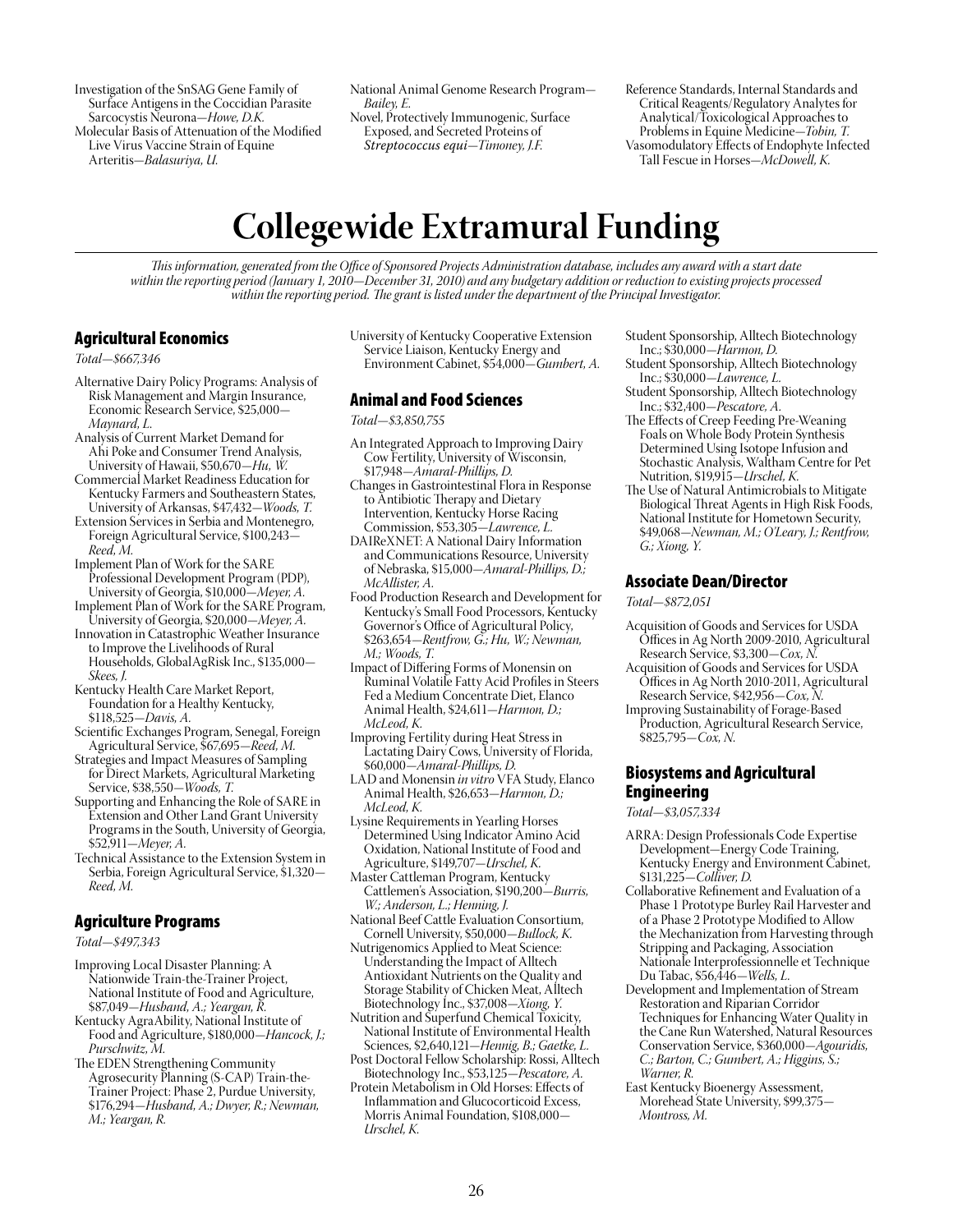- Electronic Tanker Lock System for Liquid Food and Chemical Transport Security, National Institute for Hometown Security, \$100,055— *Payne, F.*
- Energy: A Cooperative Extension Program for Kentucky's Building Systems Energy Needs 2010-2011, Kentucky Energy and Environment Cabinet, \$110,786—*Fehr, R.*
- Energy Audits for Grain and Poultry Producers in Kentucky, Rural Development, \$100,000— *McNeill, S.; Montross, M.; Overhults, D.; Shearer, S.*

Food and Energy Production: Internationalized Agricultural and Engineering Programs, Department of Education, \$68,256— *Stombaugh, T.; Workman, S.*

- Incidence and Spread of Insects from Bucket Elevator Leg Boots, Ohio State University, \$26,000—*McNeill, S.; Johnson, D.; Montross, M.*
- Livestock Stewardship BMP Training and Demonstration Project, Kentucky Energy and Environment Cabinet, \$188,814—*Higgins, S.; Gumbert, A.*

Nigeria: Commodity Storage-Technical Assistance, Foreign Agricultural Service, \$15,470—*McNeill, S.*

Optical Detection of Microbial Contamination in Food Matrices, National Institute for Hometown Security, \$980,408—*Payne, F.; Crofcheck, C.; Montross, M.*

Precision Agriculture: Precision Resource Management: Phase VI, National Institute of Food and Agriculture, \$593,505—*Stombaugh, T.; Agouridis, C.; Arthur, M.; Barton, C.; Bewley, J.; Coolong, T.; Dillon, C.; Dowdy, T.; Grove, J.; Lee, B.; Luck, J.; McCulley, R.; Mueller, T.; Neelakantan, S.; Pitla, S.; Sama, M.; Shearer, S.; Shockley, J.; Warner, R.; Wilhoit, J.; Zandonadi, R.*

Quantifying Field Drying Rate Potential for Herbaceous Energy Crops, Oak Ridge National Laboratory, \$25,000—*Montross, M.; McNeill, S.; Smith, S.*

- Radon: UK Extension-Radon Activities, Kentucky Cabinet for Health and Family Services, \$22,681—*Fehr, R.*
- Reducing Post-Harvest Grain Losses in Ghana, Foreign Agricultural Service, \$47,368— *McNeill, S.*

Soil Moisture-Based Automatic Pulse Irrigation System for Water Conservation, Natural Resources Conservation Service, \$94,123— *Warner, R.; Coolong, T.; Strang, J.; Woods, T.*

Solar Decathlon Off Grid Equipment Project, Kentucky Energy and Environment Cabinet, \$30,000—*Colliver, D.*

Stream Restoration in Guy Cove II, Kentucky Department of Fish and Wildlife, \$41,915— *Agouridis, C.; Barton, C.; Warner, R.*

University of Kentucky Extension Service Agent, Kentucky Energy and Environment Cabinet, \$60,030—*Fehr, R.*

### Community and Leadership Development

### *Total—\$615,389*

- CYFAR Sustainable Community Projects Common Measures Study, University of Arizona, \$10,000—*Jones, K.; Kurzynske, J.*
- E-Discovery Challenge, Appalachian Regional Commission, \$275,000—*Hustedde, R.; Denham, M.*

Engaging Youth, Serving Community, National 4-H Council, \$25,000—*Jones, K.*

- Enhancing Science Capacity in Introductory Animal, Plant, and Food Sciences Courses, Purdue University, \$7,605—*Hains, B.; Hansen, G.; Harmon, R.; Rossano, M.; Silvia, W.*
- Globalizing Agricultural Education: Sustainable Agriculture, Food, and Rural Development, National Institute of Food and Agriculture, \$150,000—*Tanaka, K.; Hanley, C.; Kitchel, T.; Reed, M.; Williams, M.*
- Kentucky Entrepreneurial Coaches Institute: Expanding and Creating New Businesses, Rural Development, \$140,784—*Hustedde, R.*
- UK Teacher Educator Perkins Award, Kentucky Department of Education, \$5,000—*Hains, B.; Vincent, S.*

# Entomology

*Total—\$2,501,827* 

- 20-Hydroxyecdysone Suppression of Juvenile Hormone Response, National Science Foundation, \$224,999—*Palli, S.*
- 2010 University Protocol for Evaluating Field Efficacy of Herculex I, YieldGard Corn Borer, and Bt11xMIR162 Deployed against Corn Earworm, Fall Armyworm, and Other Southern U.S. Ledidoptera Larvae, Pioneer Hi Bred International Inc., \$12,000—*Bessin, R.*
- 2010 University Protocol for Evaluating Field Efficacy of Herculex I, YieldGard Corn Borer, and Bt11xMIR162 Deployed against Corn Earworm, Fall Armyworm, and Other Southern U.S. Ledidoptera Larvae, Pioneer Hi Bred International Inc., \$12,000—*Johnson, D.*
- Area-Wide Management of Potato Pests (AMPP) in the Pacific Northwest, Washington State University, \$349,130— *Harwood, J.*
- Biological Control of Cereal Aphids in Wheat: Implications of Alternative Foods and Intraguild Predation, Binational Agricultural Research and Development Fund, \$3,000— *Harwood, J.*
- Cooperative Agricultural Pest Survey: Gypsy Moth, Animal and Plant Health Inspection Service, \$238,933—*Obrycki, J.; Lensing, J.*
- Emerald Ash Borer Survey and Outreach in Kentucky, Animal and Plant Health Inspection Service, \$708,657—*Obrycki, J.; Lensing, J.*
- Eradication of a Primary Filariasis Vector Population at an Endemic Field Site, National Institute of Allergy and Infectious Diseases, \$239,298—*Dobson, S.*
- Feeding RNAi for Pest Management, Kentucky Science and Technology Co. Inc., \$49,940— *Palli, S.*
- Impact of Predator Bioversity on Pest-Suppression in Kentucky Wheat: A Denaturing Gradient Gel Electrophoresis Approach, Kentucky Science and Technology Co. Inc., \$39,085—*Harwood, J.; Johnson, D.*
- IPM in Kentucky: Integrated Development and Delivery, National Institute of Food and Agriculture, \$93,645—*Johnson, D.; Coolong, T.; Durham, R.; Fulcher, A.; Lee, C.; Lucas, P.; Murdock, L.*
- Kentucky Commercialization Fund: Integration of Double Stranded RNA into Baiting System: A Novel Genetic Control Strategy for Termites, Kentucky Science and Technology Co. Inc., \$52,230—*Zhou, X.; Potter, M.*
- Kentucky Science and Engineering Foundation Research and Development Excellence: Molecular Characterization of the Microbial Community of Invasive Arthropods, Kentucky Science and Technology Co. Inc., \$61,871—*White, J.*
- Light Brown Apple Moth (LBAM) National Survey, Animal and Plant Health Inspection Service, \$47,250—*Obrycki, J.; Lensing, J.*
- Molecular Analysis of Juvenile Hormone Action, National Institute of General Medical Sciences, \$208,500—*Palli, S.*
- Monitor Gypsy Moth Populations for Slow the Spread Program, Slow the Spread Foundation, \$50,000—*Harper, C.*
- Novel Methods for Improving Virion Production in Baculovirus, ParaTechs Corp., \$33,000—*Webb, B.*
- Plum Pox Virus Survey, Animal and Plant Health Inspection Service, \$6,250—*Obrycki, J.; Lensing, J.*
- Post-Invasion Forests: Composition and Structure Following Invasive Species Establishment, Forest Service, \$30,000— *Rieske-Kinney, L.*
- Private Pesticide Applicator Database, Kentucky Department of Agriculture, \$10,000— *Townsend, L.*
- Red Imported Fire Ant Survey in Kentucky, Animal and Plant Health Inspection Service, \$1,375—*Obrycki, J.; Lensing, J.*
- Southern Region Program to Clear Pest Control Agents for Minor Uses, University of Florida, \$10,250—*Potter, D.*
- State Liaison to the Minor Use Pesticide Program 2010, University of Florida, \$4,250— *Bessin, R.*
- Supplemental Vector Intervention Required to Eliminate Lymphatic Filariasis in the South Pacific, Bill and Melinda Gates Foundation, \$16,164—*Dobson, S.*

### eXtension

*Total—\$888,615*

- ECOP/CSREES-eXtension: Supplement, University of Nebraska, \$350,211—*Wood, C.; Craycraft, C.*
- HorseQuest Community of Practice, University of Nebraska, \$12,800—*Griffin, A.*
- The Development, Evaluation and Implementation of an Online Safety Course for Youth Working on Equine Facilities, Michigan State University, \$44,525— *Griffin, A.*
- The Extension System: Military Collaboration eXtension Initiative, University of Nebraska, \$107,060—*Wood, C.*
- The Transformation of Cooperative Extension, University of Nebraska, \$374,019—*Wood, C.*

### Extension Field Programs

*Total—\$36,480*

Enhancing the Marketing Skills for East Kentucky Artisans, EQT Foundation, \$36,480—*Stamper, C.; Jackson, V.*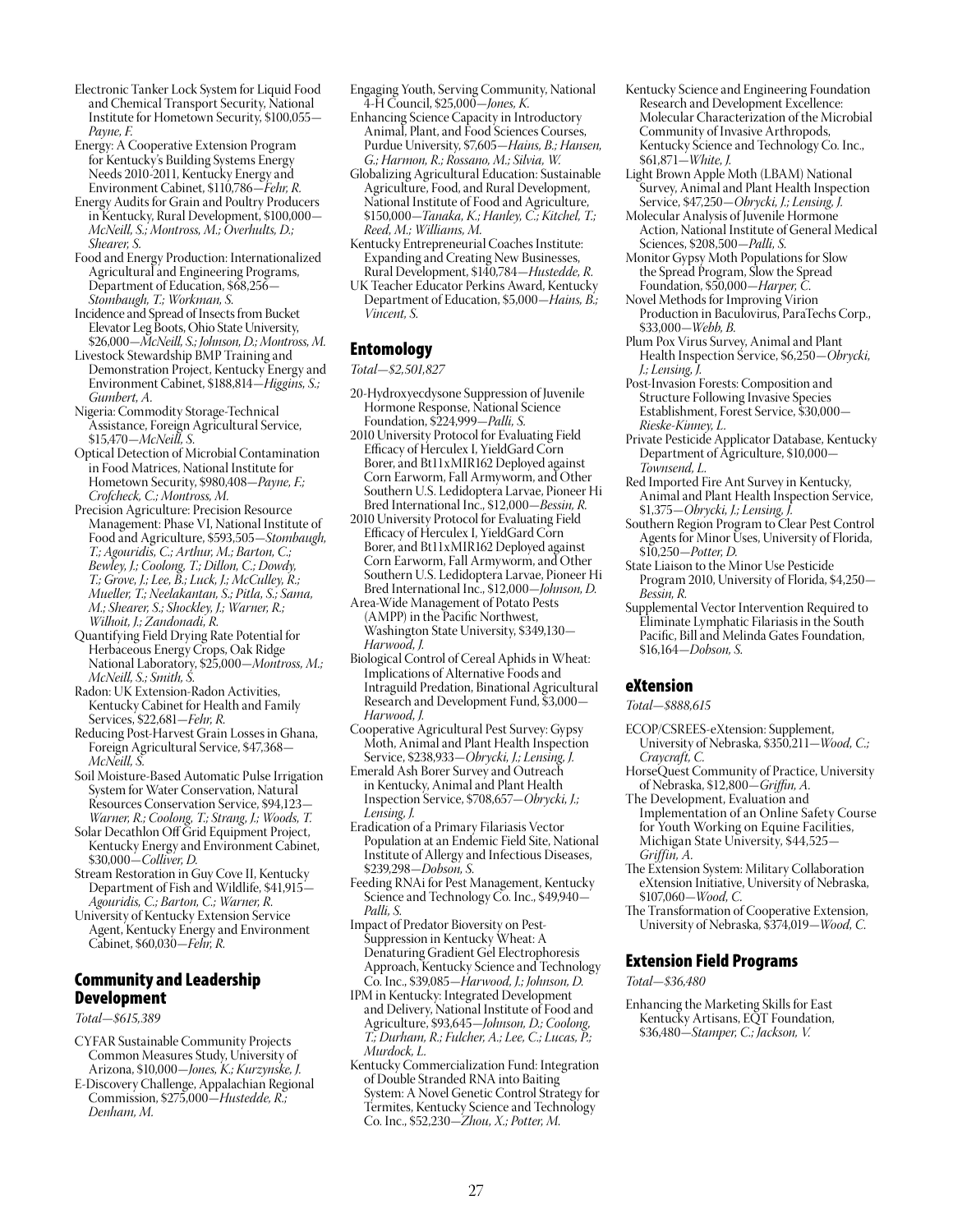### Family and Consumer Sciences

*Total—\$4,259,790*

- Health Education Leadership, Kentucky, National Institute of Food and Agriculture, \$566,400—*Vail, A.*
- Kentucky Healthy Homes and Communities, Auburn University, \$4,000—*Stephenson, L.* Kentucky Operation: Military Kids, Kansas
- State University, \$92,000—*Ashurst, K.* Models of SNAP Nutrition Education and
- Evaluation, Wave 2, Altarum Institute, \$100,000—*Stephenson, L.; Mullins, J.* Operation Military Kids Camp Initiative/
- OSD Supplement, Kansas State University, \$50,000—*Ashurst, K.; Stephenson, L.*
- Rural Health Care Services Outreach and Rural Health Network Development Program Evaluation, Morehead State University, \$15,000—*Murray, D.*
- Specialty Crop Recipe Development with Nutritional Research Component, Kentucky Department of Agriculture, \$40,000— *Stephenson, L.*
- Supplemental Nutrition Assistance Program-Education (SNAP-Ed) 2011, Kentucky Cabinet for Health and Family Services, \$1,857,187—*Vail, A.; Stephenson, L.*
- Supplemental Nutrition Assistance Program: Education (SNAP-Ed), Kentucky Cabinet for Health and Family Services, \$1,535,203—*Vail, A.; Stephenson, L.*

### Forestry

*Total—\$701,275*

- Assessment of Structure, Function and Stability in a Gradient of Disturbed SRS Streams− Phase III, Forest Service, \$155,000—*Barton, C.*
- Continued Monitoring of American Chestnut Restoration Sites on Surface Mined Land in Kentucky, American Chestnut Foundation, \$2,500—*Barton, C.*
- Cross-walk and Develop GIS Mapping Applications and Accomplishment Monitoring Geospatial Database, Kentucky Energy and Environment Cabinet, \$6,000— *Lhotka, J.*
- Emerald Ash Borer Public Conference, Kentucky Energy and Environment Cabinet, \$35,000—*Thomas, W.; Stringer, J.*
- Fire Management and Habitat Quality for Endangered Bats in Mammoth Cave National Park, JFSP, Forest Service, \$262,759—*Lacki, M.; Rieske-Kinney, L.*
- Forest Stewardship Public Awareness, Publicity, Training, Kentucky Energy and Environment Cabinet, \$10,000—*Stringer, J.*
- Kentucky Woodlands Magazine−Forest Certification and Forest Health Issues, Kentucky Energy and Environment Cabinet, \$30,000—*Stringer, J.; Thomas, W.*
- Long-Term Effects of Forestry Best Management Practices on Hydrology, Water Chemistry and Woody Debris in Three Appalachian Headwater Catchments, Forest Service, \$6,711—*Barton, C.*
- Regional Non-Native Invasive Plant Species Workshops, Kentucky Energy and Environment Cabinet, \$12,000—*Stringer, J.*
- Roosting and Foraging Behavior of Rafinesque's Big-Eared Bat near the Northern Limits of the Species Range Year 2 and 3, Kentucky Department of Fish and Wildlife, \$51,305— *Lacki, M.*
- Second Invasives Conference, Kentucky Energy and Environment Cabinet, \$5,000—*Fei, S.*
- The Common Raven in Cliff Habitat: Detectability and Occupancy–2011, Kentucky Department of Fish and Wildlife, \$35,000—*Cox, J.*
- UK Population Dynamics of Black Bear in Eastern Kentucky, Kentucky Department of Fish and Wildlife, \$90,000—*Cox, J.*

### Horticulture

### *Total—\$1,257,266*

- Collaborative Research: An F-Box Protein Targeting PIF1 and PIF3, National Science Foundation, \$6,000—*Downie, A.*
- Developing a Training Program in Sustainable Vegetable Production for Agriculture Professionals in Kentucky and Tennessee, University of Georgia, \$59,532—*Coolong, T.; Bessin, R.; Seebold, K.; Williams, M.*
- eXtension Consumer Horticulture Certified COP Leadership Funds 2008, University of Nebraska, \$15,000—*Durham, R.*
- From Small Molecule to Gene: Using Chemical Genetics to Understand Cell Wall Sensing and Advance Molecular Resources, National Science Foundation, \$31,000—*DeBolt, S.*
- Influence of Propagation Type and Nitrogen on PGR Efficacy, University of Florida, \$4,500— *Fulcher, A.*
- Kentucky Horticulture Council, Grant 4−FY10, Kentucky Horticulture Council, \$9,000— *Ingram, D.; Woods, T.*
- Kentucky Horticulture Council Grant Number 5, Kentucky Horticulture Council, \$620,000—*Ingram, D.; Woods, T.*
- New Crop Opportunities, Phase X, Cooperative State Research Education and Extension, \$2,000—*Houtz, R.; Archbold, D.; Bruening, W.; Coolong, T.; DeBolt, S.; Dillon, C.; Grabau, L.; Halich, G.; Hu, W.; Montross, M.; Pfeiffer, T.; Schnelle, R.; Seebold, K.; Smith, S.; Strang, J.; Van Sanford, D.; Vincelli, P.; Warner, R.; Williams, M.; Woods, T.*
- New Crop Opportunities, Kentucky, Phase XI, National Institute of Food and Agriculture, \$488,601—*Houtz, R.*
- Optimizing No-Till Vegetable Production Systems for Organic Growers, Kentucky Department of Agriculture, \$20,000— *Jacobsen, K.; Coolong, T.; Williams, M.*
- Viticulture Consortium East, Cornell University, \$1,633—*Archbold, D.*

### Kentucky Tobacco Research and Development Center

*Total—\$358,439*

- STTR: Hypericum Extracts as Potential Anti-Relapse Medications in Alcoholism, Naprogenix, \$156,000—*Littleton, J.*
- STTR: Potential Anti-Relapse Drugs: A Plant Genomics Approach, Naprogenix, \$202,439—*Littleton, J.*

### Merchandising, Apparel, and Textiles

*Total—\$238,783*

- Quality Control Laboratory for NAILM, National Association of Institutional Linen Management, \$38,783—*Easter, E.*
- University of Kentucky Research Study on Evaluating Used Firefighter's Gear to Determine Appropriate Retirement Age, National Institute of Standards and Technology, \$200,000—*Easter, E.*

### Nutrition and Food Science

*Total—\$467,535*

- Abraham Lincoln National Heritage Area Management Plan and Environmental Assessment, Heritage Strategies LLC, \$11,193—*Swanson, J.*
- Bluegrass/Aspendale HOPE VI Revitalization, Lexington-Fayette Urban County Government, \$30,842—*Forsythe, H.; Ham, S.*
- Children, Youth and Families at Risk Liaison, National Institute of Food and Agriculture, \$37,500—*Kurzynske, J.*
- Children, Youth, and Families Education and Research Network−Program Component, Cooperative State Research Education and Extension, \$218,000—*Kurzynske, J.; Stivers, W.*
- Promoting Life Skills in Middle School Youth, National Institute of Food and Agriculture, \$140,000—*Kurzynske, J.; Jones, K.*
- Survey of Kentucky Food Consumers' Knowledge and Attitudes on Calories in Quick Serve Menu Items, Foundation for a Healthy Kentucky, \$5,000—*Mullins, J.*
- The Effect of Behavioral Weight Loss Program with Nutrisystem Meal Provision on Change in Weight, Fasting Blood Glucose, Total Cholesterol, and Blood Pressure Over 12 Weeks, Obesity Society, \$25,000—*Webber, K.*

### Plant and Soil Sciences

*Total—\$9,451,077* 

- *(includes Research Challenge Trust Fund)*
- 2008 Southern Regional Water Resource Project, Texas A&M University, \$63,307— *Lee, B.*
- Accelerating the Development of FHB-Resistant Soft Red Winter Wheat Varieties, Agricultural Research Service, \$56,359—*Van Sanford, D.*
- ARRA: Advancing Drug Development in Medicinal Plants using Transcriptomics and Metabolomics, National Institute of General Medical Sciences, \$2,972,425—*Chappell, J.*
- ARRA: Department of Energy Merit Review, Department of Energy, \$12,642—*Yuan, L.*
- ARRA: Development of Rhodobacter as a Versatile Microbial Platform for Fuels Production, Pennsylvania State University, \$290,119—*Chappell, J.*
- Breeding and Release of Improved Wheat Varieties with High Yields and Test Weights, Enhanced Scab Resistance and Overall Disease Resistance, Increased Lodging Resistance and Increased Profitability, Kentucky Small Grain Growers Association, \$47,650—*Van Sanford, D.*
- Breeding for Reduced Nicotine Content in Burley Tobacco, Burley Tobacco Growers Cooperative Association Inc., \$25,000— *Miller, R.*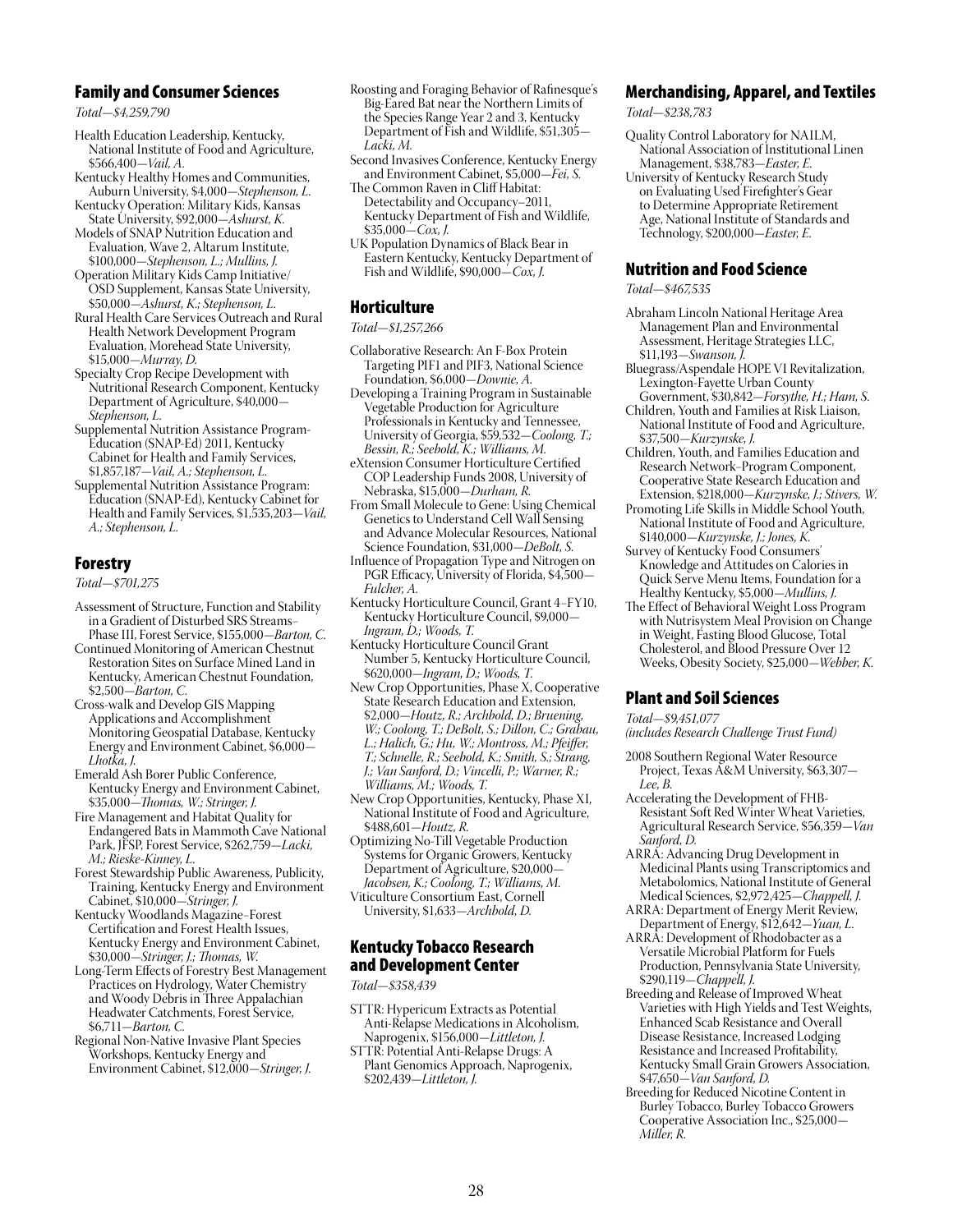- Burley Tobacco Breeding and Genetics, Philip Morris International Management SA, \$975,000—*Miller, R.*
- CDRP: Integrated Research, Education, and Extension to Enable Sustainable Biofuel Production—A Proposed Workshop to Organize Research Efforts in the Southeast U.S.; Kentucky Council on Postsecondary Education, \$30,000*—McNear, D.; Bertsch, P.; DeBolt, S.*
- Center for the Environmental Implications of Nanotechnology (CEIN), Duke University, \$110,000—*Bertsch, P.; Unrine, J.*
- Collaborative Proposal: CPSF30 at the Convergence of RNA Processing, Cellular Signaling and Development in Plants, National Science Foundation, \$3,000—*Hunt, A.*
- Collaborative Research: Decomposition in Drylands: Soil Erosion and UV Interactions, National Science Foundation, \$108,340— *McCulley, R.*
- Collaborative Research: Do Expected Evolutionary Trade-Offs in Enzyme Activities Manifest at the Level of Microbial Community Function?, National Science Foundation, \$69,550—*McCulley, R.*
- Comparing Corn Systems in Wide and Narrow Rows, Kentucky Corn Promotion Council, \$35,000—*Lee, C.; Green, J.*
- Development of Chia as a Sustainable Crop, Kentucky Small Grain Growers Association, \$5,000—*Hildebrand, D.*
- Development of Hyperactive DNA Transposases by Directed Evolution, Kentucky Science and Technology Co. Inc., \$40,217—*Yuan, L.*
- Dicamba-Tolerant Soybean Weed Control System−Service Order #10, Monsanto Co., \$6,000—*Carter, S.*
- Distinguishing Indigenous P Level Effects on Soil and Water Quality Characteristics of Inner and Outer Bluegrass Soils in Kentucky, Natural Resources Conservation Service, \$23,500—*Karathanasis, A.*
- EAGER: RNAi Gene Discovery Tool to Randomly Generate Dominant Mutant Pools in Plants, National Science Foundation, \$295,576—*Tang, G.*
- Effects of Warming and Altered Precipitation Regime on Managed Grassland Structure and Function, Duke University, \$124,258— *McCulley, R.*
- Engineering High Value Oil Production into Biofuel Crops, National Institute of Food and Agriculture, \$199,373—*Chappell, J.*
- Evaluate the Effect of Seeding Rate of Wheat and Preharvest Applications on Managing Giant Ragweed and Marestail In Wheat, Kentucky Small Grain Growers Association, \$6,000—*Martin, J.; Call, D.; Tutt, C.*
- Evaluation of Pale Yellow and Standard Tobacco Varieties Response to Traditional and Aggressive Fire Curing, Altria Corporate Services Inc., \$21,456—*Bailey, W.*
- Expression and Distribution of Dynamic Soil Properties in Benchmark Catenas under Forest and Cultivated Land Use in the Shawnee Hills, MLRA 115 and 120, Natural Resources Conservation Service, \$30,000— *Lee, B.*
- Farm Test of Crop Sensing for Site-Specific Nitrogen Fertilizer Application in Winter Wheat, Kentucky Small Grain Growers Association, \$6,500—*Wendroth, O.; Egli, D.; Murdock, L.; Schwab, G.*
- Field Evaluation of Nicotine Demethylase Experimental Lines, Altria Corporate Services Inc., \$30,580—*Bailey, W.*
- Grain Farming without Subsidies–Sabbatical to Argentina, National Institute of Food and Agriculture, \$79,871—*Lee, C.*
- Improving Nitrogen Application Technology Under Kentucky Conditions, Kentucky Small Grain Growers Association, \$5,000-*Murdock, L.; Call, D.; James, J.; Schwab, G.*
- Kentucky Soil Survey Investigations 2010-2011, Natural Resources Conservation Service, \$10,000—*Karathanasis, A.*
- Kentucky Soil Survey Investigations, Natural Resources Conservation Service, \$10,000— *Karathanasis, A.*
- Obtaining a Transcriptome for Developing *Acacia victoriae* Seed Pods, Qwell Pharmaceutical Incorporated, \$30,252— *Chappell, J.*
- Oilseeds as a Renewable Source of Epoxy Fatty Acids, Consortium for Plant Biotechnology Research Inc., \$90,000—*Hildebrand, D.*
- Optimum Planting Date for Soybean, Kentucky Soybean Promotion Board, \$5,000—*Herbek, J.*
- Performance of Small Grain Varieties in Kentucky, Kentucky Small Grain Growers Association, \$15,150—*Bruening, W.*
- Polyadenylation of Stored mRNA during Seed Germination, Kentucky Science and Technology Co. Inc., \$43,033—*Hunt, A.; Downie, A.*
- Production of Abietic Acid and Other Potentially Useful, Related Diterpenes in Tobacco Trichomes, Procter & Gamble Company, \$60,000—*Wagner, G.; Chappell, J.; Tang, G.; Yuan, L.*
- Regional Biomass Feedstock Partnership− Herbaceous Bioenergy Crop Field Trials, South Dakota State University, \$30,225— *Barrett, M.*
- Regional Biomass Feedstock Partnership, South Dakota State University, \$19,000—*Williams, D.*
- Renewable Lubricant Production, Ashland Inc., \$10,000—*Hildebrand, D.*
- Soil Morphology Training for On-Site Sewage Disposal Systems, Kentucky Cabinet for Health and Family Services, \$30,000— *Karathanasis, A.*
- SOY MVP: Kentucky Soybean Management Verification Program, Year 3, Kentucky Soybean Promotion Board, \$86,016—*Lee, C.; Herbek, J.; Murdock, L.; Schwab, G.*
- Speciation and Spatial Distribution of Cr, Cu, and As in Bulk and Rhizosphere Soils Adjacent to CCA Treated Fences throughout the Landscape, Kentucky Council on Postsecondary Education, \$1,500—*McNear, D.*
- Support for Innovative Tobacco Growers Program, Burley Tobacco Growers Cooperative Association Inc., \$5,000—
- *Pearce, R.* Survey of the Tissue Nutrient Status of Winter Wheat in Kentucky, Kentucky Small Grain Growers Association, \$4,000—*Schwab, G.; Ritchey, E.*
- Synchotron X-Ray Microprobe and Microspectroscopy Research in Low Temperature Geochemistry, University of Chicago, \$42,745—*Bertsch, P.*
- The Transition to Biofuel Feedstock Production in Kentucky, Eastern Kentucky University, \$18,333—*Smith, S.*
- Tobacco Breeding and Cultural Practices Agreement, RJ Reynolds Tobacco Co., \$1,000,000—*Miller, R.*
- Transatlantic Initiative for Nanotechnology and the Environment (TINE), Environmental Protection Agency, \$2,000,000—*Bertsch, P.; Kabengi, N.; McNear, D.; Tsyusko, O.; Unrine, J.*
- U.S. Wheat & Barley Scab Initiative's Networking and Facilitation Office and Website, Agricultural Research Service, \$149,316—*Van Sanford, D.*
- Wheat Yield in 15-Inch Rows, Year 2, Kentucky Small Grain Growers Association, \$3,000— *Lee, C.; Herbek, J.*
- Wheat Yield in 15-Inch Rows, Year 3, Kentucky Small Grain Growers Association, \$2,500— *Lee, C.; Herbek, J.*

### **Plant and Soil Sciences− Research Challenge Trust Fund**

- Enhancement of Soybean Somatic Embryo Development to Improve Regeneration and Transformation Efficiency (Year 1 of 2), United Soybean Board, \$74,284—*Perry, S.*
- Methodology for Designing Vegetative Buffers Using GIS and Terrain Analysis, Forest Service, \$40,000—*Mueller, T.*

# Plant Pathology

*Total—\$2,150,110*

*(includes Research Challenge Trust Fund)*

- 2010 Kentucky Soybean Rust Monitoring and Early Warning System, Kentucky Soybean Promotion Board, \$50,000—*Hershman, D.*
- A Host Protein Interaction and Localization Map for a Plant, National Science Foundation, \$150,000—*Goodin, M.*
- Advanced Genetic Technologies, National Institute of Food and Agriculture, \$604,934— *Schardl, C.*
- Can Foliar Applied Fungicides Reduce Yield Loss in Soybean Caused by Soybean Cyst Nematode?, Kentucky Soybean Promotion Board, \$20,000—*Hershman, D.*
- Construction of a DNA-Based Virus Induced Gene Silencing Tool for Functional Genomics of Soybean Development, University of Illinois, \$37,677—*Ghabrial, S.*
- Consulting and Discussions on Fungicide Resistance and Monsanto Commercial Approaches to Plant Health and Disease Control Roundup Ready Cropping Systems.; Monsanto Co., \$1,000—*Vincelli, P.*
- Control of *Sclerotinia sclerotiorum* on Tomato with Boscalid and Other Fungicides, IR-4, University of Florida, \$7,000—*Seebold, K.*
- Engineering Resistance to Bean Pod Mottle Virus in Soybean, Kentucky Soybean Promotion Board, \$32,575—*Kachroo, A.*
- Enhancing Soybean Yield by Manipulating the Expression of Seed Size-Determining Genes, United Soybean Board, \$114,691—*Kachroo, A.; Ghabrial, S.*
- Genetic, Molecular and Biochemical Basis of Resistance to Turnip Crinkle Virus in *Arabidopsis*, Boyce Thompson Institute for Plant Research, \$92,741—*Kachroo, P.*
- Genetics of Quantitative Pathogenic Variation in *Fusarium graminearum*, Agricultural Research Service, \$13,363—*Vaillancourt, L.*
- Glycerol Metabolism and Its Role in Biotrophy versus Necrotrophy in an *Arabidopsis*/Fungal Hemibiotroph Model System, National Science Foundation, \$6,000—*Kachroo, P.; Kachroo, A.; Vaillancourt, L.*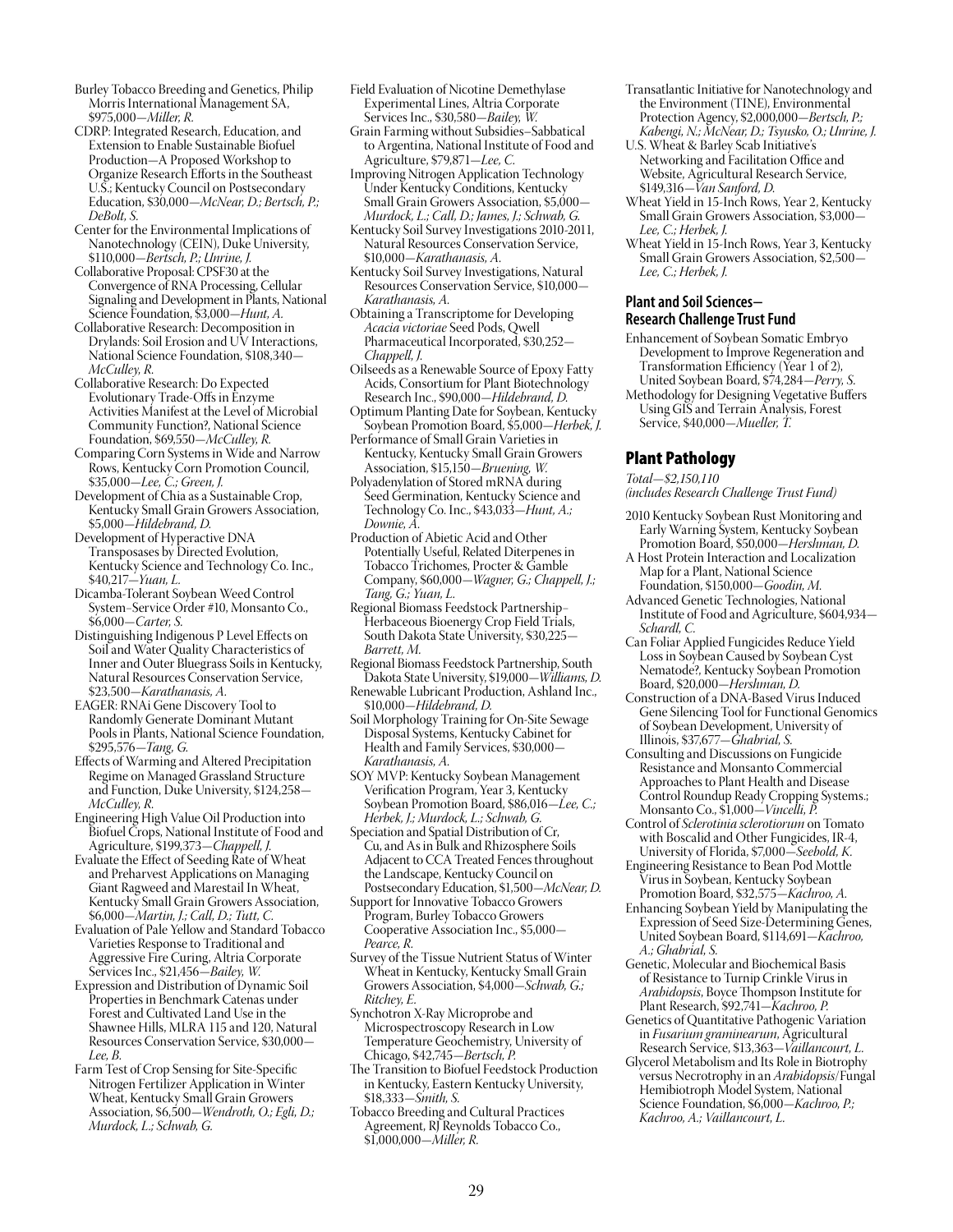- Improvement and Deployment of Rapid Standardized PCR Diagnostic Tools to Increase Detection Capacity for High-Impact Plant Pathogens, University of Florida, \$135,772—*Vincelli, P.*
- Kentucky Science and Engineering Foundation Research and Development Excellence: Development and Deployment of a Non-Toxic Endophyte in Tall Fescue for Forage, Kentucky Science and Technology Co. Inc., \$56,183—*Schardl, C.; Phillips, T.*
- Kentucky Science and Engineering Foundation Research and Development Excellence: Investigating the Role of the Cuticle in Resistance to Foliar Plant Pathogens, Kentucky Science and Technology Co. Inc., \$39,936—*Seebold, K.; Kachroo, P.*
- Managing *Phytophthora capsici* on Pepper and Summer Squash with Combinations of Bioten and Conventional Fungicides, University of Florida, \$10,000—*Seebold, K.*
- Multiple Disease Resistant Soybeans: Gene Discovery and Transfer of Disease Resistance into Soybean, University of Illinois, \$52,333— *Ghabrial, S.*
- Rapid Screening and Expression of Valuable Proteins in Soybean Using a Virus-Based Vector, Kentucky Science and Technology Co. Inc., \$39,207—*Ghabrial, S.*
- Reducing Soybean Yield Loss by Enhancing Resistance to Phytophthora Rot, United Soybean Board, \$90,553—*Kachroo, A.*
- Uniform Trial on Integrated Management of FHB: Kentucky, Agricultural Research Service, \$5,122—*Hershman, D.; Lee, C.*
- Use of a Novel Virus-Based Vector in Search for Resistance to the Soybean Cyst Nematode and Other Important Soybean Pathogens, Kentucky Soybean Promotion Board, \$30,563—*Ghabrial, S.; Hershman, D.*

# **Plant Pathology− Research Challenge Trust Fund**

- ARRA: The Role of the Host Ca/Mn Pump in Emergence of Novel Viral RNA Recombinants, National Institute of Allergy and Infectious Diseases, \$208,500—*Nagy, P.*
- Functional Role of a Host Metabolic Enzyme in Viral Replication, National Institute of Allergy and Infectious Diseases, \$201,960— *Nagy, P.*
- The Role of a Host Ion Pump in RNA Virus Recombination, National Science Foundation, \$150,000—*Nagy, P.*

### Regulatory Services

*Total—\$237,067*

- Enhancing and Building the Capability of Feed Safety in Kentucky, Food and Drug Administration, \$202,936—*Thom, W.; Webb, S.*
- Medicated Feed Mill and BSE Rule Inspections, Food and Drug Administration, \$34,131— *Thom, W.*

# Tracy Farmer Institute for Sustainability and the Environment

*Total—\$475,000*

- Military Affairs Environmental Support, Kentucky Department of Military Affairs, \$335,000—*Hanley, C.*
- Science Literacy Project for Middle School Teachers, Year 8, Kentucky Council on Postsecondary Education, \$140,000—*Hanley, C.*

# University of Kentucky Veterinary Diagnostic Laboratory

*Total—\$542,206*

- Bovine Spongiform Encephalopathy Testing and Related Services, Kentucky Department of Agriculture, \$22,400—*Carter, C.*
- Diagnostic Laboratory Support for NAHLN, Animal and Plant Health Inspection Service, \$55,000—*Carter, C.*
- Diagnostic Services 2010, Kentucky Department of Fish and Wildlife, \$5,000—*Carter, C.*
- Mobile Wireless and Remote Diagnostic Computer Applications and Animal Health Briefing Capability in Support of Grazing Livestock Health, National Institute of Food and Agriculture, \$440,206—*Carter, C.; Arnold, L.; Gaskill, C.; Smith, J.*
- West Nile Surveillance, Kentucky Cabinet for Health and Family Services, \$20,000—*Carter, C.*

# Veterinary Science

*Total—\$1,412,470*

- ARRA: Behavioral Genomics of the White-Throated Sparrow, Indiana State University, \$72,841—*Lear, T.*
- Characterization of the Inflammatory Response to Anthelmintics, Pfizer Inc., \$47,923— *Horohov, D.; Lyons, E.*
- Comparison of *in vitro* Antiviral Activity of Herpesvirus DNA Polymerase Inhibitors against Neuropathogenic and Non-Neuropathogenic Strains of Equine Herpesvirus-1, Kentucky Horse Racing Commission, \$40,499—*Balasuriya, U.; Cook, R.*
- EIAV Envelope Variation and Vaccine Efficacy, University of Pittsburgh, \$346,829—*Issel, C.; Cook, R.; Horohov, D.*
- Fertility of Mares Inseminated with Frozen/ Thawed Semen Centrifuged through a Single Layer Density Gradient, Colorado State University, \$36,225—*Squires, E.*
- Further Characterization of the Immunological Response of Horses to Metastim, Pfizer Inc., \$48,193—*Horohov, D.*
- Further Characterization of the Immunological Response of Horses to Vaccination with Fluvac Innovator, Pfizer Inc., \$88,802— *Chambers, T.; Horohov, D.*
- Methods to Suppress Estrus in Race Mares, Kentucky Horse Racing Commission, \$48,092—*Squires, E.; Troedsson, M.*
- Molecular Characterization of Neurovirulent EHV1 Strains, Grayson Jockey Club Research Foundation Inc., \$46,653—*Balasuriya, U.; Cook, R.; Timoney, P.*
- Morris Animal Foundation (MAF) Pfizer Animal Health (PAH) Veterinary Fellowship, Morris Animal Foundation, \$40,000— *Troedsson, M.*
- Orthopaedic Pathology and Genetic Associations in Cervical Stenotic Myelopathy, Morris Animal Foundation, \$100,000—*MacLeod, J.*
- Orthopaedic Pathology and Genetic Associations with Cervical Stenotic Myelopathy, Grayson Jockey Club Research Foundation Inc., \$47,773—*MacLeod, J.*
- Safety and Anti-Inflammatory Efficacy of Glucocorticoids for Intra-Articular Therapy in Racehorses, Kentucky Horse Racing Commission, \$99,969—*MacLeod, J.*
- Seroprevalence of *Lawsonia intracellularis* in Central Kentucky Thoroughbred Weanlings and the Economic Impact on Yearling Sales Prices, Kentucky Horse Racing Commission, \$48,841—*Horohov, D.*
- Testing Methods for Influenza Infection in Equine Models (Pilot #2), Science Applications International Co., \$53,975— *Chambers, T.*
- The Effect of Age on Equine Dendritic Cell Interactions with *Rhodococcus Equi*, National Institute of Food and Agriculture, \$200,000—*Horohov, D.*
- Toxins TcdA, B and *C. difficile* for Horse Immunization, Grayson Jockey Club Research Foundation Inc., \$45,855— *Artiushin, S.; Timoney, J.*

# Multidisciplinary Grants Led by Other Colleges\*

*Total—\$11,816,481*

- Appalachia Community Cancer Network II−Centers for Reducing Cancer Disparities (U54), National Cancer Institute, \$1,280,345—*Webber, K.*
- ARRA: *In Vitro* and *In Vivo* Models for Ethanol Withdrawal and Antepartum Hypoxia, National Institute on Alcohol Abuse and Alcoholism, \$183,617—*Littleton, J.*
- ARRA: Power and Energy Institute at the University of Kentucky, Department of Energy, \$2,501,773—*Colliver, D.*
- ARRA: The Kentucky Diabetes and Obesity Collaborative (KDOC), National Institute of Diabetes and Digestive and Kidney Diseases, \$998,571—*Murray, D.*
- Development of an Algae-Based System for CO2 Mitigation from Coal-Fired Power Plants−Year 3, Kentucky Energy and Environment Cabinet, \$629,826—*Crofcheck, C.; Montross, M.*
- Establishment of a Laboratory for Biofuels at the University of Kentucky, Department of Energy, \$1,428,175—*Crofcheck, C.; Montross, M.*
- Geometry of Gene Cophylogenies as Relates to Genome Evolution and Speciation, National Institute of General Medical Sciences, \$277,200—*Schardl, C.*
- Hippocamppal Neurotoxicity Induced by Ethanol Withdrawal, National Institute on Alcohol Abuse and Alcoholism, \$364,677— *Littleton, J.*
- Implications of Caveolae in Tat Signaling and Integrity of Brain Endothelium, National Institute of Mental Health, \$347,938— *Hennig, B.*
- Kentucky Girls STEM Collaborative Project, Puget Sound Center for Teaching Learning and Technology, \$17,808—*Burks, J.; Hanley, C.*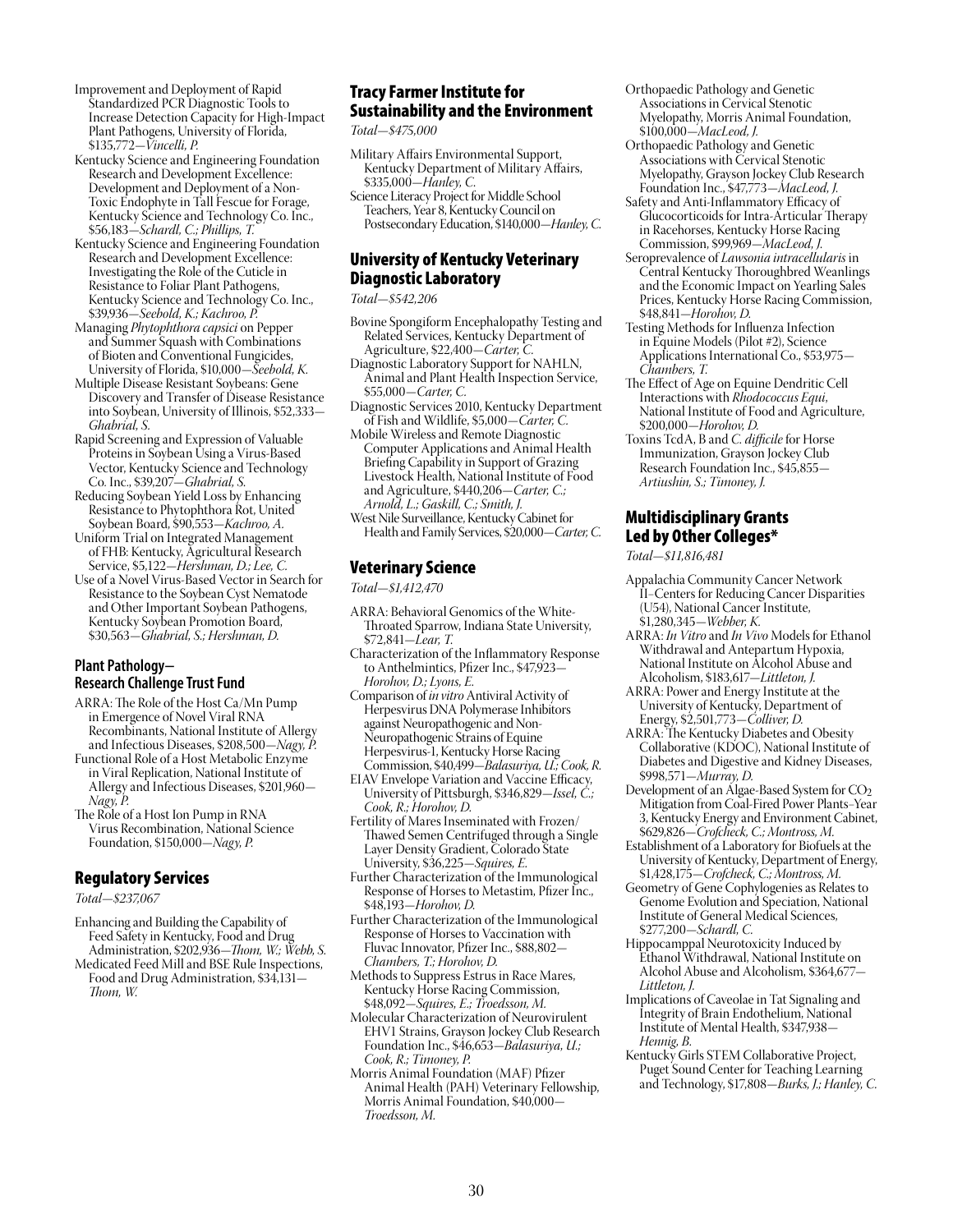- Kentucky Science and Engineering Foundation Emerging Ideas: Interfacial Engineering of Biomass Saccharification by *T. reesei* enzymes, Kentucky Science and Technology Co. Inc., \$41,406—*Nokes, S.*
- National Science Foundation/EPSCoR: Transforming Kentucky's New Economy with EPSCoR, National Science Foundation, \$2,495,000—*Schardl, C.; Webb, B.*

# Genbank Register

### **Animal and Food Sciences**

- Greenwood, S.L., B.W. McBride, J.C. Matthews, and S.F. Liao. *Ovis aries* proteasome subunit C8mRNA, Partial cds gi. Accession GU551938
- Greenwood, S.L., B.W. McBride, J.C. Matthews, and S.F. Liao. *Ovis aries* ubiquitin-conjugating enzyme E2 mRNA, Partial cds gi. Accession GU551939.
- Greenwood, S.L., B.W. McBride, J.C. Matthews, and S.F. Liao. *Ovis aries* polyubiquitin mRNA, Partial cds gi. Accession GU551940.
- Liao, S.F., and J.C. Matthews. *Sus scrofa* sodiumcoupled borate transporter (NaBC1) mRNA, Partial cds gi. Accession HQ127317.
- Liao, S.F., and J.C. Matthews. *Sus scrofa* 18S ribosomal RNA mRNA, Partial cds gi. Accession HQ127318.

### **Entomology**

- Chapman, E.G., and J.D. Harwood. Eight accessions.
- Johansen, Kacie. GQ502922–GQ502934. Sharanowski, Barbara. H0079272–H0087893.

### **Plant Pathology**

- Schardl, C.L. *Neotyphodium lolii* nonfunctional non-ribosomal peptide synthetase (Lp14) gene, complete sequence 7,786 bp linear DNA. Accession GU966659.1.
- Schardl, C.L. *Epichloe festucae* E2368 genomic scaffold scaffold00002, whole genome shotgun sequence 2,645 bp linear DNA. Accession GG731515.1.
- Schardl, C.L. *Epichloe festucae* E2368 genomic scaffold scaffold00003, whole genome shotgun sequence 3,633 bp linear DNA. Accession GG731516.1.
- Schardl, C.L. *Epichloe festucae* E2368 genomic scaffold scaffold00004, whole genome shotgun sequence 27,980 bp linear DNA. Accession GG731517.1.
- Schardl, C.L. *Epichloe festucae* E2368 genomic scaffold scaffold00005, whole genome shotgun sequence 183,173 bp linear DNA. Accession GG731518.1.

*Christopher Schardl had 7,307 additional accessions.*

- Separation and Recovery of High-Value Pentose Derivatives from Cellulosic Biomass Using Mol+, Kentucky Energy and Environment Cabinet, \$85,720—*Nokes, S.*
- Southeast Center for Agricultural Health and Injury Prevention, National Institute of Occupational Safety and Health, \$164,425— *Purschwitz, M.*
- State EPSCoR: Transforming Kentucky's New Economy, Kentucky Council on Postsecondary Education, \$1,000,000— *McNear, D.; Schardl, C.; Webb, B.; Zhou, X.*
- \* *Only College of Agriculture co-investigators are listed*.

# **Intellectual Property**

Vaillancourt, L.J. Glycerol-3-phosphatedehydrogenase gene (GPD1) of *Colletotrichum higginsianum*. Accession HQ697252.

#### **Veterinary Science**

- Balasuriya, U.B.R. Equine arteritis virus chimeric full-length infectious cDNA clone rMLV/VBS 234. Accession GU732198.
- Balasuriya U.B.R. Equine arteritis virus chimeric full-length infectious cDNA clone rMLV/ VBS 56. Accession GU732199.
- Balasuriya U.B.R. Equine arteritis virus chimeric full-length infectious cDNA clone rMLV/ VBS S. Accession GU732200.
- Balasuriya U.B.R. Equine arteritis virus chimeric full-length infectious cDNA clone rVBS/ MLV S Accession GU732202.
- Balasuriya U.B.R. Equine arteritis virus chimeric full-length infectious cDNA clone rVBS/ HK116 S. Accession GU732201.
- Horohov, D.W. *Equus caballus* interleukin 17A (IL17A), mRNA. Accession NM\_001143792.1.
- Horohov, D.W. *Equus caballus* chemokine (C-C motif) ligand 13 (CCL13), mRNA. Accession NM\_001163887.1.
- Velenini, S., and J.F. Timoney. *Streptococcus equi* subsp. zooepidemicus NC29, SzP gene sequence. Accession HM565772.
- Velenini, S., and J.F. Timoney. *Streptococcus equi* subsp. zooepidemicus NC32, SzP gene sequence. Accession HM565773.
- Velenini, S., and J.F. Timoney. *Streptococcus equi* subsp. zooepidemicus NC78, SzP gene sequence. Accession HM565774.

### Gene Expression Omnibus

### **Animal and Food Sciences**

- Liao, S.F., J.A. Boling, and J.C. Matthews. Effect of dietary supplementation of selenium (organic vs. inorganic) on liver gene expression profile in beef heifers [*Bos taurus*], 18 microarray samples. GEO Accession GSE19696.
- Liao, S.F., J.A. Boling, and J.C. Matthews. Hepatic gene expression profiles of growing beef steers grazing high vs. low endophyteinfected tall fescue grass [*Bos taurus*], 19 microarray samples. GEO Accession GSE23894.

#### **Veterinary Science**

- MacLeod, J.N. Microarray data. GEO Accession GSE11760.
- MacLeod, J.N. Microarray data. GEO Accession GSE14252.
- MacLeod, J.N. RNA-seq tag nucleotide
- sequence data. GEO Accession GSE21925. MacLeod, J.N. Microarray data. GEO Accession GSE23862.

### Patents Issued

### **Animal and Food Sciences**

Hicks, C., and P. Crooks. Bioactive peptidebased probes. Patent 7,759,468. Issued July 20, 2010.

#### **Entomology**

Webb, B., and J. Kroemer. Cell lines having enhanced cell longevity and protein expression. Patent 7,842,493. Issued November 30, 2010.

### **Horticulture**

Houtz, R.L., L.M.A. Dirk, and M.A. Williams. Inhibitors of plant peptide deformylase for use as broad-spectrum herbicides and methods for identifying the same. U.S. Patent 7,745,693. Issued June 29, 2010.

### **Kentucky Tobacco Research and Development Center**

Falcone, D.L., and J. M. Littleton. Methods for screening for genes and small molecules that activate mammalian receptor proteins. U.S. Patent 7,737,327. Issued June 15, 2010.

### **Plant and Soil Sciences**

Bailey, W.A., T. Thomas, T.A. Losty, and J. Brandon. Method for reducing nitrosamines in tobacco. Patent 7,757,697. Issued July 20, 2010.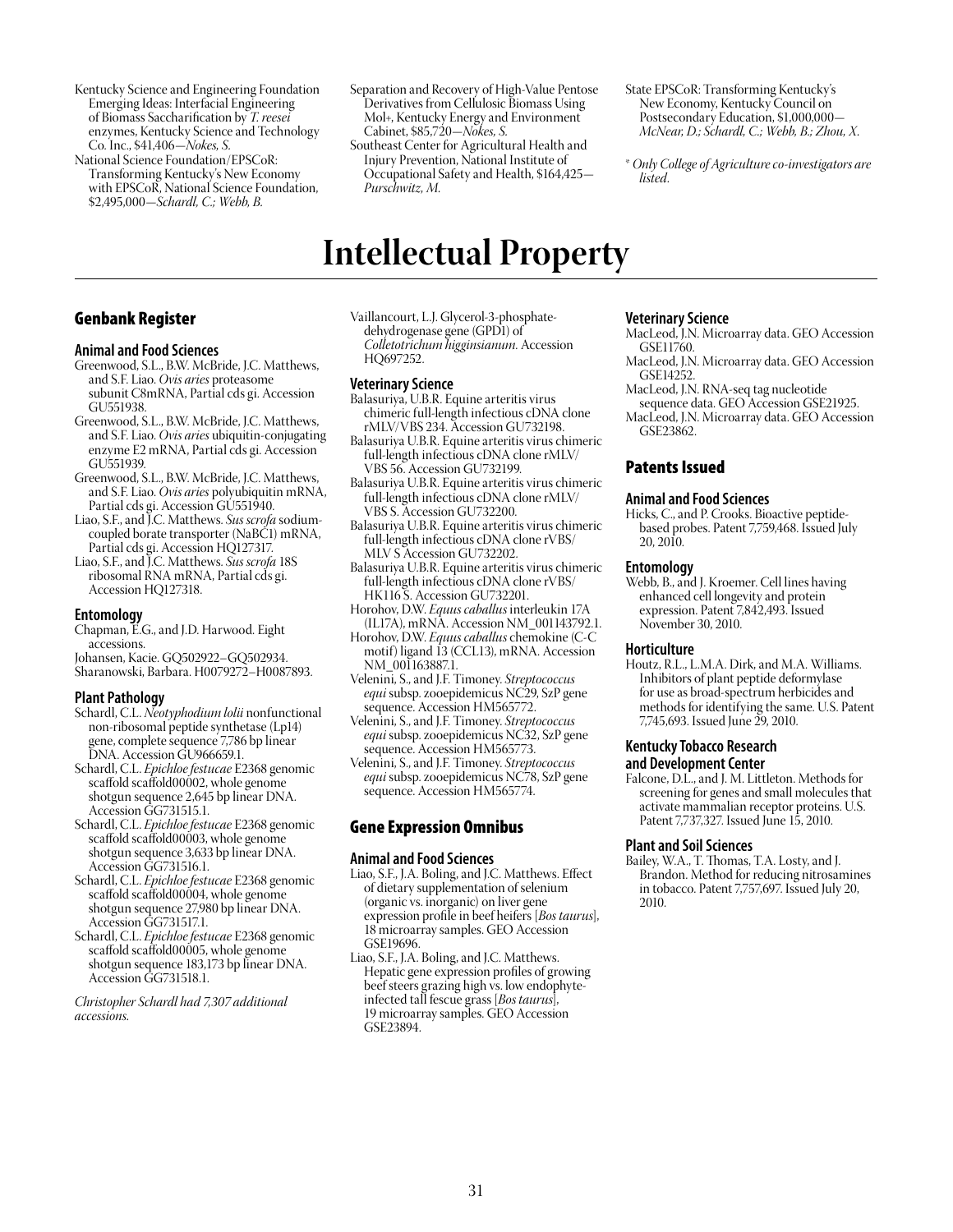# **Publications**

*All publication dates in this section are 2010 unless otherwise noted.*

### Annual Report

*One Hundred and Twenty-Second Annual Report of the Kentucky Agricultural Experiment Station for 2009.* College of Agriculture, University of Kentucky, Nancy M. Cox, Director. June.

# Books and Book Chapters

### **Agricultural Economics**

- Debertin, D. L., and S. J. Goetz. Social capital formation in rural, urban and suburban communities. pp. 166-195. IN: Prasenjit Maiti, ed. *Environmental Politics: From Sociability to Sustenance*. Discovery Publishing House PVT.LTD, New Delhi.
- Freshwater, D., and B. Bryce. *OECD Rural Policy Reviews: England*. OECD, Paris.
- Freshwater, D., and B. Bryce. *OECD Rural Policy Reviews: Strategies to Improve Rural Service Delivery*. OECD, Paris.
- Pushkarskaya, H., M. Smithson, X. Liu, and J.E. Joseph. Neuroeconomics of environmental uncertainty and the theory of firm. IN: M. Day, A. Stanton, and I. Welpe, ed. *Neuroeconomics and the Firm*. Edward Elgar Publishing, United Kingdom.
- Pushkarskaya, H. *Nonpoint Source Water Pollution Control: Incentives Theory Approach.* VDM Publishing House, Germany.
- Skees, J. R., and B. J. Barnett. Area yield and weather based crop insurance. Chapter 8. IN: C. Packham and N. Ralph, ed. *World Crop Reinsurance*. Witherby's, London.

### **Animal and Food Sciences**

- Boatright, W.L., and M.S. Jahan. Carboncentered radicals in soy protein products. Chapter 1, pp. 3-21. IN: K.R. Cadwallader and S.K.C. Chang. ed. *Chemistry, Texture, and Flavor of Soy*. American Chemical Society, Washington, D.C. Published online: http:// pubs.acs.org/isbn/9780841225619.
- Cromwell, G.L. Feeding swine. pp. 244-284. IN: R.O. Kellems and D.C. Church, ed. *Livestock Feeds and Feeding.* Prentice Hall Inc. Englewood Cliffs, NJ.
- Cromwell, G. L. Nutrition: Pigs. pp. 2066- 2079. IN: C. M. Kahn, ed. *The Merck Vet Manual.* 10th Edition. Merck & Co., Merial Publishing, Duluth, GA.
- Cromwell, G. L. Iron toxicity in newborn pigs. p. 2403. IN: C. M. Kahn, ed. *The Merck Vet Manual*.10th Edition. Merck & Co., Merial Publishing, Duluth, GA.
- Hicks, C.L. Bacteriophage: pathogen control. pp. 34-67. IN: D.R. Heldman, D.G. Hoover and M.B. Wheeler, ed. *Encyclopedia of Biotechnology in Agriculture and Food*. CRC Press. Taylor and Francis Group. Boca Raton, FL.
- Lawrence, L.M. Feeding horses. pp. 378-397. IN: R.O. Kellems and D.C. Church, ed. *Livestock Feeds and Feeding*, Prentice Hall. Englewood Cliffs, NJ.
- Xiong, Y.L. Antioxidant peptides. pp. 29-42. IN: Y. Mine, B. Jiang, and E. Li-Chan, ed. *Bioactive Proteins and Peptides as Functional Foods and Neutraceuticals*. Wiley-Blackwell, Hoboken, NJ.
- Zanghi, B.M., and J.C. Matthews. Physiological importance and mechanisms of protein hydrolysate absorption. Chapter 9, pp. 1-65. IN: V.K. Pasupuleti and A.L. Demain, ed. *Protein Hydrolysates in Biotechnology*. Springer, Secaucus, NJ.

### **Biosystems and Agricultural Engineering**

- Colliver, D.G., et al. 2009. *Advanced Energy Design Guide for Small Hospitals and Healthcare Facilities*. American Society of Heating, Refrigerating and Air-Conditioning Engineers, Inc., Atlanta, GA. 179 pp.
- Colliver, D.G., et. al. 2009. *Advanced Energy Design Guide for Highway Lodging*. American Society of Heating, Refrigerating and Air-Conditioning Engineers, Inc. Atlanta, GA. 108 pp.
- Montross, M.D., and C.L. Crofcheck. Energy crops for the production of biofuels. Chapter 2, pp. 26-46. IN: M. Crocker, ed. *Thermochemical Conversion of Biomass to Liquid Fuels and Chemicals*. Royal Society of Chemistry.
- Stombaugh, T.S., et al., ed. ISO 12188-1. *Tractors and Machinery for Agriculture and Forestry. Testing Procedures for Positioning and Guidance Systems in Agriculture*, *Part 1: Dynamic Testing of Satellite Based Positioning Devices Used in Agriculture.* International Standards Organization.

### **Community and Leadership Development**

- Roberts, T.G., and T. Kitchel. Designing professional knowledge curriculum and instruction. IN: R.M. Torres, T. Kitchel, and A.L. Ball, ed. *Preparing and Advancing Teachers in Agricultural Education*. Curriculum Materials Services, Columbus, OH.
- Torres, R.M., T. Kitchel, and A.L. Ball, ed. *Preparing and Advancing Teachers in Agricultural Education*. Curriculum Materials Services, Columbus, OH.
- Zimmerman, J.N., and O.F. Larson. *Opening Windows onto Hidden Lives: Women, Country Life, and Early Rural Sociological Research*. Penn State University Press: University Park, PA.

### **Entomology**

- Fox, C.W. and D.F. Westneat. Adaptation. pp. 16-31. IN: D.F. Westneat and C.W. Fox, ed. *Evolutionary Behavioral Ecology*. Oxford University Press, New York.
- Leavengood Jr., J. M. Superfamily Cleroidea, Chapter 4: Where do they live." pp. 205-210. IN: Carlos Aguilar Julio. *Methods for Catching Beetles*. Jorge Barrett Viedma, ed. Collection Naturalia Scientific Editions; Montevideo-Asunción, Uruguay.
- Potter, M.F. Termites. 151 pp. IN: *Handbook of Pest Control*. 10th edition. S.A. Hedges, ed. Franzak & Foster. Cleveland, OH.

Westneat, D.F., and C.W. Fox, ed. *Evolutionary Behavioral Ecology*. Oxford University Press, New York.

### **Forestry**

- Barnes, T.G. Urban pest management. IN: *Encyclopedia of Pest Management*. Taylor and Francis Group, New York. Published online: doi: 10.1081/E-EPM-120019154.
- Fei, S., M. Crawford, and J. Schibig. Assisting natural resource management in Mammoth Cave National Park using geospatial technology. Chapter 4, pp 49-64. IN: N. Hoalst-Pullen and M.W. Patterson, ed. *Geotechnologies and Environmental Management*, vol. 3. Springer Netherlands, New York.

### **Horticulture**

- Geneve, R.L. Propagation from nonmeristematic tissues—Organogenesis. pp. 243-256. IN: R.N. Trigiano and D. J. Gray, ed. *Plant Cell 3 Culture, Development and Biotechnology.* CRC Press, LLC, Boca Raton, FL.
- Hartmann, H.T., D.E. Kester, F. T. Davies Jr., and R. L. Geneve. *Hartmann & Kester's Plant Propagation: Principles and Practices*. Eighth edition. Prentice-Hall, Inc., Englewood Cliffs, NJ.
- Williams, M.A., and A. Law. *Bacillus thuringiensis*, compost, neem oil, and pastured poultry production. pp. 57-58, 91- 94, 266-267, and 304-305, IN: L. Duram, ed. *The Encyclopedia of Organic, Sustainable and Local Food.* ABC-ClIO/Greenwood Press.

### **Landscape Architecture**

Zourarakis, D.P., and B.D. Lee. The effects of land cover change: Increasing watershed imperviousness in Kentucky. Chapter 8, pp. 119-141. IN: N.H. Pullen and M. Patterson, ed. *Geospatial Technologies in Environmental Management*.: Springer Publishing, New York.

### **Merchandising, Apparel, and Textiles**

Michelman, S. O., and K.A. Miller-Spillman. Gender-related aspects of dress. pp. 227-232. IN: J. Eicher, ed. *Encyclopedia of World Dress and Fashion*, vol.3, *The United States and Canada*. Oxford University Press, New York. Also online as part of the Berg Fashion Library at http://www.bergfashionlibrary. com/view/bewdf/BEWDF-v3/EDch3031.xml

### **Plant and Soil Sciences**

- Bryson, C.T., and M.S. DeFelice. *Weeds of the Midwestern United States*. J.D. Green, contributor.University of Georgia Press, Athens, GA.
- Egli, D.B. Soybean yield physiology: Principles and processes of yield production. Chapter 6, pp. 113-141. IN: G. Singh, ed. *Soybean: Botany, Production and Uses*. CAB International, Wallingford, UK.
- Hildebrand, D. *Production of Unusual Fatty Acids in Plants*. AOCS Lipid Library. Published online: http://lipidlibrary.aocs.org/ plantbio/unusualfa/index.htm.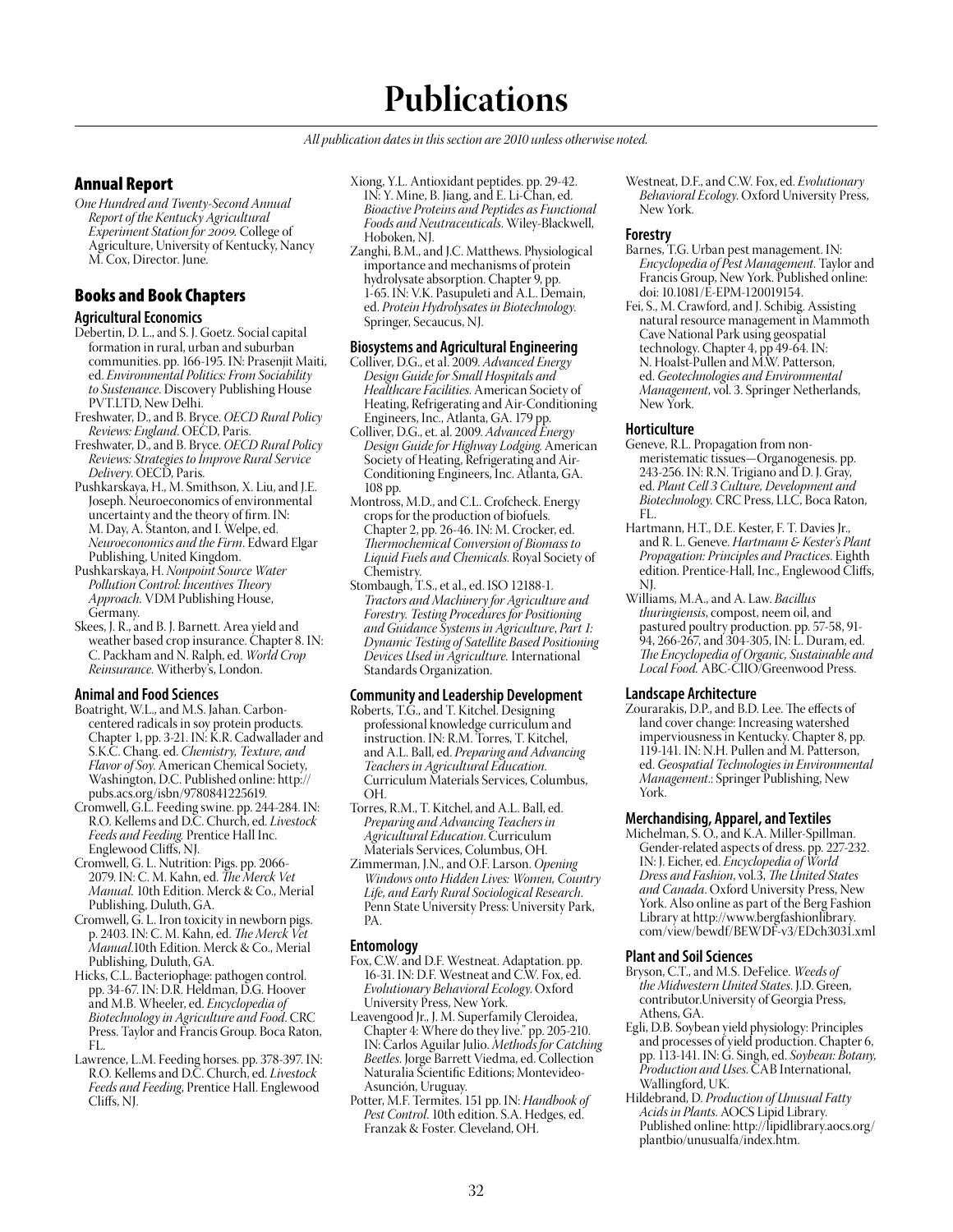- Jia, X., V. Mendu, and G. Tang. An array platform for identification of stressresponsive miRNAs in plants. pp. 253-69. IN: R. Sunkar, ed. *Plant Stress Tolerance− Methods and Protocols*, vol. 639 in *Methods in Molecular Biology*. Humana Press, New York.
- Karathanasis, A.D. Composition and transport behavior of soil nanocolloids in natural porous media. Chapter 4, pp. 35-54. IN: F. Frimmel and R. Niessner, ed. *Nanoparticles in the Water Cycle. Properties, Analysis, and Environmental Relevance*. Springer, New York.
- Lewis, R.L., V. Mendu, D.H. McNear, and G. Tang. Role of micro-RNAs in plant abiotic stress. Chapter 6, pp. 357-372. IN: S. M. Jain and D.S. Brar, ed. *Molecular Techniques for Crop Improvement*, Second Edition. Springer, Cambridge, MA.
- Moe, L.A., M.D. McMahon, and M.G. Thomas. Functional metagenomics as a technique for the discovery of novel enzymes and natural products. IN: J.R. McCarthy, H.C. Yang, and W.K. Yeh, ed. *Enzyme Technologies for Drug Discovery and Development*, Vol. 1, *Chemical Biology of Enzymes for Biotech and Pharmaceutical Applications*. Wiley.
- Pattanaik, S., J.H. Werkman, Q. Kong, and L. Yuan. Site-directed mutagenesis and saturation mutagenesis for the functional study of transcription factors involved in plant secondary metabolite biosynthesis. pp. 47-57. IN: *Metabolic Engineering of Plant Secondary Pathways,* vol. 643 in *Methods in Molecular Biology*, Springer, New York.
- Young, T., W. Adams, J. Besser, K. Finley, W. Hopkins, D. Jolley, E. McNaughton, T. Presser, P. Shaw, and J. Unrine. What you need to know about selenium. pp. 7-46, Chapter 3. IN: P.M. Chapman, W.J. Adams, M.L. Brooks, C.G. Delos, N.L. Samuel, W.A. Maher, H.M. Ohlendorf, T.S. Presser, D.P. Shaw, ed. *Ecological Assessment of Selenium in the Aquatic Environment*. SETAC Press, Pensacola, FL.

### **Plant Pathology**

- Goodin, M., K. Martin, and K. Kopperud. Bimolecular fluorescence complementation: Simultaneous determination of protein interaction and localization in plant cells. pp. 153-166. IN: A. Wang, ed. *Principles and Practice of Advanced Technology in Plant Virology*. Research Signpost, Kerala, India.
- Schardl, C.L., and F. Chen. Plant defences against herbivore attack. IN: *Encyclopedia of Life Sciences* John Wiley & Sons, Ltd., Chichester, Great Britain. Published online: doi:10.1002/9780470015902.a0001324.pub2.
- Seebold, K.W., and F.J. Louwes. Relative effectiveness of alternative management practices for disease control in pepper. p. 214. IN: J. Kemble, ed. *2010 Vegetable Crop Handbook for the Southeastern U.S*. North Carolina Vegetable Growers Association, Raleigh, NC.
- Vincelli, P. Technology transfer in extension: Experience in the United States of America. pp. 55-58. IN: N. Hardwick and M.L. Gullino, ed. *Knowledge and Technology Transfer for Plant Pathology*. Springer, Dordrecht, The Netherlands.

### **University of Kentucky Veterinary Diagnostic Laboratory**

Gaskill, C. Phenobarbital: Adverse effects/ toxicosis. pp. 871-873. IN: E. Cote, ed. *The Clinical Veterinary Advisor: Dogs and Cats, Second Edition*. Mosby Inc., St. Louis.

#### **Veterinary Science**

- Lunn, D.P., and D.W. Horohov. The immune system. Chapter 1, pp. 1-56. IN: S. Reed, W. Bayly, and D.C. Sellon, ed. *Equine Internal Medicine*, Saunders Elsevier, St. Louis.
- Timoney, J.F. *Streptococcus*. Chapter 4, pp. 51-69. IN: C.L. Gyles, J.F. Prescott, J.G. Songer, and C.O. Thoen, ed. *Pathogenesis of Bacterial Infections in Animals*, *Fourth Edition*. Blackwell Publishing, Ames, Iowa.
- Timoney, J.F. Glanders. pp. 638-639. IN: C.M. Kahn and S. Line, ed. *The Merck Veterinary Manual*, 10th Edition. Merck and Co. Inc., Whitehouse Station, NJ.
- Timoney, P.J. Equine viral arteritis. pp. 633-638. IN: C.M. Kahn and S. Line, ed. *The Merck Veterinary Manual*, 10th Edition, Merck and Co., Inc., Whitehouse Station, NJ.

### Progress Reports

- PR-616: *2010 Red and White Clover Grazing Tolerance Report*. G.L. Olson, R. Smith, and G. Lacefield, Plant and Soil Sciences; E. Vanzant, Animal and Food Sciences.
- PR-615: *2010 Alfalfa Grazing Tolerance Report.* G.L. Olson, R. Smith, and G. Lacefield, Plant and Soil Sciences; E. Vanzant, Animal and Food Sciences.
- PR-614: *2010 Timothy and Kentucky Bluegrass Report*. G.L. Olson, R. Smith, G. Lacefield, and T. Phillips, Plant and Soil Sciences.
- PR-613: *2010 Annual and Perennial Ryegrass and Festulolium Report.* G.L. Olson, R. Smith, T. Phillips, and G. Lacefield, Plant and Soil Sciences.
- PR-612: *2010 Tall Fescue and Brome Report*. G.L. Olson, R. Smith, T. Phillips, G. Lacefield, and D. Ditsch, Plant and Soil Sciences.
- PR-611: *2010 Orchardgrass Report*. G.L. Olson, R. Smith, G. Lacefield;, and T. Phillips, Plant and Soil Sciences.
- PR-610: *2010 Red and White Clover Report*. G.L. Olson, R. Smith, G. Lacefield, and D. Ditsch, Plant and Soil Sciences.
- PR-609: *2010 Alfalfa Report*. G.L. Olson, G. Lacefield, and R. Smith, Plant and Soil Sciences.
- PR-608: *2010 Fruit and Vegetable Crops Research Report*. T. Coolong, J. Snyder, and C. Smigell, ed., Horticulture.
- PR-607: *2010 Kentucky Soybean Performance Tests*. E. Lacefield and K. Kalberg, Plant and Soil Sciences.
- PR-606: *2010 Kentucky Hybrid Corn Performance Test*. B. Pearce, R. Curd, and C. Lee, Plant and Soil Sciences.
- PR-604: *2010 Kentucky Small Grains Variety Performance Test*. B. Bruening, C. Tutt, S. Swanson, J. Connelley, G.L. Olson, and D. Van Sanford, Plant and Soil Sciences.

### Regulatory Bulletins

- RB-312: *Analysis of Official Fertilizer Samples. July 2009-June 2010.* B. Thom.
- RB-311: *2009 Commercial Feeds in Kentucky.* B. Thom.

### Special Reports

SR-103: *A Field Guide to the Slugs of Kentucky.* A.K. Thomas, R.J. McDonnell, T.D. Paine, and J.D. Harwood. Entomology.

### Refereed Journal Articles

### **Agricultural Economics**

- Davidson, K. A., and S. Saghaian. Perceptions of regulation and trade barriers: How policy impacts agricultural firms and food processors in the decision to export. Journal of Food Distribution Research 41(1):25-31.
- Davis, A. F., and K. Moeltner. Valuing the prevention of an infestation: The case of the New Zealand mud snail and the Truckee/ Carson/Walker Fishery. Agricultural and Resource Economics Review 39(1):56-74.
- Durguner, S, and A.L. Katchova. How the measure of creditworthiness differ among livestock and crop farm businesses. Journal of American Academy of Business 15:307-312.
- Hu, W. and A. Davis. Desert recreation management: Values of services and perceived freedom. Applied Economics Letters 17(8):747-751.
- Hu, W., A. Davis, L. J. Cox, and J. Schieffer. An ex post attribute preference analysis as a follow-up of stated preferences for desert management strategies. Annals of Leisure Research 13(4):630-651.
- Katchova, A.L. Agricultural contracts and alternative marketing options: A matching analysis. Journal of Agricultural and Applied Economics 42:1-6.
- Katchova, A.L. Agricultural cooperatives and contract price competitiveness. Journal of Cooperatives 24:2-12.
- Liu, Z, R. Fleming, A. Pagoulatos, and W. Hu. The supply of private acreage for public recreational use in southern and central Appalachia. Growth and Change 41(4):540- 555.
- Neilson, W. and J. Stowe. Piece-rate contracts for other-regarding workers. Economic Inquiry 48(3):575-586.
- Paulson, N.D., A.L. Katchova, and S.H. Lence. An empirical analysis of the determinants of marketing contract structures for corn and soybeans. Journal of Agricultural and Food Industrial Organization 8(4):1-23.
- Poerwanto, D. and C. J. Stowe. The relationship between sire representation and average yearling price in the Thoroughbred industry. Journal of Agribusiness 28(1): 61-74.
- Pushkarskaya H. and D. Vedenov. How Internet penetration into rural communities changes demographics of rural entrepreneurs. Innovative Marketing 6(1):81-94.
- Pushkarskaya H., X. Liu, M. Smithson, and J.E. Joseph. Beyond risk and ambiguity: Deciding under ignorance. Cognitive, Affective and Behavioral Neuroscience 10 (2):382-391.
- Pushkarskaya H. and M.I. Marshall. Family structure, policy shocks, and family business adjustment choices. Journal of Family and Economics Issues 31(4):414-426.
- Saghaian, S. The impact of the oil sector on commodity prices: Correlation or causation? Journal of Agricultural and Applied Economics 42(3):477-485.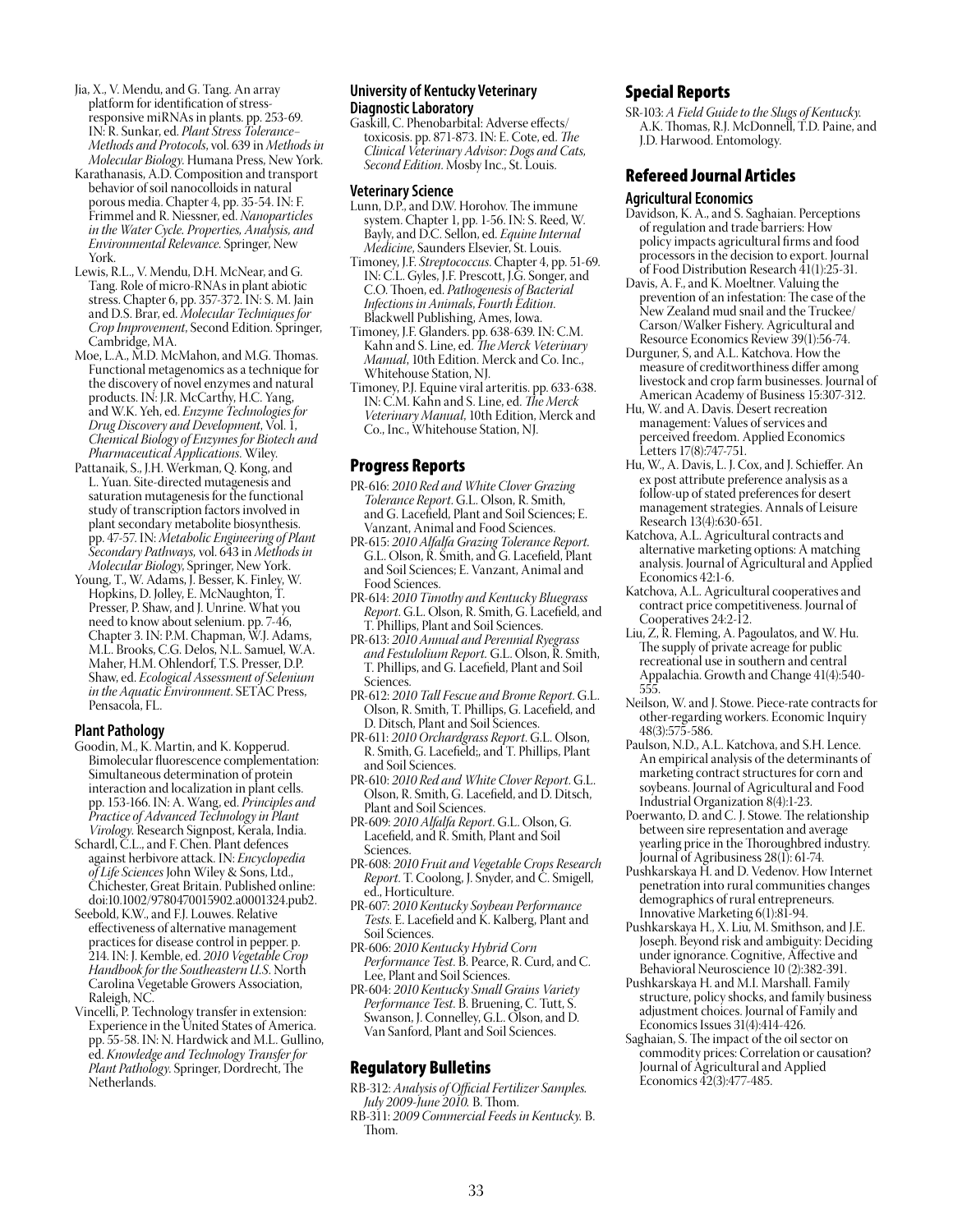- Stowe, C. J., and B. Ajello. A hedonic price analysis of differentiated products of unknown quality: Freshman sire stud fees in the Thoroughbred breeding industry. Journal of Agribusiness 28(1):19-30.
- Stowe, C. J. and S. Gilpatric. Cheating and enforcement in asymmetric tournaments. Southern Economic Journal 77(1):1-14.
- Stowe, C. J., J. M. Chermak, and K. Krause. Preferences for privacy and security: An experimental investigation. Economics of Peace and Security Journal 5(1):26-33.
- Sun, L., and M. Reed. Impacts of free trade agreements on agricultural trade creation and trade diversion. American Journal of Agricultural Economics 92:1351-63.
- Zhang, Q., M. Reed, and S. Saghaian. The impact of multiple volatilities on import demand for U.S. commodities: The case of soybeans. Agribusiness: An International Journal 26(2):202-219.

*C.R. Dillon contributed to one article in Biosystems and Agricultural Engineering.* 

### **Animal and Food Sciences**

- Agudelo, J.H., M.D. Lindemann, and G.L. Cromwell. A comparison of two methods to assess nutrient digestibility in pigs. Livestock Production Science 133:74-77.
- Agudelo-Trujillo, J.H., M.D. Lindemann, and G.L. Cromwell. Phosphorus utilization in growing pigs fed a phosphorus deficient diet supplemented with a rice bran product and amended with phytase. Revista Colombiana de Ciencias Pecuarias 23:429-443.
- András, I.E., S.Y. Eum, W. Huang, Y. Zhong, B. Hennig, and M. Toborek. HIV-1-induced amyloid beta accumulation in brain endothelial cells is attenuated by simvastatin. Molecular and Cellular Neuroscience 43:232- 243.
- Ao, T., A.H. Cantor, A.J. Pescatore, J.L. Pierce, and K.A. Dawson. Effects of citric acid, alpha-galactosidase and protease inclusion on *in vitro* nutrient release from soybean meal and trypsin inhibitor content in raw whole soybeans. Animal Feed Science Technology. Published online: doi:10.1016/j. anifeedsci.08.014.
- Atkinson, R.L., C.D. Toone, T.J. Robinson, D.L. Harmon, and P.A. Ludden. Effects of ruminal protein degradability and frequency of supplementation on nitrogen retention, apparent digestibility, and nutrient flux across visceral tissues in lambs fed low-quality forage. Journal of Animal Science 88:727-736.
- Bewley, J.M., M.D. Boehlje, A.W. Gray, H. Hogeveen, S.J. Kenyon, S.D. Eicher, M.A. Russell, and M.M. Schutz. Stochastic simulation using @Risk for dairy business investment decisions. Agricultural Finance Review 70:97-125.
- Bewley, J.M., M.D. Boehlje, A.W. Gray, H. Hogeveen, S.J. Kenyon, S.D. Eicher, M.A. Russell, and M.M. Schutz. Assessing the potential value for an automated dairy cattle body condition scoring system through stochastic simulation. Agricultural Finance Review 70:126-150.
- Bewley, J.M., R.E. Boyce, D.J. Roberts, M.P. Coffey, and M.M. Schutz. Comparison of two methods of assessing dairy cow body condition score. Journal of Dairy Research 77:95-98.
- Bewley, J.M., R.E. Boyce, J. Hockin, L. Munksgaard, S.D. Eicher, M.E. Einstein, and M.M. Schutz. The influence of milk yield, stage of lactation, and body condition on dairy cattle lying behavior using an automated activity monitoring sensor. Journal of Dairy Research 77:1-6.
- Chen, G., Y.L. Xiong, M.C. Newman, C.D. Webster, K.R. Thompson, and L.S. Metts. Effect of vacuum packaging on the quality of red claw crayfish, *Cherax quadricarinatus*, tail muscle during frozen storage. Journal of World Aquacultural Society 41:358-368.
- Cheng, Y., Y.L. Xiong, and J. Chen. Antioxidant and emulsifying properties of potato protein hydrolysate in soybean oil-in-water emulsions. Food Chemistry 120:101-108.
- Cheng, Y., J. Chen, and Y.L. Xiong. Chromatographic separation and tandem MS identification of active peptides in potato protein hydrolysate that inhibit autoxidation of soybean oil-in-water emulsions. Journal of Agricultural and Food Chemistry 58:8825- 8832.
- Cheng, Y., J. Chen, and Y.L. Xiong. Fractionation, separation, and identification of antioxidative peptides in potato protein hydrolysate that enhance oxidative stability of soybean oil emulsions. Journal of Food Science 75:C760-765.
- Cho, J.H., M.D. Lindemann, H.J. Monegue, and G.L. Cromwell. Feeding value of dried porcine solubles for weanling pigs. Professional Animal Science 26:425-434.
- Choi, Y.J., X. Arzuaga, C.T. Kluemper, M. Toborek, and B. Hennig. Quercetin blocks caveolae-dependent proinflammatory responses induced by co-planar PCBs. Environment International 36(8):931-4.
- Choi, Y.J., M.J. Seelbach, H. Pu, S.Y. Eum, L. Chen, B. Zhang, B. Hennig, and M. Toborek. Polychlorinated biphenyls disrupt intestinal integrity via NADPH oxidaseinduced alterations of tight junction protein expression. Environmental Health Perspectives 118(7):976-81.
- Earing, J.E., B.D. Cassill, S.H. Hayes, E.S. Vanzant, and L.M. Lawrence. Comparison of *in vitro* digestibility estimates using the DaisyII Incubator to *in vivo* digestibility estimates in horses. Journal of Animal Science 88:3954-3963.
- Faustman, C., Q. Sun, R.A. Mancini, and S.P. Suman. Myoglobin and lipid oxidation interactions: Mechanistic bases and control. Meat Science 86:86–94.
- Han, S.G., S.Y. Eum, M. Toborek, E. Smart, and B. Hennig. Polychlorinated biphenyl-induced VCAM-1 expression is attenuated in aortic endothelial cells isolated from caveolin-1 deficient mice. Toxicology and Applied Pharmacology 246(1-2):74-82.
- Huang, W., G.B. Rha, L. Chen, M.J. Seelback, B. Zhang, I.A. Andras, D. Bruemmer, B. Hennig, and M. Toborek. Inhibition of telomerase activity alters tight junction protein expression and induces transendothelial passage of HIV-1-infected cells. American Journal of Physiology–Heart and Circulatory Physiology 298(4):H1136-45.
- Jiang J., Y.L. Xiong, and J. Chen. pH shifting alters solubility characteristics and thermal stability of soy protein isolate and its globulin fractions in different pH, salt concentration, and temperature conditions. Journal of Agricultural and Food Chemistry 58:8835- 8842.
- Joseph, P., S.P. Suman, S. Li, C.M. Beach, L. Steinke, and M. Fontaine. Characterization of bison (*Bison bison*) myoglobin. Meat Science 84:71-78.
- Kim, B.G, M.D. Lindemann, and G.L. Cromwell. Effects of dietary chromium (III) picolinate on growth performance, respiration rate, plasma variables and carcass traits of pigs fed high-fat diets. Biological Trace Element Research 133:181-196.
- Kim, B.G, M.D. Lindemann, and G.L. Cromwell. The effects of dietary chromium (III) picolinate on growth performance, vital signs, and blood measurements of pigs during immune stress. Biological Trace Element Research 135:200-210.
- Kim, B.G., J.M. Adams, B.A. Jackson, and M.D. Lindemann. Effects of chromium (III) picolinate on cortisol and DHEAs secretion in H295R human adrenocortical cells. Biological Trace Elements Research 133(2):171-180.
- King, S.S., B.L. Douglas, J.F. Roser, W.J. Silvia, and K.L. Jones. Differential luteolytic function between the physiological breeding season, autumn transition and persistent winter cyclicity in the mare. Animal Reproduction Science 117:232-240.
- Kong, B., H. Zhang, and Y.L. Xiong. Antioxidant activity of spice extracts in a liposome system and in cooked pork patties and the possible mode of action. Meat Science 85:772-778.
- Koontz, A.F., S.W. El-Kadi, D.L. Harmon, E.S. Vanzant, J.C. Matthews, J.A. Boling, and K.R. McLeod. Effect of ractopamine on whole body and splanchnic energy metabolism in Holstein steers. Canadian Journal of Animal Science 90:77-85.
- Kristensen, N.B., M. Engbæk, M. Vestergaard, and D.L. Harmon. Technical Note: Ruminal cannulation technique in young Holstein calves; Effects of cannulation on feed intake, body weight gain, and ruminal development at six weeks of age. Journal of Dairy Science 93:737-742.
- Layne, J., Z. Majkova, M. Toborek, and B. Hennig. Emerging Issues: Caveolae: A regulatory platform for nutritional modulation of inflammatory diseases. Journal of Nutritional Biochemistry. Published online: doi:10.1016/j.jnutbio.09.013.
- Lei, Q., C.M. Liebold, W.L. Boatright, and M.S. Jahan. Distribution of stable free radicals among amino acids of isolated soy proteins. Journal of Food Science 75(7):C633-640.
- Liao, S.F., D.L. Harmon, E.S. Vanzant, K.R. McLeod, J.A. Boling, and J.C. Matthews. The small intestinal epithelia of beef steers differentially express sugar transporter mRNA in response to abomasal vs. ruminal infusion of starch hydrolysate. Journal of Animal Science 88:306-314. Published online: doi: 10.2527jas.2009-1992.
- Liao, S.F., K.R. Brown, A.J. Stromberg, W.R. Burris, J.A. Boling, and J.C. Matthews. Dietary supplementation of selenium in inorganic and organic forms differentially and commonly alters blood and liver selenium concentrations and liver gene expression profiles of growing beef heifers. Biological Trace Element Research. Published online: doi: 10.1007/s12011-010-8685-2.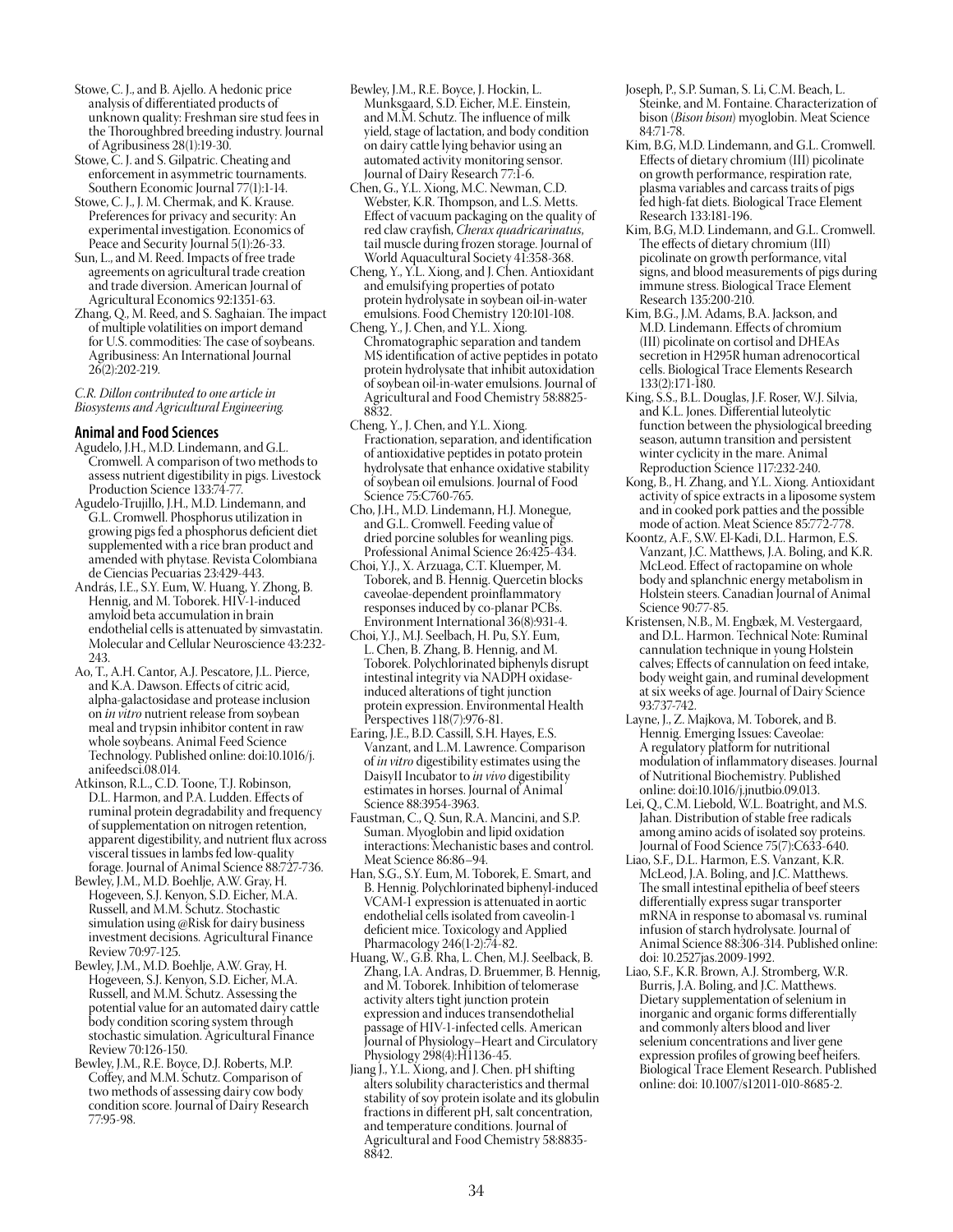- Liao, S.F., J.S. Monegue, M.D. Lindemann, G.L. Cromwell, and J.C. Matthews. Dietary supplementation of boron differentially affects expression of borate transporter (NaBC1) mRNA by jejunum and kidney of growing pigs. Biological Trace Element Research. Published online: doi: 10.1007/ s12011-010-8936-2.
- Lindemann, M.D., A.D. Quant, J.S. Monegue, M.Wang, G.L. Cromwell, and M.C. Newman. Evaluation of antibiotic effects on phosphorus digestibility and utilization by growingfinishing pigs fed a phosphorus-deficient, corn-soybean meal diet. Journal of Animal Science 88:1752-1758.
- Liu, Q., B. Kong, Y.L. Xiong, and X. Xia. Antioxidant activity and functional properties of porcine plasma protein hydrolysate as influenced by the degree of hydrolysis. Food Chemistry 118:403-410.
- Liu, Z., Y.L. Xiong, and J. Chen. Identification of restricting factors that inhibit swelling of oxidized myofibrils during brine irrigation. Journal of Agricultural and Food Chemistry 58:10999-11007.
- Liu, Z., Y.L. Xiong, and J. Chen. Protein oxidation enhances hydration but suppresses water-holding in porcine longissimus muscle. Journal of Agricultural and Food Chemistry 58:10697-10704.
- Ma, Y.Y., Y.L. Xiong, J. Zhai, H. Zhu, and T. Dziubla. Fractionation and evaluation of radical-scavenging peptides from *in vitro* digests of buckwheat protein. Food Chemistry 118:582-588.
- Majkova, Z., M. Toborek, and B. Hennig. The role of caveolae in endothelial cell dysfunction with a focus on nutrition and environmental toxicants. Journal of Cellular and Molecular Medicine 14(10):2359-70.
- Mancini, R.A., S.P. Suman, M.K.R. Konda, R. Ramanathan, P. Joseph, and C.M. Beach. Mass spectrometric investigations on lactate adduction to equine myoglobin. Meat Science 85:363-367.
- Mancini, R.A., R. Ramanathan, S.P. Suman, M.K.R. Konda, P. Joseph, G. Dady, B.M. Naveena, and I. Lopez-Lopez. Effects of lactate and modified atmospheric packaging on premature browning in cooked ground beef patties. Meat Science 85:339-346.
- Purswell, J.L., R.S. Gates, L.M. Lawrence, and J.P. Davis. Thermal environment in a four-horse slant load trailer. Transactions of the ASABE 53(6):1885-1894.
- Riddell, J.B., D.L. Harmon, E.S. Vanzant, and K.R. McLeod. Addition of a Bacillus based probiotic to the diet of preruminant calves: Influence on growth, health, and blood parameters. International Journal of Applied Research in Veterinary Medicine 8:78-85.
- Rossano, M.G., A.R. Smith, and E.T. Lyons. Shortened stronglye-type egg reappearance periods in naturally infected horses treated with moxidectin and failure of a larvicidal dose of fenbendazole to reduce fecal egg counts. Veterinary Parasitology 173(3-4):349- 52.
- Seelbach, M., L. Chen, A. Powell, Y.J. Choi, B. Zhang, B. Hennig, and M. Toborek. Polychlorinated biphenyls disrupt the bloodbrain barrier integrity and promote brain metastasis formation. Environmental Health Perspectives 118(4):479-84.
- Shang, Y., and Y.L. Xiong. Xanthan enhances water binding and gel formation of transglutaminase-treated porcine myofibrillar protein. Journal of Food Science 75:178-185.
- Speight, S.M., and D.L. Harmon. Batch culture evaluation of carbohydrase inhibitors to moderate rumen fermentation. Animal Feed Science Technology 155:156-162.
- Suman, S.P., R.A. Mancini, P. Joseph, R. Ramanathan, M.K.R. Konda, G, Dady, and S. Yin. Packaging-specific influence of chitosan on color stability and lipid oxidation in ground beef. Meat Science 86:994-998.
- Suman, S.P., P. Joseph, S. Li, C.M. Beach, L. Steinke, and M. Fontaine. Amino acid sequence of myoglobin from emu (*Dromaius novaehollandiae*) skeletal muscle. Meat Science 86:623-628.
- Suman, S.P., R.A. Mancini, R. Ramanathan, and M.R. Konda. Modified atmosphere packaging influences premature browning in beef *Longissimus lumborum* steaks. Fleischwirtschaft International 3:54-55.
- Suman, S.P., R.A. Mancini, P. Joseph, R. Ramanathan, M.K.R. Konda, G. Dady, B.M. Naveena, and I. Lopez-Lopez. Color stabilizing effect of lactate on ground beef patties is packaging-dependent. Meat Science 84:329-333.
- Tang, X., Z. He, Y. Dai, Y.L. Xiong, M. Xie, and J. Chen. Peptide fractionation and free radical scavenging activity of zein hydrolysate. Journal of Agricultural and Food Chemistry 58:587-593.
- Taylor-Edwards, C.C., D.G. Burrin, N.B. Kristensen, K.R. McLeod, and D.L. Harmon. Glucagon-like peptide-2 (GLP-2) alters amino acid fluxes across the portal-drained viscera of ruminant calves. pp. 199-200. IN: G. M. Crovetto, ed. Energy and Protein Metabolism and Nutrition, EAAP publ. No. 127.
- Taylor-Edwards, C.C., D.G. Burrin, J.C. Matthews, K.R. McLeod, J.J. Holst, and D.L. Harmon. Expression of proglucagon and glucagon-like peptide-2 (GLP-2) receptor mRNA in the ruminant gastrointestinal tract and the influence of energy intake. Domestic Animal Endocrinology 29:181-193.
- Thrift, F.A., J.O. Sanders, M.A. Brown, A.H. Brown, Jr., A.D. Herring, D.G. Riley, S.M. DeRouen, J.W. Holloway, W.E. Wyatt, R.C. Vann, C.C. Chase Jr., D.E. Franke, L.V. Cundiff, and J.F. Baker. Review: Preweaning, postweaning and carcass trait comparisons for progeny sired by subtropically adapted beef sire breeds at various U.S. locations. Professional Animal Scientist 22:413-423.
- Urschel, K.L., R.J. Geor, H.L. Waterfall, A.K. Shoveller, and L.J. McCutcheon. Effects of leucine or whey protein addition to an oral glucose solution on serum insulin, plasma glucose and plasma amino acid responses in horses at rest and following exercise. Equine Veterinary Journal Supp, 42 (Suppl. 38):347- 354.
- Xia, X., B. Kong, Y.L. Xiong, and Y. Ren. Decreased gelling and emulsifying properties of myofibrillar protein from repeatedly frozen-thawed porcine longissimus muscle are due to protein denaturation and susceptibility to aggregation. Meat Science 85:481-486.
- Xiong, Y.L., S.P. Blanchard, T. Ooizumi, and Y. Ma. Hydroxyl radical and ferryl-generating systems promote gel network formation of myofibrillar protein. Journal of Food Science 75:C215-221.
- Xu, M., M. Rinker, K.R. McLeod, D.L. Harmon. Yucca schidigera extract decreases *in vitro* methane production in a variety of forages and diets. Animal Feed Science Technology 159:18-26.
- Xue, Y., S.F. Liao, K. Son, S.L. Greenwood, B.W. McBride, J.A. Boling, and J.C. Matthews. Metabolic acidosis in sheep alters expression of renal and skeletal muscle amino acid enzymes and transporters. Journal of Animal Science 88:707-717; Published online: doi: 10.2527/jas.2009-2101.
- Zhang, B., L. Chen, K.R. Swartz, D. Bruemmer, S.Y. Eum, W. Huang, M. Seelbach, Y.J. Choi, B. Hennig, and M. Toborek. Deficiency of telomerase activity aggravates the blood-brain barrier disruption and neuroinflammatory responses in a model of experimental stroke. Journal of Neuroscience Research 88(13):2859-68.
- Zheng, Y., M. Toborek, and B. Hennig. Epigallocatechin gallate-mediated protection against tumor necrosis factor-α-induced monocyte chemoattractant protein-1 expression is heme oxygenase-1 dependent. Metabolism 59(10):1528-35.
- Zhong, Y., B. Hennig, and M. Toborek. Intact lipid rafts regulate HIV-1 Tat proteininduced activation of the Rho signaling and upregulation of p-glycoprotein in brain endothelial cells. Journal of Cerebral Blood Flow & Metabolism 30(3):522-33.

*R.B. Cox contributed to one article in Biosystems and Agricultural Engineering.*

*J. Jacob contributed to three articles in Biosystems and Agricultural Engineering.*

*M.D. Lindemann contributed to one article in Veterinary Science.*

*K. Newman contributed to one article in Veterinary Science.*

*A. Pescatore contributed to three articles in Biosystems and Agricultural Engineering.*

*M. Rossano contributed to one article in Veterinary Science.*

*Y.L. Xiong contributed to two articles in Biosystems and Agricultural Engineering.*

### **Biosystems & Agricultural Engineering**

- Álvarez, D., M. Castillo, F.A. Payne, R.B. Cox, and Y.L. Xiong. Application of light extinction to determine stability of beef emulsions. Journal of Food Engineering 96:309-315.
- Álvarez, D., M. Castillo, Y.L. Xiong, and F.A. Payne. Prediction of beef meat emulsion quality with apparent light backscatter extinction. Food Research International 43:1260–1266.
- Barnett, J.R., R.C. Warner, C.T. Agouridis, and D.R. Edwards. Ability of a weep berm to enhance grass filter performance in a simulated grazed system: Preliminary results. Natural and Environmental Sciences 1:12-20.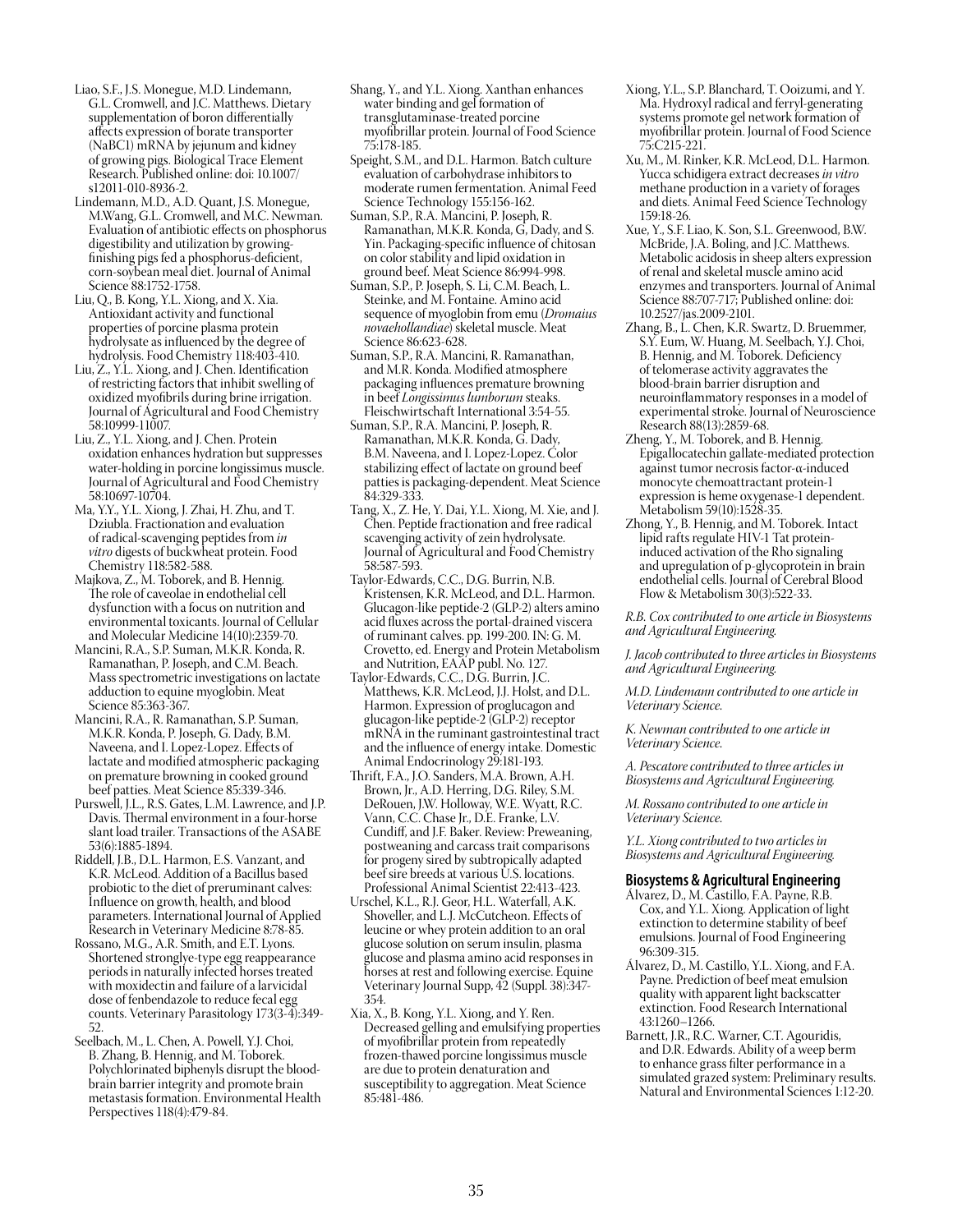- Dhamagadda, V. S., S.E. Nokes, H.J. Strobel, and M.D. Flythe. Investigation of the metabolic inhibition observed in solid substrate cultivation of *Clostridium thermocellum*  on cellulose. Bioresource Technology 101:6039‐6044.
- Luck, J.D., R.S. Zandonadi, B.D. Luck, and S.A. Shearer. Reducing pesticide over-application with map-based automatic boom section control on agricultural sprayers. Transactions of the American Society of Biological and Agricultural Engineering 53(3):685-690.
- Luck, J.D., S.K. Pitla, R.S. Zandonadi, M.P. Sama, and S.A. Shearer. Estimating off-rate pesticide application errors resulting from agricultural sprayer turning movements. Precision Agriculture. Published online: doi: 10.1007/ s11119-010-9199-9. http://www.springerlink. com/content/83p6311681v75516/fulltext.pdf.
- Luck, J.D., S.K. Pitla, S.A. Shearer, T.G. Mueller, C.R. Dillon, J.P. Fulton, and S.F. Higgins. Potential for pesticide and nutrient savings via map-based automatic boom section control of spray nozzles. Computers and Electronics in Agriculture 70(1):19-26.
- Luck, J.D., T.G. Mueller, S.A. Shearer, and A.C. Pike. Grassed waterway planning model evaluated for agricultural fields in the western coal field physiographic region of Kentucky. Journal of Soil and Water Conservation. 65(5):280-288.
- Łukaszuk, L., M. Molenda, J. Horabik, and M.D. Montross. 2009. Variability of pressure drops in grain generated by kernel shape and bedding method. Journal of Stored Products Research 45(1):112-118.
- Mateo M.J., D.J. O'Callaghan, C.D. Everard, M. Castillo, F.A. Payne, and C.P. O›Donnell. Evaluation of on-line optical sensing techniques for monitoring curd moisture content and solids in whey during syneresis. Food Research International 43(1):177-182.
- Overhults, D.G., A. Pescatore, R.S. Gates, J.P. Jacob, M. Miller, J. Earnest Jr. 2009. House characteristics and energy utilization in poultry houses raising large broilers. Poultry Science Association Annual Meeting. Poultry Science 88(1):87.
- Overhults, D.G., A. Pescatore, I.M. Lopes, G.M. Morello, J.P. Jacob, M. Miller, J.W. Earnest Jr., and R.S. Gates. Air velocities in poultry houses raising large broilers. Poultry Science Association Annual Meeting. Poultry Science 89:1.
- Overhults, D.G., A. Pescatore, I.M. Lopes, G.M. Morello, J.P. Jacob, J.W. Earnest Jr., and R.S. Gates. Overview of lighting in Kentucky broiler houses. Poultry Science Association Annual Meeting. Poultry Science 89:1.
- Reed, T.M, J.T. McFarland, A.E Fryar, S.M. Rimmer, A.W Fogle, and J.L Taraba. Sediment discharges from proximal urban and rural karst springs during storm flow. Journal of Hydrology 383:280-290.
- Sistani, K.R., J.G. Warren, N. Lovanh, S. Higgins, and S. Shearer. Greenhouse gas emissions from soil applied swine effluent by different methods. Soil Science Society of American Journal 74:429-435.
- Swamy, J.N., C.L. Crofcheck, and M.P. Mengüç. Polarized light based scheme to monitor column performance in a continuous foam fractionation column. Journal of Biological Engineering 4:5.
- Veal, M., S.A. Shearer, and J.P. Fulton. Development and performance assessment of a grain combine feeder house-based mass flow sensing device. Transactions of the American Society of Biological and Agricultural Engineering 53(2):339-348.
- Warner, R.C., C.T. Agouridis, P.B. Vingralek, and A.W. Fogle. Reclaimed mineland curve number response to temporal distribution of rainfall. Journal of the American Water Resources Association 46(4):724-732.
- Zandonadi, R.S., T.S. Stombaugh, S.A. Shearer, D.M. Queiroz, and M.P. Sama. Laboratory performance of a mass flow sensor for dry edible bean harvesters. Journal of Applied Engineering in Agriculture 26(1):11-20.

*J.D. Luck contributed to one article in Plant and Soil Sciences.*

*M. Montross contributed to one article in Plant Pathology.*

*S. Nokes contributed to one article in Plant Pathology.*

*S. A. Shearer contributed to one article in Plant and Soil Sciences.*

### **Community and Leadership Development**

- Jenkins III, C.C., T. Kitchel, and B.J. Hains. Defining agricultural education instructional quality. Journal of Agricultural Education 51:53-64.
- Houck, A.M., and T. Kitchel. Assessing preservice teachers' content preparation and content knowledge. Journal of Assessment and Accountability in Educator Preparation. 1:29-36.
- Nah, S. Media publicity and civil society: Nonprofit organizations, local newspapers, and the Internet in a midwestern community. Mass Communication and Society 13:1-27.
- Nah, S. A theoretical and analytical framework toward networked communities: A case of the electronic community information commons. Javnost–The Public 17:23-36.
- Smith, A.R., B.L. Garton, and T. Kitchel. Beyond mere enrollment: Level of youth organization participation as a predictor of collegiate academic success and retention. Journal of Agricultural Education 51:25-36.
- Tanaka, K., and P. Mooney. Public scholarship and community engagement in building community food security: The case of the University of Kentucky. Rural Sociology 75:560-583.

### **Entomology**

- Alphey, L., M. Benedict, R. Bellini, G. G. Clark, D. A. Dame, M. W. Service, and S. L. Dobson. Sterile-insect methods for control of mosquito-borne diseases: An analysis. Vector-Borne and Zoonotic Diseases 10: 295-311.
- Bai H., and S.R. Palli. Functional characterization of bursicon receptor and genome-wide analysis for identification of genes affected by bursicon receptor RNAi. Developmental Biology 344:248-258.
- Bai, H., D.B. Gelman, and S.R Palli. Mode of action of methoprene in affecting female reproduction in the African malaria mosquito, *Anopheles gambiae*. Pest Management Science 66:936-943.
- Bitra K., and S.R. Palli. The members of bHLH transcription factor superfamily are required for female reproduction in the red flour beetle, *Tribolium castaneum*. Journal of Insect Physiology 56:1481-1489.
- Bixby, A.J. and D.A. Potter. Influence of endophyte (*Neotyphodium lolii*) infection of perennial ryegrass on susceptibility of the black cutworm (Lepidoptera: Noctuidae) to a baculovirus. Biological Control 54:141-146.
- Bixby-Brosi, A.J. and D.A. Potter. Evaluating a naturally-occurring baculovirus for extended biological control of the black cutworm (Lepidoptera: Noctuidae) in golf course habitats. Journal of Economic Entomology 103:1555-1563.
- Calvitti, M.R., R. Moretti, E. Lampazzi, R. Bellini, and S. L. Dobson. Characterization of a New *Aedes albopictus* (Diptera: Culicidae)–*Wolbachia pipientis* (Rickettsiales: Rickettsiaceae) symbiotic association generated by artificial transfer of the wPip strain from *Culex pipiens* (Diptera: Culicidae). Journal of Medical Entomology 47:179-187.
- Chapman, E.G., S. Romero, and J.D. Harwood. Maximizing collection and minimizing risk: Does vacuum sampling increase the likelihood for misinterpretation of food web connections? Molecular Ecology Resources 10:1023-1033.
- Condra, J., C. Brady, and D.A. Potter. Resistance of landscape-suitable elms to Japanese beetle, gall aphids, and leaf miners, with notes on life history of *Orchestes alni* and *Agromyza aristata* in Kentucky. Arboriculture & Urban Forestry 36:101-109.
- Cooper, W.R., and L.K. Rieske. Gall structure affects ecological associations of *Dryocosmus kuriphilus* (Cynipidae). Environmental Entomology 39:787-797.
- Fox, C.W., M.L. Bush, and F.J. Messina. Biotypes of the seed beetle *Callosobruchus maculatus* have differing effects on the germination and growth of their legume hosts. Agricultural and Forest Entomology 12:353-362.
- Fu, Y., L. Gavotte, D.R. Mercer, and S.L. Dobson. Artificial triple *Wolbachia* infection in *Aedes albopictus* yields a new pattern of unidirectional cytoplasmic incompatibility. Applied Environmental Microbiology 76:5887-5891.
- Gavotte, L., D. R. Mercer, J. J. Stoeckle, and S. L. Dobson. Costs and benefits of *Wolbachia* infection in immature *Aedes albopictus* depend upon sex and competition level. Journal of Invertebrate Pathology 105:341- 346.
- Hammons, D.L., S.K. Kurtaral, and D.A. Potter. Phenological resistance of grapes to the green June beetle, an obligate fruit-eating scarab. Annals of Applied Biology 156:271-279.
- Harwood, J.D., and M.N. Parajulee. Global impact of biological invasions: transformation in pest management approaches. Biological Invasions 12: 2855-2856.
- Haynes, K.F., M.H. Goodman, and M.F. Potter. Bed bug deterrence. BMC Biology 8:117.
- Jaramillo, J., E.G. Chapman, F.E. Vega, and J.D. Harwood. Molecular diagnosis of a previously unreported predator-prey association in coffee: *Karnyothrips flavipes* Jones (Thysanoptera: Phlaeothripidae) predation on the coffee berry borer. Naturwissenschaften 97:291-298.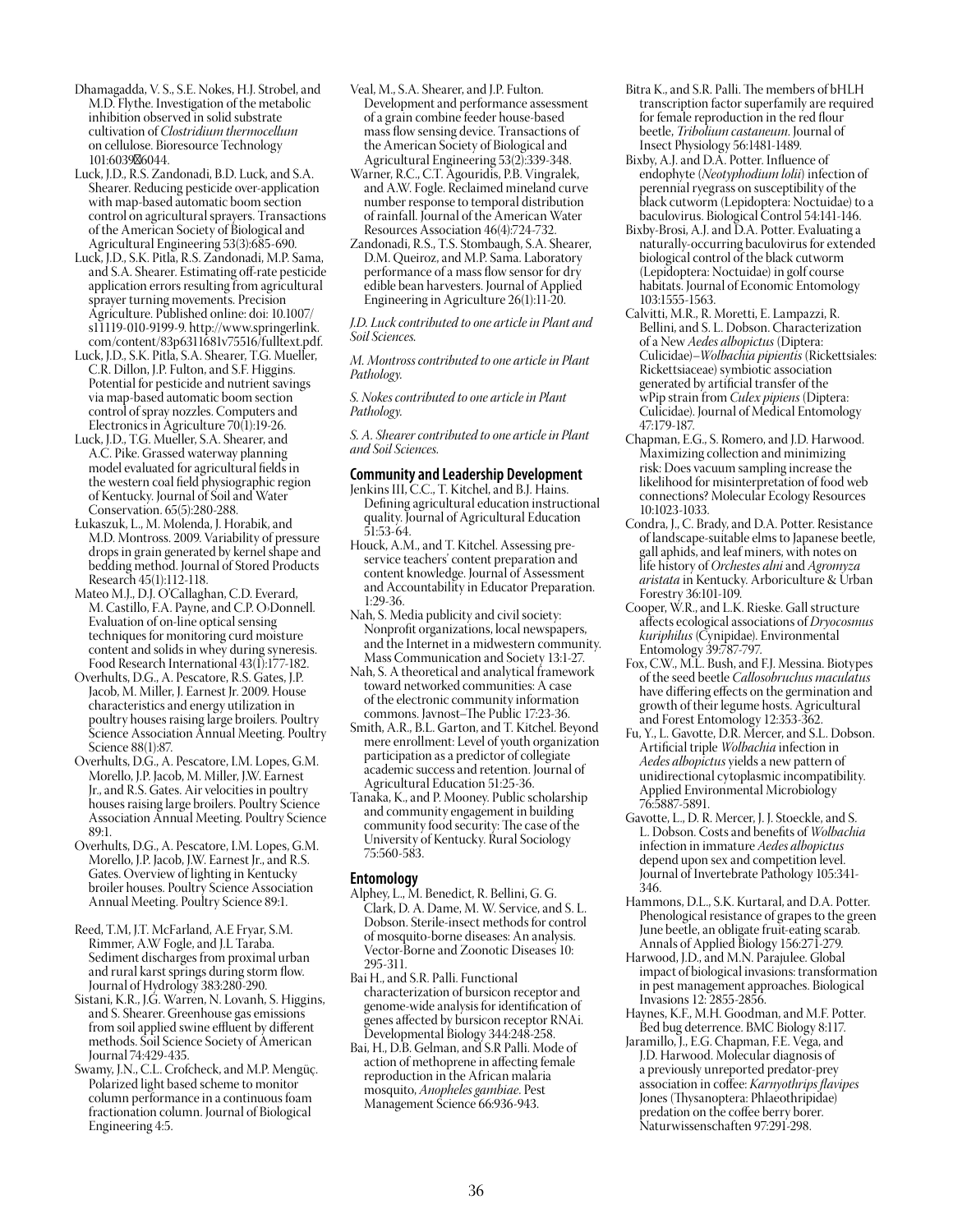- Johansen, K. J., M.J. Sharkey, and J.R. Fisher. Molecular evidence from a parasitoid wasp, *Schlettererius cinctipes* (Hymenoptera: Stephanidae), for a North American west-toeast transcontinental conduit for woodboring insects. Annals of the Entomological Society of America 103:548-554.
- Kajita Y., J. Obrycki, J. Sloggett, and K.F. Haynes. Intraspecific alkaloid variation in ladybird eggs and its effects on con- and heterospecific intraguild predators. Oecologia 163: 313-322.
- Kerzicnik, L.M., F.B. Peairs, and J.D. Harwood. Implications of Russian wheat aphid, *Diuraphis noxia* (Kurdjumov), falling rates for biological control in resistant and susceptible winter wheat lines. Arthropod-Plant Interactions 4:129-138.
- Mallis, R.E., and L.K. Rieske. Web orientation and prey resources for web-building spiders in eastern hemlock. Environmental Entomology 39:1466-1472.
- Minter, L. M., and G. C. Brown. Circadian activity of *Lutzomyia shannoni* (Diptera: Psychodidae) during late season population peaks. Journal of American Mosquito Control Association 26:441-444.
- Moser, S., K.F. Haynes, and J.J. Obrycki. Behavioral response to larval tracks and the influence of tracks on intraguild predation by coccinellid larvae. Journal of Insect Behavior 23:45-58.
- Parthasarathy R., Z. Sheng, Z. Sun, and S.R. Palli. Ecdysteroid regulation of ovarian growth and oocyte maturation in the red flour beetle, *Tribolium castaneum*. Insect Biochemistry and Molecular Biology 40:429- 439.
- Parthasarathy, R., Z. Sun, H. Bai, and S.R. Palli. Juvenile hormone regulation of vitellogenin synthesis in the red flour beetle, *Tribolium castaneum*. Insect Biochemistry and Molecular Biology 40:405-14.
- Peterson, J.A., S. Romero, and J.D. Harwood. Pollen interception by linyphiid spiders in a corn agroecosystem: Implications for dietary diversification and risk assessment. Arthropod-Plant Interactions 4:207-217.
- Redmond, C.T., and D.A. Potter. Incidence of turf-damaging white grubs (Coleoptera: Scarabaeidae) and associated pathogens and parasitoids on Kentucky golf courses. Environmental Entomology 39:1838-1847.
- Romero, A. M.F. Potter, and K.F. Haynes. Evaluation of chlorfenapyr for control of the bed bug, *Cimex lectularius* L., Pest Management Science. 66:1243-1248.
- Romero, A., M. F. Potter, and K. F. Haynes. Circadian rhythm of locomotor activity in the bed bug, *Cimex lectularius* L. Journal of Insect Physiology 56:1516-1522.
- Romero, S., and J.D. Harwood. Prey utilization by a community of linyphiid spiders: Variation across diel and seasonal gradients. Biological Control 52:84-90.
- Schwartzberg, E.G., K.F. Haynes, D.W. Johnson, and G.C. Brown. Wax structures of *Scymnus louisianae* attenuate aggression from aphidtending ants. Environmental Entomology. 39:1309-1314.
- Schwartzberg, E. G., D.W. Johnson, and G.C. Brown. The influence of the ant *Lasius neoniger* Emery (Hymenoptera: Formicidae) on population growth and biomass of *Aphis glycines* Matsumura (Hemiptera: Aphididae) in soybeans. Environmental Entomology 39:1788-1793.
- Sharanowski, B. J.; B. Robbertse, J. Walker, S.R. Voss, R. Yoder, J. Spatafora, and M.J. Sharkey. Expressed sequence tags reveal Proctotrupomorpha (minus Chalcidoidea) as sister to Aculeata (Hymenoptera: Insecta). Molecular Phylogenetics and Evolution 57:101–112.
- Singh, A.K., V.S. Tavva, G.B. Collins, S.R. Palli. Improvement of ecdysone receptor gene switch for applications in plants: *Locusta migratoria* retinoid X receptor (LmRXR) mutagenesis and optimization of translation start site. Federation of European Biochemical Societies Journal 277:4640-4650.
- Spaulding, H.L., and L.K. Rieske. The aftermath of an invasion: Structure and composition of Central Appalachian hemlock forests following establishment of the hemlock woolly adelgid, *Adelges tsugae*. Biological Invasions 12:3135-3143.
- Spaulding, H.L. and L.K. Rieske. A glimpse at future forests: Predicting the effects of *Phytophthora ramorum* on high-risk forests of southern Appalachia. Biological Invasions. Published online: doi:10.1007/s10530-010- 9895-4.
- Starý, P., E. Rakhshani, J. Havelka, Z. Tomanovic, N.G. Kavallieratos, and M. Sharkey. Review and key to the world parasitoids (Hymenoptera: Braconidae:Aphidiinae) of Greenideinae aphids (Hemiptera: Aphididae), including notes on invasive pest species. Annals of the Entomological Society of America. 103:307-321.
- Stillwell R.C., W.U. Blanckenhorn, T. Teder, G. Davidowitz, and C.W. Fox. Sex differences in phenotypic plasticity affect variation in sexual size dimorphism in insects: From physiology to evolution. Annual Review of Entomology 55:227-245.
- Tarver, M.R., X. Zhou, and M.E. Scharf. Socioenvironmental and endocrine influences on developmental and caste-regulatory gene expression in the eusocial termite *Reticulitermes flavipes*. BMC Molecular Biology 11:28.
- Tzertzinis G., A.L. Egaña, S.R. Palli, M. Robinson-Rechavi, C.R. Gissendanner, C. Liu, T.R. Unnasch, and C.V. Maina. Molecular evidence for a functional ecdysone signaling system in *Brugia malayi*. PLoS Neglected Tropical Diseases 4(3):e625. Published online: doi:10.1371/journal.pntd.0000625.
- Vanek, S.J., and D.A. Potter. An interesting case of ant-created enemy-free space for magnolia scale (Hemiptera: Coccidae). Journal of Insect Behavior 23:389-395.
- Vanek, S.J. and D.A. Potter. Ant-exclusion to promote biological control of soft scales (Hemiptera: Coccidae) on woody landscape plants. Environmental Entomology 39:1829- 1837.
- Wei, S.-J., M. Shi, X. Chen, M. J. Sharkey, C. van Achterberg, G. Ye, and J. He. New views on strand asymmetry in insect mitochondrial genomes. PLoS ONE. 5(9):e12708.
- Wei, S.-J.; M. Shi, M. J.Sharkey, C. van Achterberg, and X. Chen. Comparative mitogenomics of Braconidae (Insecta: Hymenoptera) and the phylogenetic utility of mitochondrial genomes with special reference to Holometabolous insects. BMC Genomics. 11:371.
- Weiser-Erlandson, L.A., and J.J. Obrycki. Predation of immature and adult *Empoasca fabae* (Harris) (Hemiptera: Cicadellidae) by three species of predatory insects. Journal of the Kansas Entomological Society 83:1-6.
- White, J.A., S.E. Kelly, S.N. Cockburn, S.J. Perlman, and M.S. Hunter. Endosymbiont costs and benefits in a parasitoid infected with both *Wolbachia* and *Cardinium*. Heredity 7 July. Published online: doi: 10.1038/hdy.89.
- Xu, J., A. Tan, and S.R. Palli.The function of nuclear receptors in regulation of female reproduction and embryogenesis in the red flour beetle, *Tribolium castaneum*. Journal of Insect Physiology 56:1471-80.
- Zhou, X., E. Kovaleva, D. Wu-Scharf, J.H. Campbell, G.W. Buchman, D.G. Boucias, and M. E. Scharf. Production and characterization of a recombinant beta-1,4-endoglucanase (glycohydrolase family 9) from the termite *Reticulitermes flavipes*. Archives of Insect Biochemistry and Physiology 74:147-162.
- Zhu, F., J. Wigginton, A. Romero, A. Moore, K. Ferguson, R. Palli, M. F. Potter, K. F. Haynes, and S. R. Palli. Widespread distribution of knockdown resistance mutations in the bed bug, *Cimex lectularius* (Hemiptera: Cimicidae), populations in the United States. Archives of Insect Biochemistry and Physiology 73:245-257.
- Zhu F., J. Xu, R. Palli, J. Ferguson, and S.R Palli. Ingested RNA interference for managing the populations of the Colorado potato beetle, *Leptinotarsa decemlineata*. Pest Management Science. Published online: doi:10.1002/ ps.2048.
- Zhu, F., R. Parthasarathy, H. Bai, K. Woithe, M. Kaussmann, R. Nauen, D.A.Harrison, and S.R. Palli. A brain-specific cytochrome P450 responsible for the majority of deltamethrin resistance in the QTC279 strain of *Tribolium castaneum*. Proc National Academy Sciences USA 107:8557-62.
- *B.A. Webb contributed to one article in Veterinary Science.*

### **Family Studies**

- Anderson, C., and H. Kim. An examination of older immigrants' use of dental services in the United States. Journal of Aging and Social Policy 22(1):18-32.
- Ashurst, K. L., J.D. Hans, D.R. Smith, and K.R. Jones. Positive youth development in the midst of coping with parental cancer: Implications for youth development research and practice. Journal of Youth Development, 5 (3):45-56.
- Blumer, M. L. C., and R.J. Werner-Wilson. Leaving no girl behind: Clinical intervention effects on adolescent female "high risk" behaviors. Journal of Feminist Family Therapy 22:22-42.
- Bradford, K., J. LaCoursiere, and A. Vail. Individual adjustment, readiness for relationship change, and dyadic adjustment. Journal of Couple and Relationship Therapy 9 (4):293-311.
- Hans, J. D., M. Gillen, and K.A.R. Akande. Sex redefined: The reclassification of oralgenital contact. Perspectives on Sexual and Reproductive Health 42:74-78.
- Veldorale-Brogan, A., K. Bradford, and A. Vail. The missing link: Marital virtues and their relationships to individual functioning, communication, and relationship adjustment. Journal of Positive Psychology 5(4):281-293.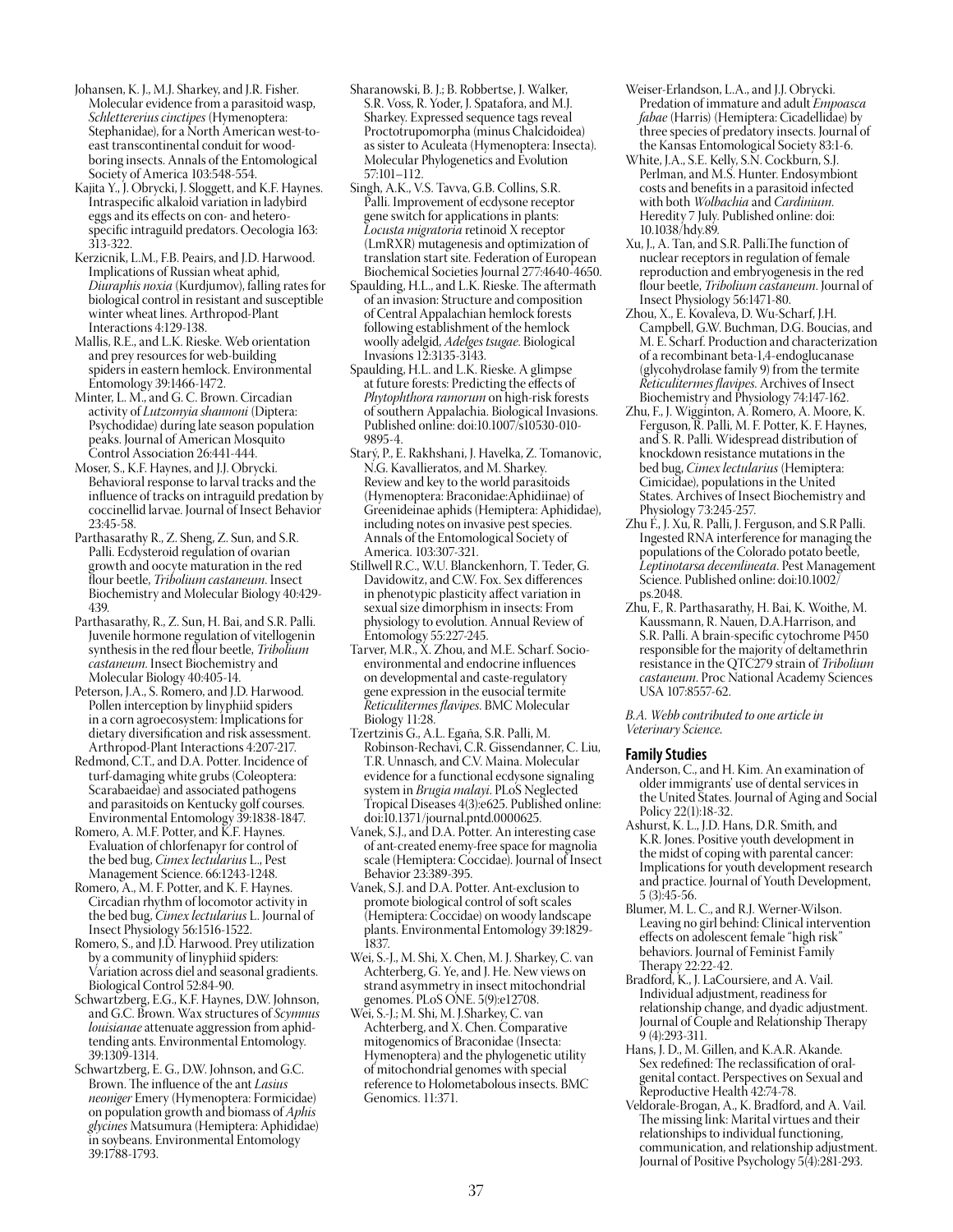Werner-Wilson, R. J., and A. Winter. Do personal characteristics influence therapy drop out? Contemporary Family Therapy 32:375-382.

### **Forestry**

- Alexander, H.D., and M.A. Arthur. Implications of a predicted shift from upland oaks to red maple on forest hydrology and nutrient availability. Canadian Journal of Forest Research 40:716-726.
- Andrews, D.A., C.D. Barton, S.J. Czapka, R.K. Kolka, and B.W. Sweeney. Influence of tree shelters on seedling success in an afforested riparian zone. New Forests 39:157-167.
- Barton, C.D., M.E. French, S. Fei, K.A. Ward, R. Paris, and P. Angel. Appalachian surface mines provide a unique setting for the return of the American Chestnut. Solutions. Published online: July, 20, 1(4). www. thesolutionsjournal.com/node/688.
- Bettinger, P., and S. Fei. One year's experience with a recreation-grade GPS receiver. Mathematical and Computational Forestry and Natural-Resource Sciences 2:153-160.
- De Steven, D., R.R. Sharitz, and C.D. Barton. Ecological outcomes and evaluation of success in passively restored southeastern depressional wetlands. Wetlands 30:1129- 1140.
- Fei, S. Applying spatial scan statistics in Forestry. International Journal of Forestry Research. Published online: doi:10.1155/2010/815292.
- Fei, S., P. Gould, M. Kaeser, and K. Steiner. Distribution and dynamics of the invasive native species *Dennstaedtia punctilobula*. Weed Science 58:408-412.
- Fritz, K., S. Fulton, B. Johnson, C. Barton, J. Jack, D. Word, and R. Burke. An assessment of cellulose filters as a standardized material for measuring litter breakdown in headwater streams. Ecohydrology. Published online: doi: 10.1002/eco.128.
- Fritz, K., S. Fulton, B. Johnson, C. Barton, J. Jack, D. Word, and R. Burke. Do post-mining constructed channels replace structural and functional characteristics of headwater streams in the Eastern Coalfield of Kentucky? Journal of the North American Benthological Society 29(2):673-689.
- Green, S.R., M.A. Arthur, and B.A. Blankenship. Oak and red maple seedling survival and growth following periodic prescribed fire on xeric ridgetops on the Cumberland Plateau. Forest Ecology and Management 259:2256- 2266.
- Hall, S.L., C.D. Barton, and C.C. Baskin. Topsoil seed bank of an oak-hickory forest in eastern Kentucky as a restoration tool on surface mines. Restoration Ecology 18(6):834-842. Published online: doi: 10.1111/j.1526-100X.2008.00509.x.
- Koo, B.J., D.E. Fletcher, T.G. Hinton, C.D. Barton, M.R. Matsumoto, A.M. Teune, and D.I. Kaplan. Assessment of stream fish mortality from short-term exposure to illite clays used as an *in situ* method for remediating 137Cs contaminated wetlands. International Journal of Soil, Sediment and Water 3(2):1-15.
- Lacki, M.J., M.D. Baker, and J.S. Johnson. Geographic variation in roost-site selection of long-legged myotis in the Pacific Northwest. Journal of Wildlife Management 74:1218- 1228.
- Lovett, G.M., M.A. Arthur, K.C. Weathers, and J. Griffin. Long-term changes in forest carbon and nitrogen cycling caused by an introduced pest/pathogen complex. Ecosystems 13:1188- 1200.
- McEwan, R.W., L.G. Arthur-Paratley, L.K. Rieske, and M.A. Arthur. A multi-assay comparison of seed germination inhibition by *Lonicera maackii* and co-occurring native shrubs. Flora 205:475-483.
- Olsson, M., J.J. Cox, J.L. Larkin, P. Widen, and A. Olofsson. Space and habitat use of nonmigrating moose in coastal southwestern Sweden. European Journal of Wildlife Research. Published online: doi: 10.1007/ s10344-010-0418-5.
- Patton, L., D. Maehr, J. Duchamp, S. Fei, J. Gassett, and J. Larkin. Do Golden-winged Warbler and Blue-winged Warbler exhibit species-specific differences in their breeding habitat use? Avian Conservation and Ecology 5(2):2.
- Royse, J., M.A. Arthur, A. Schorgendorfer, and D.L. Loftis. Establishment and growth of oak (*Quercus alba*, *Quercus prinus*) seedlings in burned and fire-excluded upland forests on the Cumberland Plateau. Forest Ecology and Management 260:502-510.
- Ruffner, M., and T. G. Barnes. Natural grassland response to herbicides and application timing for selective control of tall fescue, an invasive cool-season grass. Invasive Plant Science and Management 3(3):219-228.
- Stainback, G.A., and M. Masozera. Payment for ecosystem services and poverty reduction in Rwanda. Journal of Sustainable Development in Africa 12(3):122-139.
- Steele, P.H., I. Hartley, J.E. Cooper, T.E. Conners, and R. King. The differential thermal response of knots and clear wood following rapid heating. Research in Nondestructive Evaluation 21:30-47.
- Tangirala, P., J.R. Heath, A. Radun, and T.E. Conners. A handheld programmable logicdevice-based temperature and relativehumidity sensor, processor, and display system platform for automation and control of industry processes. IEEE Transactions on Industry Applications 46(4):1619-1624.
- Treanor, J., J. Johnson, R. Wallen, S. Cilles, P. Crowley, J.J. Cox, D.S. Maehr, P.J. White, and G. Plumb. Vaccination strategies for managing brucellosis in Yellowstone bison. Vaccine 28F:F64-72.
- Weand, M.P., M.A. Arthur, G.M. Lovett, K.C. Weathers, and R.L. McCulley. Effects of tree species and N additions on forest floor microbial communities and extracellular enzyme activities. Soil Biology and Biochemistry 42:2161-2173.
- Weand, M.P., M.A. Arthur, G.M. Lovett, F. Sikora, and K.C. Weathers. The phosphorus status of northern hardwoods differs by species but is unaffected by nitrogen fertilization. Biogeochemistry 97:2-3.

*C.D. Barton contributed to one article in Plant and Soil Sciences.*

### **Horticulture**

Antonious, G. F., J.C. Snyder, and S.O. Dennis. Heavy metals in summer squash fruits grown in soil amended with municipal sewage sludge. Journal of Environmental Science and Health, Part B: Pesticides, Food Contaminants, and Agricultural Wastes 45(2):167-173.

- Antonious, G. F., J.C. Snyder, T. Berke, and R.L. Jarret. Screening *Capsicum chinense* fruits for heavy metals bioaccumulation. Journal of Environmental Science and Health, Part B: Pesticides, Food Contaminants, and Agricultural Wastes 45(6):562-571.
- Chen, T., N. Nayak, S. Maitra Majee, J. Lowenson, K.R. Schäfermeyer, A.C. Eliopoulos, T.D. Lloyd, R. Dinkins, S.E. Perry, N.R. Forsthoefel, S.G. Clarke, D.M. Vernon, Z.S. Zhou, T. Rejtar, and B.A. Downie. Substrates of the *Arabidopsis thaliana* protein isoaspartyl methyltransferase 1 identified using phage display and biopanning. Journal of Biological Chemistry 285:37281-37292.
- Coolong, T.W. Performance of paper mulches using a mechanical plastic layer and water wheel transplanter for the production of summer squash. HortTechnology 20:319-324.
- DeBolt, S. Copy number variation shapes genome diversity in Arabidopsis over immediate family generational scales. Genome Biology and Evolution 2:441-453.
- Del Rizzo, P.A., J.F. Couture, L.M. Dirk, B.S. Strunk, M.S. Roiko, J.S. Brunzelle, R.L. Houtz, and R.C. Trievel. SET7/9 catalytic mutants reveal the role of active site water molecules in lysine multiple methylation. Journal of Biological Chemistry 285:31849-31858.
- Gama-Arachchige, N.S., J.M. Baskin, R.L. Geneve, and C.C. Baskin. Identification and characterization of the water gap in physically dormant seeds of Geraniaceae, with special reference to *Geranium carolinianum* L. Annals of Botany 105:977-990.
- Harris, D., and S. DeBolt. Synthesis, regulation and utilization of lignocellulosic biomass. Plant Biotechnology Journal 8:244-262.
- Harris, D., V. Bulone, H. Ding, and S. DeBolt. Tools for analyzing cellulose biosynthesis. Plant Physiology 153:420-426.
- Ingram, D.L. Organizing the Kentucky horticulture industry for improved strategic planning and representation. HortTechnology 20(4):817-819.
- Jacobsen, K.L., R.S. Gallagher, B. Bradley, M. Burnham, Z.K. Larson, and J. Watson. Mitigation of seed germination impediments in hairy vetch. Agronomy Journal 102(5):1346-1351.
- Jacobsen, K.L., C.L. Escalante, and C.F. Jordan. Economic analysis of experimental organic agricultural systems on a highly eroded soil of the Georgia Piedmont, USA. Renewable Agriculture and Food Systems 25(4):296-308.
- Keating, M., V. Bhavsar, H. Strobel, L. Grabau, M. Mullen, and M. Williams. Engaging agriculture and non-agriculture students in an interdisciplinary curriculum for sustainable agriculture. North American Colleges and Teachers of Agriculture Journal 54(4):24-29.
- Magnani, R., L.M. Dirk, R.C. Trievel, and R.L. Houtz. Calmodulin methyltransferase is an evolutionarily conserved enzyme that trimethylates Lys-115 in calmodulin. Nature Communications 1:1-6.
- Schnelle, R.A., and J.E. Barrett. Paclobutrazol concentration and substrate moisture status impact efficacy of liner dips for size control of bedding plants. HortTechnology 10(4):735- 739.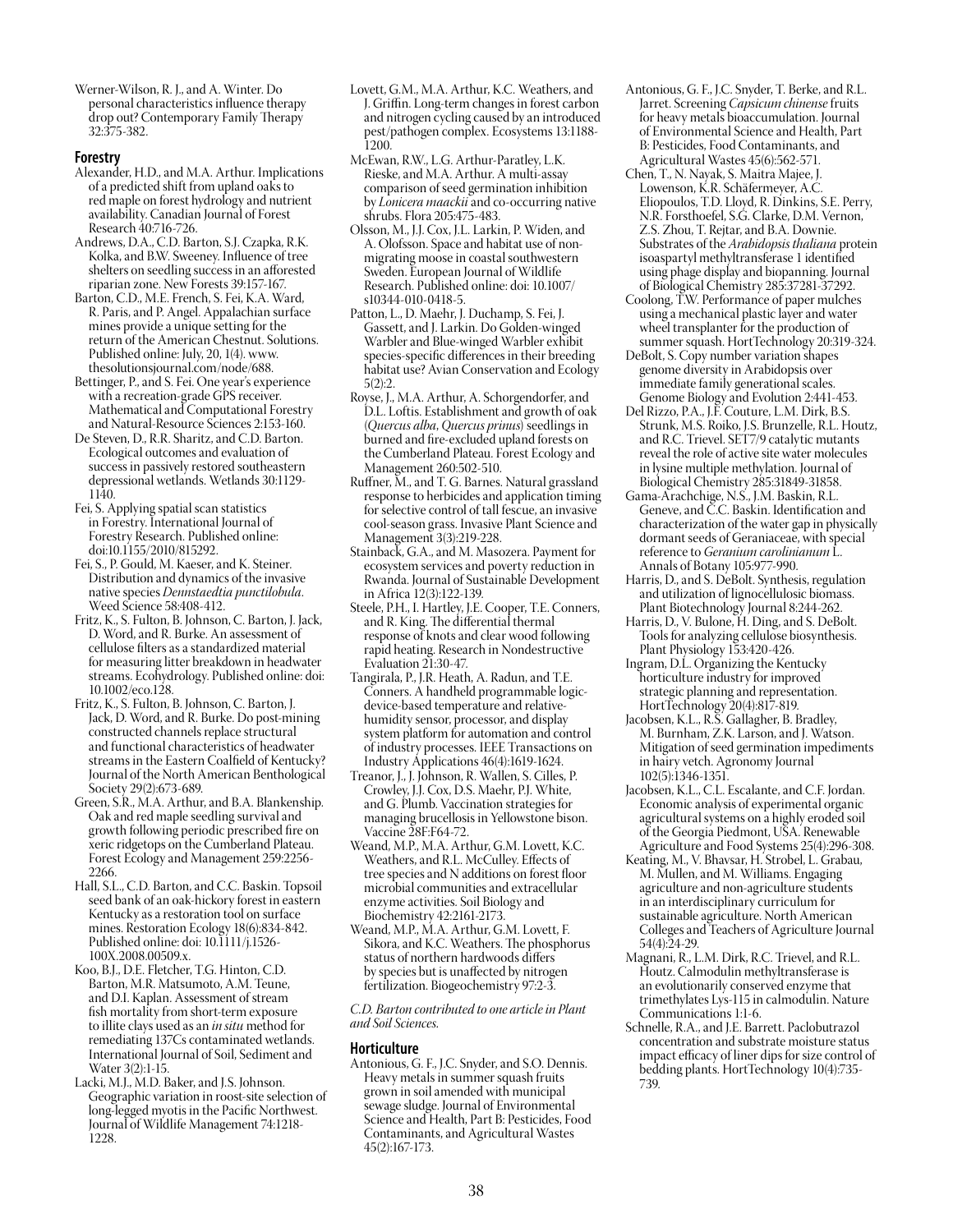- Starovoytov, A., R.S. Gallagher, K.L. Jacobsen, J.P. Kaye, and B. Bradley. Management of small grain residues to retain legumederived nitrogen in corn cropping systems. Agronomy Journal 102(3):895-903.
- Stork, J., D. Harris, B. Williams, J. Griffiths, G. Haughn, F. Beisson, Y. Li, V. Mendu, and S. DeBolt. Cellulose synthase9 serves a non-redundant role in secondary cell wall synthesis in the radial wall of Arabidopsis epidermal testa cells. Plant Physiology 153:580-589.
- Thavong, P., D.D. Archbold, T. Pankasemsuk, and  $\breve{R}$ . Koslanund. Effect of hexanal vapour on longan fruit decay, quality and phenolic metabolism during cold storage. International Journal of Food Science and Technology 45:2313-2320.
- Whitney, S.M., R.L. Houtz, and H. Alonso. Advancing our understanding and capacity to engineer nature's CO<sub>2</sub> sequestering enzyme, Rubisco. Plant Physiology 155:27-35.
- Wu, B-H., S-H. Li, M. Nosarzewski, and D. D. Archbold. Sorbitol dehydrogenase gene expression and enzyme activity in apple: Tissue specificity during bud development and response to rootstock vigor and growth manipulation. Journal of the American Society for Horticultural Science 135:379-387.

### *T. Coolong contributed to one article in Biosystems and Agricultural Engineering.*

*S. DeBolt contributed to one article in Biosystems and Agricultural Engineering.*

### **Kentucky Tobacco Research and Development Center**

*In addition to the articles cited below, many others deriving from KTRDC-funded research are listed under the relevant departments. Researchers associated with the KTRDC contributed to four articles and two book chapters listed in Plant and Soil Sciences.*

- Chatterjee, A., N.C. Das, S. Raha, R. Babbit, Q. Huang, D. Zaitlin, and I.B. Maiti. Production of xylanase in transgenic tobacco for industrial use in bioenergy and biofuel applications. In Vitro Cellular & Developmental Biology-Plant 46:198-209.
- Davies, H.M. Commercialization of whole-plant systems for biomanufacturing of protein products: Evolution and prospects. Plant Biotechnology Journal 8:845-861.
- Fan, Z.M. and L. Yuan. Production of multifunctional chimeric enzymes in plants. Plant Biotechnology Journal 8:308-315.
- Fan, Z.M., L. Yuan, D.B. Jordan, K. Wagschal, C. Heng, and J.D. Braker. Engineering lower inhibitor affinities in B-D-xylosidase. Applied Microbiology and Biotechnology 86:1099-1113.
- Li B., C. Xie, and H. Qui. 2009. Production of selectable marker-free transgenic tobacco plants using a non-selection approach: Chimerism or escape, transgene inheritance, and efficiency. Plant Cell Reports 28:373-386.
- Pattanaik, S., Q. Kong, D. Zaitlin, J.H. Werkman, C.H. Xie, B. Patra, and L. Yuan. Isolation and functional characterization of a floral tissuespecific R2R3 MYB regulator from tobacco. Planta 231:1061-1076.
- Zaitlin, D., and A.J. Pierce. Nuclear DNA content in *Sinningia* (Gesneriaceae); Intraspecific genome size variation in *S. speciosa.* Genome 53:(12)1066-1082.

### **Merchandising, Apparel, and Textiles**

- Gupta, M., A. Brantley, and V. Jackson. Product involvement as a predictor of Gen Y consumer decision making styles. The Business Review, Cambridge 14(2):28-33.
- Jackson, V., and M. Lee. Generation Y in the global market: A comparison of South Korean and American female decision making styles. Journal of Korean Society of Clothing and Textiles 34(6):902-912.
- Kim, H., and M-Y. Lee. Emotional loyalty and share of wallet: A contingency approach, Journal of Retailing and Consumer Services 17(5):333-339.
- Lee, M-Y., and V. Jackson. Consumer awareness and evaluation of retailers' social responsibility: An exploratory approach into ethical purchase behavior from a U.S. perspective. Journal of Global Academy of Marketing Science 20(1):48-57.

### **Nutrition and Food Science**

- Adams, I. K., C.O. Hausafus, and S. Hendrich. A critical thinking approach increases offerings of dark green leafy, yellow/orange, cruciferous vegetables, and tomatoes in the diets of low-income children. The Forum for Family and Consumer Sciences 15 (1). Online: http:// ncsu.edu/ffci/publications/2010/v15-n1-2010 spring/adams-hausafus-hendrich.php.
- Chow, C.K. Association between fruit and vegetables consumption and colorectal cancer risk: Role of cigarette smoking. American Journal of Clinical Nutrition 91:238-238.
- Chow, C.K. Dietary fat intake and subsequent weight change in adults. American Journal of Clinical Nutrition 92:463-464.
- Chow, C.K. Dietary intake of menaquinones and risk of cancer incidence and mortality. American Journal of Clinical Nutrition 92:1533-1534.
- Long, D.E., L. M. Gaetke, S. D. Perry, M. G. Abel, J. L. Clasey. Physical activity and nutrition assessment of home schooled versus public schooled children and their parents. Pediatric Exercise Science 22:44-59.
- Gaetke, L. M., C. J. McClain, C. J. Toleman, and M. A. Stuart. Yogurt protects against growth retardation in weanling rats fed diets high in phytic acid. Journal of Nutritional Biochemistry 21(2):147-152.
- Glauert, H.P., K. Calfee-Mason, D.N. Stemm, J.C. Tharappel, and B.T. Spear. Dietary antioxidants in the prevention of hepatocarcinogenesis: A review. Molecular Nutrition and Food Research 54:875-896.
- Tharappel, J.C., J. Cholewa, P. Espandiari, B.T. Spear, C.G. Gairola, and H.P. Glauert. Effects of cigarette smoke on the activation of oxidative stress-related transcription factors in female A/J mouse lung. Journal of Toxicology and Environmental Health, Part A 73:1288-1297.
- Webber K.H., J.M. Gabriele, D.F. Tate, M.B. Dignan. The effect of a motivational intervention on weight loss is moderated by level of baseline controlled motivation. International Journal of Behavioral Nutrition and Physical Activity. Published online: doi: 10.1186/1479-5868-7-4.
- Webber K.H., D.F. Tate, D.S. Ward, J.M. Bowling. Motivation and its relationship to adherence to self-monitoring and weight loss in a 16-week Internet behavioral weight loss intervention. Journal of Nutrition Education and Behavior 42(3):161-167.

### **Plant and Soil Sciences**

- Addepalli, B., P.A. Limbach, and A.G. Hunt. A disulfide linkage in a CCCH zinc finger motif of an *Arabidopsis* CPSF30 ortholog. FEBS Letters 584:4408-4412.
- Ahonsi, M.O., B.O. Agindotan, D.W. Williams, R. Arundale, M.E. Gray, T.B. Voigt, and C.A. Bradley. First report of *Pithomyces chartarum* causing a leaf blight of *Miscanthus × giganteus* in Kentucky. Plant Disease 94(4):480.
- Bell, S., and A.G. Hunt. The *Arabidopsis* ortholog of the 77 kD subunit of the polyadenylation Cleavage Stimulatory Factor is an RNA binding protein. FEBS Letters 584:1449-1454.
- Bergeron, C.M., C.M. Bodinof, J.M. Unrine, and W.A. Hopkins. Mercury accumulation along a contamination gradient and nondestructive indices of bioaccumulation in amphibians. Environmental Toxicology and Chemistry 29:980-988.
- Bergeron, C.M., C.M. Bodinof, J.M. Unrine, and W.A. Hopkins. Bioaccumulation and maternal transfer of mercury and selenium in amphibians. Environmental Toxicology and Chemistry 29:989-997.
- Carter, J.M., G.E. Aiken, C.T. Dougherty, and F.N. Schrick. Steer responses to feeding soybean hulls and steroid hormone implantation on toxic tall fescue pasture. Journal of Animal Science 88(11):3759-3766. Published online: doi: 10.2527/jas.2009-2536.
- Chien, C.T., J.M. Baskin, C.C. Baskin, and S.Y. Chen. Germination and storage behaviour of seeds of the subtropical evergreen tree *Daphniphyllum glaucescens* (Daphniphyllaceae). Australian Journal of Botany 58(4):294-299. Published online: doi: 10.1071/BT09232.
- D'Angelo, E.M., and A. Nunez. Effect of environmental conditions on polychlorinated biphenyl transformations and bacterial communities in a river sediment. Journal of Soils and Sediments 10:1186-1199.
- Deaton, M.T., and D.W. Williams. Overseeding and trinexapac-ethyl effects on tolerance to simulated traffic of four bermuda grass cultivars grown as a sand-based athletic field. HortTechnology 20(4):724-729.
- Dinkins, R.D., A. Barnes, and W. Waters. Microarray analysis of endophyte-infected and endophyte-free tall fescue. Journal of Plant Physiology 167(14):1197-1203. Published online: doi: 10.1016/j.jplph.04.002.
- Donato, J.J., L.A. Moe, B.J. Converse, K.D. Smart, F.C. Berklein, P.S. McManus, and J. Handelsman. Metagenomics reveals antibiotic resistance genes encoding predicted bifunctional proteins in apple orchard soil. Applied and Environmental Microbiology 76:4396-4401.
- Egli, D.B. SOYPOD: A model of fruit set in soybean. Agronomy Journal 102:39-47.
- Egli, D.B. Soybean reproductive sink size and short-term reductions in photosynthesis during flowering and pod set. Crop Science 50:1971-1977.
- Faraldos, J.A., S. Wu, J. Chappell, and R.M. Coates. Doubly deuterium-labeled patchouli alcohol from cyclization of singly labeled [2-(2)h(1)]farnesyl diphosphate catalyzed by recombinant patchoulol synthase. Journal of the American Chemical Society 132:2998- 3008.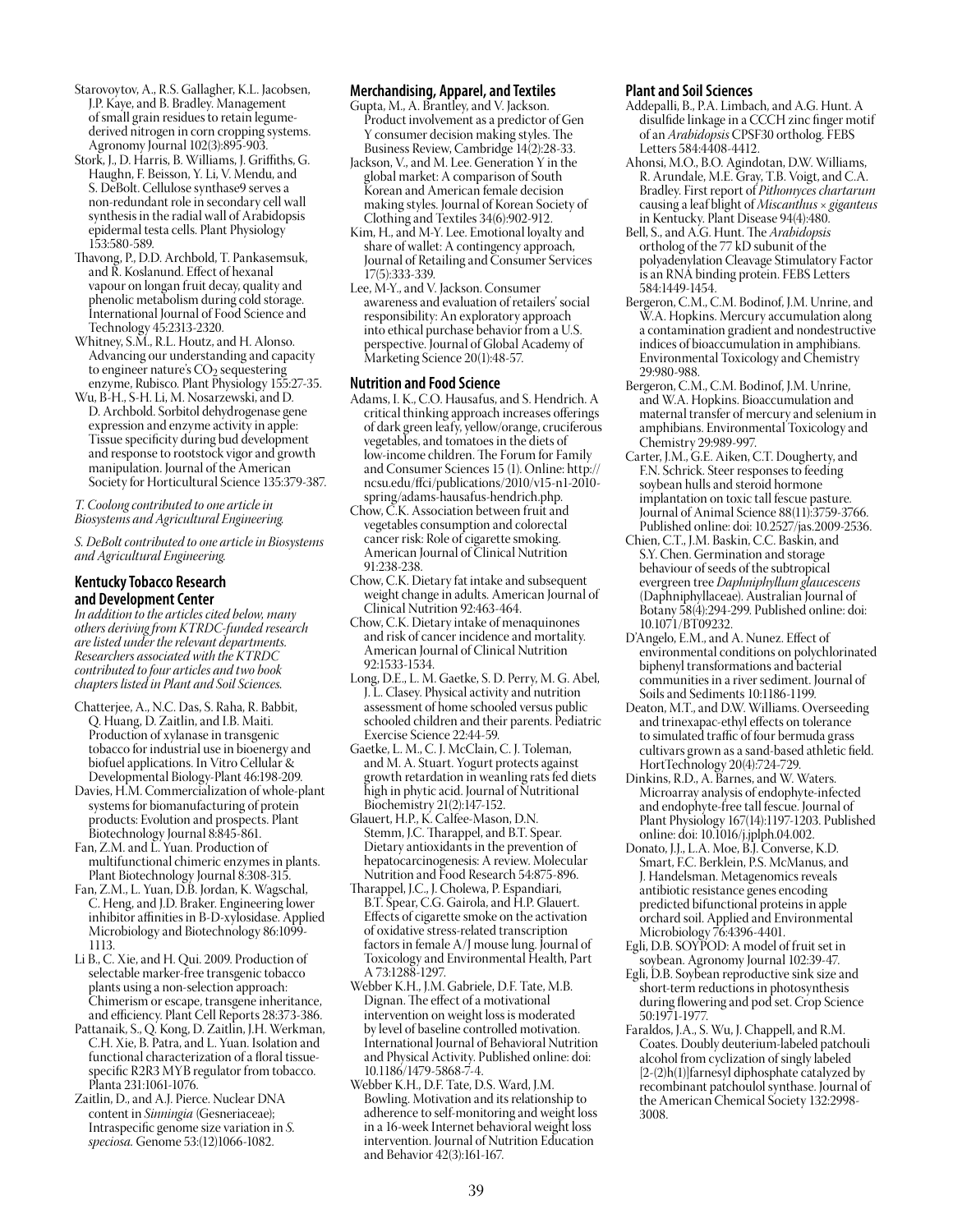- Gu, M., K. Xu, A. Chen, Y. Zhu, G. Tang, and G. Xu. Expression analysis suggests potential roles of microRNAs for phosphate and arbuscular mycorrhizal signaling in *Solanum lycopersicum*. Physiologia of Planta 138(2):226-37.
- Hall, M.D., D. Tucker, C.A. Griffey, S. Liu, C. Sneller, M. Guttieri, D.A. Van Sanford, J. Costa, D. Marshall, and G.L. Brown-Guedira. Registration of USG 3209/Jaypee Wheat recombinant inbred line mapping population. Journal of Plant Registrations Registry 4:195- 204.
- Handayani, I.P., M.S. Coyne, and T.D. Phillips. Soil organic carbon fractions differ in two contrasting tall fescue systems. Journal of Plant and Soil Science. Published online: doi: 10.1007/s11104-0100352-z.
- Handayani, I.P., M.S. Coyne, and R.S. Tokosh. Soil organic matter fractions and aggregate distribution in response to tall fescue stands. International Journal of Soil Science 5(1):1-10.
- Hardas, S.S., D.A. Butterfield, R. Sultana, M.T. Tseng, M. Dan, R.L. Florence, J.M. Unrine, U.M. Graham, P. Wu, E.A. Grulke, and R.A. Yokel. Brain distribution and toxicological evaluation of a systemically delivered engineered nanoscale ceria. Toxicological Sciences 116(2):562-576. Published online: doi: 10.1093/toxsci/kfq137.
- Hawkins, T.S., C.C. Baskin, and J.M. Baskin. Morphophysiological dormancy in seeds of three eastern North American Sanicula species (Apiaceae subf. Saniculoideae): Evolutionary implications for dormancy break. Plant Species Biology 25(2):103-113. Published online: doi: 10.1111/j.1442- 1984.00273.x.
- Ippolito, J.A., S.W. Blecker, C.L. Freeman, J. Blair, R.L. McCulley, and E.F. Kelly. Phosphorus biogeochemistry across a grassland climosequence. Journal of Arid Environments 74(8):954-961.
- Karathanasis, A.D., J. Edwards, and C.D. Barton. Manganese and sulfate removal from a synthetic mine drainage through pilot scale bioreactor batch experiments. Mine Water and the Environment 29:144-153.
- Klotz, J.L., B.H. Kirch, G.E. Aiken, L.P. Bush, and J.R. Strickland. Contractile response of fescue-naive bovine lateral saphenous veins to increasing concentrations of tall fescue alkaloids. Journal of Animal Science 88(1):408-415. Published online: doi: 10.2527/ jas.2009-2243.
- Kumudini, S., C.V. Godoy, B. Kennedy, E. Prior, J. Omielan, H.R. Boerma, and D. Hershman. Role of host-plant resistance and disease development stage on leaf photosynthetic competence of soybean rust infected leaves. Crop Science 50:2533-2542.
- Kurepa, J., T. Paunesku, S. Vogt, H. Arora, B.M. Rabatic, J. Lu, M.B. Wanzer, G.E. Woloschak, and J. Smalle. Uptake and distribution of ultra-small anatase TiO2 Alizarin red S nanoconjugates in *Arabidopsis thaliana*. Nano Letters 10:2296-2302.
- Kurepa, J., C. Karangwa, L. S. Duke, and J. Smalle. Arabidopsis sensitivity to protein synthesis inhibitors depends on 26S proteasome activity. Plant Cell Reports 29:249-259.
- Lu, J.J., D.Y. Tan, J.M. Baskin, and C.C. Baskin. Fruit and seed heteromorphism in the cold desert annual ephemeral *Diptychocarpus strictus* (Brassicaceae) and possible adaptive significance. Annals of Botany 105(6):999- 1014. Published online: doi: 10.1093/aob/ mcq041.
- Ma, W.B., X.J. Zhao, D.Y. Tan, C.C. Baskin, J.M. Baskin, and J.H. Xue. Nutlet dimorphism in individual flowers of two cold desert annual Lappula species (Boraginaceae): Implications for escape by offspring in time and space. Plant Ecology 9(2):361-374. Published online: doi: 10.1007/s11258-010-9772-3.
- McNear, D.H., R.L. Chaney, and D.L. Sparks. Hyperaccumulator *Alyssum murale* uses complexation with oxygen and nitrogen donor ligands for Ni transport and storage. Phytochemistry 71:188-200.
- Miller, J.O., A.D. Karathanasis, and O.B. Wendroth. *In-situ* colloid generation and transport in 30 year old mine soil profiles receiving biosolids. International Journal of Mining, Reclamation and Environment 24:95-108. Published online: doi: 10.1080/17480931003640207.
- Nayak, S.N., H. Zhu, N. Varghese, S. Datta, H.K. Choi, R. Horres, R. Jüngling, J. Singh, P.B. Kishor, S. Sivaramakrishnan, D.A. Hoisington, G. Kahl, P. Winter, D.R. Cook, and R.K. Varshney. Integration of novel SSR and gene-based SNP marker loci in the chickpea genetic map and establishment of new anchor points with *Medicago truncatula* genome. Theoretical and Applied Genetics 120(7):1415-41.
- Pike, A.C., T.G. Mueller, A. Schörgendorfer, J.D. Luck, S.A. Shearer, and A.D. Karathanasis. Locating eroded waterways with United States Geologic Survey Elevation Data. Agronomy Journal 102:1269-1273.
- Pfeiffer, T.W., M.J. Bitzer, J.J. Toy, and J.F. Pedersen. Heterosis in sweet sorghum and selection of a new sweet sorghum hybrid for use in syrup production in Appalachia. Crop Science 50(5):1788-1794. Published online: doi: 10.2135/cropsci2009.09.0475.
- Qu, X.X., J.M. Baskin, and C.C. Baskin. Wholeseed development in *Sicyos angulatus* (Cucurbitaceae, Sicyeae) and a comparison with the development of water-impermeable seeds in five other families. Plant Species Biology 25(3):185-192. Published online: doi: 10.1111/j.1442-1984.00283.x.
- Shoults-Wilson, W.A., J.M. Unrine, J. Rickard, and M.C. Black. Comparison of trace metal concentrations in *Corbicula fluminea* and *Elliptio hopetonensis* in the Altamaha River System, Georgia, USA. Environmental Toxicology and Chemistry 29(9):2026-2033. Published online: doi: 10.1002/etc.235.
- Shoults-Wilson, W.A., B.C. Reinsch, O.V. Tsyusko, P.M. Bertsch, G.V. Lowry, and J.M. Unrine. Role of particle size and soil type in toxicity of silver nanoparticles to earthworms. Soil Science Society of America Journal. Published online: doi: 10.2136/ sssaj0127nps.
- Shoults-Wilson, W.A., B.C. Reinsch, O.V. Tsyusko, P.M. Bertsch, G.V. Lowry, and J.M. Unrine. Toxicity of silver nanoparticles to the earthworm (*Eisenia fetida*): The role of particle size and soil type. Soil Science Society of America Journal. Published online: doi:10.2136/sssaj0127nps.
- Siegrist, J.A., R.L. McCulley, L.P. Bush, and T.D. Phillips. Alkaloids may not be responsible for endophyte-associated reductions in tall fescue decomposition rates. Functional Ecology 24(2):460-468. Published online: doi: 10:1111/j.1365-2435.2009.01649.x.
- Tang, G. Plant microRNA: An insight into the gene structure and evolution. Seminars in Cell and Developmental Biology 21:782-789.
- Thakare, D., S. Kumudini, and R.D. Dinkins. Expression of flowering-time genes in soybean E1 near-isogenic lines under short and long day conditions. Planta 231(4):951- 963. Published online: doi: 10.1007/s00425- 010-1100-6.
- Tuckett, R.E., D.J. Merritt, P.J. Rudall, F. Hay, S.D. Hopper, C.C. Baskin, J.M. Baskin, J. Tratt, and K.W. Dixon. A new type of specialized morphophysiological dormancy and seed storage behaviour in Hydatellaceae, an early-divergent angiosperm family. Annals of Botany 105(6):1053-1061. Published online: doi: 10.1093/aob/mcq062.
- Tunney, H., F.J. Sikora, D. Kissel, A. Wolf, L. Sonon, and K. Goulding. A comparison of lime requirements by five methods on grassland mineral soils in Ireland. Soil Use and Management 26(2):126-132. Published online: doi: 10.1111/j.1475-2743.2010.00263.x.
- Unrine, J.M., S.E. Hunyadi, O.V. Tsyusko, W. Rao, W.A. Shoults-Wilson, and P.M. Bertsch. Evidence for Bioavailability of Au Nanoparticles from Soil and Biodistribution within Earthworms (*Eisenia fetida*). Environmental Science Technology 44:8308–8313. Published online: doi: 10.1021/ es101885w.
- Unrine, J., O.V. Tsyusko, S.E. Hunyadi, J.D. Judy, and P.M. Bertsch. Effects of particle size on chemical speciation and bioavailability of Cu to earthworms (*Eisenia fetida*) exposed to Cu nanoparticles. Journal of Environmental Quality 39:6:1942-1953. Published online: doi: 10.2134/jeq2009.0387.
- Wang, A.B., D.Y. Tan, C.C. Baskin, and J.M. Baskin. Effect of seed position in spikelet on life history of *Eremopyrum distans* (Poaceae) from the cold desert of north-west China. Annals of Botany 106(1):95-105. Published online: doi: 10.1093/aob/mcq089.
- Wang, W-X., B.R. Wilfred, S.K. Madathil, G. Tang, Y. Hu, J. Dimayuga, A.J. Stromberg, Q. Huang, K.E. Saatman, and P.T. Nelson. MiR-107 regulates granulin/progranulin with implications for traumatic brain injury and neurodegenerative disease. American Journal of Pathology 177(1):334-45.
- Weiss, T.L., J.S. Johnston, K. Fujisawa, K. Sumimoto, S. Okada, J. Chappell, and T.P. Devarenne. Phylogenetic placement, genome size, and GC-content of the liquid hydrocarbon producing green microalga *Botryococcus braunii* var. Berkeley (Showa) (Chlorophyta). Journal of Phycology 46:634- 540.
- Williams, D.W., P.B. Burrus, and K.L. Cropper. Seeded bermudagrass tolerance to simulated athletic field traffic as affected by cultivars and trinexapac-ethyl. HortTechnology 20(3):533-538.
- Wilson, M.A., S.J. Indorante, B.D. Lee, L. Follmer, D.R. Williams, B.C. Fitch, W.M. McCauley, J.D., Bathgate, D.A. Grimley, and K. Kleinschmidt. Location and expression of fragic soil properties in a loess-covered landscape, southern Illinois, USA. Geoderma 154:529‐543.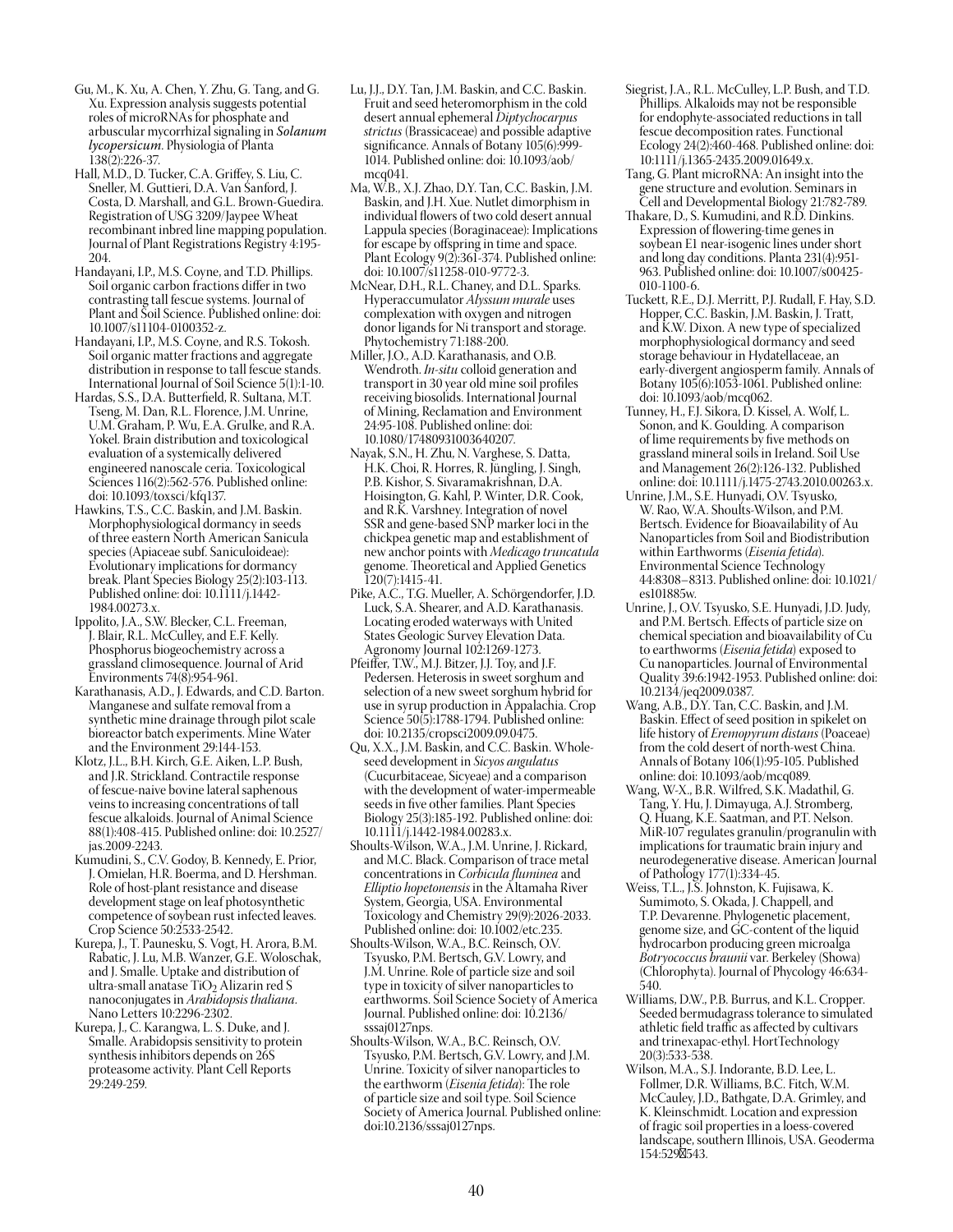Yang S., F. Tang, M. Gao, H.B. Krishnan, and H. Zhu. *R* gene-controlled host specificity in the legume-rhizobia symbiosis. Proceedings of the National Academy of Science, USA 107(43):18735-40.

*C.C. Baskin contributed to one article in Forestry and one article in Horticulture.*

*G.B. Collins contributed to one article in Entomology.*

*R. Dinkins contributed to one article in Horticulture.*

*R.L. McCulley contributed to one article in Forestry.*

*T.G. Mueller contributed to two articles in Biosystems and Agricultural Engineering.*

*S.E. Perry contributed to one article in Horticulture.*

*T. D. Phillips contributed to one article in Biosystems and Agricultural Engineering.*

*F. Sikora contributed to one article in Forestry.* 

*R. Smith contributed to one article in Biosystems and Agricultural Engineering.*

*L. Yuan contributed to three articles for the Kentucky Tobacco Research and Development Center.*

### **Plant Pathology**

- Arnaoudova, E., D.C. Haws, P. Huggins, J.W. Jaromczyk, N. Moore, C.L. Schardl, and R. Yoshida. Statistical phylogenetic tree analysis using differences of means. Frontiers in Neuroscience 4:47 (12 pp). Published online: doi:10.3389/fnins.00047.
- Bandyopadhyay, A., K. Kopperud, G. Anderson, K. Martin, and M. Goodin. An integrated protein localization and interaction map for Potato yellow dwarf virus, type species of the genus Nucleorhabdovirus. Virology 402:61-71.
- Bradley, C.A., T.W. Allen, A.E. Dorrance, W.J. Dunphy, L.J. Giesler, D.E. Hershman, C.A. Hollier, V. Horn, and J.A. Wrather. Evaluation of the soybean rust Pest Information Platform for Extension and Education (PIPE) public website's impact on certified crop advisers. Plant Health Progress. Published online: doi: 10.1094/PHP-2010-0701-01-RS.
- Barajas, D., and P.D. Nagy. Ubiquitination of tombusvirus p33 replication protein plays a role in virus replication and binding to the host Vps23p ESCRT protein. Virology 397:358-368.
- Buiate, E.A.S., E.A. de Souza, L. Vaillancourt, I. Resende, and U.P. Klink. Evaluation of resistance in sorghum genotypes to the causal agent of anthracnose. Crop Breeding and Applied Biotechnology 10:166-172.
- deSá, P.B., W.M. Havens, and S.A. Ghabrial. Characterization of a novel broad-spectrum antifungal protein from virus-infected *Helminthosporium (Cochliobolus) victoriae*. Phytopathology 100:880-889.
- deSá, P.B., H. Li, W.M. Havens, M.L. Farman, and S.A. Ghabrial. Overexpression of the victoriocin gene in *Helminthosporium (Cochliobolus) victoriae* enhances the antifungal activity of culture filtrates. Phytopathology 100:890-896.
- Eaton, C.J., M.P. Cox, B. Ambrose, M. Becker, U. Hesse, C.L. Schardl, and B. Scott. Disruption of signaling in a fungal-grass symbiosis leads to pathogenesis. Plant Physiology 153:1780- 1794.
- Hartman, J., E. Dixon, and S. Bernick. Evaluation of therapeutic treatments to manage oak bacterial leaf scorch. Arboriculture & Urban Forestry 36:140-146.
- Jaag, H.M., and P.D. Nagy. The combined effect of environmental and host factors on the emergence of viral RNA recombinants. PLoS Pathogens 6:e1001156. Published online: doi: 10.1371/journal.ppat.1001156.
- Jaag, H.M., J. Pogany, and P.D. Nagy. A host Ca2+/Mn2+ ion pump is a factor in the emergence of viral RNA recombinants. Cell Host & Microbe 7:74-81.
- Jeong, R.-D., A.C. Chandra-Shekara, S.R. Barman, D.A. Navarre, D. Klessig, A. Kachroo, and P. Kachroo. Cryptochrome 2 and phototropin 2 regulate resistance protein-mediated viral defense by negatively regulating an E3 ubiquitin ligase. Proceedings of the National Academy of Sciences USA 107:13538-13543.
- Jeong, R.-D., A. Kachroo, and P. Kachroo. Blue light photoreceptors are required for the stability and function of a resistance protein mediating viral defense in *Arabidopsis*. Plant Signaling and Behavior 5:1504-1509.
- Jiang, Y., C.-P. Cheng, E. Serviene, N. Shapka, and P.D. Nagy. Repair of lost 5' terminal sequences in tombusviruses: Rapid recovery of promoter and enhancer-like sequences in recombinant RNAs. Virology 404:96-105.
- Jiang, Y., Z. Li, and P.D. Nagy. Nucleolin/Nsr1p binds to the 3' noncoding region of the tombusvirus RNA and inhibits replication. Virology 396:10-20.
- Kang, H.-G., C.-K. Oh, M. Sato, F. Katagiri, J. Glazebrook, H. Takahashi, P. Kachroo, G. Martin, and D. Klessig. Endosome-associated CRT1 functions early in *Resistance* genemediated signaling in *Arabidopsis* and tobacco. Plant Cell 22:918-936.
- Li, Z., J. Pogany, S. Tupman, A.M. Esposito, T.G. Kinzy, and P.D. Nagy. Translation elongation factor 1A facilitates the assembly of the tombusvirus replicase complex and stimulates minus-strand synthesis. PLoS Pathogens 6:e1001175. Published online: doi: 10.1371/journal.ppat.1001175.
- Liu, H., Y. Fu, D. Jiang, G. Li, J. Xie, J. Cheng, Y. Peng, S.A. Ghabrial, and X. Yi. Widespread horizontal gene transfer from doublestranded RNA viruses to eukaryotic nuclear genome. Journal of Virology 84:11876-11887.
- Luque, D., J.M. González, D. Garriga, S.A. Ghabrial, W.M. Havens, B. Trus, N. Verdaguer, J.L. Carrascosa, and J.R. Castón. The T=1 capsid protein of Penicilliumchrysogenumvirus is formed by a repeated helix-rich core indicative of gene duplication. Journal of Virology 84:7256- 7266.
- McDonald, M., A. Kendall, W. Bian, I. McCullough, E. Lio, W.M. Havens, S.A. Ghabrial, and G. Stubbs. Architecture of the potyviruses. Virology 405:309-313.
- Mendu, V., M. Chiu, D. Barajas, Z. Li, and P.D. Nagy. Cpr1 cyclophilin and Ess1 parvulin prolyl isomerases interact with the tombusvirus replication protein and inhibit viral replication in yeast model host. Virology 406:342-351.
- Min, B.-E., K. Martin, R. Wang, P. Tafelmeyer, M. Bridges, and M. Goodin. A host-factor interaction and localization map for plantadapted rhabdovirus implicates cytoplasmtethered transcription activators in cell-tocell movement. Molecular Plant-Microbe Interactions 23:1420-1432.
- Nagy, P.D., and J. Pogany. Global genomics and proteomics approaches to identify host factors as targets to induce resistance against Tomato bushy stunt virus. Advances in Virus Research 76:123-177.
- Paul, P.A., M.P. McMullen, D.E. Hershman, and L.V. Madden. Meta-analysis of the effects of triazole-based fungicides on wheat yield and test weight as influenced by Fusarium head blight intensity. Phytopathology 100:160-171.
- Pogany, J., T. Panavas, E. Serviene, M.S. Nawaz-Ul-Rehman, and P.D. Nagy. A highthroughput approach for studying virus replication in yeast. Current Protocols in Microbiology 19:16J.1.1-16J.1.15. Published online: doi: 10.1002/9780471729259.
- Sasvari, Z., and P.D. Nagy. Making of viral replication organelles by remodeling interior membranes. Viruses 2:2436-2442.
- Schwartz, S.L., and M.L. Farman. Systematic overrepresentation of DNA ends and underrepresentation of DNA termini among sequencing templates prepared from hydrodynamically sheared DNA molecules. BMC Genomics 11:87. Published online: doi: 10.1186/1471-2164-11-87.
- Selote, D., and A. Kachroo. RPG1-B-derived resistance to AvrB-expressing *Pseudomonas syringae* requires RIN4-like proteins in soybean. Plant Physiology 153:1199-1211.
- Selote, D., and A. Kachroo. Structurally conserved RIN4-like proteins mediate pathogen effector perception in diverse plants. Plant Signaling and Behavior 5:1453- 1456.
- Sharma, B., S. Nokes, M. Montross, and L. Vaillancourt. A real-time polymerase chain reaction protocol for quantifying growth of *Fusarium graminearum* during solid substrate cultivation on corn stover. Journal of Biotech Research 2:144-155.
- Sharma, M., Z. Sasvari, and P.D. Nagy. Inhibition of sterol biosynthesis reduces tombusvirus replication in yeast and plants. Journal of Virology 84:2270-2281.
- Soria-Guerra, R.E., S. Rosales-Mendoza, S. Chang, J.S. Haudenshield, P. Annamalai, S. Rodriguez-Zas, G.L. Hartman, S.A. Ghabrial, and S.S. Korban. Transcriptome analysis of resistant and susceptible genotypes of *Glycinetomentella* during *Phakopsora pachyrhizi* infection reveals novel rust resistance genes. Theoretical and Applied Genetics 120:1315-1333.
- Soria-Guerra, R.E., S. Rosales-Mendoza, S. Chang, J.S. Haudenshield, S.S. Rao, G.L. Hartman, S.A. Ghabrial, and S.S. Korban. Identifying differentially expressed genes in leaves of *Glycinetomentella* in the presence of the fungal pathogen *Phakopsora pachyrhizi*. Planta 232:1181-1189.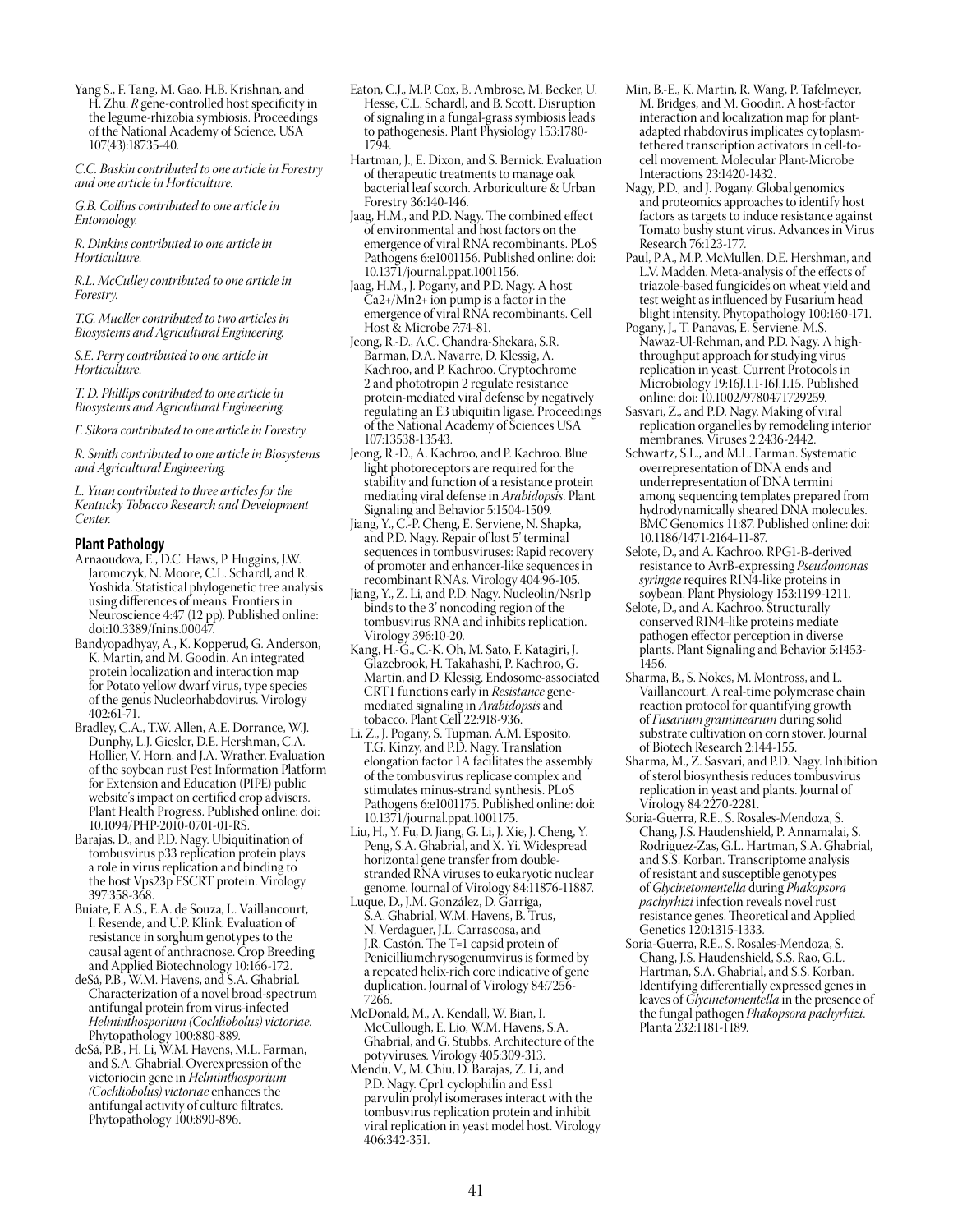- Stajich, J.E., S.K. Wilke, D. Ahrén, C.H. Au, B.W. Birren, M. Borodovsky, C. Burns, B. Canbäck, L.A. Casselton, C.K. Cheng, J. Deng, F.S. Dietrich, D.C. Fargo, M.L. Farman, A.C. Gathman, J. Goldberg, R. Guigó, P.J. Hoegger, J.B. Hooker, A. Huggins, T.Y. James, T. Kamada, S. Kilaru, C. Kodira, U. Kües, D. Kupfer, H.S. Kwan, A. Lomsadze, W. Li, W.W. Lilly, L.-J. Ma, A.J. Mackey, G. Manning, F. Martin, H. Muraguchi, D.O. Natvig, H. Palmerini, M.A. Ramesh, C.J. Rehmeyer, B.A. Roe, N. Shenoy, M. Stanke, V. Ter-Hovhannisyan, A. Tunlid, R. Velagapudi, T.J. Vision, Q. Zeng, M.E. Zolan, and P.J. Pukkila. Insights into evolution of multicellular fungi from the assembled chromosomes of the mushroom *Coprinopsis cinerea (Coprinus cinereus)*. Proceedings of the National Academy of Sciences USA 107:11889-11894.
- Tang, J., W.F. Ochoa, H. Li, W.M. Havens, M.L. Nibert, S.A. Ghabrial, and T.S. Baker. Structure of Fusariumpoae virus 1 shows conserved and variable elements of partitiviruscapsids and evolutionary relationships to picobirnavirus. Journal of Structural Biology 172:363-371.
- Tang, J., J. Pan, W.M. Havens, W.F. Ochoa, T.S.Y. Guu, S.A. Ghabrial, M.L. Nibert, Y.J. Tao, and T.S. Baker. Backbone trace of partitiviruscapsid protein from electron cryomicroschopy and homology modeling. Biophysical Journal 99:685-694.
- Van Regenmortel, M.H., D.S. Burke, C.H. Calisher, R.G. Dietzgen, C.M. Fauquet, S.A. Ghabrial, P.B. Jahrling, K.M. Johnson, M.R. Holbrook, M.C. Horzinek, G.M. Keil, J.H. Kuhn, B.W. Mahy, G.P. Martelli, C. Pringle, E.P. Rybicki, T. Skern, R.B. Tesh, V. Wahl-Jensen, P.J. Walker, and S.C. Weaver. A proposal to change existing virus species names to non-Latinized binomials. Archives of Virology 155:1909-19019.
- Wu, M., L. Zhang, G. Li., D. Jiang, and S.A. Ghabrial. Genome characterization of a debilitation-associated mitovirus infecting the phytopathogenic fungus *Botrytis cinerea*. Virology 406:117-126.
- Xia, Y., K. Yu, D.A. Navarre, K. Seebold, A. Kachroo, and P. Kachroo. The glabra1 mutation affects cuticle formation and plant responses to microbes. Plant Physiology 154:833-846.
- Yu, X., B. Li, Y. Fu, D. Jiang, S.A. Ghabrial, G. Li, Y. Peng, J. Xie, J. Cheng, J. Huang, and X. Yi. A geminivirus-related DNA mycovirus that confers hypovirulence to a plant pathogenic fungus. Proceedings of the National Academy of Sciences USA 107:8387-8392.
- Zhang, D.-X., P. Nagabhyru, J.D. Blakenship, and C.L. Schardl. Are loline alkaloid levels regulated in grass endophytes by gene expression or substrate availability? Plant Signaling and Behavior 5:1419-1422.

*D. Hershman contributed to one article in Plant and Soil Sciences.*

### **Regulatory Services**

Finneseth, C., and R. Geneve. Does floret position in eastern gamagrass [*Tripsacum dactyloides* (L) L.] influence cupule number, fill weight and caryopsis weight? Seed Technology 32(2):152.

### **University of Kentucky Veterinary Diagnostic Laboratory**

- Attenberger, U.I., V.M. Runge, J.N. Morelli, J. Williams, C.B. Jackson, and H.J. Michaely. Evaluation of gadobutrol, a macrocyclic, nonionic gadolinium chelate in a brain glioma model: comparison with gadoterate meglumine and gadopentetate dimeglumine at 1.5 T combined with an assessment of field strength dependence, specifically 1.5 versus 3 T. Journal of Magnetic Resonance Imaging 31(3):549-55.
- Bischoff, K., C. Gaskill, H.E. Hollis, J.G. Ebel, and J. Hillebrandt. Comparison of two methods for blood lead analysis in cattle: Graphitefurnace atomic absorption spectrometry and LeadCare II system. Journal of Veterinary Diagnostic Investigation 22:729-733.
- Bosworth, B., M.M. Erdman, D. Stine, I. Harris, C. Irwin, M. Jens, A.T. Loynachan, K. Kamrud, and D.L. Harris. Replicon particle vaccine protects swine against influenza. Comparative Immunology, Microbiology & Infectious Diseases 33(6):e99-e103.
- Buntain, S., C.N. Carter, K.R. Kuskie, J.L. Smith, R.S. Stepusin, M.K. Chaffin, S. Takai, and N.D. Cohen. Frequency of *Rhodococcus equi*  in feces of mares in Central Kentucky. Journal of Equine Veterinary Science 30(4):191-195.
- Clothier, K.A., D.M. Jordan, A.T. Loynachan, and R.W. Griffith. Safety evaluation of tulathromycin use in the caprine species. Journal of Veterinary Pharmacology and Therapeutics 33(5):499-502.
- Gauger P.C., A.R. Patterson, W.I. Kim, K.A. Stecker, D.M. Madson, and A.T. Loynachan. Porcine malignant catarrhal fever. Journal of Swine Health and Production 18(5):244-248. Kramer H., V.M. Runge, L. G. Naul,
- A.T. Loynachan, M.F. Reiser, and B.J. Wintersperger. Brain MRI with singledose (0.1 mmol/kg) gadobutrol at 1.5 T and 3 T: Comparison with 0.15 mmol/kg gadoterate meglumine. American Journal of Roentgenology 194:1337-1342.
- Morelli J.N., V.M. Runge, L. Vu, A.T. Loynachan, and U.I. Attenberger. Evaluation of gadodiamide versus gadobutrol for contrastenhanced MR imaging in a rat brain glioma model at 1.5 and 3 T. Investigative Radiology 45(12):810-818.
- Rios J.J., J.G. Fleming, U.K. Bryant, C.N. Carter, J.C. Huber, M.T. Long, T.E. Spencer, and D.L. Adelson: OAS1 polymorphisms are associated with susceptibility to West Nile Encephalitis in horses. PLOS One. Published online: http://www.plosone.org/ article/info%3Adoi%2F10.1371%2Fjournal. pone.0010537

*A. Loynachan contributed to one article in Veterinary Science.*

*S. Sells contributed to one article in Veterinary Science.*

### **Veterinary Science**

Bailey, C.S., M.L. Macpherson, M.A. Pozor, M.H.T. Troedsson, S. Benson, S. Giguere, L.C. Sanchez, M.M. LeBlanc, and T.W. Vicroy. Treatment efficacy of trimethoprim sulfamethoxazole, pentoxifylline and altrenogest in experimentally-induced equine placentitis. Theriogenology 74:402-412.

- Bellone R.B., G. Forsyth, T. Leeb, S. Archer, S. Sigurdsson, E. Mauceli, M. Enquensteiner, E. Bailey, L. Sandmeyer, and B. Grahn. Fine mapping and mutation analysis of *TRPM1*, a candidate gene for *Leopard Complex (LP)* spotting and congenital stationary night blindness (CNSB) in horses and fine mapping the *Leopard Complex (LP)* spotting gene and congenital stationary night blindness (CSNB) in horses. Briefings in Functional Genomics and Proteomics 9:193-207.
- Boliar, S., and T.M. Chambers. A new strategy of immune evasion by influenza A virus: Inhibition of monocyte differentiation into dendritic cells. Veterinary Immunology and Immunopathology 136:201-210.
- Brault, S.A., B.H. Bird, U.B.R. Balasuriya, and N.J. MacLachlan. Genetic heterogeneity and variation in viral load during equid herpesvirus-2 infection of foals. Veterinary Microbiology 147(3-4):253-261.
- Brooks, S.A., and E. Bailey. RT-qPCR comparison of mast cell populations in whole blood from healthy horses and those with laminitis. Animal Genetics 41 (supplement 2):16-22.
- Causey, R.C., S.C. Artiushin, I.F. Crowley, J.A. Weber, A.D. Homola, A. Kelley, L.A. Stephenson, H.M. Opitz, S. Guilmain, and J.F. Timoney. Immunization of the equine uterus against *Streptococcus equi* subspecies zooepidemicus using an intranasal attenuated Salmonella vector. Veterinary Journal 184:156-161.
- Coleman, S.J., Z. Zeng, K. Wang, S. Luo, I. Khrebtukova, M.J. Mienaltowski, G.P. Schroth, J. Liu, and J.N. MacLeod. Structural annotation of equine protein-coding genes determined by mRNA sequencing. Animal Genetics 41 (supplement  $2$ ):121–130.
- Cook D., P.C. Gallagher, and E. Bailey. Genetics of swayback in American Saddlebred horses. Animal Genetics 41 (supplement 2):64-71.
- Cullingford, E.L., E.L. Squires, P.M. McCue, and G.E. Seidel, Jr. Attempts at superovulation of mares with porcine follicle stimulating hormone and recombinant equine follicle stimulating hormone. Journal of Equine Veterinary Science 30(6):305-309.
- Dawson, T.R.M.Y., D.W. Horohov, W.G. Meijer, and G. Muscatello. Current understanding of the equine immune response to *Rhodococcus equi*. An immunological review of *R. equi*  pneumonia. Veterinary Immunology and Immunopathology 135:1-11.
- Diaz-Mendez, A., S. Carman, A. Tiwari, T. Chambers, J. Hewson, C. Dewey, and L. Viel. Surveillance of equine influenza virus in Ontario horses. Canadian Journal of Veterinary Research 74:271-278.
- Go, Y.Y., J. Zhang, P.J. Timoney, R.F. Cook, D.W. Horohov, and U.B.R. Balasuriya. Complex interactions between the major and minor envelope proteins of equine arteritis virus determine its tropism for equine CD3+ T lymphocytes and CD14+ monocytes. Journal of Virology 84(10):4898-4911.
- Gutierrez, J., R. Eisenberg, G. Herrensmith, T. Tobin, T. Li, and S. Long. Conformational polymorphism in 2-((4-hydroxy-2,6 dimethylphenyl) amino)-5,6-dihydro-4H-1,3-thiazin-3-ium chloride. Acta Crystallographica Section C: Crystal Structure Communications C66:593-595.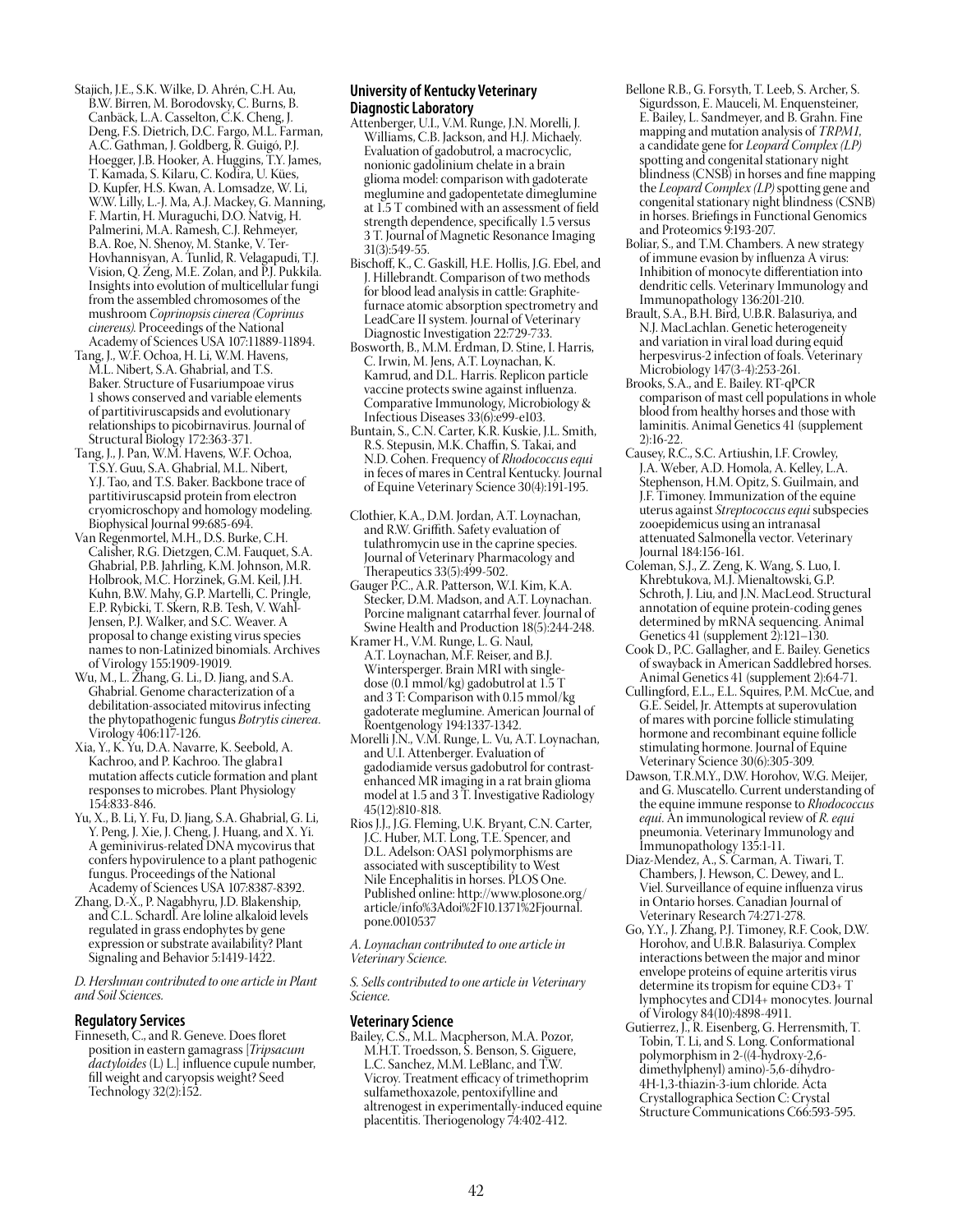- Holl, H., S. Brooks, and E. Bailey. *De novo* mutation of *KIT* discovered as a result of nonhereditary white coat color pattern. Animal Genetics 41(supplement 2):196-198.
- Horohov, D.W., A.A. Adams, and T.M. Chambers. Immunosenescence of the equine immune system. Journal of Comparative Pathology 142: S78-S84.
- Ionita, M., D.K. Howe, E.T. Lyons, S.C. Tolliver, R.M. Kaplan, I. L. Mitrea, and M. Yeargan. Use of a Reverse Line Blot assay to survey small strongyle (Strongylida: Cyathostominae) populations in horses before and after treatment with ivermectin. Veterinary Parasitology 168:332-337.
- Klein, C., K. Scoggin, A.D. Ealy, and M.H.T. Troedsson. Transcriptional profiling of equine endometrium during the time of maternal recognition of pregnancy. Biology of Reproduction 83:102-113.
- Kuzmina, T.A., S.C. Tolliver, and E.T. Lyons. Three recently recognized species of cyathostomes (Nematoda: Strongylidae) in equids in Kentucky. Parasitology Research. Published online: doi: 10.1007/s00436-010- 2160-z.
- Lin, C.B., R.E. Holland, J.C. Donofrio, M.H. McCoy, and T.M. Chambers. Infectivity of equine influenza virus in bovine turbinate cells and cattle. Influenza and Other Respiratory Viruses 4: 357-361.
- Lu, Z., E.J. Dubovi, N. Zylich, P.C. Crawford, S. Sells, Y.Y.Go, A.T. Loynachan, P.J. Timoney, T.M. Chambers, and U.B.R. Balasuriya. Diagnostic application of H3N8 specific equine influenza real-time RT-PCR assays for the detection of canine influenza virus in clinical specimens. Journal of Veterinary Diagnostic Investigation 22(6):942-945.
- Lyons, E.T., S.C. Tolliver, T.A. Kuzmina, and S.S. Collins. Critical tests evaluating efficacy of moxidectin against small strongyles in horses from a herd for which reduced activity had been found in field tests in Central Kentucky. Parasitology Research 107:1495-1498.
- Lyons, E.T., S.C. Tolliver, S.S. Collins, M. Ionita, T.A.Kuzmina, and M. Rossano. Field tests demonstrating reduced activity of ivermectin and moxidectin against small strongyles in horses on 14 farms in Central Kentucky in 2007-2009. Parasitology Research. Published online: doi: 10.1007/s00436-010-2068-7.
- McDowell, K.J., B.A. Webb, N.M. Williams, J.M. Donahue, K.E. Newman, M.D. Lindemann, and D.W. Horohov. Editorial board invited Review: The role of caterpillars in mare reproductive loss syndrome—A model for environmental causes of abortion. Journal of Animal Science 88:1379-1387.
- Meade, B.J., P.J. Timoney, J.M. Donahue, A.J. Branscum, R. Ford, and R. Rowe. Initial occurrence of *Taylorella asinigenitalis* and its detection in nurse mares, a stallion and donkeys in Kentucky. Preventive Veterinary Medicine 95:292-296.
- Meyers-Brown, G.A., P.M. McCue, K.D. Niswender, E.L. Squires, C.A. DeLuca, L.A. Bidstrup, M. Colgin, T.R. Famula, and J.F. Roser. Superovulation in mares using recombinant equine follicle stimulating hormone: Ovulation rates, embryo retrieval and hormone profiles. Journal of Equine Veterinary Science 30(10):560-568.
- Mienaltowski, M.J., L. Huang, A. Bathke, A.J. Stromberg, and J.N. MacLeod. Transcriptional comparisons between articular repair tissue, neonatal cartilage, cultured chondrocytes, and mesenchymal stromal cells. Briefings in Functional Genomics & Proteomics 9:238-250.
- Moller-Nielsen, J., M.H.T. Troedsson, and W.W. Zent. Results of bacteriological and cytological examinations of the endometrium of mares in a practice in Denmark and in Central Kentucky, USA. Equine Veterinary Science 30(1):27-30.
- Mozzaquatro, F.D., J.P. Verstegen, R.H. Douglas, M.H.T. Troedsson, C.A.M. Silva, and M.I.B. Rubin. Luteal function induced by transvaginal ultrasonic-guided follicular aspiration in mares. Animal Reproduction Science 119(1-2):56-62.
- Nielsen, M.K., K.E. Baptiste, S.C. Tolliver, S.C. Collins, and E.T. Lyons. Analysis of multiyear studies in horses in Kentucky to ascertain whether counts of eggs and larvae per gram of feces are reliable indicators of numbers of strongyles and ascarids present. Veterinary Parasitology 174:77-84.
- Pronost, S., P.H. Pitel, F. Miszczak, L. Legrand, C. Marcillaud-Pitel, M. Hamon, J. Tapprest, U.B.R. Balasuriya, F. Freymuth, and G. Fortier. Description of the first recorded major occurrence of equine viral arteritis in France. Equine Veterinary Journal 42(8):713-720.
- Pronost, S., R.F. Cook, G. Fortier, P.J. Timoney, and U.B.R. Balasuriya. Relationship between equine herpesvirus-1 myeloencephalopathy and viral genotypes. Equine Veterinary Journal 42(8):672-674.
- Raudsepp, T., K. Durkin, T.L. Lear, P.J. Das, F. Avila, P. Kachroo, and B.P. Chowdhary. Molecular heterogeneity of XY sex reversal in horses. Animal Genetics 41 (supplement 2):41-52.
- Saulez, M.N., J. Godfroid, A. Bosman, J.L. Stiltner, C.C. Breathnach, and D.W. Horohov. Cytokine mRNA expressions after racing at a high altitude and at sea level in horses with exercise-induced pulmonary hemorrhage. American Journal of Veterinary Research 71:447-453.
- Smith, K.L., G.P. Allen, A.J. Branscum, R. F. Cook, M. L. Vickers, P. J. Timoney, and U.B.R. Balasuriya. Increased prevalence of neuropathogenic strains of EHV-1 in equine abortions. Veterinary Microbiology 141:5-11.
- Spizziri, B.E., M.H. Fox, J.E. Bruemmer, E.L. Squires, and J.K. Graham. Cholesterol-loaded cyclodextrins and fertility potential of stallions spermatozoa. Animal Reproduction Science 118(2-4):255-264.
- Sturgill, T.L. and D.W. Horohov. Vaccination response of young foals to Keyhole Limpet Hemocyanin: Evidence of effective priming in the presence of maternal antibodies. Journal of Equine Veterinary Science 30:359- 364.
- Tompkins, D., E. Hudgens, D. Horohov, and C.L. Baldwin. Expressed gene sequences of the equine cytokines interleukin-17 and interleukin-23. Veterinary Immunology & Immunopathology 133:309-313.
- Troedsson, M. Sperm transport and elimination from the mares' reproductive tract. Pferdeheilkunde 26:25-28.
- Tseng, C.T., D. Miller, J. Cassano, E. Bailey, and D.F. Antczak. Molecular identification of equine major histocompatibility complex haplotypes using polymorphic microsatellites. Animal Genetics 41 (supplement 2):150-153.
- Verma, A., P. Kumar, K. Babb, J.F. Timoney, and B. Stevenson. Cross-reactivity of antibodies against leptospiral recurrent uveitis-associated proteins A and B (Lru A and Lru B) with eye proteins. PLoS Neglected Tropical Diseases 4(8):e778.
- Wang K., D. Singh, Z. Zeng, S.J. Coleman, Y. Huang, G.L. Savich, H. Xiaping, P. Mieczkowski, S.A. Grimm, C.M. Perou, J.N. MacLeod, D.Y. Chiang, J.F. Prins, and J. Liu. MapSplice: accurate mapping of RNA-seq reads for splice junction discovery. Nucleic Acids Research 38(18):e178.
- Zhang, J., D.A. Stein, P.J. Timoney, and U.B.R. Balasuriya. Cure of persistent equine arteritis virus infection in HeLa cells by treatment with a peptide-conjugated morpholino oligomer. Virus Research 150(1-2):138-142.
- Zhang, J., P.J. Timoney, K.M. Shuck, G. Seoul, Y.Y. Go, Z. Lu, D.G. Powell, B.J. Meade, and U.B.R. Balasuriya. Molecular epidemiology and genetic characterization of equine arteritis virus isolates associated with the 2006-2007 multi-state disease occurrence in the USA. Journal of General Virology 91:2286-2301.

*R. Dwyer contributed to one article for the UK Veterinary Diagnostic Laboratory.*

*E.T. Lyons contributed to one article in Animal and Food Sciences.*

### Other Research Publications

### **Agricultural Economics**

- Barnett, B. J., A. G. Murphy, J. R. Skees, N. Nikolova, B. Collier, and J. Hartell. Rethinking the role of index insurance— Accessing markets for the poor. Report, Bill and Melinda Gates Foundation Project, Innovation in Catastrophic Weather Insurance to Improve the Livelihoods of Rural Households, GlobalAgRisk, Inc., Lexington, KY, Sept. 30*.*
- Carpenter, R., J. R. Skees, B. Collier, and B. J. Barnett. Legal and regulatory state of knowledge report for Bill and Melinda Gates Foundation Project, Innovation in Catastrophic Weather Insurance to Improve the Livelihoods of Rural Households, GlobalAgRisk, Inc., Lexington, KY, Feb. 28.
- Cavanaugh, G., B. Collier, and J. R. Skees. Designing credit—El Niño insurance products to improve resiliency of households. Report, UNDP, Incorporating Weather Index Insurance with Territorial Approaches to Climate Change (TACC) in Northern Peru, GlobalAgRisk, Inc., Lexington, KY, Sept 30.
- Collier, B., B. J. Barnett, and J. R. Skees. State of knowledge report—Data requirements for the design of weather index insurance. Report, Bill and Melinda Gates Foundation Project, Innovation in Catastrophic Weather Insurance to Improve the Livelihoods of Rural Households, GlobalAgRisk, Inc., Lexington, KY, June 30.
- Davis, A. Boone County Cost of Community Services, prepared for Boone County Conservation Program, August.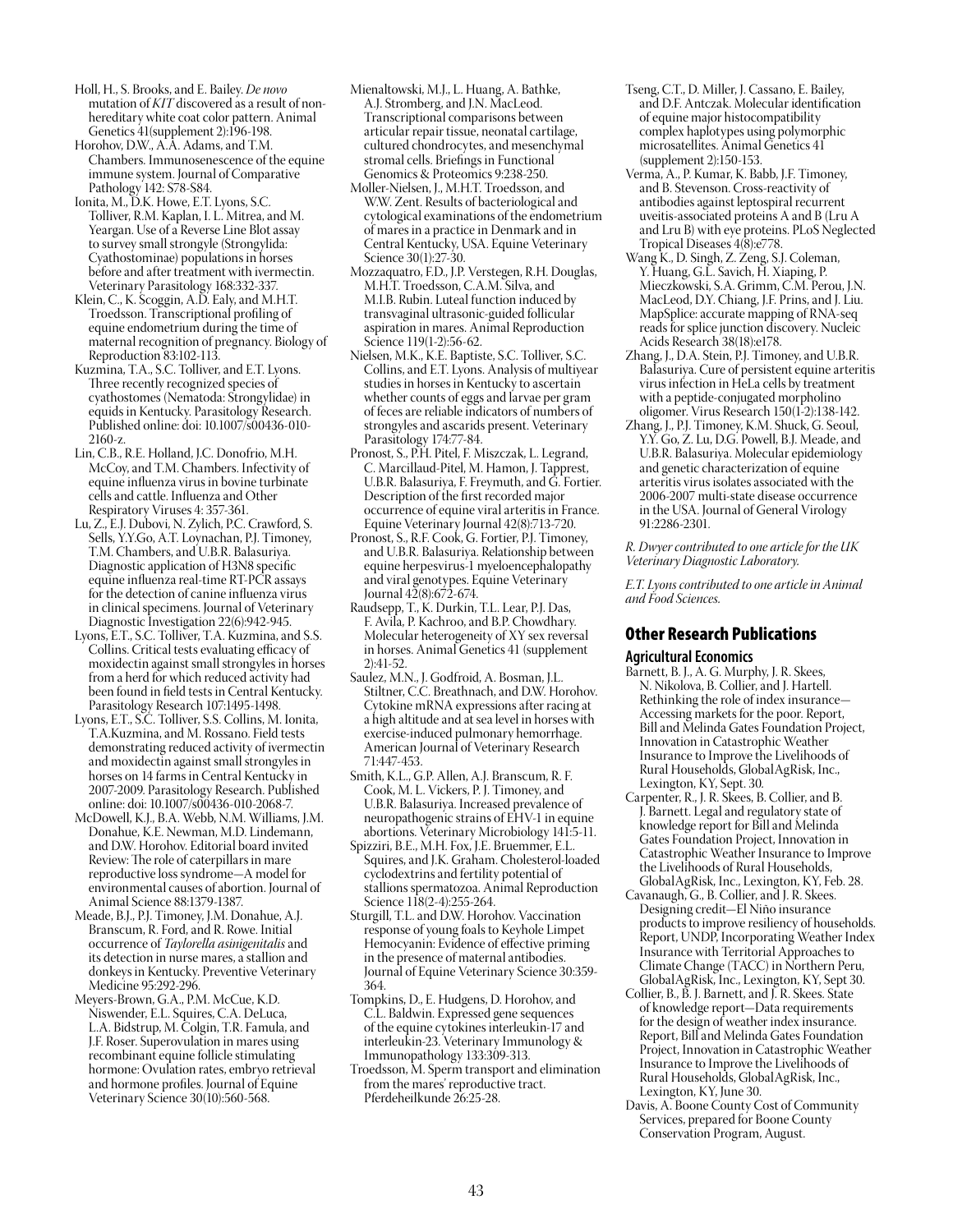- Davis, A. The economic impact of the Kentucky Domestic Violence Association's (KDVA) Tax Assistance Program, prepared for KDVA, July.
- Dillon, C.R., and J. Shockley. Precision management for enhancing farmer net returns with the Conservation Reserve Program. Invited paper, Electronic CD proceedings of the 10th International Conference on Precision Agriculture. Denver, CO, July 18-20, 10 pp.
- Halich, G., Custom machinery rates applicable to Kentucky (2010). AEC 2010-03, March.
- Halich, G., R. Smith, and K. Burdine. Profitability of spring hayfield nitrogen applications−2010 guide. AEC 2010-02, March.
- Halich, G., K. Pulliam, and S. Lovett, Kentucky ANR Agent Land Value and Cash Rent Survey. AEC 2010-06, July.
- Hu, W. Book review: O. Deke. *Environmental Policy Instruments for Conserving Global Biodiversity.* American Journal of Agricultural Economics 92(5):1490-1491.
- Lim, K.H., L. Maynard, W. Hu, and E. Goddard. Does country of origin labeling make Canadian and Australian beef less valuable to U.S. consumers? Consumer and Market Demand Network Working Paper, University of Alberta, Edmonton, Alberta, September.
- Maynard, L.J., and C. Thompson. Support for local dairy products among Kentucky consumers. Report to the Kentucky Milk Commission, Frankfort, KY, August.
- Pagoulatos, A., M. Blackwell, K. Auchter, and R. Brown. A spatial analysis of equestrian trail riding in Kentucky. Report to the Precision Resources Management Committee. http:// www.ca.uky.edu/cmspubsclass/files/angelos/ KYtrailsreport%202.pdf.
- Pushkarskaya H. Book review: J.M. Dowling and Y. Chin-Fang. *Modern Developments in Behavioral Economics: Social Choice Perspectives on Choice and Decision Making.*  American Journal of Agricultural Economics, 92(5):1498-1499.
- Skees, J. R., and B. Collier. New approaches for index insurance: ENSO insurance in Peru. R. Kloeppinger-Todd and M. Sharma, ed. 2020 Vision for Food, Agriculture, and the Environment, Focus 18: Innovations in Rural and Agriculture Finance. International Food Policy Research Institute (IFPRI), Washington, D.C., July.
- Skees, J. R., A. G. Murphy, and P. Oft. Developing El Niño insurance for government stakeholders in Piura. Report, UNDP, Incorporating Weather Index Insurance with Territorial Approaches to Climate Change (TACC) in Northern Peru, GlobalAgRisk, Inc., Lexington, KY, June 30.
- Stowe, C. J. The value of horses to Kentucky's economy. Equine Disease Quarterly 19(1):5.
- Woods, T. 2010 Kentucky Produce Planting and Marketing intentions Grower Survey & Outlook. AEC 2010-05, June.
- Yang, S.-H., and S. Saghaian. The examination of the foreign FMD on the export market: The case of U.S. meat exports. Journal of Food Distribution Research, 41(1):115-119.

### **Animal and Food Sciences**

- Agudelo, J.H., C.S. Escobar, M.D. Lindemann, B.J. Kerr, N. Inocencio, and G.L. Cromwell. Further comparison of direct and indirect estimates of apparent nutrient digestibility with efforts to reduce variation by pooling of multi-day fecal samples. pp. 151-152. IN: Proceedings, Third EAAP International Symposium on Energy and Protein Metabolism and Nutrition, Sept. 6-10. G. M. Crovetto, ed. EAAP publ. no. 127, Wageningen Acad. Pub.
- Baldwin VI, R.L., J. Sumner-Thomson, E.E. Conner, R.W. Li, K.R. McLeod, and B.J. Bequette. Hepatic transcriptome of beef steers is differentially modulated by composition of energy substrate supply in growing beef steers. pp. 313-314. IN: G. M. Crovetto, ed. Energy and Protein Metabolism and Nutrition, EAAP publ. no. 127.
- Cromwell, G.L. Major advances in swine nutrition and feeding that have occurred during the past century. Kentucky Pork Producers Association Annual Meeting, Bowling Green, KY, Jan. 23, 18 pp.
- Cromwell, G.L. and T.R. Cline. A brief review of the 10-year history of the Midwest Swine Nutrition Conference. pp. 3-8. Proceedings, Midwest Swine Nutrition Conference, Indianapolis, IN, Sept. 9.
- Htoo, J.K., A.D. Quant, J.H. Cho, B.J. Kerr, G.L. Cromwell, and M.D. Lindemann. Optimum isoleucine to lysine ratio in wheat and barley based diets fed to growing pigs. pp. 611-612. IN: Proceedings, Third EAAP International Symposium on Energy and Protein Metabolism and Nutrition, Sept. 6-10, G. M. Crovetto, ed. EAAP Publ. No. 127, Wageningen Acad. Pub.
- Lawrence, L.M. Feeding broodmares in winter. UK Bluegrass Equine Digest, November.
- Lindemann, M.D. Benefits of Cel-Can®, an enzymatically hydrolyzed yeast product, for sows and weanling pigs. American Association of Swine Veterinarians meeting, March 7, 2 pp.
- Pescatore. A.J., T. Ao, and J.L. Pierce. Advances in mineral nutrition in the poultry industry: Past, present and future. Proceedings, Minnesota Nutrition Conference.
- Pescatore, A.J. The formation and structure of the egg. National Egg Quality School. Park City, UT.
- Pescatore, A.J. Effect of Housing Systems on Egg Quality. National Egg Quality School. Park City, UT.
- Suman, S.P., R.A. Mancini, P. Joseph, R. Ramanathan, M.R., Konda, G. Dady, and S. Yin. Effect of chitosan on premature browning in ground beef patties. Paper No. E010. Proceedings, 56th International Congress of Meat Science and Technology, Aug. 15-20, Jeju, South Korea.

### **Biosystems and Agricultural Engineering**

Abadie, A., S.E. Nokes, G. Osei‐Prempeh, B. Knutson, and S. Rankin. Towards recovery of purified streams of feedstocks from biomass for novel cellulosic ethanol co‐products. Institute of Biological Engineering Annual Meeting, Cambridge, MA.

- Adotey, B., S. Nokes, B.L. Knutson, B. Lynn, and M. Flythe. Metabolic flux and control analyses of wild type and ethanol adapted *Clostridium thermocellum*. Paper No. 1008832. American Society of Agricultural and Biological Engineers Annual International Meeting, Pittsburgh, PA, June 20-23.
- Agouridis, C.T., M. Arthur, and S.J. Wightman. Introduction to stream restoration and forest ecology: Students gain practical skills and collaboration. NRCM/NRES Newsletter  $1(2):5.$
- Agouridis, C.T., A.A. Gumbert, and S.F. Higgins. Cane Run Watershed Assessment and Restoration Project: Improving community awareness and education. Stream Restoration in the Southeast: Connecting Communities and Ecosystems. Raleigh, NC, Nov. 15-18.
- Cassidy, K., C. Crofcheck, M. Montross, A. Shea, W. Chen, W. Adams, R. Andrews, M. Crocker, S. Morton, and C. Fisk. Algal response to variations in temperature. Annual Institute of Biological Engineering Meeting, Cambridge, MA, March.
- Cassidy, K., C. Crofcheck, M. Montross, A. Shea, W. Chen, W. Adams, R. Andrews, M. Crocker, S. Morton, and C. Fisk. Algal response to variations in temperature. American Society of Agricultural and Biological Engineers Annual International Meeting, Pittsburgh, PA, June 20-23.
- Colliver, D.G., 2009. *SKY Blue Project Manual*, specifications for the Solar Decathlon House, SKY drawing set, plans for the Solar Decathlon House, 274 pp., 2,712 total pp. U.S. Department of Energy, http://www. solardecathlon.gov/past/2009/technical\_ resources.html.
- Crofcheck, C., M. Montross, K. Cassidy, A. Kroumov, A. Shea, W. Chen, R. Andrews, M. Crocker, S. Morton, C. Fisk, and M. Wilson. Medium optimization for  $CO<sub>2</sub>$  mitigation from flue gas. Annual Institute of Biological Engineering Meeting, Cambridge, MA, March.
- Crofcheck, C., S. Short, M. Montross, A. Shea, W. Chen, W. Adams, R. Andrews, M. Crocker, and S. Morton. Optimization of algal medium for CO2 mitigation from flue gas. American Society of Agricultural and Biological Engineers Annual International Meeting, Pittsburgh, PA, June 20-23.
- Del Nero Maia, G., G.B. Day, J.L. Taraba, R.S. Gates, and L. Dutra de Melo. Relation of ammonia biofiltration and nitrous oxide generation affected by moisture. Paper No. 1009189. American Society of Agricultural and Biological Engineers Annual International Meeting, Pittsburgh, PA, June 20-23.
- Del Nero Maia, G., G.B. Day, J.L. Taraba, R.S. Gates, L. Dutra de Melo, and T. Sales. Effects of media moisture on ammonia abatement and nitrous oxide and methane generation in compost-based biofilters. Carbon Markets: Expanding Opportunities/Valuing Co benefits. A special workshop co hosted by the Soil and Water Conservation Society and the National Wildlife Federation, St. Louis, MO, July 21.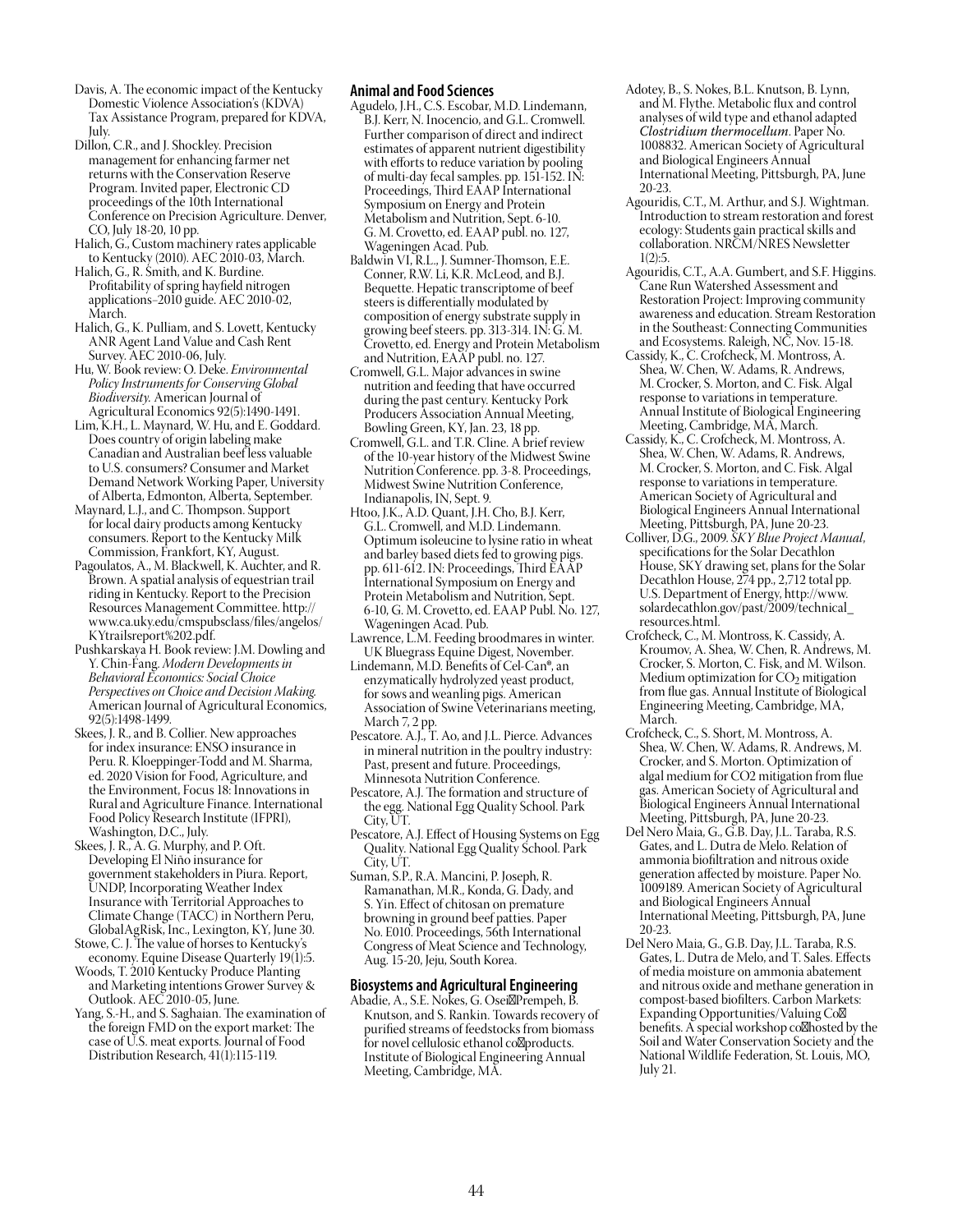- Dutra de Melo, L., G.B. Day V, J.L. Taraba, and G. Del Nero Maia. Assessment of a moisture application system for compost biofilters. Paper No: 1009176. American Society of Agricultural and Biological Engineers Annual International Meeting. Pittsburgh, PA, June 20-23.
- Ferreira, W.P. M., T. K. Priddy, C. de F. Souza, and J. Mathews. Trends in precipitation and air temperature time series in Lexington, KY-USA. Paper No. 1009768. American Society of Agricultural and Biological Engineers Annual International Meeting, Pittsburgh, PA, June 20-23.
- Fisk, C., M. Wilson, A. Placido, S. Morton, R. Andrews, M. Crocker, J. Groppo, C. Crofcheck, and M. Montross. Development of an algae-based system for  $CO<sub>2</sub>$  mitigation from coal-fired power plants. American Society of Agricultural and Biological Engineers Annual International Meeting, Pittsburgh, PA, June 20-23.
- Ileleji, K., S. McNeill, and G. Opit. Summary report of October 2009 grain storage assessment trip to Nigeria. USDA-FAS-OCBD Office, Washington, D.C., Jan. 7.
- Kellow, J.M, B.D. Hobbs, and D.G. Colliver. Weather integrated solar thermal collection and storage control. Paper No. 1009282. American Society of Agricultural and Biological Engineers Annual International Meeting, Pittsburgh, PA, June 20-23.
- Li, Hsin Fen, B.L. Knutson, S.E. Nokes, B.C. Lynn Jr., and M.D. Flythe. Hydrogenase inhibition as the mechanism of enhanced ethanol production by *Clostridium thermocellum* in biphasic continuous culture. Paper No. 378c., AIChE Annual Meeting, Salt Lake City, UT, November.
- Lopes, I.M., D.G. Overhults, G.M. Morello, J. Earnest, R.S. Gates, A. Pescatore, J. Jacob, and M. Miller. Assessing air leakage in commercial broiler houses. Paper No. 1009236. American Society of Agricultural and Biological Engineers Annual International Meeting, Pittsburgh, PA, June 20-23.
- Lovanh, N., J. Loughrin, P. Silva, R. Gates, J.L. Taraba, and G. Day. Effect of feeding schedule on fractionated particulate matter distribution in rooster house. American Society of Agricultural and Biological Engineers International Symposium on Air Quality and Manure Management for Agriculture, Dallas, TX, Sept 12-15.
- Luck, B.D., S.A. Shearer, T.S. Stombaugh, and T.G. Mueller. A single nozzle high pressure liquid pesticide metering and injection system for precision chemical application. Paper No. 1009400. American Society of Agricultural and Biological Engineers Annual International Meeting, Pittsburgh, PA, June 20-23.
- Luck, B.D., S.A. Shearer, T.S. Stombaugh, T.G. Mueller, and E.A. Alves. Response time of a single nozzle high pressure liquid pesticide metering and injection system for precision chemical application. Paper No. 1009403. American Society of Agricultural and Biological Engineers Annual International Meeting, Pittsburgh, PA, June 20-23.
- Luck, J.D. Benefits of automatic boom section control. Kentucky Soybean Sentinel, Summer Edition.
- Luck, J.D., A. Sharda, S.K. Pitla, J.P. Fulton, and S.A. Shearer. Generating "as-applied" pesticide distribution maps from an agricultural sprayer based on nozzle pressure data. Paper No. 1009598. American Society of Agricultural and Biological Engineers Annual International Meeting, Pittsburgh, PA, June 20-23.
- Luck, J.D., A. Sharda, S.K. Pitla, J.P. Fulton, and S.A. Shearer. Generating herbicide effective application rate maps based on GPS position, nozzle pressure, and boom section actuation data collected from sprayer control systems. Paper No. 498. 10th International Conference on Precision Agriculture, Denver, CO, July 18-21.
- Luck, J.D., M.P. Sama, S.K. Pitla, and S.A. Shearer. Pneumatic control of a variable orifice nozzle. Paper No. 1009618. American Society of Agricultural and Biological Engineers Annual International Meeting, Pittsburgh, PA, June 20-23.
- Luck, J.D., R.S. Zandonadi, B.D. Luck, and S.A. Shearer. Effects of field shape and size on application errors using manual and automatic boom section control on an agricultural sprayer. Paper No. 1009611. American Society of Agricultural and Biological Engineers Annual International Meeting, Pittsburgh, PA, June 20-23.
- McNeill, S., K. Ileleji, and G. Opit. Technical assistance program on commodity protection and management in grain silo storage systems in Nigeria. A summary report to USDA-FAS-OCBD, April 21.
- McNeill, S., K. Ileleji, and McNeill, S. Reducing post-harvest grain losses in Ghana. A summary report to USDA-FAS-OCBD, Nov. 19.
- Morello, G.M., D.G. Overhults, I.M. Lopes, J. Earnest, R.S. Gates, A. Pescatore, J. Jacob, and M. Miller. Influence of fan operations on FANS (Fan Assessment Numeration System) test results. American Society of Agricultural and Biological Engineers Annual International Meeting, Pittsburgh, PA, June 20-23.
- Overhults, D.G. All fans are not created equal cost and management impacts. Proceedings of the 2010 North Carolina Broiler Supervisors Short Course. Sanford, NC, April 15. http://www.ces.ncsu.edu/depts/poulsci/ supervisors shortcourse.html.
- Overhults, D.G. Broiler farm energy assessments—Take a bite out of rising energy costs. Proceedings of the 2010 North Carolina Broiler Supervisors Short Course. Sanford, NC, April 15. http://www.ces.ncsu. edu/depts/poulsci/supervisors\_shortcourse. html.
- Overhults, D.G., G.M. Morello, I.M. Lopes, R.S. Gates, J.W. Earnest Jr., A. Pescatore, J. Jacob, and M. Miller. Broiler house fan performance. Paper No. 1009240. American Society of Agricultural and Biological Engineers Annual International Meeting, Pittsburgh, PA, June 20-23.
- Overhults, D.G., I.M. Lopes, G.M. Morello, A. Pescatore, J. Jacob, M. Miller, R. S. Gates, and J.W. Earnest Jr. Energy use in Kentucky broiler houses. Paper No. 1009232. American Society of Agricultural and Biological Engineers Annual International Meeting, Pittsburgh, PA, June 20-23.
- Pitla, S.K., J.D. Luck, and S.A. Shearer. Lowcost obstacle detection sensor array for unmanned agricultural vehicles. Paper No. 1008702. American Society of Agricultural and Biological Engineers Annual International Meeting, Pittsburgh, PA, June 20-23.
- Pitla, S.K., J.D. Luck, and S.A. Shearer. Multirobot system control architecture (MRSCA) for agricultural production. Paper No. 1008703. American Society of Agricultural and Biological Engineers Annual International Meeting, Pittsburgh, PA, June 20-23.
- Purschwitz, M.A., and J. Profitt. The Kentucky ROPS Guide. Searchable online database of retrofit rollover protective structures (ROPS) for agricultural tractors, for use in North America. http://www.ca.uky.edu/ROPS.
- Ruwaya, M., S.E. Nokes, and M.A. Flythe. Automated solid‐substrate cultivation of the anaerobic thermophilic bacterium *Clostridium thermocellum.* Paper No.1009416. American Society of Agricultural and Biological Engineers Annual International Meeting, Pittsburgh, PA, June 20-23.
- Sama, M.P., R.S. Zandonadi, J.D. Luck, T.S. Stombaugh, and S.A. Shearer. Development of a scalable control system for variable-rate applications. Paper No. 1009623. American Society of Agricultural and Biological Engineers Annual International Meeting, Pittsburgh, PA, June 20-23.
- Sharda, A., J.D. Luck, J.P. Fulton, S.A. Shearer, and T.P. McDonald. Nozzle uniformity for agricultural sprayers operating under field operation when using automatic section technology. Paper No. 1009386. American Society of Agricultural and Biological Engineers Annual International Meeting, Pittsburgh, PA, June 20-23.
- Sharda, A., J.D. Luck, J.P. Fulton, S.A. Shearer, T.P. McDonald, and D. Mullenix. Application rate stability when implementing automatic section control technology on agricultural sprayers. Paper No. 307. 10th International Conference on Precision Agriculture, Denver, CO, July 18-21.
- Sharda, A., J.D. Luck, J.P. Fulton, S.A. Shearer, T.P. McDonald, and D. Mullenix. Tip flow uniformity when using different automatic section control technologies during field operations. Paper No. 496. 10th International Conference on Precision Agriculture. Denver, CO, July 18-21.
- Souza, C.F., G.B. Day V, J.L. Taraba, R.S. Gates, and W.P.M. Ferreira. BIOG-C: Modeling the volumetric methane production in the anaerobic digestion process applied to swine wastes. Paper No: 1009181. American Society of Agricultural and Biological Engineers Annual International Meeting, Pittsburgh, PA, June 20-23.
- Stombaugh, T.S., R.S. Zandonadi, J.D. Luck, and S.A. Shearer. Tools for evaluating the potential of automatic section control. Paper No. 305. 10th International Conference on Precision Agriculture. Denver, CO, July 18-21.
- Zandonadi, R.S., J.D. Luck, T.S. Stombaugh, J.P. Fulton, and E.A. Anastacio. Evaluating field shape descriptors for estimating double coverage areas in agricultural fields. Paper No. 1009790. American Society of Agricultural and Biological Engineers Annual International Meeting, Pittsburgh, PA, June 20-23.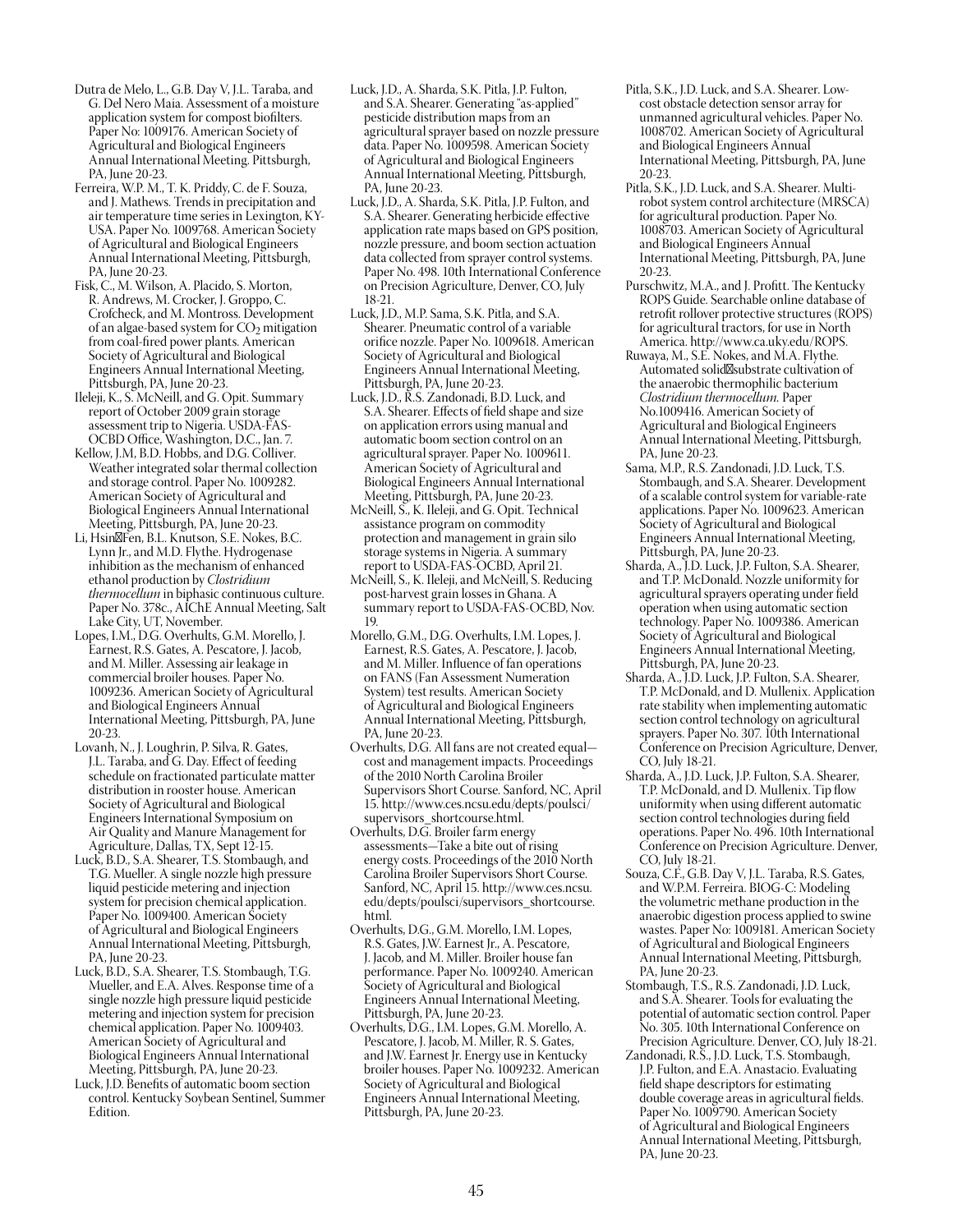### **Community and Leadership Development**

- Beaulieu, L.J., R. Welborn, P.H. Dyk, M. Brennan, P. Monroe, and M. Stout. Turning the tide on poverty: An exploration of civic engagement in eight communities. Southern Rural Development Center, Mississippi State University, September, 49 pp.
- Brislen, L., and Tanaka, K. Shopping for values: Food concerns and insights from Lexington Kentucky. Lexington food assessment 2008: Consumer survey results. University of Kentucky Department of Community and Leadership Development, Lexington, KY.
- Dyk, P.H., and J. Kropczynski. Pathways to adulthood: Opportunities and challenges for Harlan County youth employment success. University of Kentucky Center for Poverty Research. September, 16 pp.
- Hustedde, R.J. Survival entrepreneurship as a launching pad for a more vibrant Appalachia. Invited white paper on public policy commissioned by the Appalachian Transition Initiative and the Central Appalachia Prosperity Project in coordination with the University of Colorado. February, 22 pp.
- Hustedde, R.J., and M.F. Denham. Final report to the Appalachian Regional Commission: E-discovery challenge. October, 12 pp.
- Maurer, R.C., and C.J. Shelton. Kentucky poultry producer survey results. University of Kentucky Department of Community and Leadership Development, June.
- Nah, S., and D. Palmer. The Kentucky Citizen Media Project: The Lexington Commons, final report for New Voices Project by J-Lab: The Institute for Interactive Journalism. American University, November.
- Nah, S., and K. Pratt. The Kentucky Citizen Media Project: The Lexington Commons, a complementary progress report for New Voices Project by J-Lab: The Institute for Interactive Journalism. American University, July.
- Stiff, E., and K. Tanaka. Sustainability, justice, health? Marketing of ethical eating in Kentucky. IN: Proceedings of the International Workshop on What Kinds of Ethics Support Food Communities?: Intimate and Public Confidence between Farmers and Consumer. The GCOE Kyoto University, Kyoto, June.
- Tanaka, K. On innovation in teaching rural sociology, an introduction as the guest editor of a special issue on the pedagogy of rural sociology. Southern Rural Sociology 24:12-16.
- Tanaka, K., L. Brislen, and R. Som Castellano. Tell us your food concerns, Lexington Food Assessment 2008: Consumer survey results. University of Kentucky Department of Community and Leadership Development, Lexington, KY.
- Zimmerman, J.N. Agriculture profile: Boone County. Report for the Boone County Conservation District, Burlington, KY, September.
- Zimmerman, J.N. Book reviews: Craig Calhoun ed. *Sociology in America: A History* and Anthony J. Blasi. ed. *Diverse Histories of American Sociology.* Rural Sociology 75:174- 176.
- Zimmerman, J.N. Straight from the horse's mouth . . . The Rural Sociologist 30:14-16.

### **Entomology**

- Bixby, A., and D.A. Potter. Season-long biological control of black cutworms. U.S. Golf Assoc. Green Section Record. March/ April. 11-13.
- Brown, G. C. Report of the consulting entomologist for the year 2008. Prepared for the Louisville Metro Public Health Dept. 12 pp.
- Coleman, T.W., A. Martin, J.R. Meeker, S. Clarke, and L.K. Rieske. Sixteen years of vegetation succession in loblolly pine forests following catastrophic stand replacement. U.S. Forest Service General Technical Report SRS-129.
- Potter, M.F., K.F. Haynes, K. Connelly, M. Deutsch, E. Hardebeck, D. Partin, and R. Harrison. The sensitivity spectrum: Human reactions to bed bug bites. Pest Control Tech. 38(2): 70-74, 100.
- Potter, M.F., B. Rosenberg, and M. Henriksen. (cover story) Bugs without borders: defining the global bed bug resurgence. Pest World. September/October: 8-20.
- Potter, M.F., K.F. Haynes, and A. Romero. Bed Bug Management in the USA. SPWorld. 38: 9-12.
- Potter, M.F., K.F. Haynes, M. Goodman, S. Stamper, and S. Sams. Controlling bed bugs with Nuvan Prostrips. Pest Management Professional. 78(3): 46, 47, 49-52.
- Potter, M.F., R. Bessin, and L. Townsend. Update on the Asian lady beetle. Pest Control Technol. 38(8): 80-82, 84, 86, 88, 91.
- Redmond, C.T., and D.A. Potter. Continuing the search for biological control of white grubs. USGA Turfgrass & Environmental Research Online 8(8):1-8.
- Sloggett, J.J., K.F. Haynes, J.J. Obrycki, and A.J. Davis. *Harmonia axyridis* as a model for predator adaptation to chemically defended prey. IOBC/WPRS Bulletin IN: H.E. Roy and D. Babendreier, ed. Study group: Benefits and risks of exotic biological control agents. IOBC/WPRS Bulletin.

#### **Family Studies**

- Brosi, W., A. Hauger, A.F. Hosier, A. Taylor, and E. Radina. Opportunities and challenges in gerontology education: Lesson learned. IN: Proceedings, National Council on Family Relations Annual Conference, Minneapolis, MN, Nov. 3-6.
- Compton, L.S., T. Parker, and R.J. Werner-Wilson. Trauma variables and violence in military couples. IN: Proceedings, American Association for Marriage and Family Therapy, Atlanta, GA, Sept. 23-26.
- Hans, J. D. and C. Kimberly. Midwife-assisted childbirth: An educational intervention that changes attitudes. IN: Proceedings, National Council on Family Relations Annual Conference, Minneapolis, MN, November 3-6.
- Hans, J. D., J.L. Hardesty, and M. Haselschwerdt. Child custody evaluations in the context of domestic violence allegations: Implications for human potential. IN: Plenary Proceedings, Odessa National I. I. Mechnikov University Annual Conference on Human Potential in Transitional Societies, Odessa, Ukraine, Sept. 25.
- Hans, J. D., J.L. Hardesty, M. Haselschwerdt, L.B.L. Khaw, and K.A. Crossman. Child custody evaluations in the context of domestic violence allegations. IN: Proceedings, National Council on Family Relations Annual Conference, Minneapolis, MN, Nov. 3-6.
- Hans, J. D., D.R. Smith, and C. Kimberly. What happened to famology? Department name trends across three decades. IN: Proceedings, National Council on Family Relations Annual Conference. Minneapolis, MN, Nov. 3-6.
- Hardesty, J. L., J.D. Hans, M. Haselschwerdt, L.B.L. Khaw, and K.A. Crossman. The effect of domestic violence allegations on custody evaluators' recommendation. IN: Proceedings, National Council on Family Relations Annual Conference. Minneapolis, MN, Nov. 3-6.
- Hosier, A. F. Don't let falls get you down. How collaborative programming supports successful aging. IN: Proceedings, Priester National Extension Health Conference. Mobile, AL, April 20-22.
- Hosier, A. F., J.F. Watkins, F. Zanjani, and B. Downer. Memory banking: A tool for caregiving, quality of life, and legacy. IN: Proceedings, National Scientific Meeting of the Gerontological Society on Aging, New Orleans, Nov. 19-23.
- Hosier, A.F., L.S. Traywick, and J.M. Hilton. Expanding gerontology education through cooperative extension service. IN: Proceedings, Association for Gerontology in Higher Education 36th Annual Meeting, Reno, NV, March 4-7.
- Hunter, J. L. and C.J. Heath. Household analysis of money behaviors during a period of economic recession. IN: Proceedings, Association for Financial Counseling and Planning Education (AFCPE), Denver, CO, Nov. 17-19.
- Kimberly, C. and J.D. Hans. Abstinence, sex, and virginity: Do they mean what we think they mean? IN: Proceedings, National Council on Family Relations Annual Conference. Minneapolis, MN, Nov. 3-6.
- Strickler, B. and J.D. Hans. Definitions of infidelity: Attitudes, attributions, and behaviors. IN: Proceedings, National Council on Family Relations Annual Conference. Minneapolis, MN, Nov. 3-6.
- Werner-Wilson, R.J. Influences on positive sexual attitudes of adolescents. IN: Proceedings, National Council on Family Relations, Minneapolis, MN., Nov. 3-6.
- Werner-Wilson, R. J., and M. Perry. Mindfulness and emotional intelligence in marital therapy. IN: Proceedings, American Association for Marriage and Family Therapy. Atlanta, GA, Sept. 23-26.

### **Forestry**

- Barnes, T. Ditch the invasives in favor of the Kentucky natives. Kentucky Gardener 8(1):12- 15.
- Bowker, D., Stringer, J., Barton, C., and S. Fei. GPS and GIS analysis of mobile harvesting equipment and sediment delivery to streams during forest harvest operations on steep terrain. IN: Fueling the Future, Proceedings, 33rd Annual Meeting of the Council on Forest Engineering, Auburn, AL, June 6-9.
- Conners, T.E., and C.S. Ray. RTA shares the crosstie story at the 2010 Forestry Conclave. Crossties 91(2):8.
- Conners, T.E., and J.R. Ringe. A case for improving the integration of forestry and wood technology. IN: Proceedings, International Convention of Society of Wood Science and Technology and United Nations Economic Commission for Europe—Timber Committee, Geneva, Switzerland, Oct. 11-14.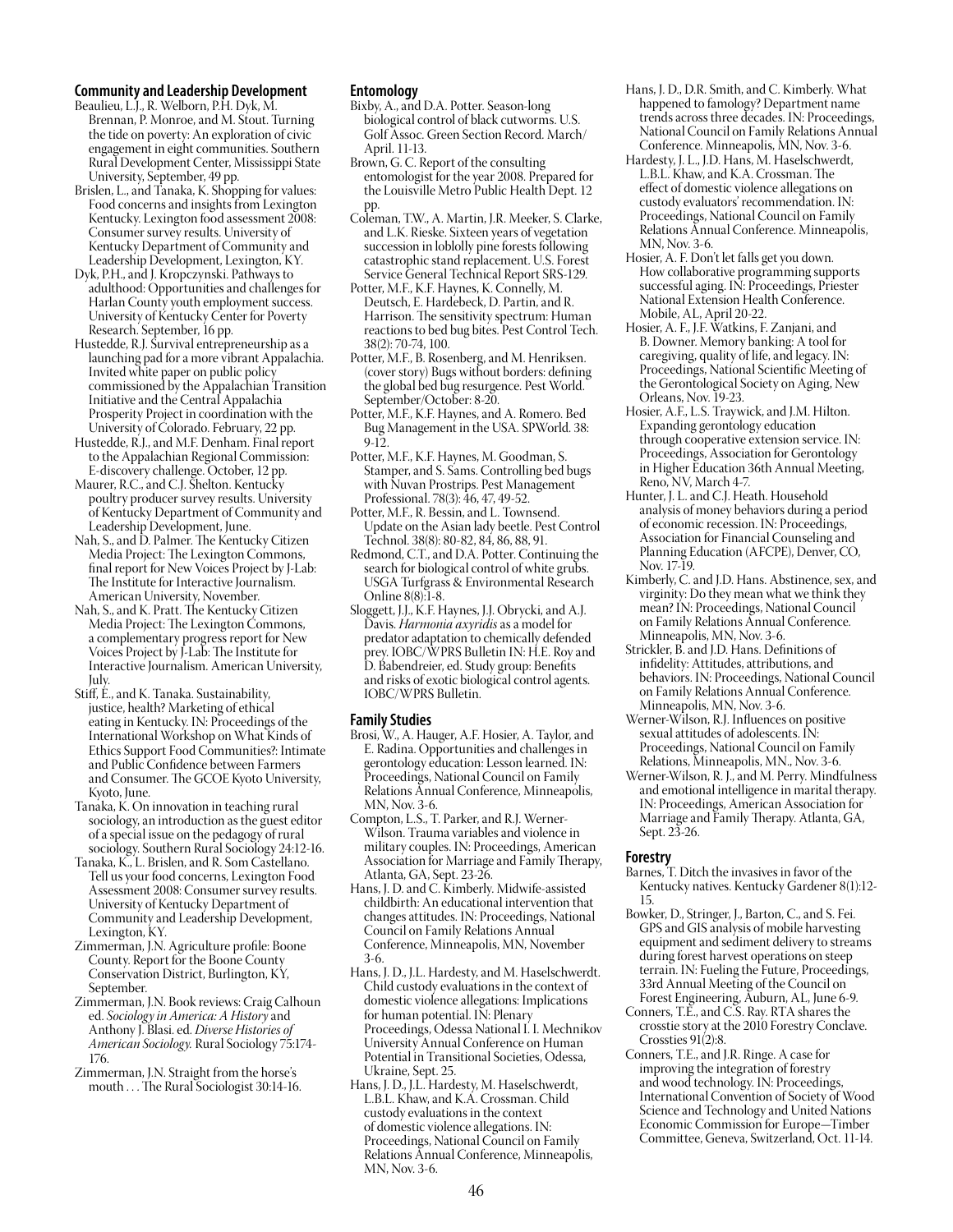- Davis III, S.E., K. Hines, W. Conner, J.J. Cox, D. Gawlik, J. Jackson, J. Jones, F.M. Wilhelm, and J. Richards. Oil and gas impacts in the Big Cypress Ecosystem: An analysis of impacts associated with proposed activities in the Nobles Grade area. Florida Everglades Foundation, 247 pp. http://everglades.3cdn. net/3bea94fd2d5ba293f4\_mlbl3sfh3.pdf.
- Mastin, C., C.D. Barton, C.T. Agouridis, and R.C. Warner. Use of Stream Restoration and Passive Treatment Technologies for Improving Water Quality in an Eastern Kentucky Valley Fill, Bridging Reclamation, Science and the Community. Proceedings, National Meeting of the American Society of Mining and Reclamation, Billings, MT, June 5-11.
- Stringer, J. Marking hardwoods for selective harvest. Forest Landowners Magazine 69(3):36-37.
- Wilson, H.N, M.A. Arthur, R.W. McEwan, B.D. Lee, and R.D. Paratley. Do mature forests present barriers to non-native plant invasion? *Lonicera maackii* establishment in deciduous forests of central Kentucky. pp. 42-43. Proceedings, 17th Central Hardwood Forest Conference. Lexington, KY, April 5-7.

### **Horticulture**

Stevens, M.E., S.T. Kester, and R.L. Geneve. Adventitious root formation in poplar (*Populus*) intermodal stem cuttings grown *in vitro*. Combined proceedings, International Plant Propagators' Society 60: 529-532.

### **Landscape Architecture**

- Fields, L. Landscape and the Solar Decathlon. p. 127. IN: G. Carsjens, ed. Proceedings, Council of Educators in Landscape Architecture/International Study Group on Multiple Uses of Land (CELA/ISOMUL): Landscape Legacy—Landscape Architecture and Planning Between Art and Science, Maastricht, The Netherlands, May 12-14.
- Lee, B.D. Perceived team cohesion and individual effectiveness during a collaborative service-learning experience. Proceedings, 56th North American Colleges and Teachers of Agriculture (NACTA) Annual Conference: The Scholarship of Teaching and Learning. State College, PA, June 22-25.
- Lee, B.D., A. Schrögendorfer, C.L. Wilson, L. Haight-Maybriar, and J. Webb. Subwatershed clustering based on geomorphic and human induced landscape modifications: The Licking River basin. pp. 47-48. Proceedings, Kentucky Water Resources Research Institute, Lexington, KY, March 22.
- Lee, B.D., and C.L. Wilson. An initial prioritization approach for potential agricultural best management practice implementation based on subwatershed indicators and expert knowledge. pp. 55-56. Proceedings, Kentucky Water Resources Research Institute, Lexington, KY, March 22.

### **Plant and Soil Sciences**

- Bailey, W.A. Algae: Is it a problem in tobacco float systems? MidAmerica Farmer 30(18):7.
- Bailey, W.A. Evaluation of insect field scouting programs and use of Rynaxypyr (Coragen®) insecticide for reducing pesticide inputs in dark tobacco. 2010 Coresta Congress. Paper AP26.
- Bailey, W.A. Evaluation of mechanical harvest in dark tobacco. 44th Tobacco Workers Conference. Paper 57.
- Bailey, W.A. Sucker control and harvest timing. MidAmerica Farmer 30(33):16.
- Bailey, W.A. Wet conditions create difficult production year. Tobacco Trends. pp. 6-7.
- Bailey, W. A., R. A. Hill, and T. W. Lax. Influence of variety, nitrogen rate, and housing density on dark-fired tobacco yield, quality, and TSNA. 44th Tobacco Workers Conference. Paper 32.
- Balut, A., A. Clark, G. Brown-Guedira, E. Souza, and D.A. Van Sanford. Validation of Fhb1 and QFhs.nau-2DL in several SRW wheat breeding populations. IN: S. Canty, A. Clark, J.A. Anderson-Scully, and D.A. Van Sanford, ed. Proceedings, National Fusarium Head Blight Forum, Milwaukee, WI, Dec. 7-9.
- Bec, S., D.A. Van Sanford, and L.J. Vaillancourt. A cross between two genetically similar *Fusarium graminearum* strains produces stable transgressive segregants for FHB pathogenicity related traits. IN: S. Canty, A. Clark, J.A. Anderson-Scully, and D.A. Van Sanford, ed. Proceedings, National Fusarium Head Blight Forum, Milwaukee, WI, Dec. 7-9.
- Beck, E.G., J.S. Dinger, J.H. Grove, and E.M. Pena-Yewtukhiw. Assessment of row crop, alfalfa, and pasture field practices on groundwater quality in an upland bedrock setting, Henderson County, Kentucky: Report of soil and water quality data. Kentucky Geological Survey. Information Circular 19, Series XII, Published online: http://kgs.uky. edu/kgsweb/olops/pub/kgs/water/IC19\_12/ IC19\_12.pdf.
- Beck, E.G., J.S. Dinger, E.M. Pena-Yewtukhiw, and J.H. Grove. Soil and groundwater quality data for an abandoned cattle and hog feedlot in Henderson County, Kentucky. Kentucky Geological Survey. Information Circular 20, Series XII, Published online: http://kgs.uky. edu/kgsweb/olops/pub/kgs/water/IC20\_12/ IC20\_12.pdf.
- Brucker, E.A., J.N. Mundell, D.A. Van Sanford, and F.L. Kolb. Comparison of two methods for estimating Fusarium damaged kernels in soft red winter wheat. IN: S. Canty, A. Clark, J.A. Anderson-Scully, and D.A. Van Sanford, ed. Proceedings, National Fusarium Head Blight Forum, Milwaukee, WI, Dec. 7-9.
- Denton, P., B. Pearce, and A. Bailey. Manage for Less MH. 2010 Tobacco Trends. p. 18.
- Dosskey, M.G., and T.G. Mueller. Designing variable-width filter strips using GIS and terrain analysis. IN: R. Khosla, ed. Proceedings, 10th International Conference on Precision Agriculture and Other Precision Resources Management (CD-ROM), ASA Misc. Publ., ASA, CSSA, and SSSA, Madison, WI.
- El-Naggar, E., M.S. Coyne, and T.D. Phillips. Spatial variability of soil enzymes in a sinkhole undergoing forage renovation. 19th World Congress of Soil Science, Brisbane Australia, Aug. 1-6.
- El-Naggar, E., M.S. Coyne, and T.D. Phillips. Enzyme activity in a sinkhole undergoing forage renovation. 19th World Congress of Soil Science, Brisbane Australia, Aug. 1-6.
- Green, J.D. Forage producers need to watch for poison hemlock in hayfields. Forage and Grazinglands. IN: Plant Management Network [web-based newsletter (July)].
- Grove, J.H., and E.M. Pena-Yewtukhiw. C and N coupling through time: Soil C, N and grain yield in a long-term continuous corn trial. Proceedings, 10th International Conference on Precision Agriculture (CD-ROM), Denver, CO, July 18-21.
- Grove, J.H., and G.J. Schwab. Micronutrient nutrition for corn and soybean: Emerging issues in Kentucky. 7 pp. Proceedings, 40th North Central Extension-Industry Soil Fertility Conference, Des Moines, IA, Nov. 17-19.
- Hane, D., S. Canty, E. DeWolf, S. Crawford, and D.A. Van Sanford. The U.S. Wheat and Barley Scab Initiative's FHB alert system. IN: S. Canty, A. Clark, J.A. Anderson-Scully, and D.A. Van Sanford, ed. Proceedings, National Fusarium Head Blight Forum, Milwaukee, WI, Dec. 7-9.
- Hill, R. A., and W. A. Bailey. On-farm evaluation of commercial and experimental fungicides for black shank control in dark-fired tobacco. 44th Tobacco Workers Conference. Paper 27.
- Lee, C., and P. Vincelli. Evaluation of fungicide application on disease intensity and yield in field corn, 2009. Plant Disease Management Reports 4:FC020. Published online: doi:10.1094/PDMR04.
- Lee, C., and P. Vincelli. Evaluation of fungicide application on yield in field corn, 2008. Plant Disease Management Reports 4:FC019. Published online: doi: 10.1094/PDMR04.
- Lyons, J.K., B. Sears, T. Yankey, J.A. Tolson, and J.D. Green. Integrated management strategies to reduce weed populations and improve grazed pasture productivity. Proceedings, National Association of County Agricultural Agents, Tulsa, OK, July.
- Pena-Yewtukhiw, E.M., and J.H. Grove. Crop rotation impacts "temporal sampling" needed for landscape-defined management zones. Proceedings, 10th International Conference on Precision Agriculture (CD-ROM), Denver, CO, July 28-21.
- Shoots, J., M. Guttieri, F. Kolb, J. Lewis, A. McKendry, H. Ohm, C. Sneller, M.E. Sorrells, E. Souza, D.A. Van Sanford, J. Costa, C. Griffey, S. Harrison, J. Johnson, and P. Murph. Development and distribution of male-sterile facilitated recurrent selection populations. IN: S. Canty, A. Clark, J.A. Anderson-Scully, and D.A. Van Sanford, ed. Proceedings, National Fusarium Head Blight Forum, Milwaukee, WI, Dec. 7-9.
- Martin, J.R. Controlling volunteer corn prior to wheat planting. Wheat Science News 14(2):2-3.
- Martin, J.R. Controlling volunteer corn prior to wheat planting. Kentucky Pest News 1249:2-4.
- Martin, J.R. Reglone approved canola. Kentucky Pest News 1232:3.
- Martin, J.R. Application timing of nitrogen affects wheat response to certain herbicides. Small Grain Grower Newsletter of Kentucky Small Grain Growers Association. p. 2.
- Martin, J.R. Kentucky on the bubble with herbicide resistance. MidAmerica Farmer Grower 30(19):9.
- Martin, J.R. Late burndown control of marestail in full-season no-till soybeans. MidAmerica Farmer Grower 30(19):13-25.
- Martin, J.R. Dry weather impacts weed control in wheat. MidAmerica Farmer Grower 30(32):10.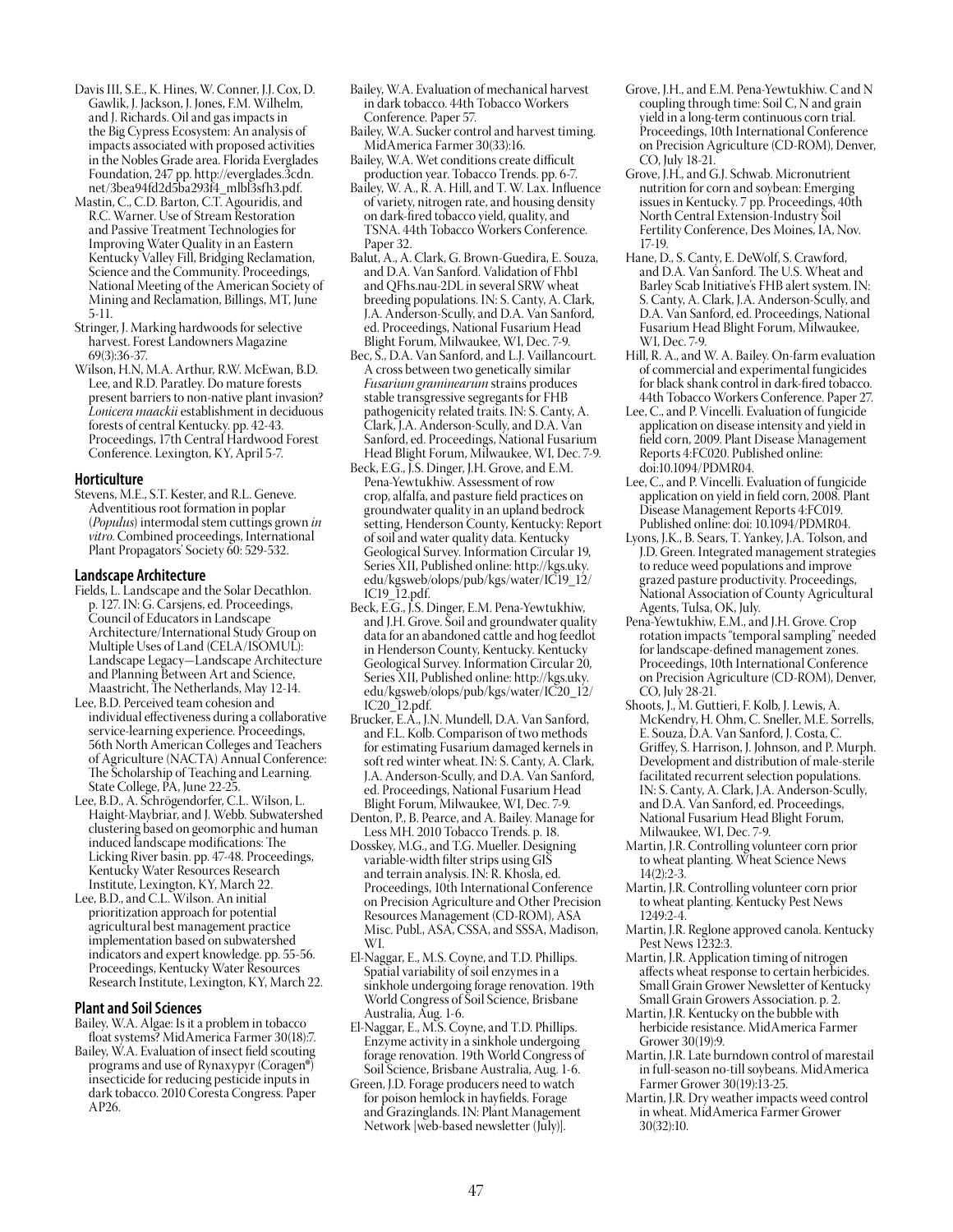- Martin, J.R., and J.D. Green. Late burndown control of marestail in full-season no-till soybeans. Kentucky Pest News 1227:1-2.
- Martin, J.R., and J.D. Green. Herbicides issues in flood damaged corn fields. Kentucky Pest News 1229:1-2.
- Martin, J.R., J.D. Green, and W.W. Witt. Observations concerning herbicide resistant weeds in Kentucky. Bayer Pan America Resistance Conference. Miami, FL, January.
- Miller, B., B. Pearce, and P. Denton. Two new burley tobacco varieties. 2010 Tobacco Trends. p. 4.
- Murdock, L., and G. Schwab. Estimating nitrogen losses on wet soil. MidAmerica Farmer Grower 30(20):14-15.
- Murdock, L. and J.R. Martin. The role of research and extension in the adoption of no-till wheat in Kentucky. Proceedings, Southern Weed Science Society. Little Rock, AR. January.
- National Resources Conservation Service, and A.D. Karathanasis. Soil Survey Report of Mammoth Cave National Park, Kentucky.
- National Resources Conservation Service and A.D. Karathanasis. Soil Survey Report of Big South Fork National River and Recreational Area, Kentucky.
- Pearce B., P. Denton, and W.A. Bailey. Growers beware of miracle product. 2010 Tobacco Trends. p. 8.
- Perry, K. E., and W.A. Bailey. On-farm evaluation of black shank resistance in commercial and experimental dark tobacco varieties. 44th Tobacco Workers Conference. Paper 28.
- Pitt, W.D., and W.A. Bailey. Rynaxypyr (Coragen®) insecticide performance in dark tobacco. 44th Tobacco Workers Conference. Paper 21.
- Rodgers, J. C., and W. A. Bailey. MH-free and reduced MH sucker control programs for burley tobacco. 44th Tobacco Workers Conference. Paper 22.
- Schwab, G., and L. Murdock. Enhanced efficiency of nitrogen fertilizers for corn and wheat production. Proceedings, Enhanced Efficiency Fertilizer Conference. Miami, FL, March.
- Tolson, J., J.D. Green, and W.W. Witt. Integrated weed management for tall ironweed control and improved pasture productivity. Proceedings, Weed Science Society of America, Denver, CO, February.
- Wu, S., T. Niehaus, S. Kinison, S. Husodo, R. Williams, and J. Chappell. Engineering high value oil production. pp. 45-60. IN: B. Siminszky, ed. Tobacco. Proceedings, 64th Tobacco Science Research Conference– Tobacco Research in the Era of Biotechnology and Genomics, Hilton Head, SC, Oct. 3-6.

### **Plant Pathology**

- Hershman, D.E. New soybean rust yield loss prediction tool now available. MidAmerica Farmer Grower, Issue 40. Published online: http://www.mafg.net/ Articles.aspx?ArticleID=NzI5OQ%3d%3d-EuK98dcfrPM%3d.
- Hershman, D.E., and D. Johnson. Barley yellow dwarf could cause serious yield loss. MidAmerica Farmer Grower, Issue 37. Published online: http://www.mafg.net/ Articles.aspx?ArticleID=NzA5NA%3d%3d-D3LE9bwgMHU%3d.
- Hershman, D.E., B. Kennedy and T. Yielding. Effect of fungicide and host resistance on foliar and head diseases of three winter wheat cultivars in Kentucky, 2009. Plant Disease Management Reports 4:CF033. Published online: doi: 10.1094/PDMR04.
- Hershman, D.E., B. Kennedy, and T. Yielding. Evaluation of fungicides for control of foliar and head diseases of winter wheat in Kentucky, 2009. Plant Disease Management Reports, 4:CF035. Published online: doi: 10.1094/PDMR04.
- Hershman, D.E., B. Kennedy and T. Yielding. Evaluation of selected fungicides for control of foliar diseases of soybean in Kentucky, 2009. Plant Disease Management Reports 4:FC068. Published online: doi: 10.1094/ PDMR04.
- Hershman, D.E., B. Kennedy, and T. Yielding. Fungicidal control of foliar and head diseases of winter wheat in Kentucky, 2009. Plant Disease Management Reports, 4:CF036. Published online: doi: 10.1094/PDMR04.
- Hershman, D.E., B. Kennedy, T. Yielding, P. Bachi, C. Laurent, and G. Kelley. Host resistance and seed treatments for management of soybean cyst nematode in Hopkins County, Kentucky, 2009. Plant Disease Management Reports 4:N029. Published online: doi: 10.1094/PDMR04.
- Hershman, D.E., B. Kennedy, T. Yielding, and J.N. Mundell. Effect of fungicide and times of application on foliar and head diseases of winter wheat in Kentucky, 2009. Plant Disease Management Reports 4:CF034. Published online: doi: 10.1094/PDMR04.
- Seebold, K.W. Getting ahead of blue mold on burley tobacco. pp. 16-17. IN: P. Golden, ed. Tobacco Trends. Farm Progress, St. Charles, IL.
- Seebold, K.W., and G.W. Carter. Application of Quadris at different timings for control of target spot on burley tobacco, 2009. Plant Disease Management Reports 4:FC064. Published online: doi: 10.1094/PDMR04.
- Seebold, K.W., and J.A. Henderson. Evaluation of Quadris at different timings for control of target spot on burley tobacco, 2009. Plant Disease Management Reports 3:FC065. Published online: doi: 10.1094/PDMR04.
- Vincelli, P., E. Dixon, D. Williams, and P. Burrus. Efficacy of fungicides for control of brown patch of creeping bentgrass on a sand-based green, 2009. Plant Disease Management Reports 4:T030. Published online: doi: 10.1094/PDMR04.
- Vincelli, P., E. Dixon, D. Williams, and P. Burrus. Efficacy of fungicides for control of dollar spot in a mixed creeping bentgrass/*Poa Annua* soil-based green, 2009. Plant Disease Management Reports 4:T028. Published online: doi: 10.1094/PDMR04.
- Vincelli, P., E. Dixon, D. Williams, and P. Burrus. Efficacy of fungicides for control of dollar spot of creeping bentgrass on a sand-based green, 2009. Plant Disease Management Reports 4:T029. Published online: doi: 10.1094/PDMR04.
- Vincelli, P., E. Dixon, D. Williams, and P. Burrus. Influence of fungicide spray programs on turf quality in a mixed creeping bentgrass/ soil-based green, 2009. Plant Disease Management Reports 4:T027. Published online: doi: 10.1094/PDMR04.
- Vincelli, P., C. Lee, and R. Bessin. Gray leaf spot activity in corn. MidAmerica Farmer Grower, Issue 29. Published online: http://www.mafg.net/Articles. aspx?ArticleID=NjU2Ng%3d%3dcJ2MpB%2bLavA%3d.
- Vincelli, P., C. Lee, and R. Bessin. Sampling for corn nematodes. MidAmerica Farmer Grower, Issue 20. Published online: http://www.mafg.net/Articles. aspx?ArticleID=NTkzMw%3d%3d-BBJHxbO%2bYd0%3d.
- Vincelli, P., C. Lee, and R. Bessin. Scout for lodging potential. MidAmerica Farmer Grower, Issue 39. Published online: http://www.mafg.net/Articles. aspx?ArticleID=NzIzMg%3d%3diElBViVlrB4%3d.
- Vincelli, P., C. Lee, and R. Bessin. Some unusual kernel injuries. MidAmerica Farmer Grower, Issue 33. Published online: http://www.mafg.net/Articles. aspx?ArticleID=NjgxOA%3d%3d-PDItLbuTAr0%3d.
- Vincelli, P., C. Lee, and R. Bessin. Status of southern corn rust in Kentucky. MidAmerica Farmer Grower, Issue 27. Published online: http://www.mafg.net/ Articles.aspx?ArticleID=NjQxOA%3d%3d-70Jj3JmM%2bnM%3d.
- Vincelli, P., and S. McNeil. High temps, drought are causes of aflatoxins in corn. MidAmerica Farmer Grower, Issue 44. Published online: http://www.mafg.net/ Articles.aspx?ArticleID=NzUzNg%3d%3d-XspxvYHAzv0%3d.

### **Regulatory Services**

- Bryant, M.F., C.W. Ingram, D.L. Terry, and J.E. Griffiths. Comparison of manual and automatic titrametric analysis of potash in fertilizer using AOACI Method 958.02. Proceedings, Association of American Plant Food Control Officials Midyear Conference, Charleston, SC, Feb. 23.
- Bryant, M.F. Slow release and stabilized fertilizers policy, definitions, and enhanced efficiency fertilizer. Proceedings, Association of American Plant Food Control Officials Annual Conference, Portland, OR, Aug. 4.
- Bryant, M.F., and S.A. Siegel. Sulfur: Analytical methods and regulatory issues. Invited speaker, Proceedings, Association of Fertilizer and Phosphate Chemists Quarterly Meeting, Plant City, FL, Oct. 12.
- Bryant, M.F. Aspects of slow release fertilizer: technology, analysis, and regulation. Invited Speaker, Proceedings, 25th Annual Regional Phosphate Conference, Lakeland, FL, Oct. 13.
- Bryant, M.F. Slow release and stabilized fertilizers policy, definitions, labels and enhanced efficiency fertilizer. Association of American Plant Food Control Officials Administrators Seminar, Orlando, FL, Oct.  $28.$

### **University of Kentucky Veterinary Diagnostic Laboratory**

Carter C.N., E. Vanzant, A. Odoi, J. Smith, R. Dwyer, J. Riley, and R. Stepusin. Supercomputer-based animal health risk forecasting, p. 78. Proceedings, 147th American Veterinary Medical Association, July 31-Aug. 3.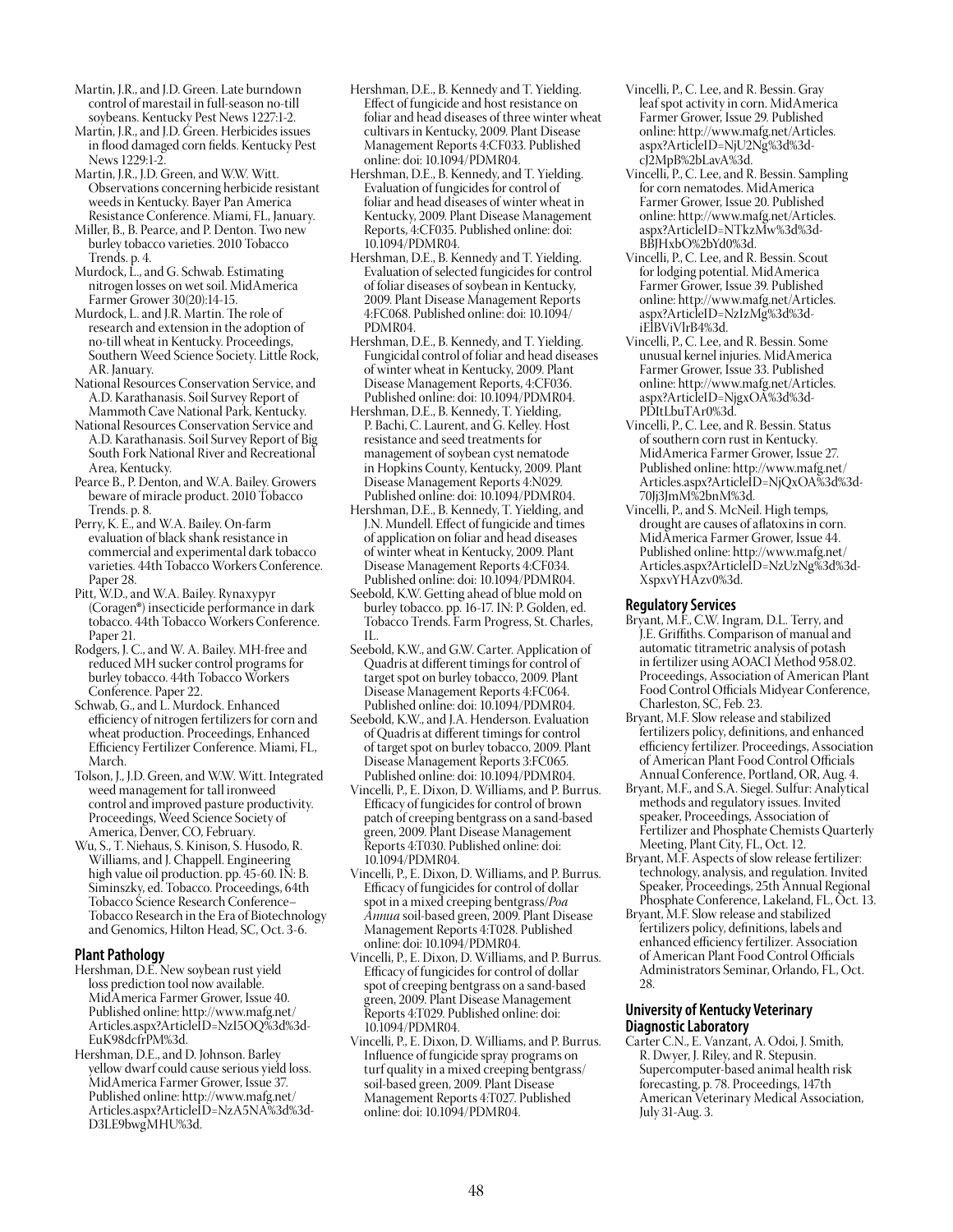- Carter, C.N. Editor, Diagnostic Laboratory Rounds. Kentucky Veterinary News, Winter.
- Carter, C.N. Editor, Diagnostic Laboratory Rounds. Kentucky Veterinary News, Fall.
- Carter, C.N. Editor, Diagnostic Laboratory Rounds. Kentucky Veterinary News, Summer.
- Carter, C.N.: Editor, Diagnostic Laboratory Rounds. Kentucky Veterinary News, Spring.
- Carter, C.N. From the Diagnostic Laboratory, Cattle Country News, September.
- Carter, C.N. From the Diagnostic Laboratory, Cattle Country News, March.
- Gaskill, C.L.. Johnsongrass poisoning in horses. University of Kentucky Bluegrass Equine Digest, November. http://www2.ca.uky.edu/ equine/bed.
- Gaskill, C.L. Alsike and red clover poisoning. University of Kentucky Bluegrass Equine Digest, September. http://www2.ca.uky.edu/ equine/bed.
- Gaskill, C.L. Slaframine intoxication. University of Kentucky Bluegrass Equine Digest, July. http://www2.ca.uky.edu/equine/bed.
- Gaskill C.L. Red Maple toxicosis. University of Kentucky Bluegrass Equine Digest, June. http://www2.ca.uky.edu/equine/bed.
- Gaskill C.L. Adverse drug effects. University of Kentucky Bluegrass Equine Digest, May, http://www2.ca.uky.edu/equine/bed.
- Gaskill, C.L. Anticoagulant rodenticide poisoning. University of Kentucky Bluegrass Equine Digest, April. http://www2.ca.uky. edu/equine/bed.
- Gaskill, C.L. Botulism in cattle. Kentucky Cattlemen's Association Cow CountryNews, March, p. 34.

### **Veterinary Science**

- Bailey, E. Horse genomics and the Dorothy Russell Havemeyer Foundation. Animal Genetics 41 (supplement 2):1.
- Bruemmer, J.E., G.J. Bouma, A. Hess, T.R. Hansen, and E.L. Squires. Gene expression in the equine endometrium during maternal recognition of pregnancy. Equine Reproduction X. Animal Reproduction Science 121S (2010) S286-S287.
- Coleman, S.J., Z. Zeng, D. Miller, C. Klein, M.H.T. Troedsson, D.F. Antczak, J. Liu, and J.N. MacLeod. Generation of a consensus protein-coding equine gene set. P619. Proceedings, Plant and Animal Genome XVIII Conference, San Diego, CA, January 9-13.
- Coleman, S.J., Z. Zeng, J. Liu, and J.N. MacLeod. Analysis of equine proteincoding gene structure and expression by mRNA sequencing. BMC Bioinformatics 11(supplement 4):08.
- Detlefsen, L.G., J. Patterson-Kane, and J.N. MacLeod. Differential gene expression in equine tendon as a function of maturation and loading. P632. Proceedings, Plant and Animal Genome XVIII Conference, San Diego, CA, January 9-13.
- Diaw, M., C.S. Bailey, D. Schlafer, M. Pozor, M.H.T. Troedsson, S. Benson, and M.L. Macpherson. Evaluation of endometrial culture and biopsy immediately after post partum from normal mares and those with induced placentitis. Animal Reproduction Science 121S:369-370.
- Dobrinsky, J.R., P. Griffin, A.M. Paprochi, R.W. Koppang, C.M. Syverson, C. Klein, and M.H.T. Troedsson. Transfer success of biopsied and vitrified equine embryos. Animal Reproduction Science 121S:295-296. Dwyer, R.M. Adverse effects. Lloyd's Equine
- Disease Quarterly 19:3. Dwyer, R.M. Biosecurity for horse farms:
- Stall disinfection and other management techniques. Bluegrass Equine Digest. www. thehorse.com article 16350. Dwyer, R.M. Commentary. Lloyd's Equine
- Disease Quarterly 19 (1):1. Dwyer, R.M. U.S. Rabies Cases 2008. Lloyd's
- Equine Disease Quarterly 19(2):3. Dwyer, R.M., et al. Horse Transmitted Diseases brochure, University of Kentucky HealthCare/Saddle Up Safely Consortium.
- 12 pp. Dwyer, R.M. State specific equine vaccination recommendations? Kentucky Horse Council online newsletter. http://www.
- kentuckyhorse.org/en/art/642/. Dwyer, R.M. contributor. Strengthening community agrosecurity planning: Workshop instructor guide. Eden Extension Disaster Education Network. 430 pp.
- Faaberg, K. S., U.B.R. Balasuriya, A.E. Gorbalenya, and E.J. Snijder, Chapter 03.004.0.01.001. Equine arteritis virus. IN: A.J. Davison, et al. (chair), Vetebrate Virus Subcommittee, International Committee on Taxonomy of Viruses (ICTV) Online Database. http://www.ictvdb.org/.
- Gee, E.K., J.E. Bruemmer, P.D. Siciliano, P.C.H. Morel, T.E. Engle, P.M. McCue, and E.L. Squires. Effects on spermatozoa of dietary supplementation of vitamin E and omega-3. fatty acids in stallions with poor post-thaw motility. Equine Reproduction X. Animal Reproduction Science 121S:S206-S207.
- Go, Y.Y., E. Bailey, D. Cook, D., P.J. Timoney, R.F. Cook, and U.B.R. Balasuriya. Genome-wide scan to identify genetic factors responsible for the susceptibility of horses to equine arteritis virus infection. Proceedings, Ninth International Symposium on Positive Stranded RNA Viruses, Atlanta, GA, May 17-21.
- Go, Y.Y., P.J. Timoney, E.J. Snijder, and U.B.R. Balasuriya. Characterization of equine humoral antibody response to the nonstructural proteins of equine arteritis virus. Proceedings, Conference of Research Workers in Animal Disease, Chicago, IL, Dec. 5-7.
- Gutierrez, J., R.L. Eisenberg, N.J. Koval, E.R. Armstrong, J. Tharappel, C.G. Hughes, and T. Tobin. Pemoline and tetramisole "positives" in English racehorses following levamisole administration. Irish Veterinary Journal 63(8):498-500.
- Klein, C., J.M. Donahue, S.F. Sells, E.L. Squires, P.J. Timoney, and M.H.T. Troedsson. Antibiotic-containing semen extender reduces the risk of transmission of CEM. Equine Reproduction X. Animal Reproduction Science 121S:S222-S223.
- Klein, C., A. Ealy, K. Scoggins, and M.H.T. Troedsson. Transcriptive profiling of equine endometrium during the time of maternal recognition of pregnancy. p. 229. Proceedings, Animal Conference of the International Embryo Transfer Society, Cordoba, Argentina, Jan. 9-12.
- Klotz, J.L., and K.J. McDowell. Tall fescue alkaloids cause vasoconstriction in equine medial palmar artery and vein. Journal of Animal Science 88 (E-supplement 2):55.
- Lu, K., W. Zent, S. Hughes, J. Roser, and E.L. Squires. Clinical use of recombinant FSH in mares. Clinical Theriogenology 2(3):398.
- Lu, Z., P.J. Timoney, H.W. Heidner, J.C. Williams, J. Zhang, and U.B.R. Balasuriya. Heparin-dependent attachment of equine arteritis virus to equine endothelial cells. Proceedings, Ninth International Symposium on Positive Stranded RNA Viruses, Atlanta, GA, May 17-21.
- MacLeod, J.N., S.J. Coleman, J. Prins, and J. Liu. Analyses of the equine mRNA transcriptome with RNA-seq. W030. Proceedings, Plant and Animal Genome XVIII Conference, San Diego, CA, January 9-13.
- McDowell, K.J., T.V. Little, and C.B. Baker. Models to predict reproductive success in horses. Proceedings of the 10th International Symposium on Equine Reproduction, Animal Reproduction Science 121S:126-127.
- Meade, B., and P.J. Timoney. Monitoring and surveillance of equine infectious diseases. Equine Disease Quarterly 19(1):4.
- Miller, L.M.J., E. Woodward, J.R. Campos, and M.H.T. Troedsson. Expression of sperm protein at 22 kDa (SP22) in equine spermatozoa prior to and following heat induced testicular degeneration. Animal Reproduction Science 121S:148.
- Miszczak, F., Z. Lu, K.M. Shuck, P.J. Timoney, Y.Y. Go, J. Zhang, S. Sells, A. Vabret, S. Pronost, A.J. Branscum, and U.B.R. Balasuriya. Comparison and optimization of two previously described real-time RT-PCR assays for the detection of equine arteritis virus in equine semen samples. Proceedings, 53rd Annual AAVLD/USAHA Meeting, Minneapolis, MN, Nov. 11-17.
- Miszczak, F., Z. Lu, K.M. Shuck, P.J. Timoney, Y.Y. Go, J. Zhang, S. Sells, A.J. Branscum, L. Legrand, A. Vabret, S. Pronost, and U.B.R. Balasuriya. Comparison of commercial nucleic acid purification and real-time RT-PCR amplification kits for the detection of equine arteritis virus in equine semen using two previously described one-step real-time RT-PCR assays. Proceedings, First Congress of the European Association of Laboratory Diagnosticians (EAVLD), Lelystad, The Netherlands, September 15-17.
- Pozor, M., M.H.T. Troedsson, M.L. Macpherson, and R. Sams. Effects of treatment with oral dexamethasone solution on testicular function in miniature horse stallions. Animal Reproduction Science 121S:141-142.
- Raeside, J.I., H.L. Christie, and J.N. MacLeod. Plasma steroid concentrations in relation to reproductive performance in Thoroughbred stallions. Animal Reproduction Science 121S:145-147.
- Spizziri, B.E., N. Kaula, E.L. Squires, and J.K. Graham. *In vitro* capacitation of stallion spermatozoa. Equine Reproduction X. Animal Reproduction Science 121S:S181-S183.
- Squires, E.L. Planning for the future. Journal of Equine Veterinary Science 30(5):226.
- Squires, E.L. The role of an editor. Journal of Equine Veterinary Science 30(11):602.
- Squires, E.L. Horses around the world. Journal of Equine Veterinary Science 30(12):682.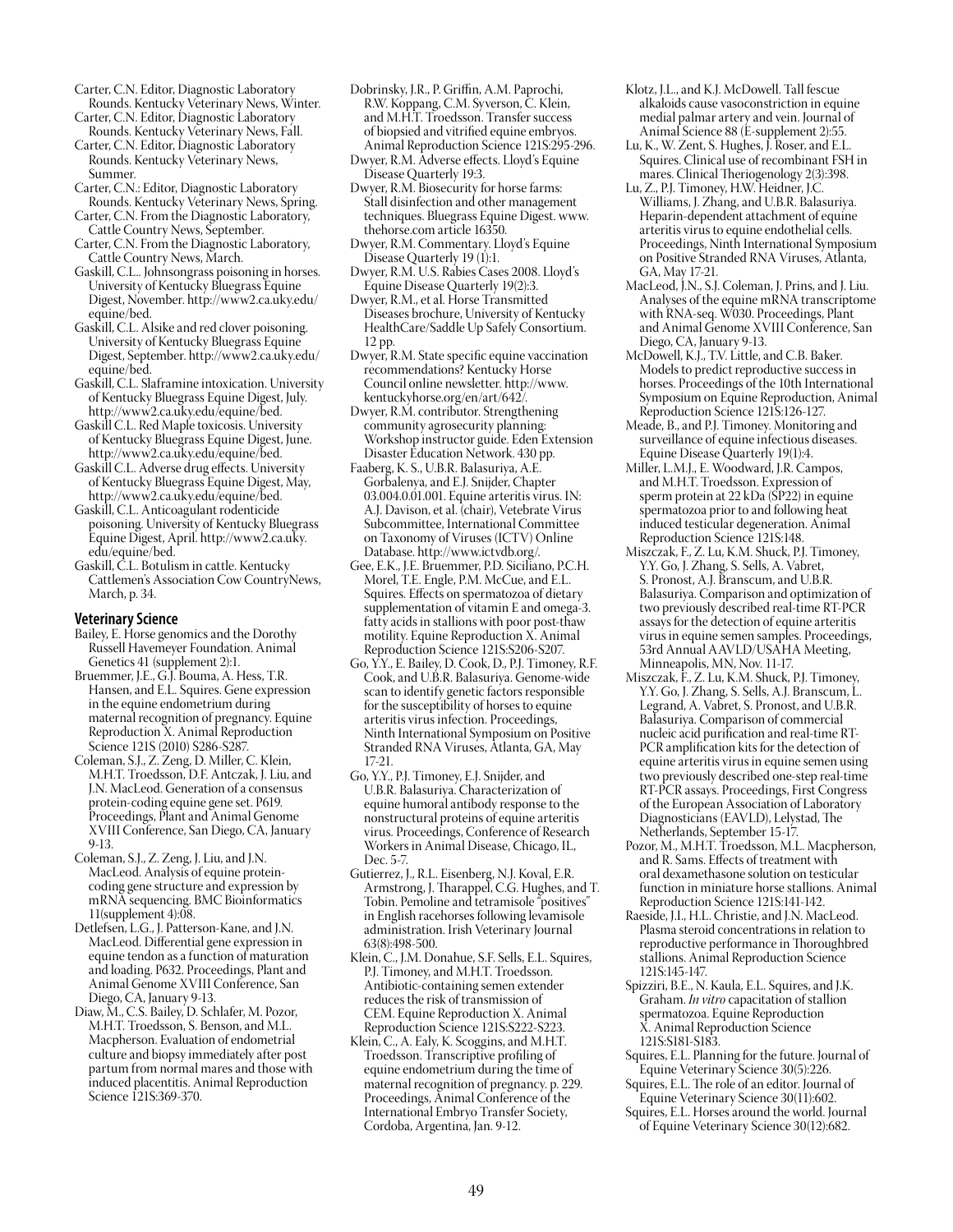- Squires, E.L. Welcome to JEVS—2010! Journal of Equine Veterinary Science 30(1):2.
- Squires, E.L. Second AAEP Foundation Equine Laminitis Research Workshop. Journal of Equine Veterinary Science 30(2):72.
- Squires, E.L. The big one. Journal of Equine Veterinary Science 30(4):170.
- Squires, E.L. Editorial—New look for JEVS. Journal of Equine Veterinary Science 26(10):434.
- Squires, E.L. World Equestrian Games: A one-time opportunity. Journal of Equine Veterinary Science 30(10):532.
- Timoney, P.J. Globalisation of trade and the increased risk of spread of equine diseases. Irish Veterinary Journal 63:210-212.
- Troedsson, M.H.T. Sperm transport, elimination and endometritis. Clinical Theriogenology 2(3):320-325.
- Troedsson, M.H.T. Management of the problem mare: Uterine issues. pp. 10-15, Proceedings, Equine Reproduction Conference for Veterinarians: Current Topics on Broodmare Management, Columbus, OH, Feb. 6-7.
- Troedsson, M.H.T., A. Doty, M.L. Macpherson, M.C. Connor, J.P. Verstegen, M.A. Pozor, and W.C. Buhi. CRISP-3 in equine seminal plasma is involved in selective uterine sperm transport. Animal Reproduction Science 121S:192-193.
- Troedsson, M.H.T., A. Doty, K. Scoggin, and W.C. Buhi. Sperm transport and elimination from the mares' reproductive tract. Pferdeheilkunde 26(1):25-28.
- Wang, K., D. Singh, Z. Zeng, S.J. Coleman, H. Xiaping, P. Mieczkowski, C.M. Perou, J.N. MacLeod, D.Y. Chiang, J.F. Prins, and J. Liu. MapSplice: mapping RNA-seq reads for splice discovery. p. 54. The Biology of Genomes, Cold Spring Harbor Laboratory, Cold Spring Harbor, NY, May 11-15.
- Zhang, J., Y.Y. Go, Z. Lu, B.J. Meade, P.J. Timoney, and U.B.R. Balasuriya. Development and characterization of an infectious cDNA clone of the modified live virus vaccine strain of equine arteritis virus and its potential as a vaccine vector. Proceedings, Ninth International Symposium on Positive Stranded RNA Viruses, Atlanta, GA, May 17-21.

# **Graduate Degrees**

*Degrees listed are from the 2010 Spring Semester, 2010 Second Summer Session, and 2010 Fall Semester.*

# Ph.D. Dissertations

### *Agricultural Economics*

- *Iswariyadi, Arief*. Multi-stage game analyses: An application to the oligopolistic Japanese beef market.
- *Shockley, Jordan Murphy*. Whole farm modeling of precision agriculture technologies.
- *Subramaniam, Vijayaratnam*. Agricultural intersectoral linkages and their contribution to economic development.

### *Animal and Food Sciences*

*Xue, Yan.* The role of glutamate transport and metabolism in two chronic syndromes of ruminants: Metabolic acidosis and fescue toxicosis.

# *Biosystems and Agricultural Engineering*

- *Maia, Guilherme Del Nero.* Ammonia biofiltration and nitrous oxide generation as affected by media moisture content.
- *Palanisamy, Bakkiyalakshmi.* Streamflow prediction using GIS for the Kentucky River basin.
- *Torrealba, Sebastian.* A continuous mathematical model of the one-dimensional sedimentation process of flocculated sediment particles.

### *Entomology*

- *Boring, Andy.* Revision of the braconid subfamily Euphorinae and examination of the female reproductive system within Hymenoptera for useful characters in phylogenetic reconstruction.
- *Dodd, Luke.* Disturbance affects insect prey and bat activity in deciduous forests.
- *Hammons, Derrick.* Insect-plant relationships and sustainable management of *Popillia japonica* and *Cotinis nitida* in vineyards.
- *Redmond, Carl.* Natural enemies and site characteristics affecting distribution and abundance of native and invasive white grubs on golf courses.

# *Family Studies*

- *Blevins, Stephanie S.* Program evaluation: A study of the impact of a workforce preparation program.
- *Gillen, Martie L.* Women's alternative retirement transition stages: Social Security retirement benefits and employment status.

*Hunter, Jennifer L.* An analysis of household economic activities during a period of economic recession.

*Koech, Alice C.* Marriage attitudes of poor and nonpoor women in Kentucky.

### *Horticulture*

- *Finneseth, Cynthia.* Evaluation and enhancement of seed lot quality in eastern
- gamagrass (*Tripsacum dactyloides*). *Fulcher, Amy.* Modeling water use in nursery crops.

# *Plant and Soil Sciences*

- *Alvarado, Soraya P.* Characterization of soil carbon stabilization in long-term rowcropped agro-ecosystems.
- *Chakrabarti, Manohar*. Evolutionary perspective of nicotine to nornicotine conversion, its regulation and characterization of EIN2 mediated ethylene signaling in tobacco.
- *Johnson, Jennifer M.* Grazing evaluation of a novel endophyte tall fescue developed for the upper transition zone.
- *Rienzi, Eduardo A.* Effect of low and high kinetic energy wetting on quality of sediment produced by interrill erosion.
- *Ritchey, Edwin L.* The influence of subsurface tillage on yield and compaction in burley tobacco.

### *Plant Pathology*

*Xia, Ye.* The role of cuticle, fatty acids and lipid signaling in plant defense.

### *Veterinary Science*

*Miller, Lynda.* Characterization of sperm protein at 22 kDa (SP22) in the stallion reproductive tract.

*Klein, Claudia.* Embryo-maternal communication during early pregnancy in the horse—A transcriptional approach*.*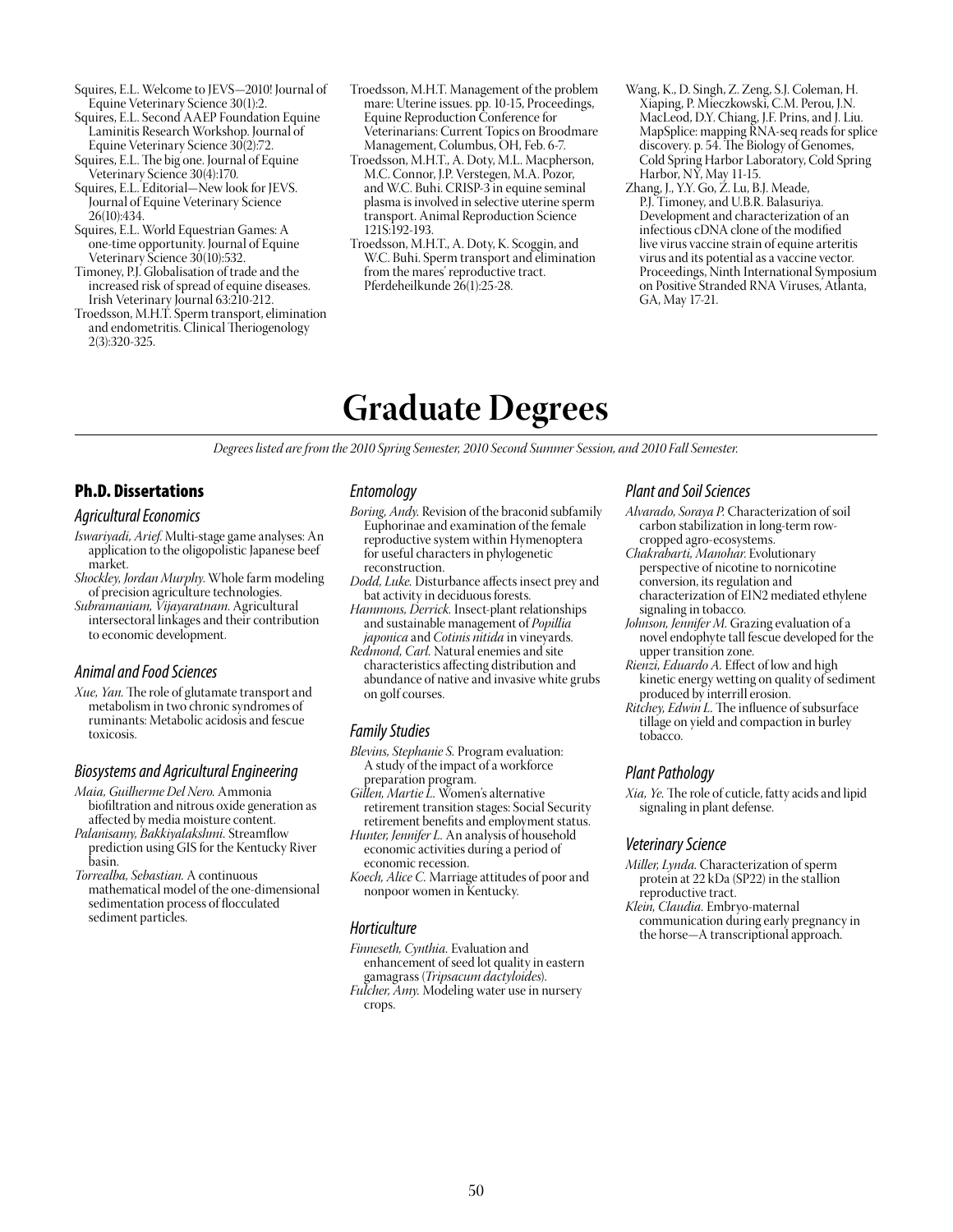# M.S. Theses

### *Agricultural Economics*

*Tran, Chinh Cong.* Public policy instruments for risk management of highly pathogenic avian influenza (HPAI) H5N1 in Vietnam.

*In addition, one non-thesis master's degree was awarded in calendar 2010.*

### *Animal and Food Sciences*

*Ballou, Anne Lael*. Effects of diet, phlorizin, and phloretin on glucose absorption from the small intestine of steers.

- *Brock, Kristin.* Influence of bacteria, temperature and time on raw milk component testing.
- *Conway, Charlotte Elizabeth.* The effects of graded arginine levels on nitrogen metabolism in the lean adult dog.
- *Delles, Rebecca.* The influence of protein oxidation on the water-binding properties of pork muscle packaged in low, normal and high-oxygen atmospheres.
- *Hung, I-Fen.* Influences of supplementing a mannan oligosaccharide containing product to pig diets on sow and weanling pig performance.
- *McClelland, Kaitlyn Margaret.* Effects of corn distillers dried grains with solubles (DDGS) on quality traits of pork.
- *Ulery, Miranda.* Methods of restoring carcass firmness and other post-harvest traits in finishing pigs fed a high level of distiller's dried grains with solubles.

### *Biosystems and Agricultural Engineering*

- *Atkinson Stone, Tracy.* Hydrologic and water quality performance of a weep berm-grass filter system for runoff from stockpiled horse muck: A preliminary study.
- *Brockman, Roseann.* Hydraulic geometry relationships and regional curves for the inner and outer bluegrass regions of Kentucky.

### *Community and Leadership Development*

- *Yasuda, Atsuko.* Building social capital through a virtual community among Japanese wives overseas: A case of Tenkintsuma.
- *Carrington, Amy.* Exploring arts organizations as a catalyst for community development.
- *Anderson, Mathew.* Stressors identified by agricultural student teachers.

*Dunn, Jamie Parriski.* Collegiate fit: Students' perceptions of retention efforts in the College of Agriculture at the University of Kentucky.

*In addition, three non-thesis master's degrees were awarded in calendar 2010.*

### *Entomology*

- *Clark, Joshua.* Using remotely sensed data to map an exotic invader: The hemlock woolly adelgid and eastern hemlock in Kentucky.
- *Eskelson, Mike.* Trophic linkages between carabid beetles and slugs in strawberry agroecosystems.
- *Johansen, Kacie.* Creating keys to the subfamilies of Braconidae.
- *Mallis, Rachael.* Spiders in eastern hemlock: Potential predators of an exotic invasive?
- *Minter, Logan.* Mesoscale spatial and temporal distribution of *Lutzomyia* spp. (Diptera : Psychodidae) in deciduous habitats of the eastern United States.
- *Thomas, Anna.* Impact of dietary diversification on invasive slugs and biological control with notes on slug species of Kentucky.

### *Family Studies*

- *Dougherty, S.* Exploring the relationship between foster parents and foster agencies.
- *Durbin, Jessica R.* Parental demandingness, control, and involvement: Predictors of female career decisions and marital attitudes.
- *Garrett, Nicole D*. Same baby, different time: A description of the transition to parenthood in graduate school.
- *Perry, Martha S.* Face to face versus computermediated communication: Couples satisfaction and experience across conditions.
- *Strickler, Brooke L.* Defining infidelity: Attitudes, behaviors, and attributions.
- *Sutter, Julianne V.* Assessing impact of affect recognition on therapeutic relationship.

### *Forestry*

- *Augustine, Benjamin.* GPS bias in resource selection studies: A case study using black bears in Southeastern Kentucky.
- *Brinks, Joshua.* Two year response of a woody biofuel plantation to intensive management on a reclaimed surface mine in Eastern Kentucky.
- *Hast, John.* Genetic diversity, structure, and recolonization patterns of black bears in Eastern Kentucky.
- *Liang, Yu.* Exotic invasive plants in Kentucky.
- *Mastin, Courtney.* Preliminary evaluation of stream restoration and passive treatment technologies for the improvement of water quality on a surface mine in Eastern Kentucky.
- *Shouse, Michael.* Mapping and modeling select invasive exotic plants in an urban forest context.

### *Merchandising, Apparel, and Textiles*

- *Brantley, Aquiashala.* A quantitative study of females: ethnicity and its influence on body image, thin-internalization and social comparisons.
- *Evans, Laura.* The effects of celebrity endorsers on the purchasing intentions of teens.
- *Maloney, Jennifer.* Consumer willingness to purchase organic products: Application of the theory of planned behavior.
- *Solka, Anna.* The influence of gender and culture on Generation Y consumer decision making styles.

| l Graduate Enrollment                             |              |              |                  |        |        |                          |      |      |                |
|---------------------------------------------------|--------------|--------------|------------------|--------|--------|--------------------------|------|------|----------------|
|                                                   | Master's     |              | <b>Doctorate</b> |        |        | Total                    |      | Net  |                |
|                                                   | 2009         | 2010         | <b>Net</b>       | 2009   | 2010   | Net                      | 2009 | 2010 | Change         |
| Agricultural Economics                            | 19           | 24           | 5                | 20     | 23     | 3                        | 39   | 47   | 8              |
| Animal and Food Sciences                          | 21           | 24           | 3                | 25     | 28     | 3                        | 46   | 52   | 6              |
| Biosystems and Agricultural Engineering           | 18           | 18           | 0                | 11     | 10     | $-1$                     | 29   | 28   | -1             |
| Entomology                                        | 11           | 6            | $-5$             | 26     | 23     | $-3$                     | 37   | 29   | -8             |
| Family Studies                                    | 21           | 20           | $-1$             | 18     | 19     |                          | 39   | 39   | $\mathbf{0}$   |
| Forestry                                          | 14           | 16           | 2                | $\ast$ | $\ast$ | $\overline{\phantom{0}}$ | 14   | 16   | $\overline{2}$ |
| Merchandising, Apparel & Textiles                 | $11***$      | 11           | 0                | $\ast$ | $\ast$ |                          | 11   | 11   | $\mathbf 0$    |
| Nutrition and Food Science                        | 29           | 24           | $-5$             | $\ast$ | $\ast$ | $\overline{\phantom{0}}$ | 29   | 24   | $-5$           |
| Plant and Soil Sciences/Horticulture              | 20           | 23           | 3                | 42     | 43     |                          | 62   | 66   | 4              |
| Plant Pathology                                   | $\mathbf{0}$ | $\mathbf{0}$ | 0                | 25     | 20     | -5                       | 25   | 20   | $-5$           |
| Career, Technology and Leadership Educa-<br>ltion | 35           | 35           | $\mathbf{0}$     | $\ast$ | $\ast$ |                          | 35   | 35   | $\Omega$       |
| Veterinary Science                                | 7            | 10           | 3                | 21     | 21     | $\Omega$                 | 28   | 31   | 3              |
| <b>Grand Totals</b>                               |              |              |                  |        |        |                          | 394  | 398  | 4              |

**Note:** Data are from the UK Office of Institutional Research, Planning, and Effectiveness (http://www.uky.edu/IRPE/student.html).

\*Degree type not offered.

\*\*Total not combined with Interior Design, Merchandising, and Textiles beginning in 2008.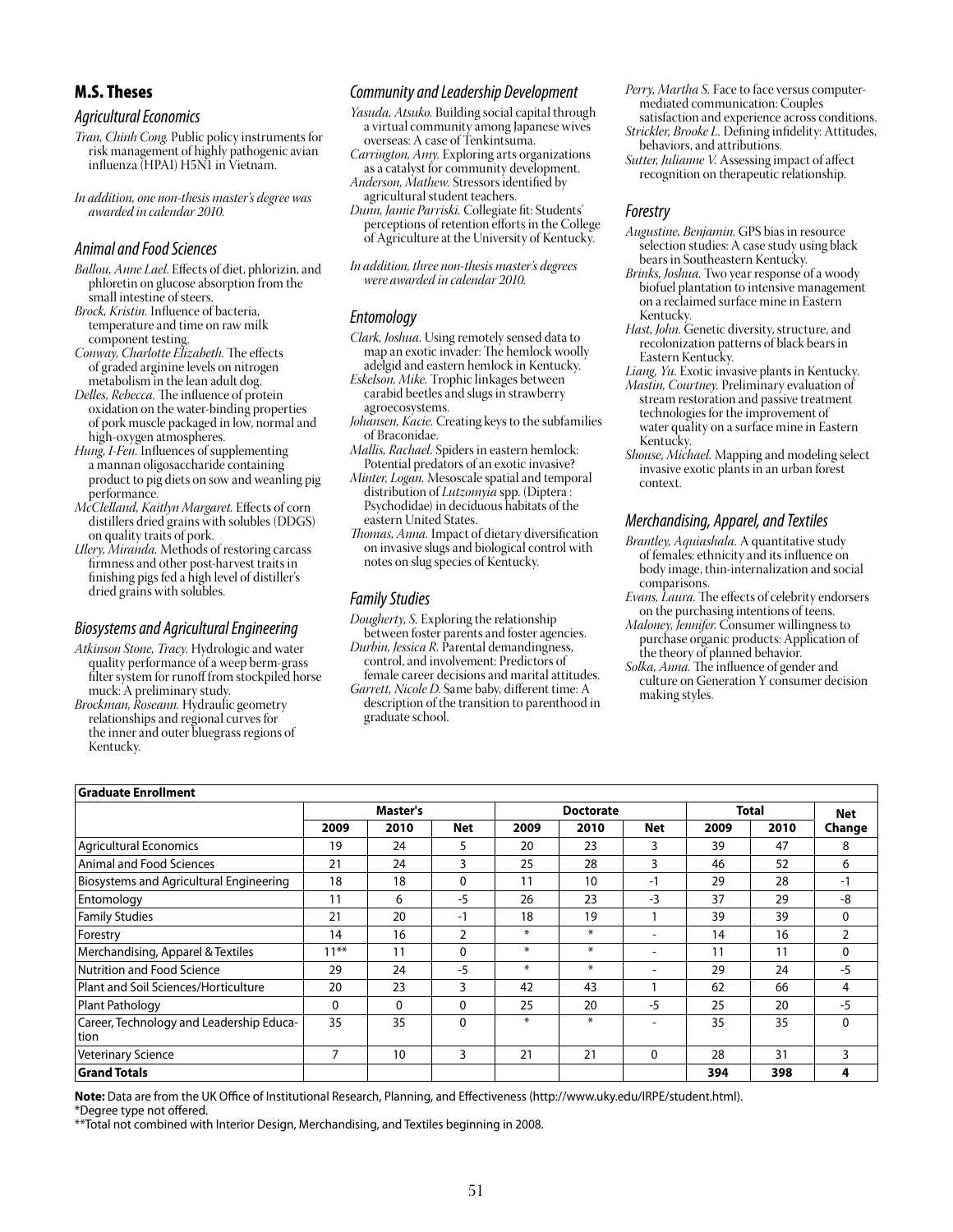### *Nutrition and Food Science*

*Beyette, Rachel A.* The characterization and calculation of diet quality for a low-income population in Quito, Ecuador.

*Hines, Danita.* Vegetarians and vegans in Kentucky.

- *Lee, Eunkyung.* Impact of a 16-week behavioral weight-loss program on dietary and physical activity changes.
- *Marshall, Elizabeth.* Examining the relationship between weight, food insecurity, food stamps, and perceived diet quality in school-aged children.
- *Peterson, Julie.* The resting metabolic rate of the frail, institutionalized elderly in Kentucky.
- *Small, Sarah.* Dietitians' use and perceptions of nutrition screening tools for the older adult.
- *Willet, Elizabeth.* Improved risk communication through assessment of Kentucky citizens' perception of environmental pollutants, health and nutrition behavior.

### *Plant and Soil Sciences*

- *Banerjee, Sagarika.* Effects of livestock antibiotics on nitrification, denitrification and microbial community composition in soils along a topographic gradient.
- *Brosi, Glade B.* The response of tall fescue and its fungal endophyte to climate change.
- *Edwards, Meghan E.* Spiny amaranth control and aminopyralid persistence in Kentucky pastures.
- *Martin, Amanda.* The effects of potassium fertilizer addition on soil test potassium levels in Kentucky soils.
- *Jordan, Daniel L.* Impact of high input production practices on soybean yield.
- *O'Daniel, Stephen.* Optimizing the cropload potential of 'Traminette' in Kentucky.
- *Schwer, Donald R.* Chromium, copper, and arsenic concentration and speciation in soil adjacent to chromated copper arsenate (CCA) treated lumber along a topohydrosequence.
- *Suarez, Alfonso L.* Cover crops and tillage systems for organic corn production in Kentucky.
- *Walton, Riley J.* The contribution of poultry litter to soil water retention in no-till soils.

### *Veterinary Science*

- *Detlefsen, Lauren.* Differential gene expression in equine tendon as a function of maturation and loading.
- *Vanderman, Kadie.* Brother of CDO expression in articular cartilage.

# **Financial Statement**

### Statement of Current General Fund Income and Expenditures

*Fiscal Year 2010*

| Income                     |              |
|----------------------------|--------------|
| Federal Funds              |              |
| Hatch                      | \$3,663,982  |
| <b>Hatch Multi-State</b>   | 837,057      |
| McIntire-Stennis           | 445,602      |
| Animal Health              | 45,308       |
| <b>Total Federal Funds</b> | \$4,991,949  |
| State Funds                |              |
| <b>Total State Funds</b>   | \$28,301,391 |
| <b>Total Funds</b>         | \$33,293,340 |

| <b>Expenditures</b>             | Federal   | <b>State</b> | <b>Total</b> |
|---------------------------------|-----------|--------------|--------------|
| <b>Personal Services</b>        | 4,406,537 | 22,828,393   | 27,234,931   |
| <b>Travel</b>                   | 104,333   | 459,884      | 564,218      |
| <b>Other Operating Expenses</b> | 377,332   | 4,535,537    | 4,912,868    |
| Equipment                       | 103,747   | 477,576      | 581,323      |
| <b>Total Expenditures</b>       | 4,991,949 | 28,301,391   | 33,293,340   |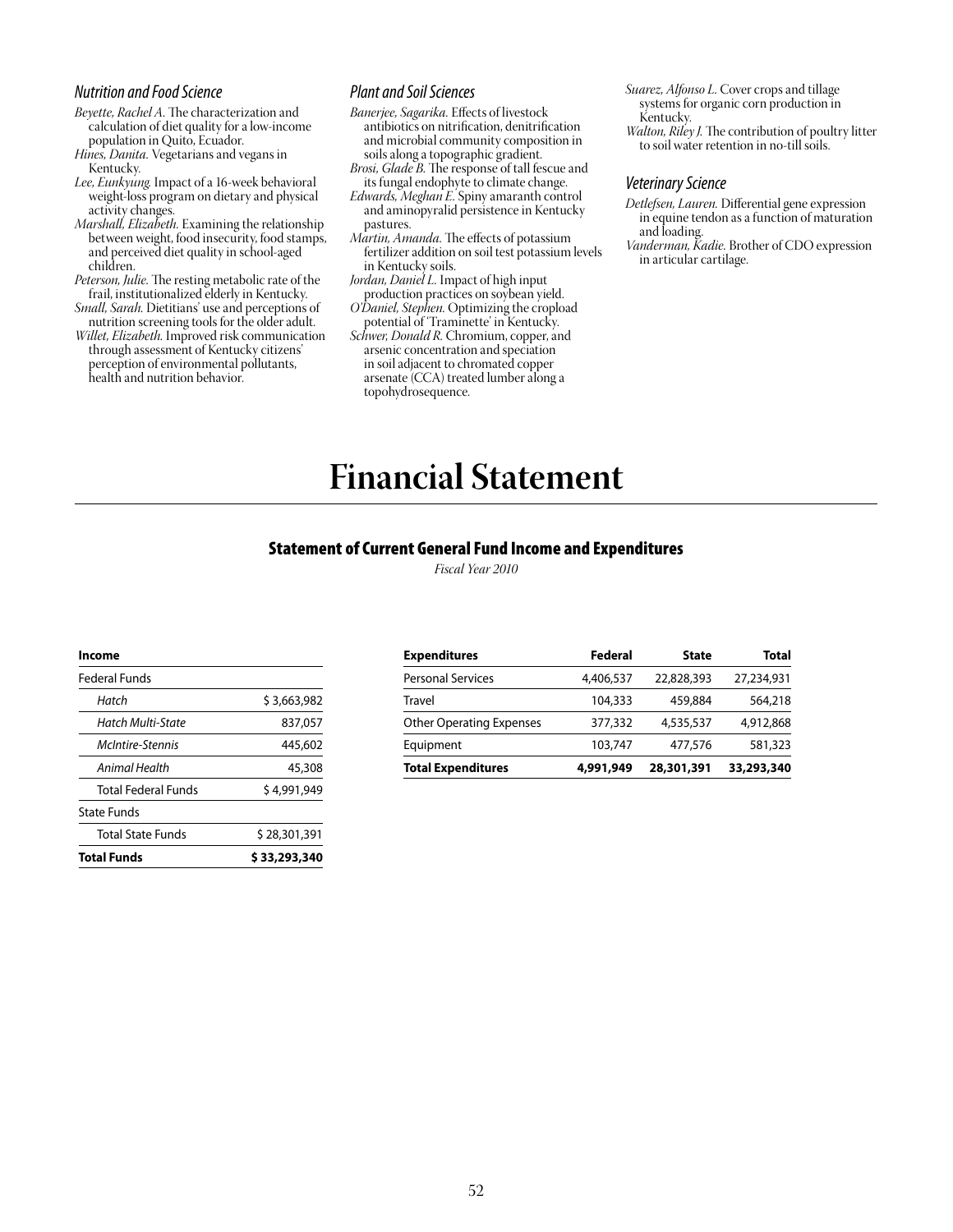# University of Kentucky Board of Trustees 2010

*Edward Britt Brockman, Chairperson Penelope A. Brown Jo Hern Curris Dermontti F. Dawson William Stamps Farish, Jr. Oliver Keith Gannon Carol Martin "Bill" Gatton Pamela T. May, Secretary Billy Joe Miles Terry Mobley Sandy Bugie Patterson Erwin Roberts Charles R. Sachatello C. Frank Shoop James W. Stuckert, Vice Chair Barbara Young*

*Faculty Members: Everett McCorvey and Joe Peek*

> *Staff Member: Sheila Brothers*

*Student Member: Ryan M. Smith*

# Agricultural Experiment Station

### *Administration*

*Lee T. Todd Jr., President Kumble R. Subbaswamy, Provost M. Scott Smith, Dean Angela S. Martin, Vice President of Financial Operations and Treasurer Nancy M. Cox, Associate Dean for Research and Director Lisa Collins, Assistant Dean for Academic Administration Stephen R. Workman, Assistant Dean for Research and Associate Director Lesley D. Oliver, Assistant Director James D. Lawson, Senior Assistant Dean and Chief Business Officer Robert Brashear, Assistant Dean for Facilities Management*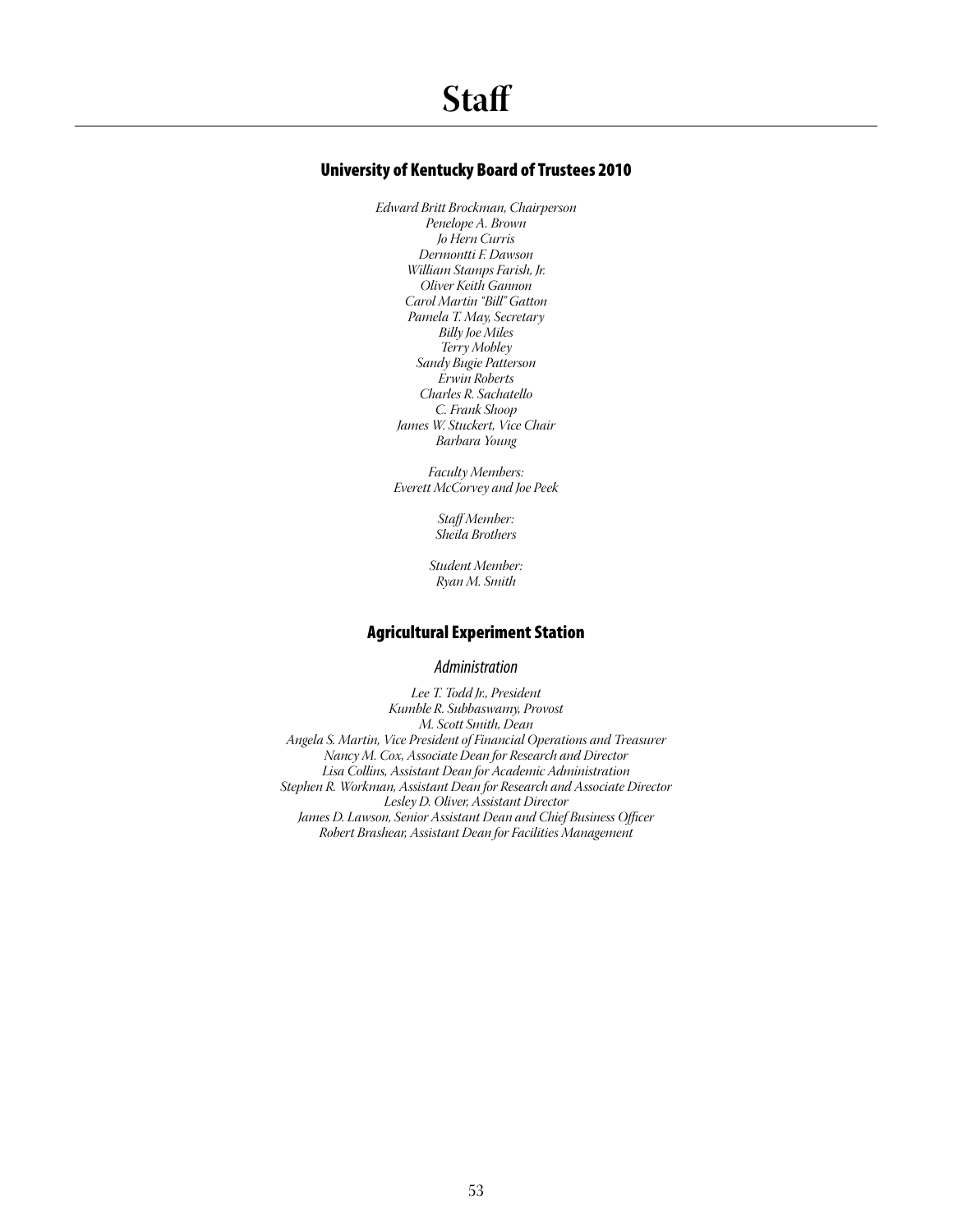# **Departments**

*Following are departmental faculty and leadership lists for calendar year 2010. (R) denotes Experiment Station appointment.*

# Agricultural Communications

*Skillman, L.M.,* Director

# Agricultural Economics

*Robbins, L.W.,* Professor and Chair (R) *Brown, R.,* Senior Lecturer *Dasgupta, S.,* Adjunct Assistant Professor *Davis, A.,* Associate Extension Professor *Debertin, D.L.,* Professor (R) *Dillon, C.,* Professor (R) *Freshwater, D.,* Professor (R) *Gorton, W.T.,* Adjunct Assistant Professor *Halich, G.,* Assistant Extension Professor *Hu, W.,* Associate Professor (R) *Infanger, C.L.,* Extension Professor *Isaacs, S.,* Extension Professor *Jones, L.D.,* Extension Professor (R) *Katchova, A.,* Assistant Professor (R) *Maynard, L.,* Professor (R) *Meyer, A.L.,* Extension Professor *Pagoulatos, A.,* Professor (R) *Pushkarskaya, H.N.,* Assistant Professor (R) *Reed, M.R.,* Professor (R) *Saghaian, S.,* Associate Professor (R) *Schieffer, J.K.,* Assistant Professor (R) *Simon, M.F.,* Adjunct Assistant Professor *Skees, J.R.,* Professor (R) *Snell, W.M.,* Extension Professor *Stowe, C.J.,* Assistant Professor (R) *Trimble, R.L.,* Extension Professor *Walters, C.,* Assistant Extension Professor *Williamson, L.,* Extension Professor *Woods, T.,* Extension Professor

### Animal and Food Sciences

*Harmon, R.J.,* Professor and Chair (R) *Aaron, D.K.,* Professor (R) *Aiken, G.E.,* Adjunct Associate Professor *Amaral-Phillips, D.M.,* Extension Professor *Anderson, L.H.,* Associate Extension Professor *Andries, K.M.,* Adjunct Assistant Professor *Bewley, J.M.,* Assistant Extension Professor *Boatright, W.L.,* Professor (R) *Boling, J.A.,* Professor (R) *Bullock, K.D.,* Extension Professor *Burris, R.,* Extension Professor *Cantor, A.H.,* Associate Professor (R) *Camargo, F.C.,* Assistant Extension Professor *Coffey, R.D.,* Extension Professor *Coleman, R.J.,* Associate Extension Professor *Cox, N.M.,* Associate Dean for Research *Cromwell, G.L.,* Professor (R) *Dawson, K.A.,* Adjunct Professor *Edgerton, L.A.,* Associate Professor (R) *Ely, D.G.,* Professor (R) *Flythe, M.D.,* Adjunct Assistant Professor *Harmon, D.L.,* Professor (R) *Heersche Jr., G.,* Extension Professor *Hennig, B.,* Professor (R) *Hicks, C.L.,* Professor (R)

*Klotz, J.L.,* Adjunct Assistant Professor *LaBonty, E.A.,* Lecturer *Lawrence, L.M.,* Professor (R) *Lehmkhuler, J.W.,* Assistant Extension Professor *Lindemann, M.D.,* Professor (R) *Matthews, J.C.,* Associate Professor (R) *McAllister, A.J.,* Extension Professor *McLeod, K.R.,* Associate Professor (R) *Newman, M.C.,* Associate Professor (R) *O'Leary, J.,* Extension Associate Professor *Pescatore, A.J.,* Extension Professor *Pierce, J.L.,* Adjunct Assistant Professor *Rentfrow, G.K.,* Assistant Extension Professor *Rossano, M.G.,* Assistant Professor (R) *Silvia, W.J.,* Professor (R) *Strickland, J.R.,* Adjunct Associate Professor *Strobel, H.J.,* Adjunct Associate Professor *Suman, S.P.,* Assistant Professor (R) *Thrift, F.A.,* Professor (R) *Tidwell, J.,* Adjunct Assistant Professor *Tricarico, J.M.,* Adjunct Assistant Professor *Urschel, K.L.,* Assistant Professor (R) *Vanzant, E.S.,* Associate Professor (R) *Wang, C.,* Adjunct Assistant Professor *Webster, C.D.,* Adjunct Assistant Professor *Xiong, Y.,* Professor (R)

# Biosystems and Agricultural Engineering

*Shearer, S.A.,* Professor and Chair (R) *Agouridis, Carmen T.,* Assistant Professor (R) *Byers, M.E.,* Adjunct Assistant Professor (R) *Castillo, M.,* Adjunct Associate Professor (R) *Colliver, D.G.,* Associate Professor (R) *Crofcheck, C.L.,* Assistant Professor (R) *Edwards, D.R.,* Professor (R) *Gates, R.S.,* Adjunct Professor (R) *McNeill, S.G.,* Associate Extension Professor *Montross, M.D.,* Associate Professor (R) *Nokes, S.E.,* Professor (R) *Overhults, D.G.,* Associate Extension Professor *Payne, F.A.,* Professor (R) *Purschwitz, M.A.,* Extension Professor (R) *Stombaugh, T.D.,* Associate Extension Professor (R) *Taraba, J.L.,* Extension Professor (R) *Walker, S.P.,* Assistant Professor (R) *Warner, R.C.,* Extension Professor (R) *Webb, E.G.,* Adjunct Assistant Professor (R) *Wells, L.G.,* Professor (R) *Wheeler, E.F.,* Adjunct Associate Professor (R) *Wilhoit, J.H.,* Associate Extension Professor

### Community and Leadership Development

*Hansen, G.,* Extension Professor and Chair (R) *Dyk, P.,* Associate Professor (R) *Epps, R.,* Assistant Professor (R) *Garkovich, L.,* Professor *Hains, B.,* Assistant Professor (R)

*Harris, R.,* Associate Professor (R) *Hustedde, R.,* Extension Professor *Jones, K.,* Associate Extension Professor *Kitchel, T.,* Assistant Professor (R) *Maurer, R.,* Extension Professor *Nah, S.,* Assistant Professor (R) *Ricketts, K.,* Assistant Extension Professor *Tanaka, K.,* Associate Professor (R) *Vincent, S.,* Lecturer (R) *Weckman, R.,* Associate Professor (R) *Witham, D.,* Professor *Zimmerman, J.,* Associate Extension Professor  $(R)$ 

### Entomology

*Obrycki, J.J.,* Professor and Chair (R) *Bessin, R.T.,* Extension Professor *Brown, G.C.,* Professor (R) *Dobson, S.L.,* Professor (R) *Fox, C.W.,* Professor (R) *Harwood, J.D.,* Assistant Professor (R) *Haynes, K.F.,* Professor (R) *Johnson, D.W.,* Extension Professor *Palli, S.R.,* Professor (R) *Potter, D.A.,* Professor (R) *Potter, M.F.,* Extension Professor *Rieske-Kinney, L.K.,* Professor (R) *Sedlacek, J.D.,* Assistant Adjunct Professor *Sharkey, M.J.,* Professor (R) *Townsend, L.H.,* Extension Professor *Webb, B.A.,* Professor (R) *Webster, T.C.,* Assistant Adjunct Professor *White, J.A.,* Assistant Professor (R) *Yeargan, K.V.,* Professor (R) *Xuguo, Z.,* Assistant Professor (R)

# Environmental and Natural Resource Initiative

*Workman, S.R.,* Director (R) *Hanley, C.,* Director of Education and Communications

### Equine Initiative

*MacLeod, J.,* Director and Dickson Professor of Equine Science and Management (R) *Coleman, R.,* Associate Director for Undergraduate Education in Equine Science and Management *Wiemers, H.,* Communications Director

### Family Studies

*Werner-Wilson, R.J.,* Professor and Chair (R) *Brock, G.W.,* Professor Emeritus *Flashman, R.,* Extension Professor *Haleman, D.,* Lecturer *Hans, J.,* Associate Professor (R) *Heath, C.J.,* Professor (R) *Hosier, A.,* Assistant Extension Professor *Hunter, Jennifer L.,* Assistant Extension Professor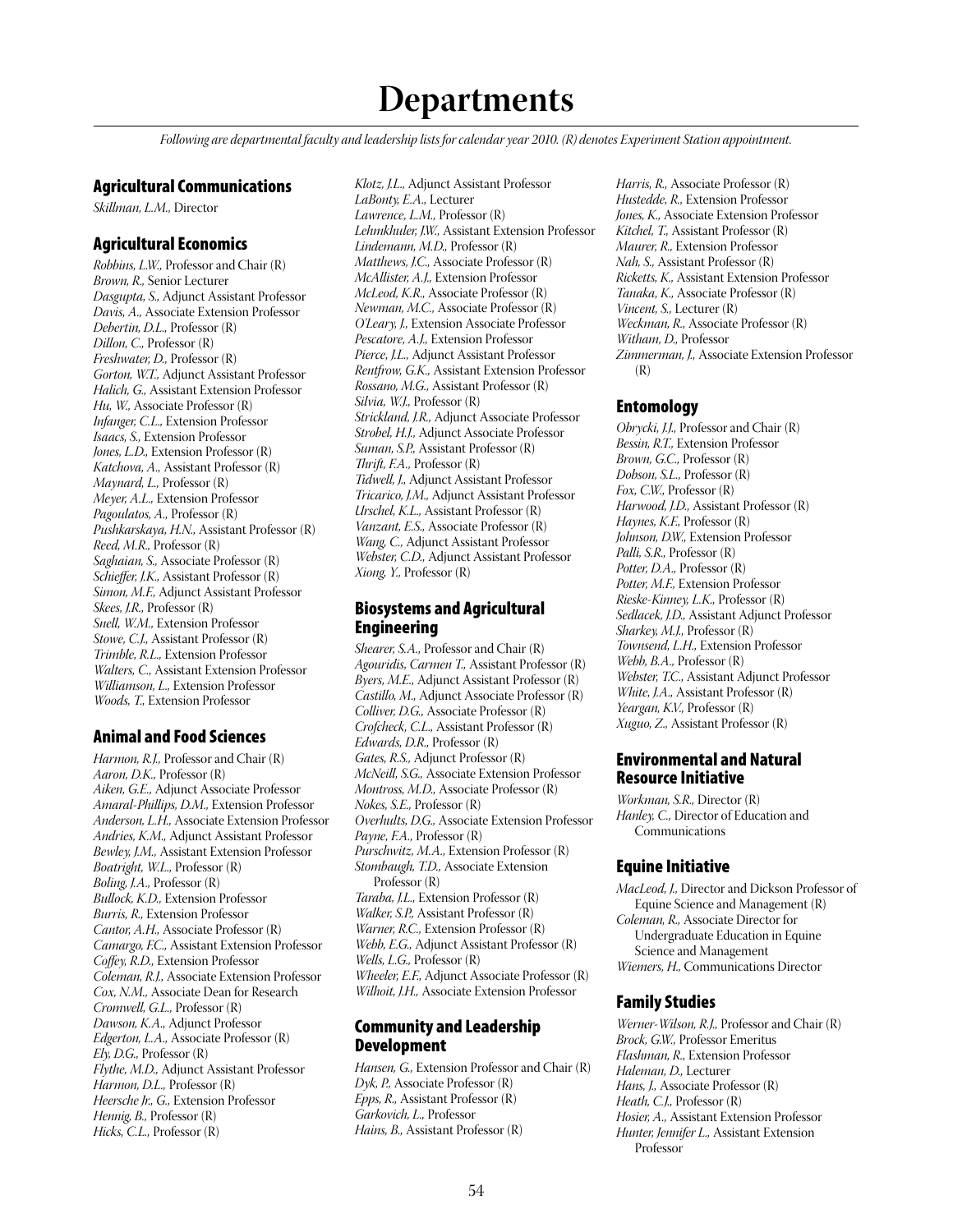*Kim, H.,* Associate Professor (R) *Parker, T.S.,* Assistant Professor (R) *Smith, D.R.,* Associate Professor and Director of Undergraduate Studies *Vail, A.,* Professor, Director of the School of Human Environmental Sciences, and Assistant Director of Family and Consumer

Sciences Extension (R) *Werner-Wilson, T.A.,* Lecturer, Director of the UK Family Center

*Wood, N.,* Assistant Professor (R)

# Forestry

*Baker, T.T.,* Professor and Chair *Arthur, M.A.,* Professor (R) *Barnes, T.G.,* Extension Professor *Barton, C.D.,* Associate Professor (R) *Conners, T.E.,* Associate Extension Professor *Cox, J.J.,* Adjunct Assistant Professor *Fei, S.,* Assistant Professor (R) *Gassette, J.W.,* Adjunct Assistant Professor *Hill, D.H.,* Extension Professor *Kalisz, P.J.,* Associate Professor *Lacki, M.J.,* Professor (R) *Lhotka, J.M.,* Assistant Professor (R) *Ringe, J.M.,* Professor *Stainback, G.A.,* Assistant Professor (R) *Stringer, J.W.,* Extension Professor *Wagner, D.B.,* Associate Professor

# **Horticulture**

*Houtz, R.L.,* Professor and Chair (R) *Antonious, G.,* Adjunct Assistant Professor *Archbold, D.D.,* Professor (R) *Bomford, M.,* Adjunct Assistant Professor *Cappiello, P.,* Adjunct Assistant Professor *Coolong, T.W.,* Assistant Extension Professor *DeBolt, S.,* Assistant Professor (R) *Downie, A.B.,* Associate Professor (R) *Dunwell, W.C.,* Extension Professor *Durham, R.E.,* Extension Professor *Fountain, W.M.,* Extension Professor *Geneve, R.L.,* Professor (R) *Ingram, D.L.,* Extension Professor *Jacobsen, K.L.,* Lecturer *Pomper, K.,* Adjunct Associate Professor *Rowell, A.B.,* Adjunct Professor *Schnelle, R.A.,* Assistant Extension Professor *Snyder, J.C.,* Associate Professor (R) *Strang, J.G.,* Extension Professor *Williams, M.A.,* Associate Professor (R)

### Kentucky Tobacco Research and Education Center

*Davies, H.M.,* Director *Chambers, O.D.,* Biotechnology Relations Director *Maiti, I.B.,* Scientist III *Zaitlin, D.,* Scientist III

### Landscape Architecture

*Crankshaw, N.M.,* Professor and Chair *Fields, L.,* Assistant Professor *Hargrove, R.A.,* Assistant Professor *Lee, B.D.,* Associate Professor *Nieman, T.J.,* Professor (R) *Schach, H.,* Professor

### Merchandising, Apparel, and Textiles

*Addo, K.,* Associate Professor and Interim Chair *Brown, D.O.,* Associate Professor *Easter, E.P.,* Professor *Jackson, V.P.,* Associate Professor *Joshi, P.R.,* Lecturer *Lee, M.-Y,*, Assistant Professor *Michelman, S.O.,* Associate Professor *Spillman, K.M.,* Associate Professor *Swanson, J.R.,* Assistant Professor *Wesley, S.C.,* Assistant Professor

# National eXtension Initiative

*Wood, C.H.,* Associate Director

# Nutrition and Food Science

*Kurzynske, J.S.,* Professor and Chair *Adams, I.K.,* Assistant Extension Professor *Addo, K.,* Associate Professor (R) *Bastin, S.B.,* Extension Professor *Cook-Newell, M.,* Lecturer *Forsythe, H.W.,* Associate Professor (R) *Gaetke, L.,* Professor (R) *Ham, S.,* Associate Professor (R) *Perry, S.D.,* Lecturer *Stephenson, T.J.,* Lecturer *Tietyen Mullins, J.,* Associate Extension Professor *Webber, K.,* Assistant Professor (R)

### Plant and Soil Sciences

*Pfeiffer, T.W.,* Professor and Chair (R) *Aiken, G.E.,* Adjunct Professor *Bailey, W.A.,* Extension Associate Professor (R) *+Baskin, C.C.,* Professor (R) *Barrett, M.,* Professor (R) *Bertsch, P.M.,* Professor (R) *Chappell, J.,* Professor (R) *Coyne, M.S.,* Professor (R) *D'Angelo, E.M.,* Associate Professor (R) *Davies, H.M.,* Professor (R) *Dinkins, R.D.,* Adjunct Assistant Professor (R) *Ditsch, D.C.,* Extension Professor *Dougherty, C.T.,* Professor (R) *Egli, D.B.,* Professor (R) *Grabau, L.J.,* Professor (R) *Green, J.D.,* Extension Professor *Grove, J.H.,* Professor (R) *Hildebrand, D.F.,* Professor (R) *Hunt, A.G.,* Professor (R) *Kabengi, N.,* Assistant Professor (R) *Kagan, I.A.,* Adjunct Assistant Professor *Karathanasis, A.D.,* Professor (R) *Lee, B.D.,* Extension Associate Professor

*Lee, C.D.,* Extension Associate Professor (R) *Martin, J.R.,* Extension Professor *Matocha, C.J.,* Associate Professor (R) *McCulley, R.L.,* Assistant Professor (R) *McNear, D.H.,* Assistant Professor (R) *Miller, R.D.,* Professor (R) *Moe, L.A.,* Assistant Professor (R) *Mueller, T.G.,* Associate Professor (R) *Murdock, L.W.,* Extension Professor *Pearce, R.C.,* Extension Associate Professor *Perry, S.E.,* Associate Professor (R) *Phillips, T.D.,* Associate Professor (R) *Ritchey, E.L.,* Extension Assistant Professor *Schwab, G.J.,* Extension Associate Professor *Sikora, F.J.,* Adjunct Assistant Professor (R) *Smalle, J.A.,* Associate Professor (R) *Smith, S.R.,* Extension Professor (R) *Tang, G.,* Assistant Professor (R) *Unrine, J.M.,* Assistant Professor (R) *Van Sanford, D.A.,* Professor (R) *Wagner, G.J.,* Professor (R) *Wendroth, O.O.,* Associate Professor (R) *Williams, D.W.,* Associate Professor (R) *Witt, W.W.,* Professor (R) *Yuan, L.,* Associate Professor (R) *Xu, D.,* Adjunct Assistant Professor (R) *Zhu, H.,* Associate Professor (R)

+Joint with Biology

# Plant Pathology

*Smith, D.A.,* Professor and Chair *Farman, M.L.,* Professor (R) *Ghabrial, S.A.,* Professor (R) *Goodin, M.M.,* Associate Professor (R) *Hartman, J.R.,* Extension Professor *Hershman, D.E.,* Extension Professor *Kachroo, A.P.,* Assistant Professor (R) *Kachroo, P.,* Associate Professor (R) *Nagy, P.D.,* Professor (R) *Schardl, C.L.,* Professor (R) *Seebold Jr., K.W.,* Assistant Extension Professor  $(R)$ *Vaillancourt, L.J.,* Professor (R) *Vincelli, P.,* Extension Professor

### Regulatory Services

*Thom, W.O.,* Director and Professor *Barrow, M.C.,* Inspector *Bryant, M.,* Feed/Fertilizer Laboratory Coordinator *Thompson, C.D.,* Seed Regulatory Coordinator *Coffey, D.S.,* Inspector *Finneseth, C.L.H.,* Seed Testing Coordinator *Flood, J.S.,* Inspector *Hickerson, R.R.,* Inspector *Johnston, C.B.,* Inspector *Mason, D.W.,* Inspector *McMurry, S.W.,* Fertilizer Coordinator *True, J.A.,* Inspection Coordinator *Pinkston, W.W.,* Inspector *Prather, T.G.,* Inspector *Sikora, F.J.,* Soil Testing Coordinator and Associate Professor *Spencer, H.S.,* Auditor *Webb, S.F.,* Analytical Laboratory Coordinator